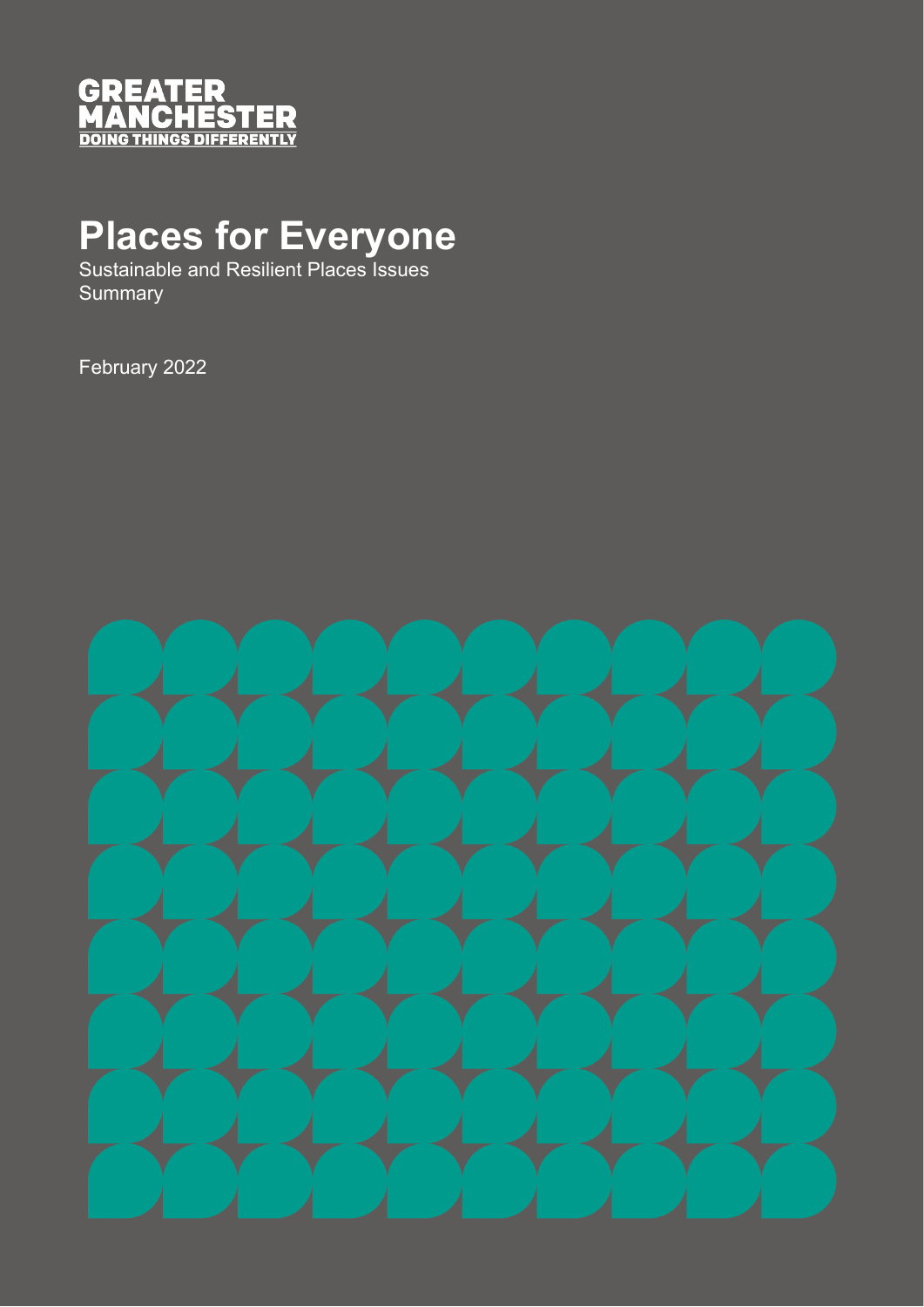## **Chapter 5 - Sustainable and Resilient Places**

A summary of the main issues raised in relation to the policies within PfE 2021 Chapter 5- Sustainable and Resilient Places and the relevant respondents to PfE 2021 is set out below:

#### **PfE 2021 Policy JP-S 1 - Sustainable Development**

| Row         | Summary of issues raised to PfE2021                                       | Summary response to issues raised to PfE2021                               | Respondent name(s)        |
|-------------|---------------------------------------------------------------------------|----------------------------------------------------------------------------|---------------------------|
| Paragraph 1 | Sustainable Development                                                   |                                                                            |                           |
| JP-S1.1     | Support for the principle of a Sustainable Development Policy in PfE      | Support for the principle of the policy is noted.                          | See Appendix              |
| $JP-S1.2$   | PfE does not maximise social and economic benefits as the amount          | No change considered necessary. All new development must meet              | Royal London Asset        |
|             | and type of housing proposed will not support the strategic policies for  | policies in the PfE to ensure they are sustainable and are consistent with | Management                |
|             | economic growth. PfE will not therefore achieve sustainable               | the requirements of NPPF. The Plan must be read as a whole. PfE has        | <b>Rowland Homes Ltd</b>  |
|             | development.                                                              | been subject to Strategic Environmental Assessment [02.01.01 to            | Seddon Homes Ltd          |
|             |                                                                           | 02.02.02], including an Integrated Assessment which has assessed the       | <b>Taylor Wimpey</b>      |
|             |                                                                           | impact of the plan, including the allocations, against a number of         |                           |
|             |                                                                           | objectives, including those relating to sustainability.                    |                           |
| JP-S1.3     | The policy does not recognise the historic environment of the area that   | No change is considered necessary as policy JP-S1 is consistent with the   | <b>Historic England</b>   |
|             | needs protecting. A new paragraph needs to be inserted into the policy    | NPPF. The protection and enhancement of the historic environment and       |                           |
|             | to address this. Also disagree with the IA scoring, as written the policy | its assets is enshrined throughout PfE and more specifically Section 8     |                           |
|             | is considered to score negatively against Objective 16.                   | Places for People, Policy JP-P 2 Heritage and Policy JP-P 3 Cultural       |                           |
|             |                                                                           | Facilities and is consistent with paragraph 190 of the NPPF. This is       |                           |
|             |                                                                           | evidenced in The Historic Environment Background Paper 2020                |                           |
|             |                                                                           | [08.01.12] and individual site allocation historic environment assessments |                           |
|             |                                                                           | where appropriate [08.01.01-08.01.11].                                     |                           |
|             |                                                                           |                                                                            |                           |
|             |                                                                           | The scoring within the IA is considered to be in accordance with the       |                           |
|             |                                                                           | framework set out in the IA Scoping Report [02.01.01].                     |                           |
| JP-S1.4     | No reference to 'presumption in favour of sustainable development' so     | No change considered necessary. Policy JP-S1 is considered to be           | <b>EON Plant Ltd</b>      |
|             | not consistent with NPPF. Policy should be redrafted to afford equal      | consistent with the NPPF. PfE paragraphs 5.1-5.4 makes reference to the    | <b>PD Northern Steels</b> |
|             | weight to economic, social and environmental objectives of sustainable    | role of PfE policy in contributing to sustainable development, the three   | PD Northern Trust Asset   |
|             | development. No overarching policy basis for sustainable development.     | overarching objectives (social, economic and environmental) which are      | Management                |
|             |                                                                           | mutually supportive and the overarching goal of sustainable development,   | <b>Russell LDP</b>        |
|             |                                                                           | in line with objective 7 of the PfE and NPPF paragraphs 7 and 8. Also see  |                           |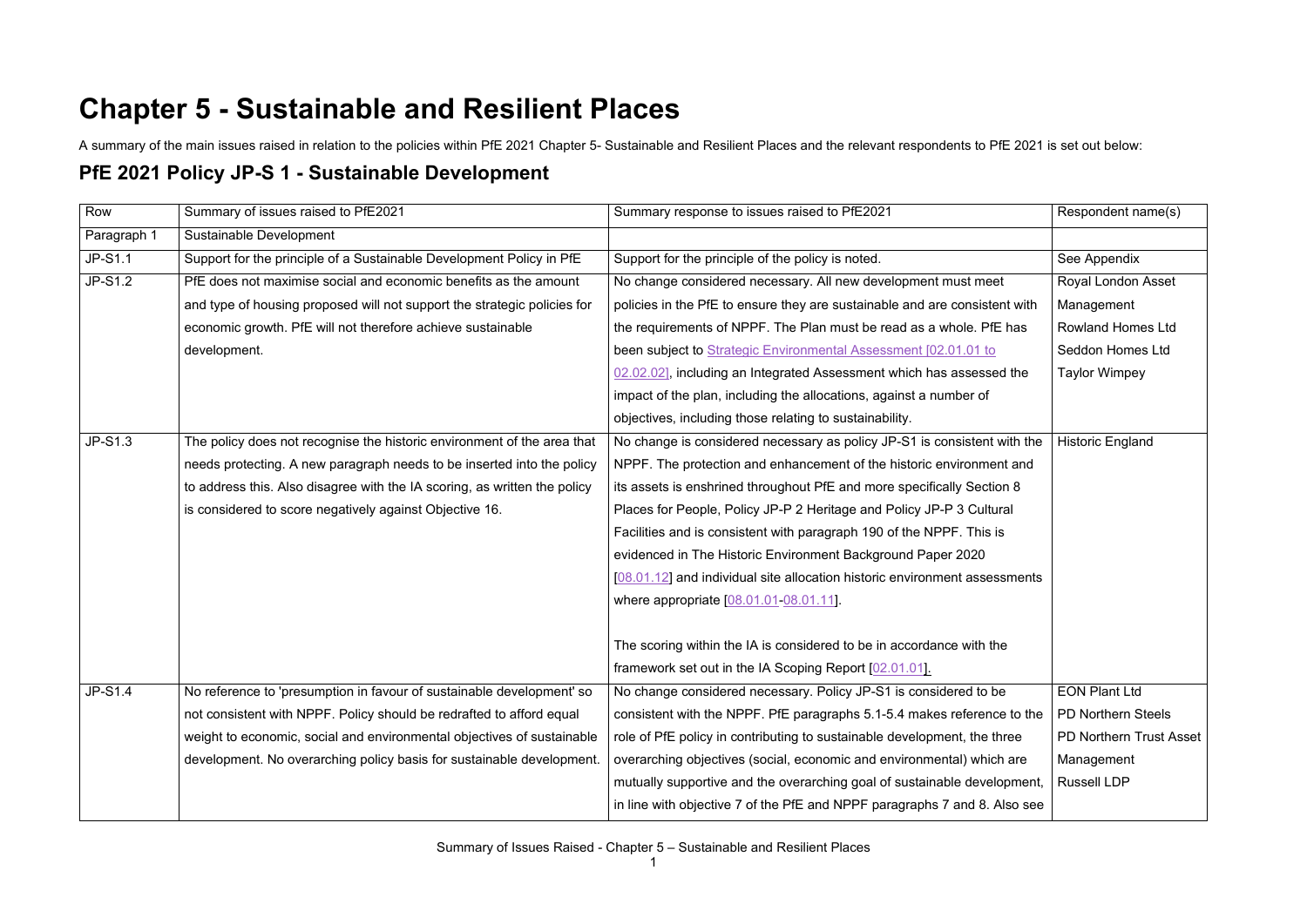| Row      | Summary of issues raised to PfE2021                                     | Summary response to issues raised to PfE2021                                   | Respondent name(s)          |
|----------|-------------------------------------------------------------------------|--------------------------------------------------------------------------------|-----------------------------|
|          |                                                                         | response in row JP-S1.2 regarding the Strategic Environmental                  | Boys and Girls Clubs of     |
|          |                                                                         | Assessment.                                                                    | <b>GM</b>                   |
|          |                                                                         |                                                                                | <b>Taylor Wimpey</b>        |
|          |                                                                         |                                                                                | <b>Church Commissioners</b> |
|          |                                                                         |                                                                                | of England                  |
|          |                                                                         |                                                                                |                             |
| JP-S1.5  | Plan should be re-evaluated in light of climate change and the          | No change considered necessary. PfE Sustainable and Resilient Places           | <b>Save Greater</b>         |
|          | environment, setting targets to meet environmental targets as over-     | Chapter 5 contains strategic policies consistent with the NPPF in relation     | Manchester Green Belt       |
|          | riding priority.                                                        | to climate change. The policies are supported by an what is considered to      | <b>Stephen Cluer</b>        |
|          |                                                                         | be an appropriate and proportionate evidence base: further details can be      | Peter Thompson              |
|          |                                                                         | found in Carbon and Energy Topic Paper [04.01.05] and the Carbon and           | <b>Wolstenholme Fold</b>    |
|          |                                                                         | Energy Implementation Plan [04.01.01]. The effects of climate change is        | Farm                        |
|          |                                                                         | a key issue against which the plan is assessed within the Integrated           | Save the Greater            |
|          |                                                                         | Assessment; see Integrated Assessment of GMSF Scoping Report 2021              | Manchester's Green          |
|          |                                                                         | [02.01.01] Section 5.14, page 208 and Integrated Assessment of the             | <b>Belt Group</b>           |
|          |                                                                         | GMSF Main Report 2020 [02.01.02] page 2 and Integrated Assessment of           |                             |
|          |                                                                         | the PfE Plan - GMSF Main Report Addendum [02.01.05] pages 3 and 4.             |                             |
| JP-S 1.6 | Plan should consider the environmental impacts of new development       | See response in row JP-S1.5. The plan should be read as a whole and            | Janine Lawford              |
|          | proposed i.e. air pollution, traffic generated, alternatives for energy | therefore no changes are considered to be necessary.                           | Woodford                    |
|          | production, development likely to have negative impacts on              |                                                                                | Neighbourhood Forum         |
|          | communities                                                             | In relation to traffic and air pollution, paragraph 5.49 of the PfE highlights | <b>Kristian Dodsworth</b>   |
|          |                                                                         | that the primary focus is on transport given its primary contribution to air   | <b>Andrew Scanlon</b>       |
|          |                                                                         | pollution, therefore regard should be had to transport policies elsewhere      | Save the Greater            |
|          |                                                                         | in the plan (Chapter 10 Connected Places). The Local Authorities and           | Manchester's Green          |
|          |                                                                         | TfGM have a clear policy direction and major programme of investment in        | <b>Belt</b>                 |
|          |                                                                         | sustainable transport which is expected to transform travel patterns in GM     |                             |
|          |                                                                         | and help achieve our "Right Mix" vision of no net increase in motor-           |                             |
|          |                                                                         | vehicle traffic by 2040. Our transport strategy is set out in [09.01.01] GM    |                             |
|          |                                                                         | Transport Strategy 2040 and [09.01.02] GM Transport Strategy Our Five          |                             |
|          |                                                                         | Year Delivery Plan 2021-2026.                                                  |                             |
|          |                                                                         |                                                                                |                             |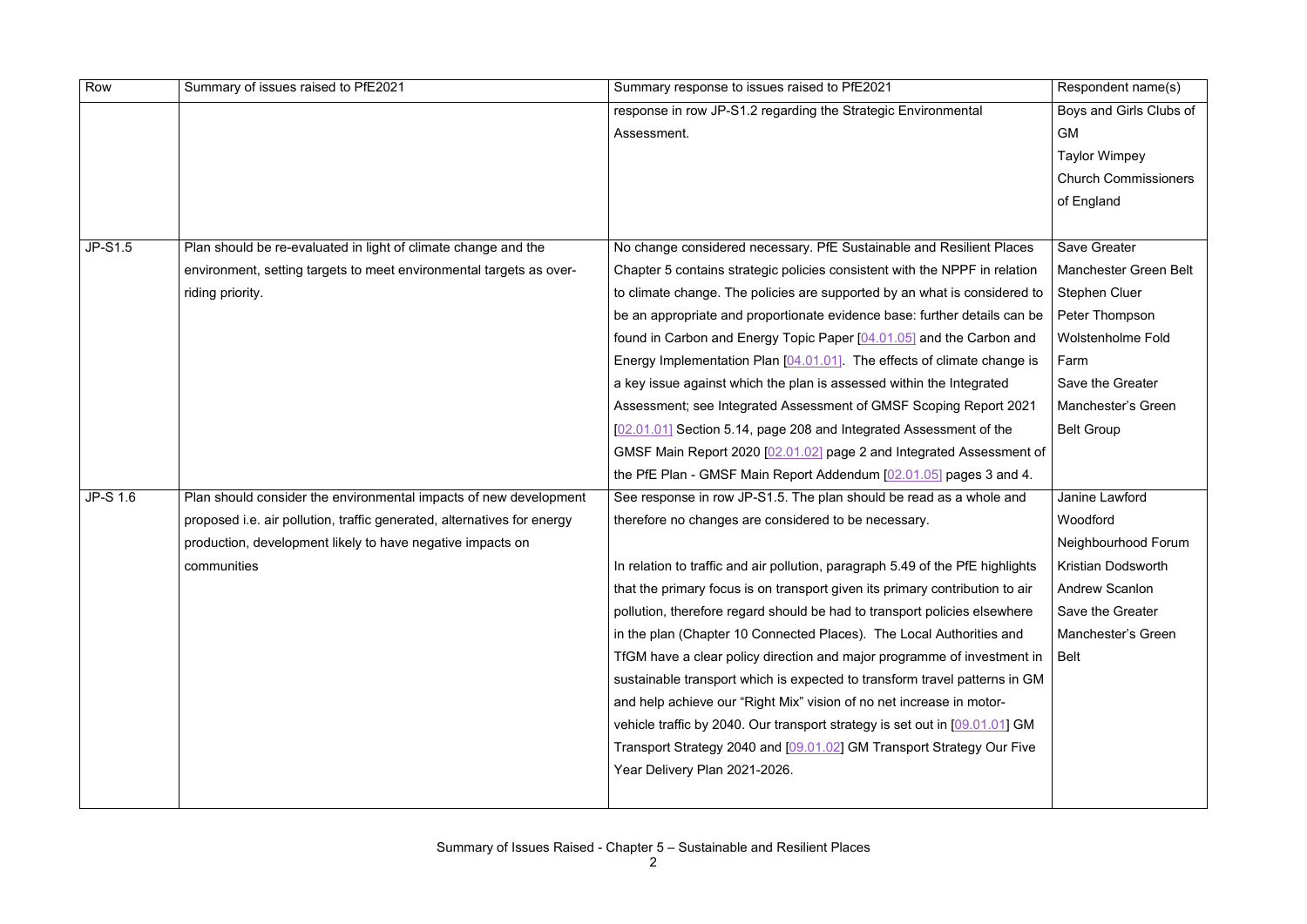| Row             | Summary of issues raised to PfE2021                                        | Summary response to issues raised to PfE2021                              | Respondent name(s)      |
|-----------------|----------------------------------------------------------------------------|---------------------------------------------------------------------------|-------------------------|
|                 |                                                                            | PfE policy JP-C7 sets out the requirement for proposals for new           |                         |
|                 |                                                                            | development to be accompanied by a transport assessment and travel        |                         |
|                 |                                                                            | plan; JP-S6 requires an air quality assessment, when necessary.           |                         |
|                 |                                                                            |                                                                           |                         |
|                 |                                                                            | In relation to alternative energy production; policy JP-S2 Carbon and     |                         |
|                 |                                                                            | Energy and JP-S3 Heat and Energy Networks refer to decarbonisation of     |                         |
|                 |                                                                            | energy and support renewable energy in GM. The evidence is located in     |                         |
|                 |                                                                            | the Carbon and Energy Topic Paper [04.01.05].                             |                         |
| <b>JP-S1.7</b>  | There needs to be an assessment of the impact of new development           | A number of policies in the Plan provide a sufficient policy framework to | <b>Frances Davidson</b> |
|                 | upon existing infrastructure, such as doctors and schools.                 | address this matter, such as Policies, JP-G6, JP-P1, JP-P5, JP-P6 and     | Samantha Dugmore        |
|                 |                                                                            | JP- D2 which states that new development must be supported by the         | Janine Lawford          |
|                 |                                                                            | necessary infrastructure, including where appropriate green spaces,       | <b>Rachel Mellish</b>   |
|                 |                                                                            | schools and medical facilities. The plan needs to be read as a whole,     | C Smith                 |
|                 |                                                                            | therefore no changes are considered necessary.                            | <b>Andrew Scanlon</b>   |
|                 |                                                                            | District's Infrastructure Funding Statements provide details of monies    | Save the Greater        |
|                 |                                                                            | secured (and spent) in relation to agreements. The plan has been subject  | Manchester Green Belt   |
|                 |                                                                            | to Strategic Environmental Assessment [02.01.01 to 02.02.02]              | Save the Greater        |
|                 |                                                                            |                                                                           | Manchester Green Belt   |
|                 |                                                                            |                                                                           |                         |
| <b>JP-S 1.8</b> | The Plan should be reconsidered in light of the impacts of the Covid 19    | No change considered necessary. As detailed in Chapters 1, 6 and 7 of     | <b>Stephen Cluer</b>    |
|                 | Pandemic to ensure that land is efficiently being utilised (considering    | PfE, two assessments of the potential impacts of Covid-19 and Covid on    | C Smith                 |
|                 | the behavioural and social, economic changes caused by the                 | the economy were carried out, initially in 2020 and again in 2021. Both   |                         |
|                 | pandemic).                                                                 | assessments concluded that there was insufficient evidence to amend the   |                         |
|                 |                                                                            | assumptions underpinning the PfE Plan. For further information see        |                         |
|                 |                                                                            | COVID-19 and Places for Everyone Growth Options [05.01.03].               |                         |
| JP-S1.9         | Overall approach of PfE to sustainable development aligns with             | Comment noted.                                                            | National Highways       |
|                 | National Highways' policy.                                                 |                                                                           |                         |
| Paragraph 2     | Preference for brownfield/ PDL                                             |                                                                           |                         |
| JP-S1.10        | 'Preferring' to use brownfield land is inconsistent with national planning | No change is considered necessary. In line with NPPF, a 'preference' for  | See Appendix            |
|                 | policy. National planning policy requires plans to make 'as much use       | using brownfield land ensures that efficient use can be made of the land  |                         |
|                 | as possible of previously developed' or 'brownfield' land (except where    | supply and to keep the release of greenfield and Green Belt land to a     |                         |
|                 | this would conflict with other national planning policies). Preference for | minimum. The Plan seeks to make efficient use of land and part of this    |                         |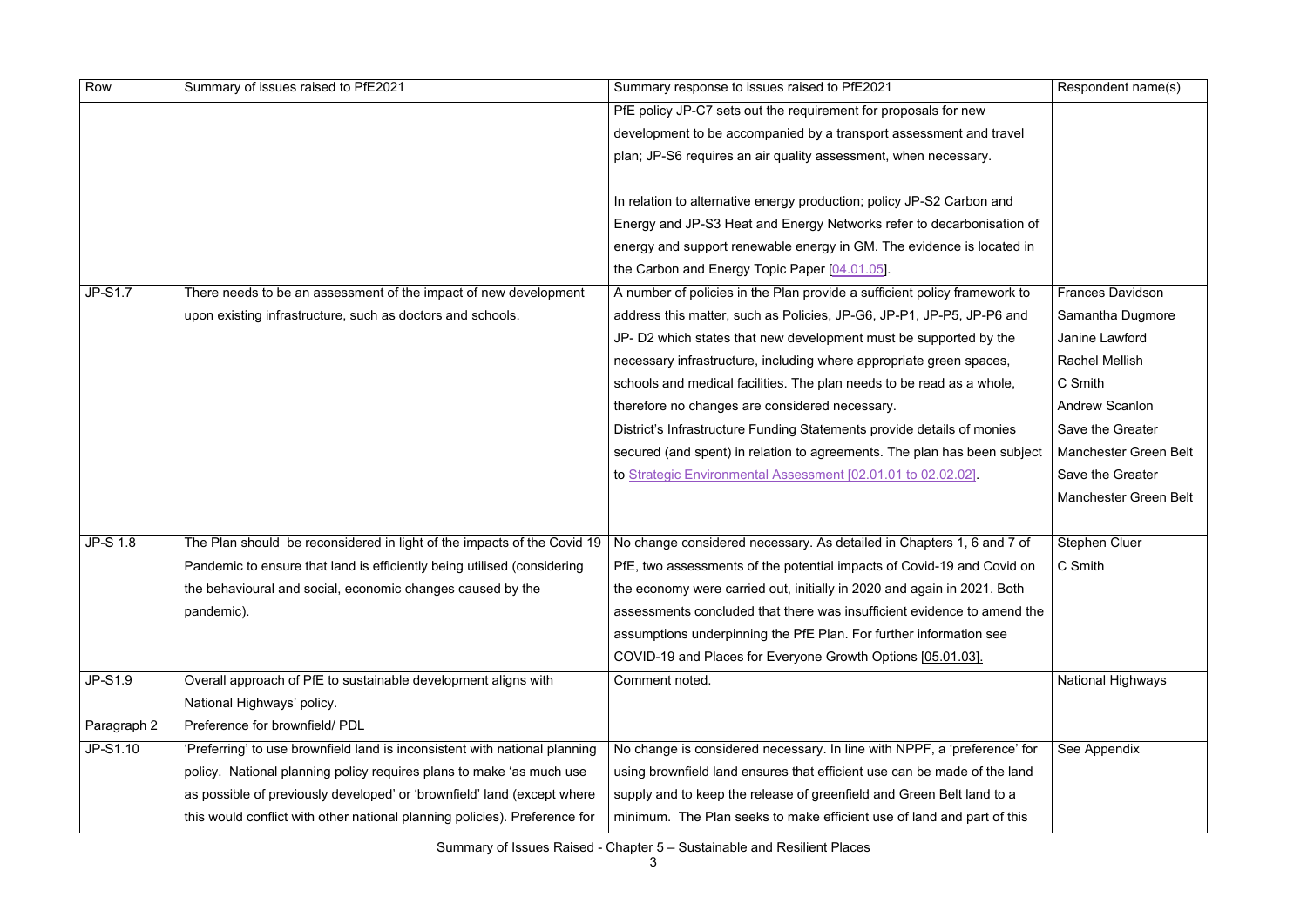| Row       | Summary of issues raised to PfE2021                                      | Summary response to issues raised to PfE2021                                 | Respondent name(s)            |
|-----------|--------------------------------------------------------------------------|------------------------------------------------------------------------------|-------------------------------|
|           | brownfield land will work against the other policy objectives like       | strategy is building homes at higher densities, particularly within the Core |                               |
|           | affordable housing.                                                      | Growth Area. Recent delivery rates, demonstrate that the relevant targets    |                               |
|           | Preference' for brownfield land should be replaced with 'make as much    | within this area are deliverable. Details of the housing land supply can be  |                               |
|           | use as possible of previously developed (brownfield) land to meet        | found in the Housing Topic Paper [06.01.03].                                 |                               |
|           | development needs' in line with NPPF.'                                   |                                                                              |                               |
| JP-S1.11  | There should also be support for higher growth densities around          | See response in row JP-S1.10. PfE supports a pattern of development          | <b>Redrow Homes</b>           |
|           | transport hubs, however whilst considering appropriate living conditions | that minimises the need to travel and the distance travelled by non-active   | (Lancashire)                  |
|           |                                                                          | modes of transport to jobs, housing and other services (Policy JP-C 1: An    |                               |
|           |                                                                          | Integrated Network). Improving connectivity supports the move to carbon      |                               |
|           |                                                                          | neutrality/ low carbon economic growth and greater levels of inclusive       |                               |
|           |                                                                          | growth. No change is considered as necessary. Policy JP-H-4 seeks to         |                               |
|           |                                                                          | ensure new housing development is delivered at a density appropriate to      |                               |
|           |                                                                          | the location and establishes minimum net residential densities for different |                               |
|           |                                                                          | locations, including around public transport hubs.                           |                               |
| JP-S 1.12 | This policy implies a sequential approach to site selection and that     | See response in row JP-S1.10. In addition, the site selection paper          | Kate Mullineux                |
|           | previously developed land will take precedence over the development      | [03.04.01] sets out the process followed to identify the allocations in PfE, | <b>Save Greater</b>           |
|           | of greenfield land.                                                      | including the consideration of multiple sites to meet the identified needs.  | Manchester's Green            |
|           |                                                                          |                                                                              | <b>Belt</b>                   |
|           |                                                                          |                                                                              | <b>Chris Waterfield</b>       |
|           |                                                                          |                                                                              | <b>Warburton Parish</b>       |
|           |                                                                          |                                                                              | Council                       |
|           |                                                                          |                                                                              | Peel L&P                      |
|           |                                                                          |                                                                              | Investments(N) Ltd            |
|           |                                                                          |                                                                              | PD Northern Trust Asset       |
|           |                                                                          |                                                                              | Management                    |
|           |                                                                          |                                                                              | <b>Hollins Strategic Land</b> |
|           |                                                                          |                                                                              | Simon Robertson               |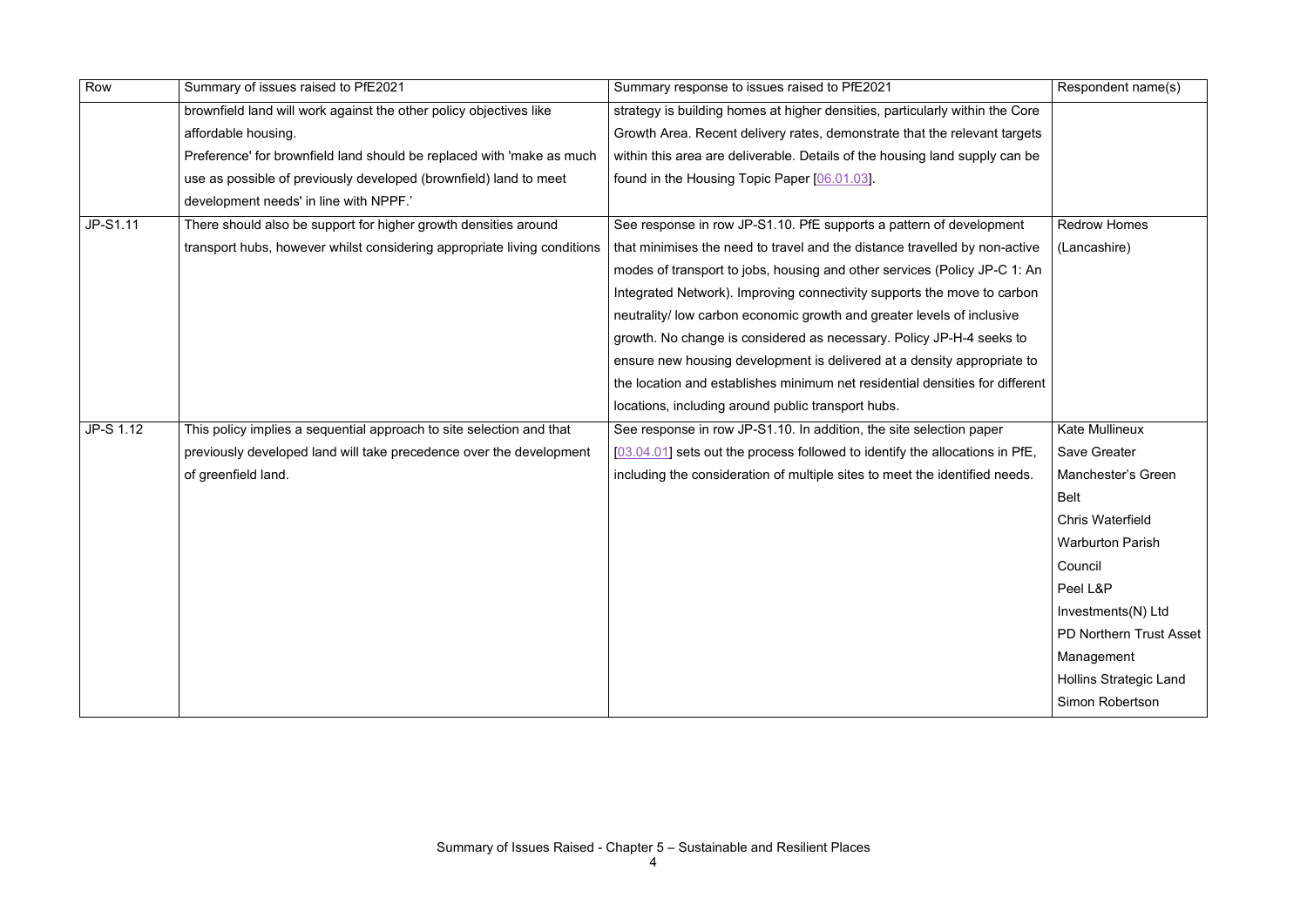| Row              | Summary of issues raised to PfE2021                                      | Summary response to issues raised to PfE2021                                 | Respondent name(s)  |
|------------------|--------------------------------------------------------------------------|------------------------------------------------------------------------------|---------------------|
| JP-S 1.13        | By concentrating development in urban areas it is likely to exacerbate   | No changes considered necessary. In line with NPPF, the Plan seeks to        | See Appendix        |
|                  | social and economic problems in densely built up inner areas, many of    | promote the development and regeneration of brownfield land within the       |                     |
|                  | which already suffer from deprivation.                                   | urban area. Chapter 4 of PfE (4.1 - 4.23) summarises the PfE Spatial         |                     |
|                  |                                                                          | Strategy which seeks to deliver significant development in the core growth   |                     |
|                  |                                                                          | area, boost the competitiveness of the Northern Areas and sustain the        |                     |
|                  |                                                                          | competitiveness of the Southern Areas. The approach to growth and            |                     |
|                  |                                                                          | spatial distribution is set out in the Growth and Spatial Options Paper      |                     |
|                  |                                                                          | [02.01.10]. No changes are considered necessary. In addition, a number       |                     |
|                  |                                                                          | of policies in the Plan provide a sufficient policy framework to address the |                     |
|                  |                                                                          | provision of supportive infrastructure, such as Policies, JP-G6, JP-P1 JP-   |                     |
|                  |                                                                          | P5, JP-P6 and JP- D2 which state that new development must be                |                     |
|                  |                                                                          | supported by the necessary infrastructure, including where appropriate       |                     |
|                  |                                                                          | green spaces, schools and health facilities.                                 |                     |
| <b>JP-S 1.14</b> | Support for Sustainable Development Policy however reference should      | See response to row JP-S1.10.                                                | See Appendix        |
|                  | be made to the need for sustainable greenfield sites/Green Belt land to  |                                                                              |                     |
|                  | meet development needs. A more balance approach to the use of            |                                                                              |                     |
|                  | brownfield and greenfield development is needed. Emphasis should be      |                                                                              |                     |
|                  | on an 'effective use of land'. All 'suitable sites' should be considered |                                                                              |                     |
|                  | and brownfield sites are not always 'suitable'.                          |                                                                              |                     |
| JP-S1.15         | Para 1 is confusing and suggests climate change is the only priority     | No change is considered necessary. The wording is considered                 | The Wildlife Trusts |
|                  | and is weak in its wording; using 'aim to' and 'actively seek'; should   | appropriate. The Integrated Assessment has assessed the policies in          |                     |
|                  | include biodiversity emergency.                                          | relation to the climate emergency (IA Scoping report 2021 (02.01.01) and     |                     |
|                  |                                                                          | IA Addendum 2021 (02.01.04) Policy JP-S1 focuses on mitigation of            |                     |
|                  |                                                                          | climate change, Policy JP-G 9 focuses on the commitment to biodiversity      |                     |
|                  |                                                                          | and net gain, setting out requirements for new development. The plan         |                     |
|                  |                                                                          | should be read as whole.                                                     |                     |
| Paragraph 3      |                                                                          |                                                                              |                     |
| JP-S 1.16        | Support, but consideration should be given to the coal mining legacy,    | No change is considered necessary. The last paragraph of the policy JP       | The Coal Authority  |
|                  | minerals planning and safeguarding and land stability in relation to     | S-1 sets out the requirement for previously developed land to take           |                     |
|                  | development proposals.                                                   | consideration of land contamination and stability issues.                    |                     |
|                  |                                                                          |                                                                              |                     |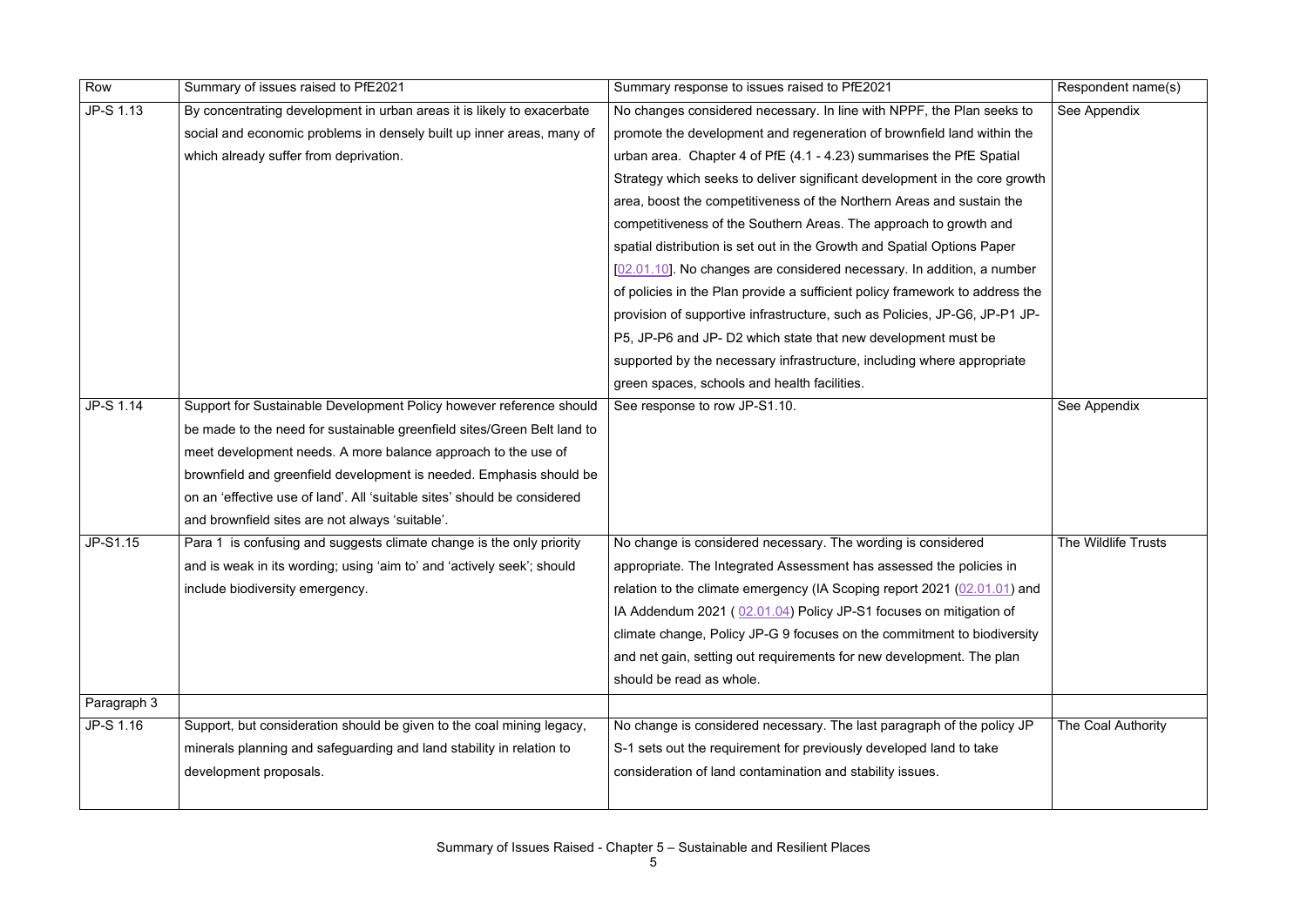| Row       | Summary of issues raised to PfE2021                                   | Summary response to issues raised to PfE2021                                | Respondent name(s)        |
|-----------|-----------------------------------------------------------------------|-----------------------------------------------------------------------------|---------------------------|
|           |                                                                       | The Greater Manchester Joint Minerals Development Plan (GMJMDP) is          |                           |
|           |                                                                       | not being amended as part of PfE. Mineral Safeguarding Areas, and the       |                           |
|           |                                                                       | policies which cover them, are identified within the GMJMDP and will        |                           |
|           |                                                                       | remain unchanged and will continue to be applicable once PfE is adopted.    |                           |
|           |                                                                       | Therefore, it is not necessary to identify them on the PfE policies map and |                           |
|           |                                                                       | no change is necessary.                                                     |                           |
| JP-S 1.17 | Para 5.4 should refer to biodiversity emergency                       | See response to row JP-S1.16                                                | <b>Greater Manchester</b> |
|           |                                                                       |                                                                             | <b>Housing Providers</b>  |
| JP-S1.18  | Policy is contrary to national policy to 'safeguard encroachment into | No changes considered necessary. The plan is written in line with NPPF      | <b>Gary Taylor</b>        |
|           | countryside'                                                          | paragraph 138 (c), with policy JP-G10 in Chapter 8 Greener Places           | <b>Chris Waterfield</b>   |
|           |                                                                       | focusing on the protection of Green Belt                                    |                           |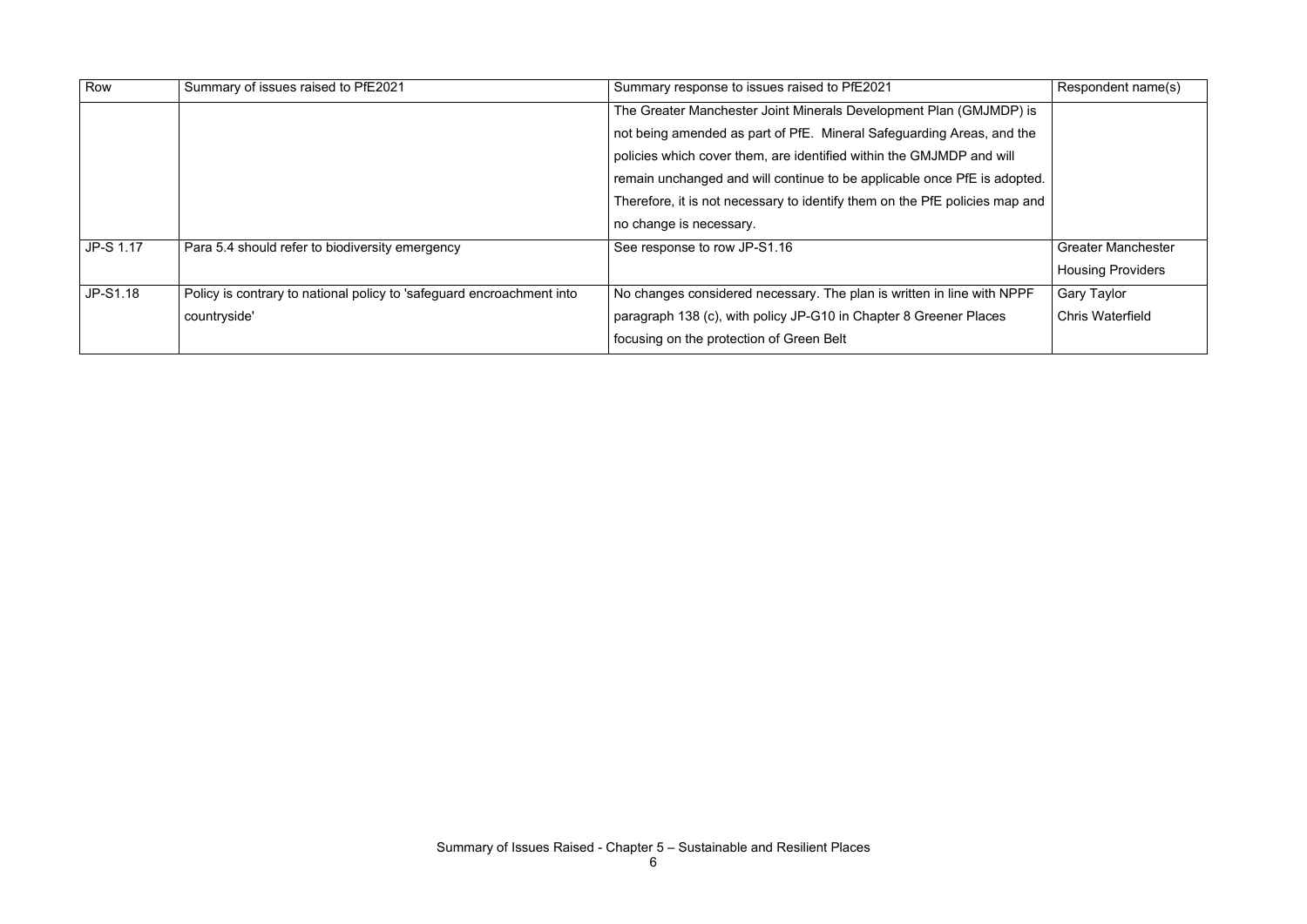### **PfE 2021 Policy JP-S2 Carbon and Energy**

| Row             | Summary of issues raised to PfE2021                                      | Summary response to issues raised to PfE2021                                 | Respondent name(s)         |
|-----------------|--------------------------------------------------------------------------|------------------------------------------------------------------------------|----------------------------|
| JP-S 2.1        | <b>Support for Policy</b>                                                | Support is welcomed.                                                         | David Hawes                |
|                 |                                                                          |                                                                              | Friends of the Earth       |
|                 |                                                                          |                                                                              | Royal London Asset         |
|                 |                                                                          |                                                                              | Management                 |
|                 |                                                                          |                                                                              | Peel L &P Investments      |
|                 |                                                                          |                                                                              | $(N)$ Ltd                  |
|                 |                                                                          |                                                                              | Northern Gateway           |
|                 |                                                                          |                                                                              | <b>Development Vehicle</b> |
|                 |                                                                          |                                                                              | <b>LLP</b>                 |
|                 |                                                                          |                                                                              | Simon Robertson            |
|                 |                                                                          |                                                                              | <b>Katherine Grant</b>     |
|                 |                                                                          |                                                                              | <b>WR Halman</b>           |
|                 |                                                                          |                                                                              | <b>GM Coalition of</b>     |
|                 |                                                                          |                                                                              | Disabled People and        |
|                 |                                                                          |                                                                              | <b>Manchester Disabled</b> |
|                 |                                                                          |                                                                              | Peoples Access Group       |
|                 |                                                                          |                                                                              | Peter Thompson             |
|                 |                                                                          |                                                                              | <b>Greater Manchester</b>  |
|                 |                                                                          |                                                                              | <b>Housing Providers</b>   |
| <b>JP-S 2.2</b> | Delivery of this objective needs to be undertaken through a strong       | No changes considered necessary. In 2020, the 10 districts and GMCA          | <b>Greater Manchester</b>  |
|                 | partnership between the GMCA and housing developers in order to          | declared a climate emergency and to support this vision launched the 5-      | <b>Housing Providers</b>   |
|                 | support development of affordable solutions for carbon neutrality.       | year Environment Plan. Part of this plan is a commitment to work with all    |                            |
|                 | Otherwise, the costs of meeting this objective are likely to result in a | stakeholders towards being carbon neutral by 2038; including a               |                            |
|                 | reduction in the scale of proposed development of new build homes.       | programme of mitigation. This policy supports this ambition and sets         |                            |
|                 |                                                                          | requirements to help achieve it. PfE paragraph 5.5, p83.                     |                            |
|                 |                                                                          |                                                                              |                            |
|                 |                                                                          | In terms of considering the costs of meeting this objective, the Strategic   |                            |
|                 |                                                                          | Viability Assessment Part 1 considers the costs of carbon mitigation         |                            |
|                 |                                                                          | relating to policy JP-S2, $[03.03.01]$ , pages 29 and 30 and pages 63-65     |                            |
|                 |                                                                          | consider the viability and technical appendices $[03.03.03]$ page 5. Further |                            |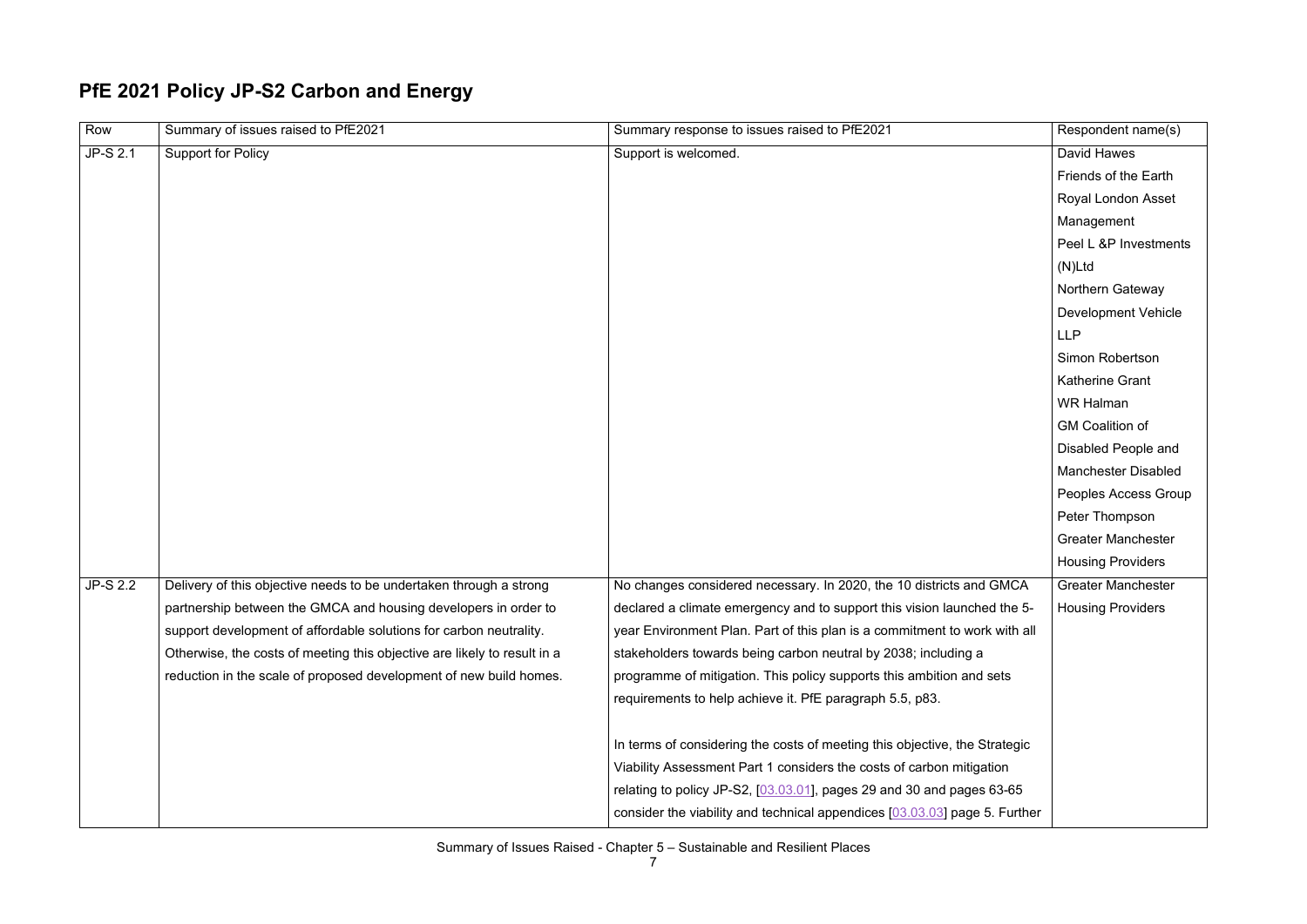| Row             | Summary of issues raised to PfE2021                                          | Summary response to issues raised to PfE2021                                  | Respondent name(s)      |
|-----------------|------------------------------------------------------------------------------|-------------------------------------------------------------------------------|-------------------------|
|                 |                                                                              | evidence is set out in the Carbon and Energy Implementation Plan Part 1       |                         |
|                 |                                                                              | [04.01.01] pages 176-183 and Part 2 Carbon Offsetting [04.01.02].             |                         |
|                 |                                                                              |                                                                               |                         |
|                 |                                                                              | Therefore, in line with NPPF it will be assumed that planning applications    |                         |
|                 |                                                                              | which comply with the adopted PfE will be viable, however NPPF 58             |                         |
|                 |                                                                              | makes provision for applicants to demonstrate whether particular              |                         |
|                 |                                                                              | circumstances justify the need for a viability assessment at the application  |                         |
|                 |                                                                              | stage.                                                                        |                         |
| <b>JP-S 2.3</b> | Policy is too narrow - environmental aspects also include natural, built and | No changes considered necessary. The protection and enhancement of            | <b>Historic England</b> |
|                 | historic environments                                                        | the historic environment and its assets is enshrined throughout PfE and       |                         |
|                 |                                                                              | more specifically Section 8 Places for People Policy JP-P 2 Heritage and      |                         |
|                 |                                                                              | Policy JP-P 3 Cultural Facilities. It is considered that PfE has been written |                         |
|                 |                                                                              | in line with paragraph 190 of the National Planning Policy Framework          |                         |
|                 |                                                                              | which requires that plans should set out a positive strategy for the          |                         |
|                 |                                                                              | conservation and enjoyment of the historic environment, this is evidenced     |                         |
|                 |                                                                              | in The Historic Environment Background Paper 2020 [08.01.12] and              |                         |
|                 |                                                                              | individual site allocation historic environment assessments where             |                         |
|                 |                                                                              | appropriate [08.01.01-08.01.11]                                               |                         |
| Part 1          |                                                                              |                                                                               |                         |
| <b>JP-S 2.4</b> | Achieving zero net carbon emissions by 2038 is overly optimistic when        | No changes considered necessary. The proposed policy approach is              | <b>Andrew Scanlon</b>   |
|                 | compared to the UK wide target of 2050 and not consistent with               | justified in the Carbon and Energy Topic Paper (04.01.05) and through         | Roy Chapman             |
|                 | government policy, paragraph 16 of the NPPF. Rather than Be net zero         | further research carried out by The Tyndall Centre, who have set a            | <b>Redrow Homes</b>     |
|                 | carbon, this should be 'Future Homes Standard'                               | carbon budget for Greater Manchester and a pathway to achieve this; this      | (Lancashire)            |
|                 |                                                                              | will need to include a comprehensive range of measures, one of these is       | Redrow, HIMOR           |
|                 |                                                                              | the PfE strategic planning policy.                                            | Partnership             |
| <b>JP-S 2.5</b> | The Plan is inconsistent with regard to its required reductions in carbon    | No changes necessary, the policy approach is considered consistent with       | See Appendix            |
|                 | emissions (should comply with Climate Change Act, Clean Air Act and          | the NPPF and national climate change policy and legislation. Policies in      |                         |
|                 | Paris Agreement). Some of the policies (including strategic allocations) are | PfE Chapter 5 are supported by evidence in the Carbon and Energy Topic        |                         |
|                 | inconsistent with carbon reduction aims.                                     | Paper [04.01.05] and Carbon and Energy Implementation Plan                    |                         |
|                 |                                                                              | [04.01.01]. The effects of climate change are a key issue against which       |                         |
|                 |                                                                              | the plan is assessed within the IA; Integrated Assessment of GMSF             |                         |
|                 |                                                                              | Scoping Report 2021 [02.01.01] Section 5.14, page 208 and Integrated          |                         |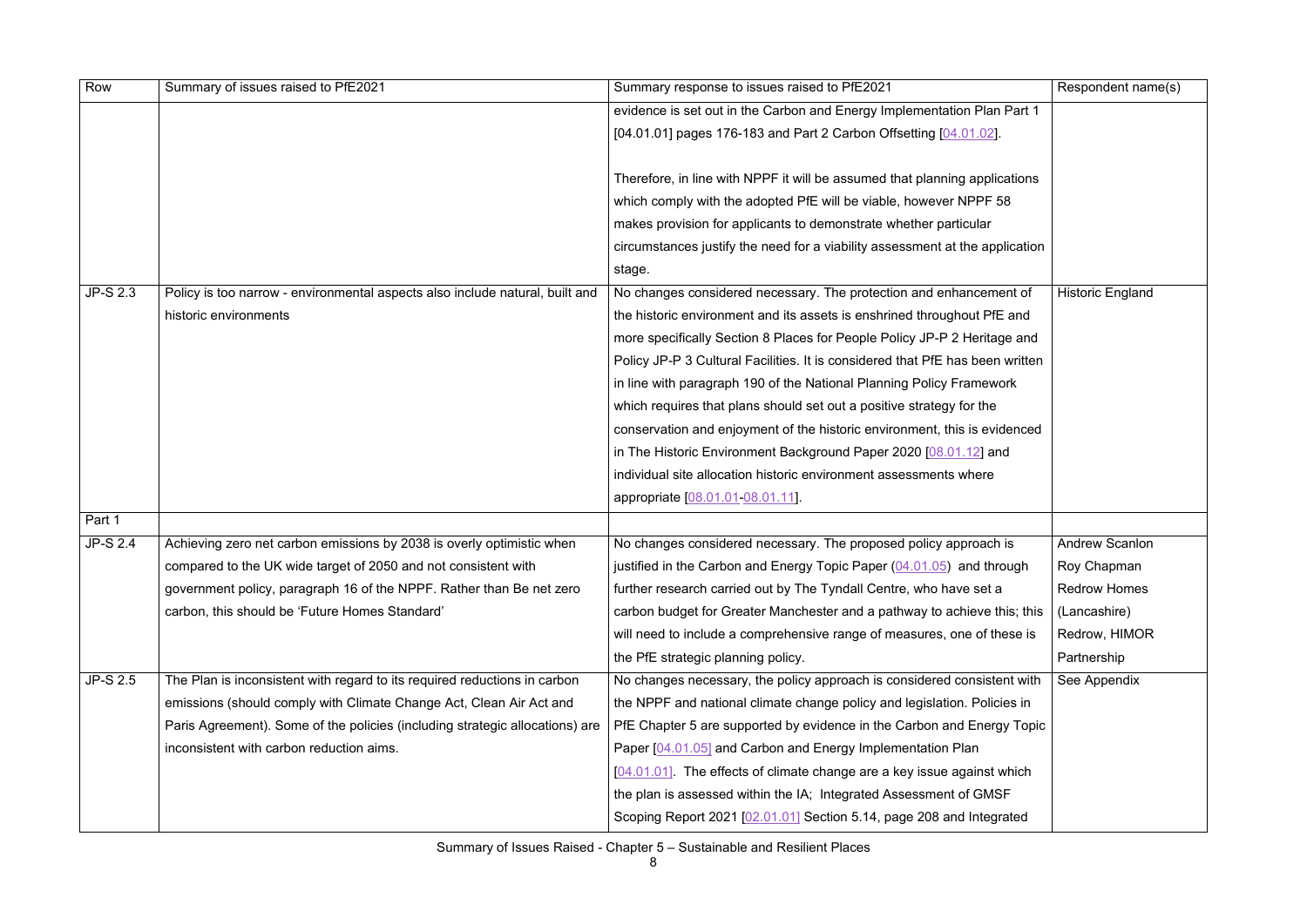| Row             | Summary of issues raised to PfE2021                                         | Summary response to issues raised to PfE2021                                 | Respondent name(s)         |
|-----------------|-----------------------------------------------------------------------------|------------------------------------------------------------------------------|----------------------------|
|                 |                                                                             | Assessment GMSF Main Report 2020 [02.01.02] page 2 and Integrated            |                            |
|                 |                                                                             | Assessment GMSF Addendum [02.01.05] pages 3 and 4.                           |                            |
| JP-S 2.6        | Development on Green Belt will increase carbon thus making it impossible    | No changes considered necessary. The PfE Plan sets out a very clear          | E Bowles                   |
|                 | to be carbon free by 2038.                                                  | preference of using previously developed (brownfield) land and vacant        | Janet Taylor               |
|                 |                                                                             | buildings to meet development needs in line with NPPF 119. However,          | Joanne Maffia              |
|                 |                                                                             | given the scale of development required to meet the objectives of the        | Gillian Boyle              |
|                 |                                                                             | Plan, a limited amount of development is identified on land outside of the   | Martin Rigby               |
|                 |                                                                             | urban area on greenfield and/or Green Belt land.                             | Janine Lawford             |
|                 |                                                                             |                                                                              | Carol Lee                  |
|                 |                                                                             | It is considered that a proportionate evidence base has been provided to     | Joanne Koffman             |
|                 |                                                                             | support this approach. In particular, the exceptional circumstances for      | Mark Brodigan              |
|                 |                                                                             | development have been provided in the Green Belt Topic paper                 | Alan Heald                 |
|                 |                                                                             | [07.01.25] and alternative options to meet development needs are set out     | John Dawson                |
|                 |                                                                             | in the Growth and Spatial Options Paper [02.02.10]                           | <b>Andrew Scanlon</b>      |
|                 |                                                                             |                                                                              | <b>AARD - Action Again</b> |
|                 |                                                                             |                                                                              | <b>Rural Development</b>   |
| <b>JP-S 2.7</b> | An increasing reliance on cars and increasing traffic means this policy is  | No change is considered necessary. The Local Authorities and TfGM            | <b>Janet Millett</b>       |
|                 | not achievable; support for significant national and regional projects      | have a clear policy direction and major programme of investment in           | <b>Colin Walters</b>       |
|                 | including major road scheme do not support the carbon neutral ambition.     | sustainable transport which is expected to transform travel patterns in      | Kim Scragg                 |
|                 |                                                                             | Greater Manchester and help achieve our "Right Mix" vision of no net         | Janet Taylor               |
|                 |                                                                             | increase in motor-vehicle traffic by 2040. Our transport strategy is set out | Janine Lawford             |
|                 |                                                                             | in 09.01.01 Greater Manchester Transport Strategy 2040 and 09.01.02          | Joanne Koffman             |
|                 |                                                                             | Greater Manchester Transport Strategy Our Five Year Delivery Plan            | Jennifer Simm              |
|                 |                                                                             | 2021-2026.                                                                   | Laura Charlotte            |
|                 |                                                                             |                                                                              | <b>WR Halman</b>           |
|                 |                                                                             |                                                                              | Susan Sollazzi             |
|                 |                                                                             |                                                                              | <b>CPRE</b>                |
| Part 1          | Promoting retrofitting of buildings                                         |                                                                              |                            |
| <b>JP-S 2.8</b> | The terminology 'promote' is not a definite. All available resources should | No changes considered necessary. The use of the word 'promote' reflects      | Simon Robertson            |
|                 | be used to facilitate green energy and development, preferably before       | the status of policy which identifies a range of measures that will support  |                            |
|                 | 2028.                                                                       | the delivery of a carbon neutral Greater Manchester by 2038. The             |                            |
|                 |                                                                             | Planning and Energy Act 2008 allows Local Planning Authorities to            |                            |

|                  | Respondent name(s)           |
|------------------|------------------------------|
| egrated          |                              |
|                  |                              |
| clear            | <b>E</b> Bowles              |
| /acant           | Janet Taylor                 |
| wever,           | Joanne Maffia                |
| of the           | Gillian Boyle                |
| de of the        | <b>Martin Rigby</b>          |
|                  | Janine Lawford               |
|                  | <b>Carol Lee</b>             |
| vided to         | Joanne Koffman               |
| es for           | Mark Brodigan                |
|                  | <b>Alan Heald</b>            |
| re set out       | John Dawson                  |
|                  | <b>Andrew Scanlon</b>        |
|                  | <b>AARD - Action Against</b> |
|                  | <b>Rural Development</b>     |
| <b>FfGM</b>      | <b>Janet Millett</b>         |
| t in             | <b>Colin Walters</b>         |
| rns in           | Kim Scragg                   |
| o net            | Janet Taylor                 |
| is set out       | Janine Lawford               |
| <u>0.01.02 (</u> | Joanne Koffman               |
| ⊃lan             | Jennifer Simm                |
|                  | Laura Charlotte              |
|                  | <b>WR Halman</b>             |
|                  | Susan Sollazzi               |
|                  | <b>CPRE</b>                  |
|                  |                              |
| e' reflects      | <b>Simon Robertson</b>       |
| support          |                              |
| ıе               |                              |
| to               |                              |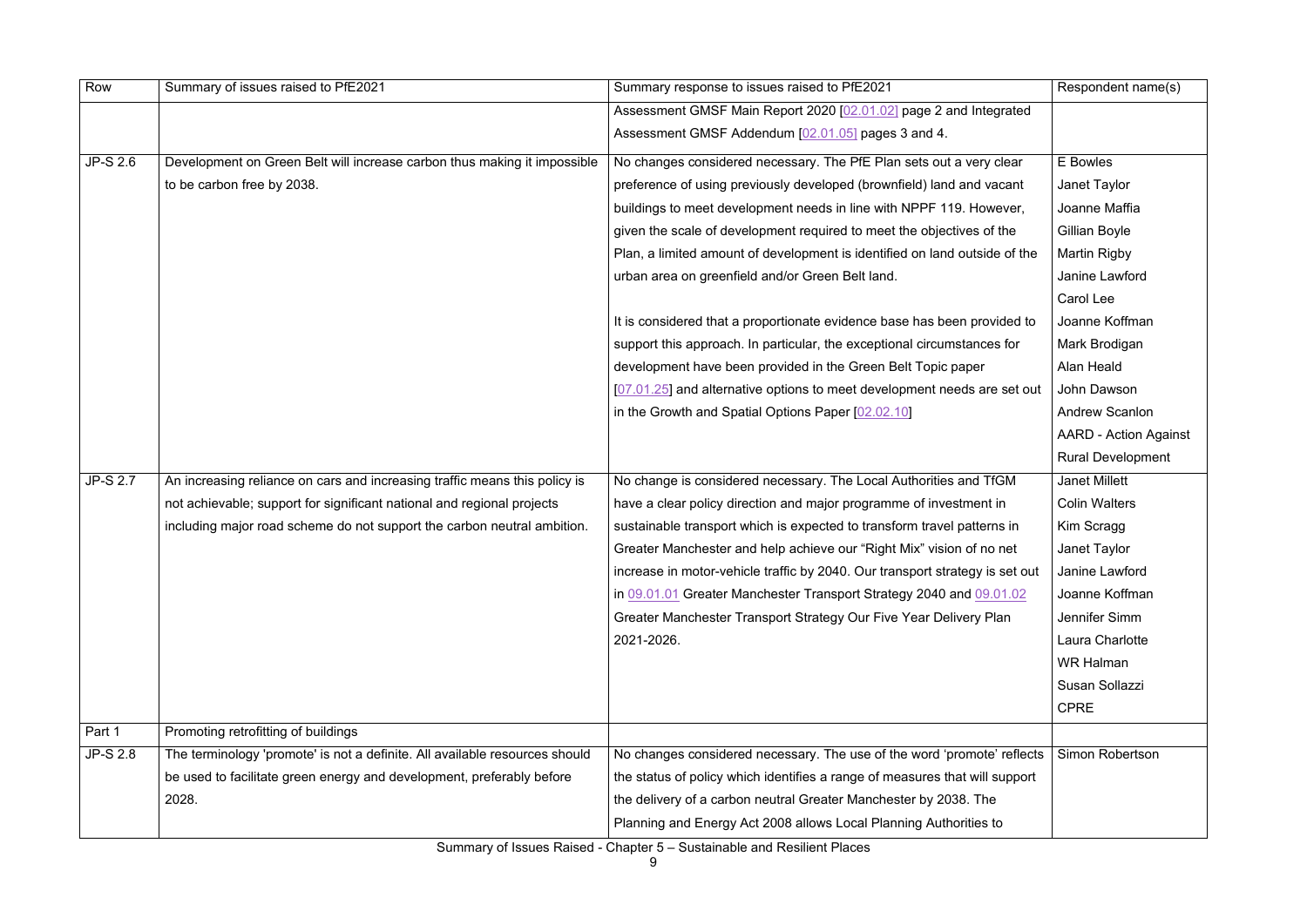| Row             | Summary of issues raised to PfE2021                                           | Summary response to issues raised to PfE2021                                   | Respondent name(s)             |
|-----------------|-------------------------------------------------------------------------------|--------------------------------------------------------------------------------|--------------------------------|
|                 |                                                                               | require energy efficiency standards above Building Regulations, in line        |                                |
|                 |                                                                               | with the government's commitment to Clean Growth. GMCA has been                |                                |
|                 |                                                                               | working with the Green Building Council to assess how current building         |                                |
|                 |                                                                               | stock can be retrofitted at an affordable cost.                                |                                |
|                 |                                                                               |                                                                                |                                |
|                 |                                                                               | The Tyndall Centre for Climate Research calculated a carbon budget for         |                                |
|                 |                                                                               | Greater Manchester to achieve carbon neutrality by 2038. Greater               |                                |
|                 |                                                                               | Manchester Carbon Commitments are set out on p.24 of 07.01.05 Carbon           |                                |
|                 |                                                                               | and Energy Topic Paper (04.01.05).                                             |                                |
| <b>JP-S 2.9</b> | Why is there no requirement for carbon neutral homes now, better than         | No changes considered necessary. JP-S 2 Part 8 sets out targets for net        | <b>Sheila Fisher</b>           |
|                 | retro-fitting?                                                                | zero in new homes; with the objective of all new homes to be net zero by       | <b>Linus Mortlock</b>          |
|                 |                                                                               | 2038. This aligns with the objectives of <b>GM 5 Year Environment Plan</b> and | <b>Janet Brooks</b>            |
|                 |                                                                               | national policy.                                                               | <b>Chris Green</b>             |
|                 |                                                                               |                                                                                | John Dawson                    |
| JP-S 2.10       | Support for renewable energy and retrofitting                                 | Support noted.                                                                 | Friends of the Earth           |
|                 |                                                                               |                                                                                | <b>Greater Manchester</b>      |
|                 |                                                                               |                                                                                | <b>Coalition of Disabled</b>   |
|                 |                                                                               |                                                                                | People and Manchester          |
|                 |                                                                               |                                                                                | <b>Disabled Peoples</b>        |
|                 |                                                                               |                                                                                | <b>Access Group</b>            |
| JP-S 2.11       | Alternative routes to heat decarbonisation may be cheaper and more            | No changes considered necessary. The policy supports the integrated            | Northern Gateway               |
|                 | convenient than retro-fitting, such as a conversion to hydrogen, or injection | approach to local carbon energy through renewable and low carbon               | <b>Development Vehicle</b>     |
|                 | of bio gas into the grid. Hydrogen produced by natural gas can still be       | schemes, the use of hydrogen is considered to be one of these                  | <b>LLP</b>                     |
|                 | carbon neutral.                                                               | approaches which could be technically feasible; however there are a            |                                |
|                 |                                                                               | number of challenges to be overcome and evidence questions the ability         |                                |
|                 |                                                                               | to produce sufficient quantities of hydrogen at an acceptable cost for it to   |                                |
|                 |                                                                               | make up a significant part of the UK energy generation system, page 9          |                                |
|                 |                                                                               | and 14 of GM Spatial Energy Plan.                                              |                                |
| Part 3          | Encouraging renewable and low carbon energy schemes                           |                                                                                |                                |
| JP-S 2.12       | Support for the approach and technology of photovoltaics; but concern that    | Policy JP-S2 takes a positive approach to renewable schemes,                   | <b>Rowland Homes Ltd</b>       |
|                 | Local Plans consider the viability of carbon policies                         | particularly schemes that are led by or meet the needs of local                | <b>Highland Strategic Land</b> |
|                 |                                                                               | communities. Support for this is welcomed. This aligns with the page 9 of      | <b>PD Northern Steels</b>      |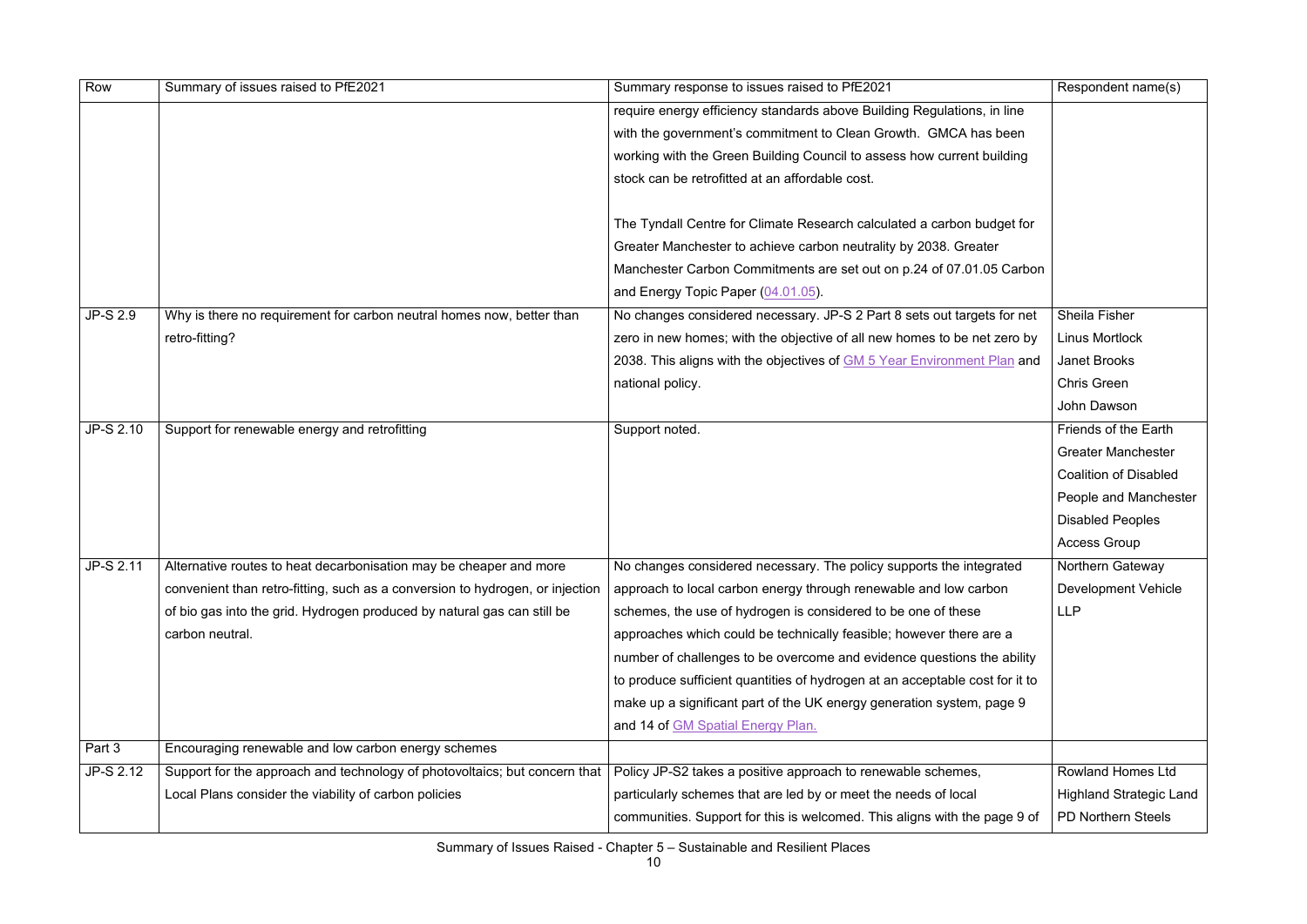| Row              | Summary of issues raised to PfE2021                                         | Summary response to issues raised to PfE2021                              | Respondent name(s)             |
|------------------|-----------------------------------------------------------------------------|---------------------------------------------------------------------------|--------------------------------|
|                  |                                                                             | the GM Spatial Energy Plan sets out the solar PV technical potential for  | Boys and Girls Club of         |
|                  |                                                                             | GM.                                                                       | <b>GM</b>                      |
|                  |                                                                             |                                                                           | <b>PD Northern Trust Asset</b> |
|                  |                                                                             |                                                                           | Management                     |
| JP-S 2.13        | Make solar arrays compulsory to all existing and new commercial,            | Support for solar is welcomed. The policy is considered to align with the | Friends of the Earth           |
|                  | industrial and residential development across GM from 2023.                 | Greater Manchester Climate Change and Low Emission Implementation         |                                |
|                  |                                                                             | Plan for GM which looks to take a positive approach to renewable energy.  |                                |
| <b>JP S 2.14</b> | No policies on large scale strategic infrastructure such as solar, wind     | No change is considered necessary. Policy JP-S2 takes a positive          | Northern Gateway               |
|                  | turbines or hydrogen, which could form an important part of the solution to | approach to renewable schemes, particularly schemes that are led by or    | <b>Development Vehicle</b>     |
|                  | net zero carbon.                                                            | meet the needs of local communities. Local Energy Plans will be           | <b>LLP</b>                     |
|                  |                                                                             | encouraged to set out requirements of an area and positive approaches     |                                |
|                  |                                                                             | to low carbon energy to meet local energy needs.                          |                                |
| Part 4           | Keeping fossil fuels in the ground                                          |                                                                           |                                |
|                  |                                                                             |                                                                           |                                |
| JP S 2.16        | Support for keeping fossil fuels in the ground and presumption against      | Support for Policy JP-S 2.4 and paragraph 5.19 is welcomed.               | W R Halman                     |
|                  | fracking                                                                    |                                                                           | Peter Thompson                 |
|                  |                                                                             |                                                                           | Friends of the Earth           |
| Part 5           | <b>Smart Electricity Grid</b>                                               |                                                                           |                                |
| JP S 2.17        | Details of where and when developments are likely to occur is essential in  | No change is considered necessary. The <b>GM Spatial Energy Plan</b> sets | <b>Chris Green</b>             |
|                  | forward planning terms so to provide sufficient future electrical network   | out that the capacity of GM's electricity network to accommodate          | <b>Janet Brooks</b>            |
|                  | capacity across the GM area in the right places at the right time.          | increased demand is considered generally robust; with some areas with     |                                |
|                  |                                                                             | limited capacity to accommodate new demand (Electricity NW).              |                                |
|                  |                                                                             | The policy encourages the development of Local Area Energy Plans          |                                |
|                  |                                                                             | which would form the foundation for effective and sustained local action  |                                |
|                  |                                                                             | towards decarbonisation of energy. Further evidence is set out in the     |                                |
|                  |                                                                             | Carbon and Energy Topic Paper [04.01.05], paragraph 3.55 p56/47.          |                                |
| Part 6           | Support for nature-based solutions                                          |                                                                           |                                |
|                  |                                                                             |                                                                           |                                |
| JP-S 2.19        | Development on GM peatlands goes against this policy for carbon             | No change is considered necessary. To support Greater Manchester's        | See Appendix                   |
|                  | reduction. Development proposed on peat mosslands within the PfE            | move towards becoming carbon neutral, Policy JP-S2 contains criteria 6,   |                                |
|                  |                                                                             | which encourages a range of nature based solutions including carbon       |                                |
|                  |                                                                             |                                                                           |                                |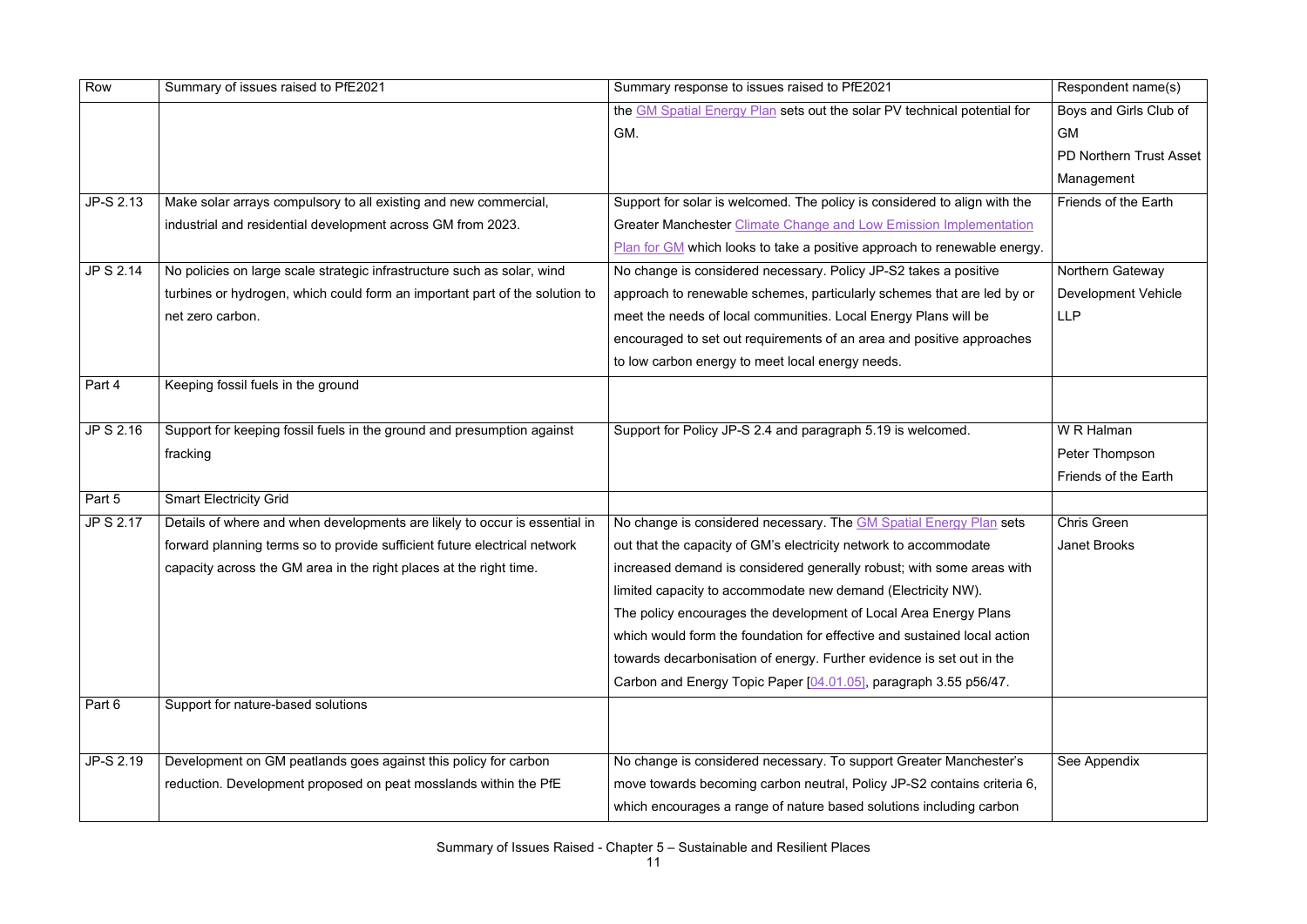| Row       | Summary of issues raised to PfE2021                                            | Summary response to issues raised to PfE2021                                  | Respondent name(s)         |
|-----------|--------------------------------------------------------------------------------|-------------------------------------------------------------------------------|----------------------------|
|           | allocations would negate the ability to utilise peatlands as a nature-based    | sequestration through the restoration of peatlands, in line with the national |                            |
|           | solution; a carbon store and sequestration.                                    | objectives.                                                                   |                            |
|           |                                                                                |                                                                               |                            |
|           |                                                                                | In relation to new development, Policy JP-G 9 at paragraph 8.53 does          |                            |
|           |                                                                                | however recognise that while development would ordinarily be directed         |                            |
|           |                                                                                | away from valuable soils, given the overall scale of development that         |                            |
|           |                                                                                | needs to be accommodated, a limited amount of development on higher           |                            |
|           |                                                                                | grade agricultural land/ peatlands is necessary.                              |                            |
| Part 7    | Development of Local Area Energy Plans                                         |                                                                               |                            |
| JP-S 2.20 | Carbon mitigation costs are not really considered in the Three Dragons         | A strategic viability assessment has been published alongside the PfE         | <b>Northern Gateway</b>    |
|           | viability work. There is no consideration for the carbon off-setting costs nor | Plan. The Strategic Viability Assessment Stage 1 considers the costs of       | <b>Development Vehicle</b> |
|           | the costs of on-site policy compliance costs or energy statements. The         | carbon mitigation relating to policy JP-S2, [03.03.01], pages 29 and 30;      | <b>LLP</b>                 |
|           | policy is therefore not sound.                                                 | pages 63-65 and Strategic Viability Assessment Technical Appendices           | Peel L&P Investments       |
|           |                                                                                | [03.03.03] page 5 and Carbon and Energy Implementation Plan - Carbon          | (N)Ltd                     |
|           |                                                                                | Off-setting [04.01.02]                                                        | <b>Highgrove Strategic</b> |
|           |                                                                                |                                                                               | <b>Land Ltd</b>            |
|           |                                                                                | Therefore, in line with NPPF it will be assumed that planning applications    | <b>Rowland Homes Ltd</b>   |
|           |                                                                                | which comply with the adopted PfE will be viable, however NPPF                | Peter Thompson             |
|           |                                                                                | paragraph 58 makes provision for applicants to demonstrate whether            | <b>EON Plant Ltd</b>       |
|           |                                                                                | particular circumstances justify the need for a viability assessment at the   | <b>PD Northern Steels</b>  |
|           |                                                                                | application stage. Therefore no change is considered necessary.               | Seddon Homes Ltd           |
|           |                                                                                |                                                                               | Seddon Homes Ltd           |
| Part 8    | New development requirements                                                   |                                                                               |                            |
| JP-S 2.21 | Achieving net zero carbon in homes and commercial buildings by 2028 is         | No change is considered necessary                                             | Seddon Homes               |
|           | overly optimistic and not set out in NPPF and NPPG, nor is there a             | The policy requirements set out in Policy JP-S2 are considered as             | <b>Redrow Homes</b>        |
|           | legislative basis for it not being replicated by Local Plans - too onerous and | technically feasible and cost-effective; however a stepped approach will      | (Trafford)                 |
|           | is considered to affect costs of development as it is more stringent than the  | allow time for the construction industry and planning system to adapt to      | <b>Redrow Homes</b>        |
|           | government's target. Increasing build costs must be balanced against           | the new standards required.                                                   | (Lancashire)               |
|           | other contributions eg affordable housing.                                     |                                                                               | <b>Homes Builders</b>      |
|           |                                                                                | To provide certainty about the progression to net zero, the viability of the  | Federation                 |
|           |                                                                                | approach, research was completed by Currie and Brown/Centre for               | J & B Fitton               |
|           |                                                                                | Sustainable Energy in relation to net zero carbon development (pathway        | <b>GLP Ltd</b>             |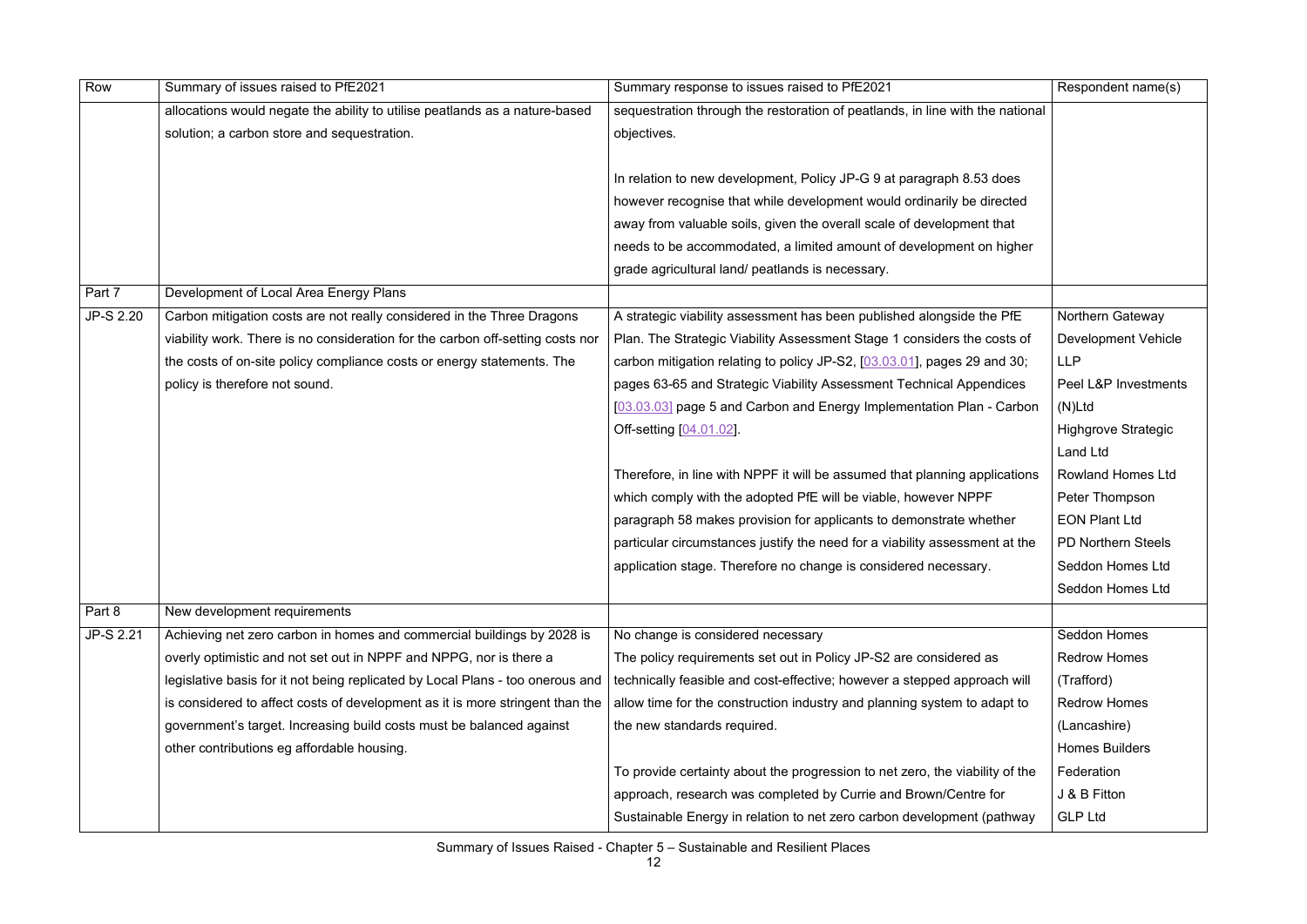| Row       | Summary of issues raised to PfE2021                                         | Summary response to issues raised to PfE2021                                 | Respondent name(s)       |
|-----------|-----------------------------------------------------------------------------|------------------------------------------------------------------------------|--------------------------|
|           |                                                                             | approach, compliance with building regulations, costs, metrics and           | <b>Susan Southward</b>   |
|           |                                                                             | implementation); Paragraph 9.3 of Carbon and Energy Policy                   | <b>Bluemantle</b>        |
|           |                                                                             | Implementation Study [04.01.01] pages 190-191.JP-S 2 makes reference         | <b>Emery Planning</b>    |
|           |                                                                             | to this in paragraph 5.11.                                                   | <b>Bowden Rugby Club</b> |
|           |                                                                             |                                                                              | Miri Roshni              |
|           |                                                                             | The scale of development which will take place in GM over the plan           | W R Halman               |
|           |                                                                             | period makes it imperative that the 2028 target for net zero carbon new      | C L Halman               |
|           |                                                                             | development comes into force as soon as possible. This approach is           | F I Carless              |
|           |                                                                             | therefore considered justified and effective in tackling climate change,     | J M Gibney               |
|           |                                                                             | evidence is in: Carbon and Energy Topic Paper [04.01.05] paragraphs          | <b>Morris Homes</b>      |
|           |                                                                             | 3.32-3.53, p46-54.                                                           | <b>Redrow Homes</b>      |
|           |                                                                             |                                                                              | (Lancashire)             |
|           |                                                                             |                                                                              | <b>GLP Trows LLP and</b> |
|           |                                                                             |                                                                              | <b>BDW Trading Ltd</b>   |
|           |                                                                             |                                                                              | CCW&G                    |
| JP-S 2.22 | Policy doesn't address carbon produced in the construction process.         | No change is considered necessary. Policy JP-S Part 8a applies to            | <b>Colin Williams</b>    |
|           |                                                                             | operational net zero carbon upto 2028 and net zero 'in construction' from    |                          |
|           |                                                                             | 2028 onwards in line with UK GBC Framework - this framework gives            |                          |
|           |                                                                             | clarity on how to achieve net carbon in construction and operation. One of   |                          |
|           |                                                                             | the aims is to shift towards buildings that are net zero whole life carbon   |                          |
|           |                                                                             | (addressing all impacts associated with construction, operation and end-     |                          |
|           |                                                                             | of-life stages). A definition is set out in GBC's Net Zero Carbon Buildings. |                          |
| Part 8b)  | <b>EV Charging Points</b>                                                   |                                                                              |                          |
| JP-S 2.23 | This policy is ambiguous - what does 'adequate' mean? Should be explicit    | The wording is considered appropriate and does not require modification.     | <b>Morris Homes</b>      |
|           | that this measure will be set out in Local Plans, unsound as contrary to 16 |                                                                              | <b>Redrow Homes</b>      |
|           | $(d)$ of NPPF.                                                              |                                                                              | (Lancashire)             |
|           |                                                                             |                                                                              | Redrow, HIMOR            |
|           |                                                                             |                                                                              | Partnership              |
|           |                                                                             |                                                                              | Jones Homes              |
|           |                                                                             |                                                                              | Oltec Group Ltd          |
| Part 8e)  | <b>BREEAM</b>                                                               |                                                                              |                          |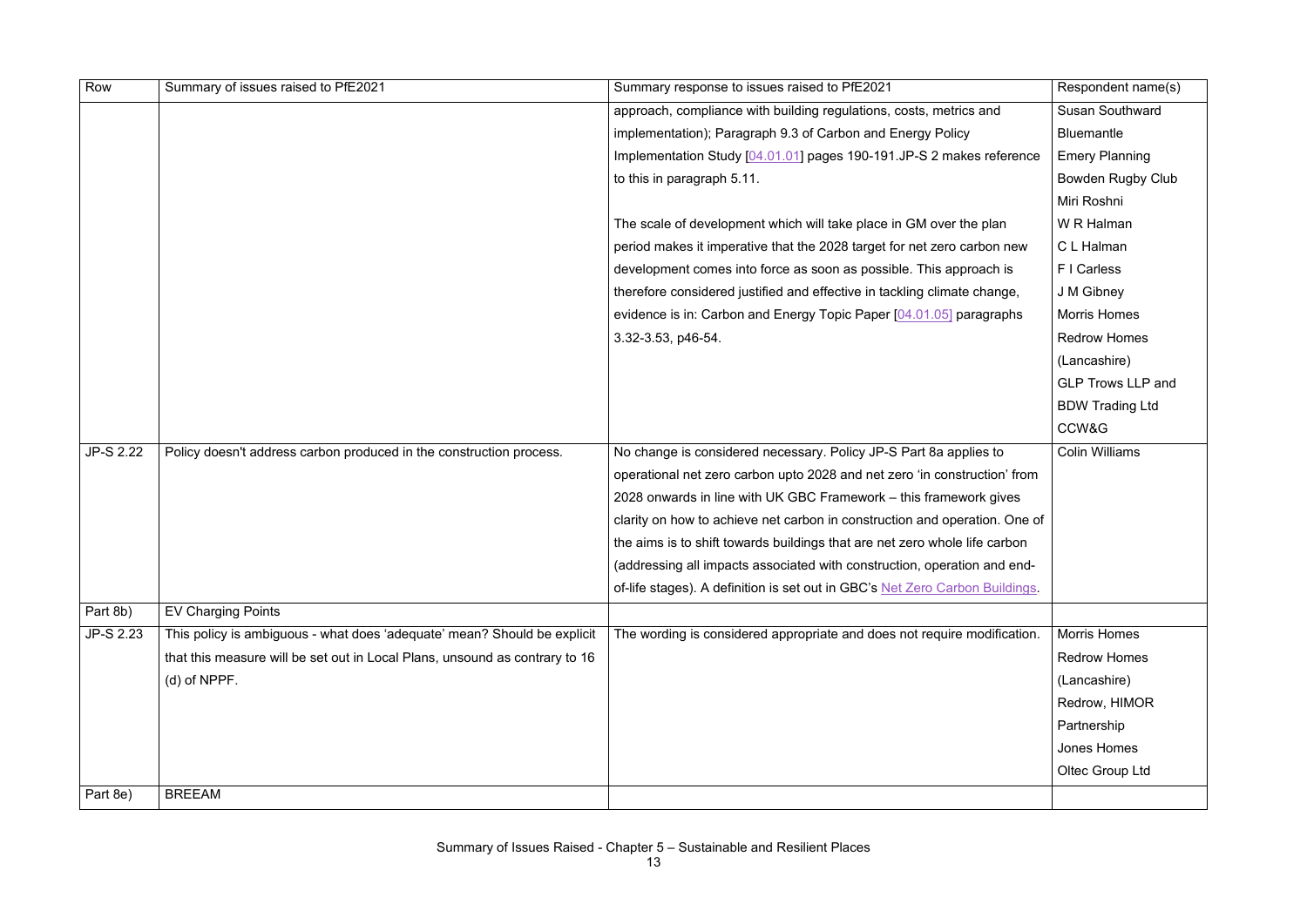| JP-S 2.24<br>The expectation that non-residential development will achieve an excellent<br>No change is considered necessary. This policy sets a sustainability<br>in BREEAM standard<br>target for non-domestic buildings as BREEAM minimum rating of<br>$(N)$ Ltd<br>'Excellent' and 'Outstanding' from 2028 in a stepped approach. It is<br>presents significant feasibility issues and has not been subject to viability<br><b>Russell LDP</b><br>testing. Feasibility of criterion 8e on a range of development types should<br>considered that a proportionate evidence base has been provided to<br>be undertaken.<br>support the policy, it can be found in Carbon and Energy Implementation<br>Study 2020 [04.01.01] paragraph 7.2, p.163-171 and the literature review<br>evidence conclusions are on page 177-78. In terms of the viability of the<br>policy, evidence is set out in the Strategic Viability Assessment Part 1<br>$[03.03.01]$ pages 22/23, and technical appendices $[03.03.03]$ page 5, also<br>in Carbon and Energy Implementation Study [04.01.01] pages 163-171. | Row      | Summary of issues raised to PfE2021 | Summary response to issues raised to PfE2021 | Respondent name(s)     |
|--------------------------------------------------------------------------------------------------------------------------------------------------------------------------------------------------------------------------------------------------------------------------------------------------------------------------------------------------------------------------------------------------------------------------------------------------------------------------------------------------------------------------------------------------------------------------------------------------------------------------------------------------------------------------------------------------------------------------------------------------------------------------------------------------------------------------------------------------------------------------------------------------------------------------------------------------------------------------------------------------------------------------------------------------------------------------------------------------|----------|-------------------------------------|----------------------------------------------|------------------------|
|                                                                                                                                                                                                                                                                                                                                                                                                                                                                                                                                                                                                                                                                                                                                                                                                                                                                                                                                                                                                                                                                                                  |          |                                     |                                              | Peel L & P Investments |
|                                                                                                                                                                                                                                                                                                                                                                                                                                                                                                                                                                                                                                                                                                                                                                                                                                                                                                                                                                                                                                                                                                  |          |                                     |                                              |                        |
|                                                                                                                                                                                                                                                                                                                                                                                                                                                                                                                                                                                                                                                                                                                                                                                                                                                                                                                                                                                                                                                                                                  |          |                                     |                                              |                        |
|                                                                                                                                                                                                                                                                                                                                                                                                                                                                                                                                                                                                                                                                                                                                                                                                                                                                                                                                                                                                                                                                                                  |          |                                     |                                              |                        |
|                                                                                                                                                                                                                                                                                                                                                                                                                                                                                                                                                                                                                                                                                                                                                                                                                                                                                                                                                                                                                                                                                                  |          |                                     |                                              |                        |
|                                                                                                                                                                                                                                                                                                                                                                                                                                                                                                                                                                                                                                                                                                                                                                                                                                                                                                                                                                                                                                                                                                  |          |                                     |                                              |                        |
|                                                                                                                                                                                                                                                                                                                                                                                                                                                                                                                                                                                                                                                                                                                                                                                                                                                                                                                                                                                                                                                                                                  |          |                                     |                                              |                        |
|                                                                                                                                                                                                                                                                                                                                                                                                                                                                                                                                                                                                                                                                                                                                                                                                                                                                                                                                                                                                                                                                                                  |          |                                     |                                              |                        |
|                                                                                                                                                                                                                                                                                                                                                                                                                                                                                                                                                                                                                                                                                                                                                                                                                                                                                                                                                                                                                                                                                                  |          |                                     |                                              |                        |
|                                                                                                                                                                                                                                                                                                                                                                                                                                                                                                                                                                                                                                                                                                                                                                                                                                                                                                                                                                                                                                                                                                  |          |                                     |                                              |                        |
|                                                                                                                                                                                                                                                                                                                                                                                                                                                                                                                                                                                                                                                                                                                                                                                                                                                                                                                                                                                                                                                                                                  | Part 8f) |                                     |                                              |                        |
| JP-S 2.25<br>Requirement for all development to undertake detailed Energy Statement<br>See response in row JP-S2.21.                                                                                                                                                                                                                                                                                                                                                                                                                                                                                                                                                                                                                                                                                                                                                                                                                                                                                                                                                                             |          |                                     |                                              | Peel L & P Investments |
| at the planning application stage is costly and a viability assessment of this<br>$(N)$ Ltd                                                                                                                                                                                                                                                                                                                                                                                                                                                                                                                                                                                                                                                                                                                                                                                                                                                                                                                                                                                                      |          |                                     |                                              |                        |
| policy has not been undertaken. Requirement should be proportionate to<br>In terms of the viability of the policy, evidence is set out in the Strategic<br><b>Emery Planning</b>                                                                                                                                                                                                                                                                                                                                                                                                                                                                                                                                                                                                                                                                                                                                                                                                                                                                                                                 |          |                                     |                                              |                        |
| Viability Assessment Part 1 [03.03.01] and technical appendices<br>development.                                                                                                                                                                                                                                                                                                                                                                                                                                                                                                                                                                                                                                                                                                                                                                                                                                                                                                                                                                                                                  |          |                                     |                                              |                        |
| [03.03.03] page 5, also in Carbon and Energy Implementation Study                                                                                                                                                                                                                                                                                                                                                                                                                                                                                                                                                                                                                                                                                                                                                                                                                                                                                                                                                                                                                                |          |                                     |                                              |                        |
| [04.01.01] pages 179/180. No change is considered necessary.                                                                                                                                                                                                                                                                                                                                                                                                                                                                                                                                                                                                                                                                                                                                                                                                                                                                                                                                                                                                                                     |          |                                     |                                              |                        |
|                                                                                                                                                                                                                                                                                                                                                                                                                                                                                                                                                                                                                                                                                                                                                                                                                                                                                                                                                                                                                                                                                                  |          |                                     |                                              |                        |
| Therefore, in line with NPPF it will be assumed that planning applications                                                                                                                                                                                                                                                                                                                                                                                                                                                                                                                                                                                                                                                                                                                                                                                                                                                                                                                                                                                                                       |          |                                     |                                              |                        |
| which comply with the adopted PfE will be viable, however NPPF                                                                                                                                                                                                                                                                                                                                                                                                                                                                                                                                                                                                                                                                                                                                                                                                                                                                                                                                                                                                                                   |          |                                     |                                              |                        |
| paragraph 58 makes provision for applicants to demonstrate whether                                                                                                                                                                                                                                                                                                                                                                                                                                                                                                                                                                                                                                                                                                                                                                                                                                                                                                                                                                                                                               |          |                                     |                                              |                        |
| particular circumstances justify the need for a viability assessment at the                                                                                                                                                                                                                                                                                                                                                                                                                                                                                                                                                                                                                                                                                                                                                                                                                                                                                                                                                                                                                      |          |                                     |                                              |                        |
| application stage. Therefore no change is considered necessary.                                                                                                                                                                                                                                                                                                                                                                                                                                                                                                                                                                                                                                                                                                                                                                                                                                                                                                                                                                                                                                  |          |                                     |                                              |                        |
| <b>JP S 2.26</b><br>Concern over loss of trees and planting which is a good carbon sink.<br>No change is considered necessary. Policy JP S-2 part 6 encourages a<br>E Bowles                                                                                                                                                                                                                                                                                                                                                                                                                                                                                                                                                                                                                                                                                                                                                                                                                                                                                                                     |          |                                     |                                              |                        |
| range of nature-based solutions including carbon sequestration, woodland<br>Kim Scragg                                                                                                                                                                                                                                                                                                                                                                                                                                                                                                                                                                                                                                                                                                                                                                                                                                                                                                                                                                                                           |          |                                     |                                              |                        |
| management and tree-planting as an important part of delivering a carbon<br>David McLaughlin                                                                                                                                                                                                                                                                                                                                                                                                                                                                                                                                                                                                                                                                                                                                                                                                                                                                                                                                                                                                     |          |                                     |                                              |                        |
| neutral Greater Manchester.<br><b>Janet Brooks</b>                                                                                                                                                                                                                                                                                                                                                                                                                                                                                                                                                                                                                                                                                                                                                                                                                                                                                                                                                                                                                                               |          |                                     |                                              |                        |
| <b>AARD</b>                                                                                                                                                                                                                                                                                                                                                                                                                                                                                                                                                                                                                                                                                                                                                                                                                                                                                                                                                                                                                                                                                      |          |                                     |                                              |                        |
| <b>JP-S 2.27</b><br>Policy needs to incorporate flexibility into the wording to ensure that there<br>See response in row JP-S2.25.<br>See Appendix                                                                                                                                                                                                                                                                                                                                                                                                                                                                                                                                                                                                                                                                                                                                                                                                                                                                                                                                               |          |                                     |                                              |                        |
| is no unnecessary burdensome requirements which could impact viability                                                                                                                                                                                                                                                                                                                                                                                                                                                                                                                                                                                                                                                                                                                                                                                                                                                                                                                                                                                                                           |          |                                     |                                              |                        |
| and deliverability; such as carbon off-setting.                                                                                                                                                                                                                                                                                                                                                                                                                                                                                                                                                                                                                                                                                                                                                                                                                                                                                                                                                                                                                                                  |          |                                     |                                              |                        |
| Evidence base                                                                                                                                                                                                                                                                                                                                                                                                                                                                                                                                                                                                                                                                                                                                                                                                                                                                                                                                                                                                                                                                                    |          |                                     |                                              |                        |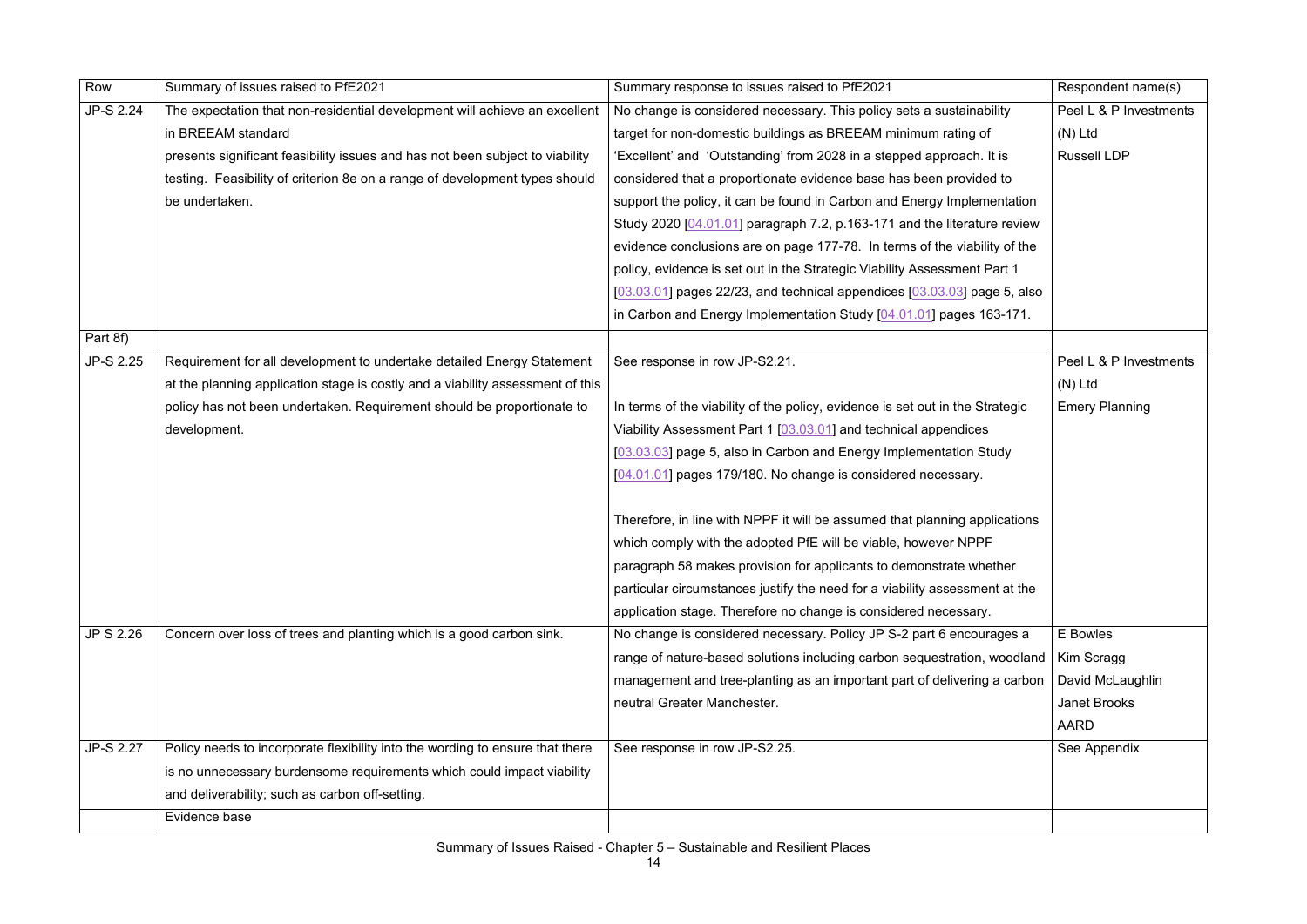| Row              | Summary of issues raised to PfE2021                                           | Summary response to issues raised to PfE2021                                 | Respondent name(s)           |
|------------------|-------------------------------------------------------------------------------|------------------------------------------------------------------------------|------------------------------|
| <b>JP-S 2.28</b> | Lack of evidence base relating to carbon policies and carbon impact of        | No change is considered necessary. JP-S2 is a strategic planning policy.     | Peel L & P Investments       |
|                  | development proposed in PfE (missing from Integrated Assessment) and          | Consistent with NPPF, it sets out a robust strategic policy framework for    | (North) Ltd                  |
|                  | no technical feasibility of policy.                                           | Carbon and Energy. The policy is supported by an appropriate and             | Mark H Burton                |
|                  |                                                                               | proportionate evidence base, considering measures to deliver a carbon        | Susan Sollazzi               |
|                  |                                                                               | neutral Greater Manchester.                                                  | <b>CPRE</b>                  |
|                  |                                                                               |                                                                              | Liam Harvey                  |
|                  |                                                                               | Further details of which can be found in Carbon and Energy Topic Paper       | <b>Friends of Carrington</b> |
|                  |                                                                               | [04.01.05] and Carbon and Energy Implementation Part 1 [04.01.01 and         | Moss                         |
|                  |                                                                               | Part 2 [04.01.02] and the IA Scoping Report 2021 [02.01.01] and IA Main      | W R Halman                   |
|                  |                                                                               | Report [02.01.02] and Main Report Addendum [02.01.05].                       |                              |
| JP-S 2.29        | More evidence relating to public buildings providing suitable locations for   | No change is considered necessary. Policy JP S-2 takes a positive            | <b>Friends of Carrington</b> |
|                  | renewable energy schemes                                                      | approach to renewable and local carbon schemes and as a strategic            | <b>Moss</b>                  |
|                  |                                                                               | policy; the detail will be considered by the individual districts. This      |                              |
|                  |                                                                               | approach is consistent with the NPPF, particularly paragraph 28 which        |                              |
|                  |                                                                               | confirms that it is for local planning authorities 'to set out more detailed |                              |
|                  |                                                                               | policies for specific areas, neighbourhoods or types of development'.        |                              |
| JP-S 2.30        | Positive engagement with the farming community will be key in unlocking       | No change is considered necessary. Policy JP S-2 makes reference to          | National Farmer's Union      |
|                  | these opportunities; there is a great deal of potential for using farmland as | taking a positive approach to renewable and local carbon schemes.            |                              |
|                  | a source of renewable energy, GMCA should look to facilitate renewable        |                                                                              |                              |
|                  | energy projects.                                                              |                                                                              |                              |
| JP-S 2.31        | Calls for re-assessment of plan and allocations in line with climate change   | No change is considered necessary. Consistent with the NPPF, PfE             | <b>SGMGB</b>                 |
|                  | goals; setting targets is the over-riding priority                            | Chapter 5 contains policies in relation to climate change which are          | <b>Alan Heald</b>            |
|                  |                                                                               | supported by evidence in the Carbon and Energy Topic Paper [04.01.05]        | <b>Andrew Scanlon</b>        |
|                  |                                                                               | and Carbon and Energy Implementation Plan [04.01.01]. The impact of          | <b>Stephen Cluer</b>         |
|                  |                                                                               | climate change is a key issue against which the plan is assessed within      | Woodford                     |
|                  |                                                                               | the IA; Integrated Assessment of GMSF Scoping Report 2021 102.01.01          | Neighbourhood Forum          |
|                  |                                                                               | Section 5.14, page 208 and IA GMSF Main Report 2020 [02.01.02] page          | Susan Sollazzi               |
|                  |                                                                               | 2 and IA GMSF Addendum [02.01.05] pages 3 and 4.                             | <b>Friends of Carrington</b> |
|                  |                                                                               |                                                                              | <b>Moss</b>                  |
| <b>JP-S 2.32</b> | The plan should include measures such as home working and community           | Policy JP-P 1 sets out policy in relation to creating sustainable places     | <b>Sheila Fisher</b>         |
|                  | hubs.                                                                         | which are adaptable to changing needs and socially inclusive; which are      |                              |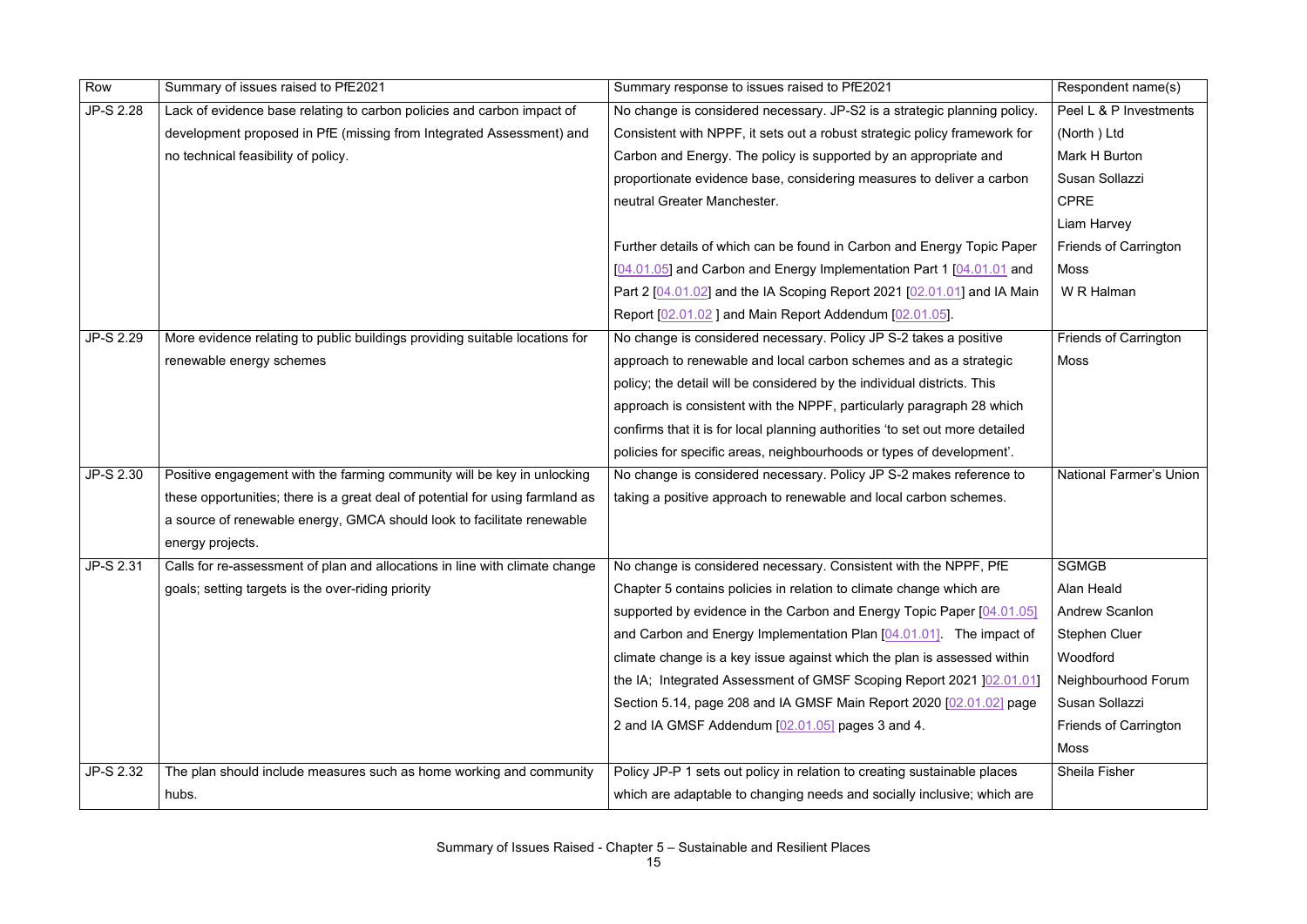| Row              | Summary of issues raised to PfE2021                                           | Summary response to issues raised to PfE2021                                  | Respondent name(s)           |
|------------------|-------------------------------------------------------------------------------|-------------------------------------------------------------------------------|------------------------------|
|                  |                                                                               | well-served by shops and services. The plan should be read as whole           |                              |
|                  |                                                                               | and no change is considered as necessary.                                     |                              |
| JP-S 2.33        | Plan needs to be reviewed against mineral safeguarding / update of            | The Greater Manchester Joint Minerals Development Plan (GMJMDP) is            | <b>Minerals Product</b>      |
|                  | minerals plan                                                                 | not being amended as part of PfE. Mineral Safeguarding Areas, and the         | Association                  |
|                  |                                                                               | policies which cover them, are identified within the GMJMDP and will          |                              |
|                  |                                                                               | remain unchanged and applicable once PfE is adopted. Therefore it is not      |                              |
|                  |                                                                               | necessary to identify them on the PfE policies map and no change is           |                              |
|                  |                                                                               | necessary.                                                                    |                              |
| <b>JP-S 2.34</b> | To ensure Greater Manchester meets its carbon commitments then GHG            | It is considered that taking policy JP-S2 as a whole, together with other     | The Wildlife Trusts          |
|                  | emissions associated with Land Use, Land Use Change and Forestry              | policies in the Plan, provides sufficient guidance in relation to meeting     |                              |
|                  | (LULUCF) must be accounted for.                                               | Greater Manchester's commitment to carbon reduction and reduction in          |                              |
|                  |                                                                               | GHG emissions. No change is considered necessary.                             |                              |
| JP-S 2.35        | The policy does not recognise the historic environment of the area that       | Policy JP-P2 provides the overall strategic policy approach to the historic   | <b>Historic England</b>      |
|                  | needs protecting. Also disagree with the IA scoring, as written the policy is | environment. Specific references to the historic environment are made in      |                              |
|                  | considered to score negatively against Objective 16.                          | policies JP-Strat-2, 3 and 5 alongside allocation policies where relevant.    |                              |
|                  |                                                                               | Therefore no change is considered necessary. The scoring within the           |                              |
|                  |                                                                               | Integrated Assessment is considered to be in accordance with the              |                              |
|                  |                                                                               | framework set out in the IA Scoping Report [02.01.01]                         |                              |
| JP S 2.36        | Update to KPI set out in p.392. Include indicators % GM peat mosses           | The monitoring framework in Chapter 12 provides an appropriate level of       | <b>Friends of Carrington</b> |
|                  | restored within first 5 years of plan period, % restored in 6-10 years etc.   | detail for a strategic plan. More detailed monitoring will be incorporated as | <b>Moss</b>                  |
|                  |                                                                               | appropriate within district local plans. No change is considered necessary.   |                              |
|                  |                                                                               |                                                                               |                              |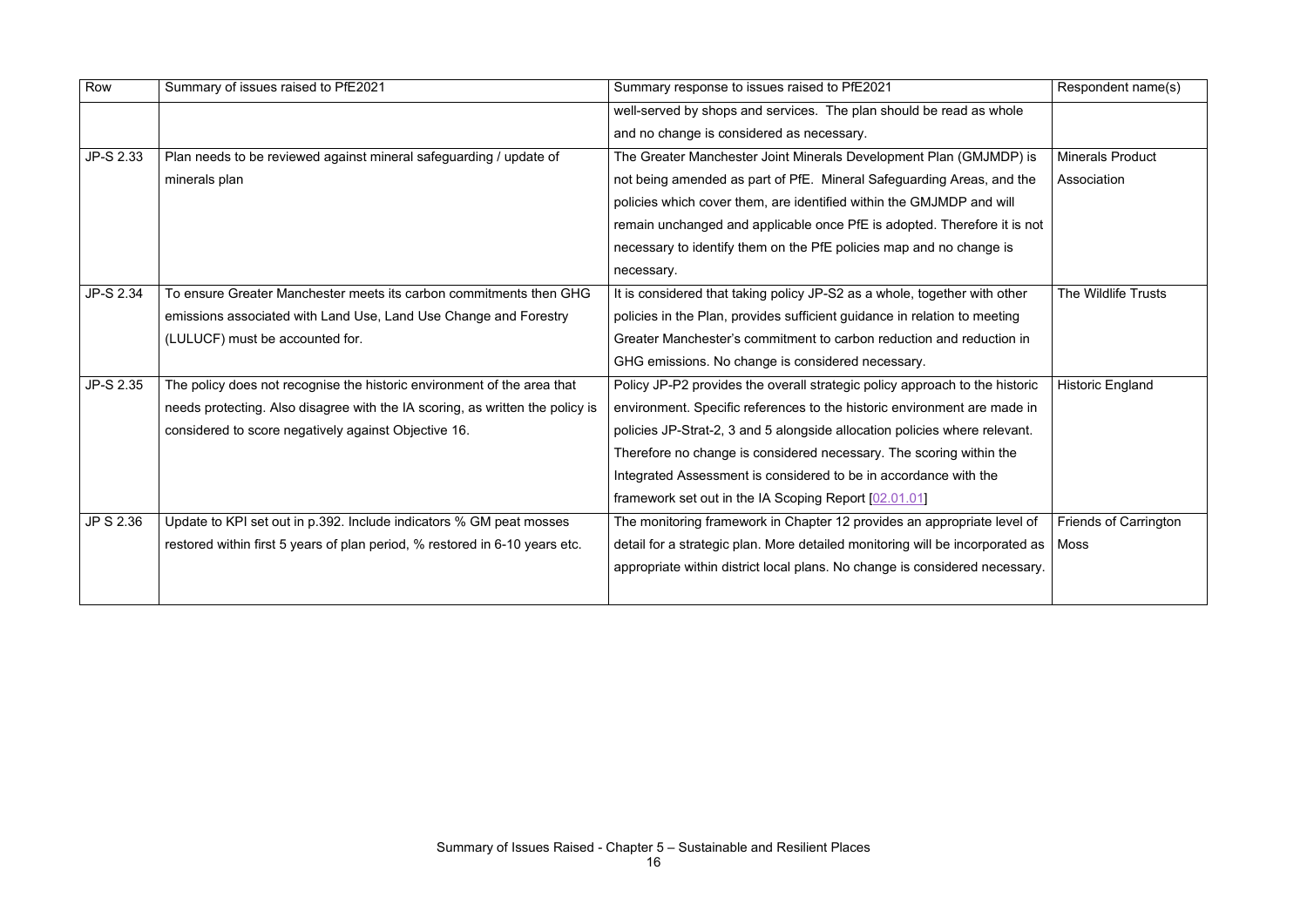### **PfE 2021 Policy JP-S 3 Heat and Energy Networks**

| Row             | Summary of issues raised to PfE2021                                     | Summary response to issues raised to PfE2021                                 | Respondent name(s)         |
|-----------------|-------------------------------------------------------------------------|------------------------------------------------------------------------------|----------------------------|
| JP-S 3.1        | Support for policy for heat networks in suitable locations across GM to | Support is noted. Local Area Energy Plans will provide a co-ordinated        | Friends of the Earth       |
|                 | increase efficiency. Although should be highlighted 'where viable to do | approach to identifying and implementing new district heat networks          | The Wildlife Trusts        |
|                 | so'.                                                                    | within Heat and Energy Network Opportunity areas as set out in JP-S 3        |                            |
|                 |                                                                         | Part 7. The policy is considered to flexible enough to encourage to allow a  |                            |
|                 |                                                                         | varied approach to low carbon heat and energy planning and no change         |                            |
|                 |                                                                         | is required. The proposed modification is not considered necessary.          |                            |
|                 |                                                                         |                                                                              |                            |
|                 |                                                                         | A Strategic Viability Assessment Part 1, [03.03.01] pages 22/23, and         |                            |
|                 |                                                                         | technical appendices [03.03.03] page 5 and Carbon and Energy Policy          |                            |
|                 |                                                                         | Implementation Study [04.01.01] (pages 163-171) have been published          |                            |
|                 |                                                                         | alongside the PfE Plan.                                                      |                            |
|                 |                                                                         |                                                                              |                            |
|                 |                                                                         | In line with NPPF, it will be assumed that planning applications which       |                            |
|                 |                                                                         | comply with the adopted PfE will be viable, however NPPF paragraph 58        |                            |
|                 |                                                                         | also allows for applicants to demonstrate whether particular                 |                            |
|                 |                                                                         | circumstances justify the need for a viability assessment at the application |                            |
|                 |                                                                         | stage.                                                                       |                            |
| JP-S 3.2        | Heat and Energy networks should be addressed in separate policies,      | The policy wording within JPS-3 is considered flexible enough to allow a     | Peel L&P Investments       |
|                 | as they differ markedly                                                 | varied approach to low carbon heat and energy master planning,               | $(N)$ Ltd                  |
|                 |                                                                         | including consideration of technical and economic viability. Therefore no    |                            |
|                 |                                                                         | change is considered as necessary.                                           |                            |
|                 |                                                                         |                                                                              |                            |
| Part 1          | Heat / Energy Networks                                                  |                                                                              |                            |
| <b>JP S 3.3</b> | Part 1 is too generic and plan is not legible at a site level/ does not | The Heat and Energy Network Opportunities Map can be considered in           | Paul Roebuck               |
|                 | represent a Proposals Map                                               | more detail on GM Mapping Heat Network Opportunities. More evidence          | <b>Rowland Homes Ltd</b>   |
|                 |                                                                         | can be found in Carbon and Energy Topic Paper (04.01.05) pages 33/34.        | <b>EON Plant Ltd</b>       |
|                 |                                                                         | Therefore no change is considered as necessary.                              | <b>Highgrove Strategic</b> |
|                 |                                                                         |                                                                              | Land Ltd                   |
|                 |                                                                         |                                                                              | <b>PD Northern Steels</b>  |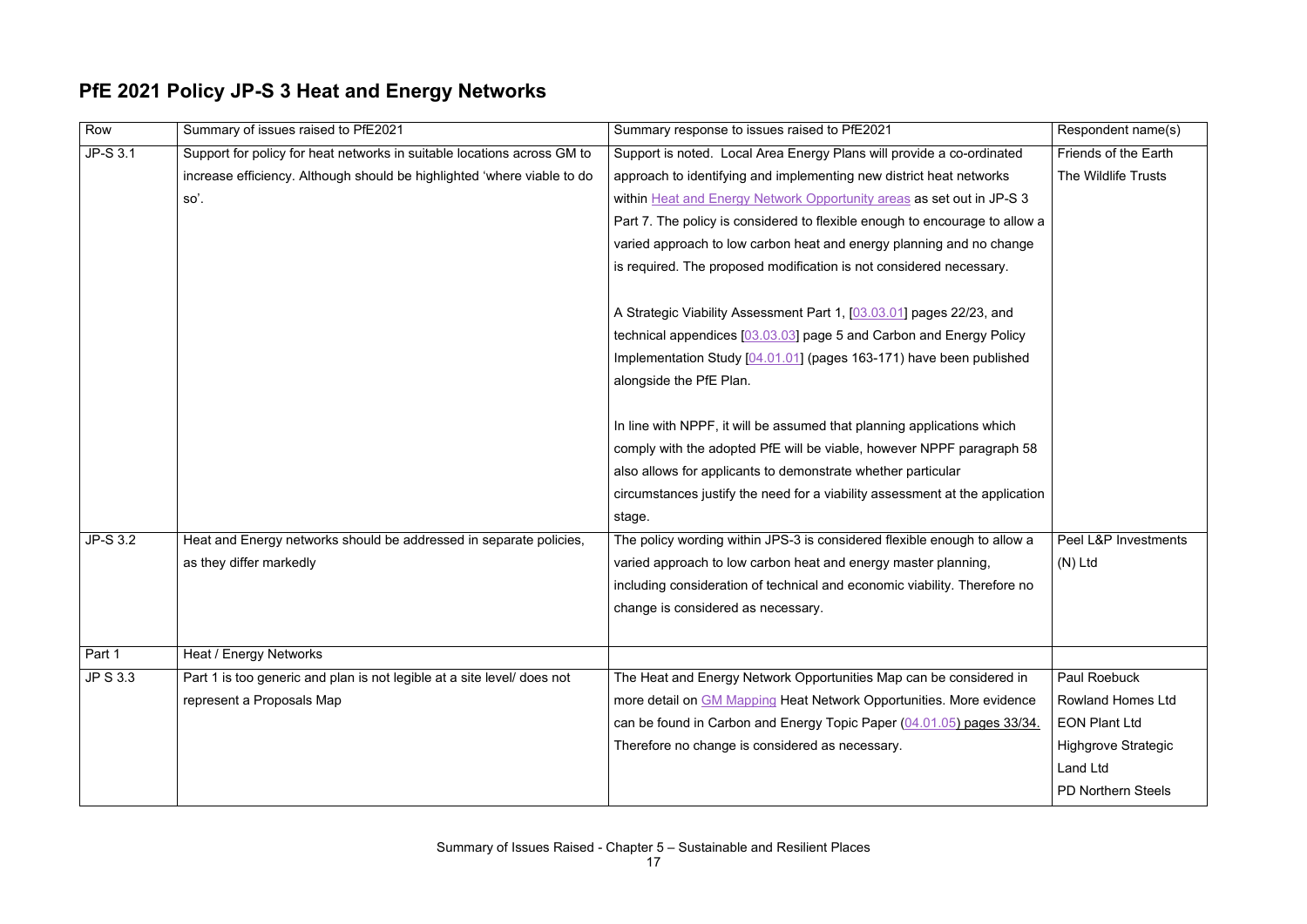| Row             | Summary of issues raised to PfE2021                                        | Summary response to issues raised to PfE2021                                  | Respondent name(s)             |
|-----------------|----------------------------------------------------------------------------|-------------------------------------------------------------------------------|--------------------------------|
|                 |                                                                            |                                                                               | <b>PD Northern Trust Asset</b> |
|                 |                                                                            |                                                                               | Mgt                            |
| <b>JP-S 3.4</b> | The policy is too prescriptive and should take a more flexible approach    | The policy wording within JP-S3 is considered flexible enough to allow a      | Peel L&P Investments           |
|                 | required so development can be adaptable to changing needs and             | varied approach to low carbon heat and energy master planning,                | $(N)$ Ltd                      |
|                 | technologies. Policy should set out when it is acceptable for new          | including consideration of technical and economic viability.                  | <b>EON Plant Ltd</b>           |
|                 | development not to connect to a heat or energy network.                    |                                                                               | Northern Gateway               |
|                 |                                                                            |                                                                               | <b>Development Vehicle</b>     |
|                 |                                                                            |                                                                               | <b>LLP</b>                     |
|                 |                                                                            |                                                                               | Redrow/HIMOR                   |
|                 |                                                                            |                                                                               | Partnership                    |
|                 |                                                                            |                                                                               | <b>GLP Trows LLP and</b>       |
|                 |                                                                            |                                                                               | <b>BDW Trading Ltd</b>         |
|                 |                                                                            |                                                                               | PD Northern Trust Asset        |
|                 |                                                                            |                                                                               | Mgt                            |
|                 |                                                                            |                                                                               |                                |
|                 |                                                                            |                                                                               |                                |
| JP-S 3.5        | This policy is unsound as there is a sparse number of district heat        | No change considered necessary. The delivery of district heat networks        | <b>Home Builders</b>           |
|                 | networks currently and this is unlikely to increase in the near future;    | as part of PfE is critical to meeting low carbon objectives. It is considered | Federation                     |
|                 | there is limited chance to adhere with this policy.                        | that there is an appropriate and proportionate evidence base to support       | <b>Taylor Wimpey</b>           |
|                 |                                                                            | this policy, it can be found in Carbon and Energy Topic Paper $(04.01.05)$    |                                |
|                 |                                                                            | pages 11, 25/26 and 31/32 (GM Carbon Implementation Plan 04.01.01)            |                                |
|                 |                                                                            | page 35 (GM Spatial Energy Plan).                                             |                                |
|                 |                                                                            |                                                                               |                                |
|                 |                                                                            | Local Area Energy Planning which will provide a co-ordinated approach to      |                                |
|                 |                                                                            | identifying opportunities and laying new heat networks (page 58).             |                                |
| Part 2          | Heat and Energy Network Opportunity Areas                                  |                                                                               |                                |
| JP-S 3.6        | This policy is unsound as it lacks flexibility as it requires developments | The policy wording within JP-S3 is considered flexible enough to allow a      | Northern Gateway               |
|                 | outside of District Heat networks to develop their own. Text should be     | varied approach to low carbon heat and energy master planning,                | <b>Development Vehicle</b>     |
|                 | added that suggests that if carbon reduction can be achieved via           | including consideration of technical and economic viability. Carbon and       | <b>LLP</b>                     |
|                 | another solution then developers should have the choice to develop         | Energy Topic Paper (04.01.05) p 56-59.                                        |                                |
|                 | and implement their own carbon offset projects along as they meet          |                                                                               |                                |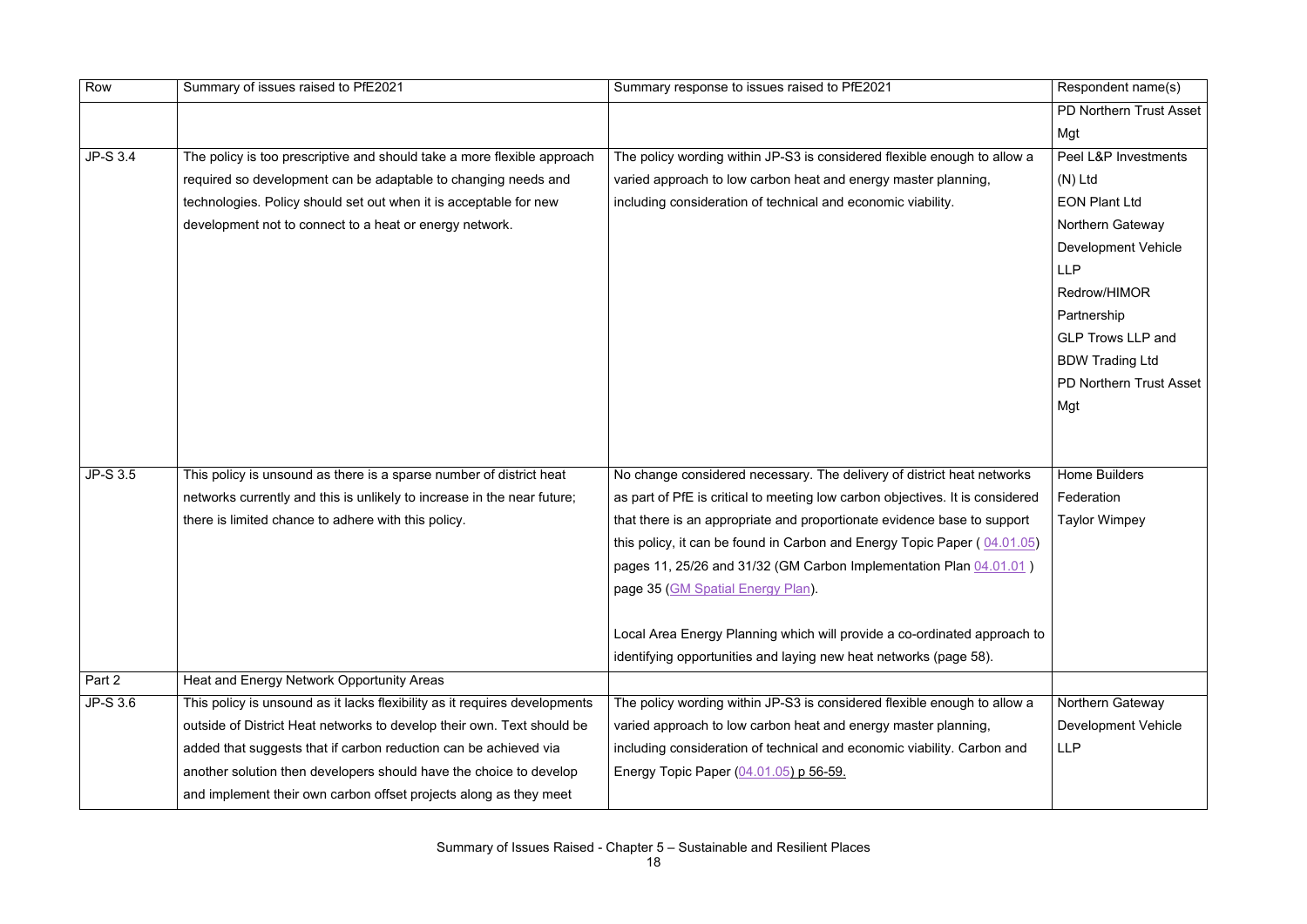| Row       | Summary of issues raised to PfE2021                                        | Summary response to issues raised to PfE2021                                | Respondent name(s)       |
|-----------|----------------------------------------------------------------------------|-----------------------------------------------------------------------------|--------------------------|
|           | UKGBC principles and those of the Environment fund (eg. Heat source        |                                                                             |                          |
|           | pumps).                                                                    |                                                                             |                          |
| JP-S 3.7  | Currently there is no regulator of district heat networks; residents could | This issue is considered outside of the scope of this plan. Therefore no    | Home Builders'           |
|           | get a poor deal until this is in place.                                    | change is considered necessary.                                             | Federation               |
|           |                                                                            |                                                                             |                          |
| JP-S 3.8  | Object to part 2 of this policy and object to the requirements set out,    | PfE paragraph 5.20 (which references The Future of Heating page 59-73)      | <b>Redrow Homes</b>      |
|           | notably the criteria set out regarding the 'Heath and Energy Network       | highlights that government analysis identifies heat/energy networks as a    | (Trafford)               |
|           | Opportunity Areas' and the need to prepare a 'decentralised                | cost effective solution to the issue within areas of high heat density; and | Redrow Homes (Lancs)     |
|           | heat/energy network viability assessment' as overly onerous and will       | an important part of least-cost technologies to achieve UK wide             | <b>GLP Trows LLP and</b> |
|           | deter sites coming forward / hamper housing delivery                       | decarbonisation. The dense urban nature of Greater Manchester and the       | <b>BDW Trading Ltd</b>   |
|           |                                                                            | scale of development means that there is potential for significant growth   | <b>Taylor Wimpey</b>     |
|           |                                                                            | of heat networks aligned with strategic development sites.                  |                          |
|           |                                                                            |                                                                             |                          |
|           |                                                                            | The feasibility of heat networks is considered in Carbon and Energy         |                          |
|           |                                                                            | Implementation Plan (04.01.01). A Strategic Viability Assessment (see       |                          |
|           |                                                                            | Strategic Viability Assessment Part 1, [03.03.01] pages 29-33, pages 63-    |                          |
|           |                                                                            | 65 and technical Appendices 2020 (03.03.03 page 5) has been published       |                          |
|           |                                                                            | alongside the PfE Plan. Therefore, in line with NPPF it will be assumed     |                          |
|           |                                                                            | that planning applications which comply with the adopted PfE will be        |                          |
|           |                                                                            | viable, however NPPF paragraph 58 provides provision for applicants to      |                          |
|           |                                                                            | demonstrate whether particular circumstances justify the need for a         |                          |
|           |                                                                            | viability assessment at the application stage, therefore no change is       |                          |
|           |                                                                            | considered as necessary.                                                    |                          |
|           |                                                                            |                                                                             |                          |
| JP-S 3.9  | An appropriate balance needs to be struck between maximising heat          | District networks will also play a role in overheating and cooling in the   | <b>Redrow Homes</b>      |
|           | and energy efficiency in buildings on the one hand, and minimising         | future as part of its role in reducing greenhouse gases and in the          | (Trafford)               |
|           | summertime overheating risk on the other.                                  | transition to carbon neutrality, local energy plans will look at a range of |                          |
|           |                                                                            | solutions. Government's Future of Heating p.30/31. No change is             |                          |
|           |                                                                            | considered as necessary.                                                    |                          |
| JP-S 3.10 | An urgent priority must be for the Viability Assessment to be updated to   | See response in row JP-S3.8.                                                | Peel L&P Investments     |
|           | test the impact of the policy requirement on the delivery of different     |                                                                             | $(N)$ Ltd                |
|           | types of development across GM and assumptions made to capacity of         |                                                                             | <b>EON Plant Ltd</b>     |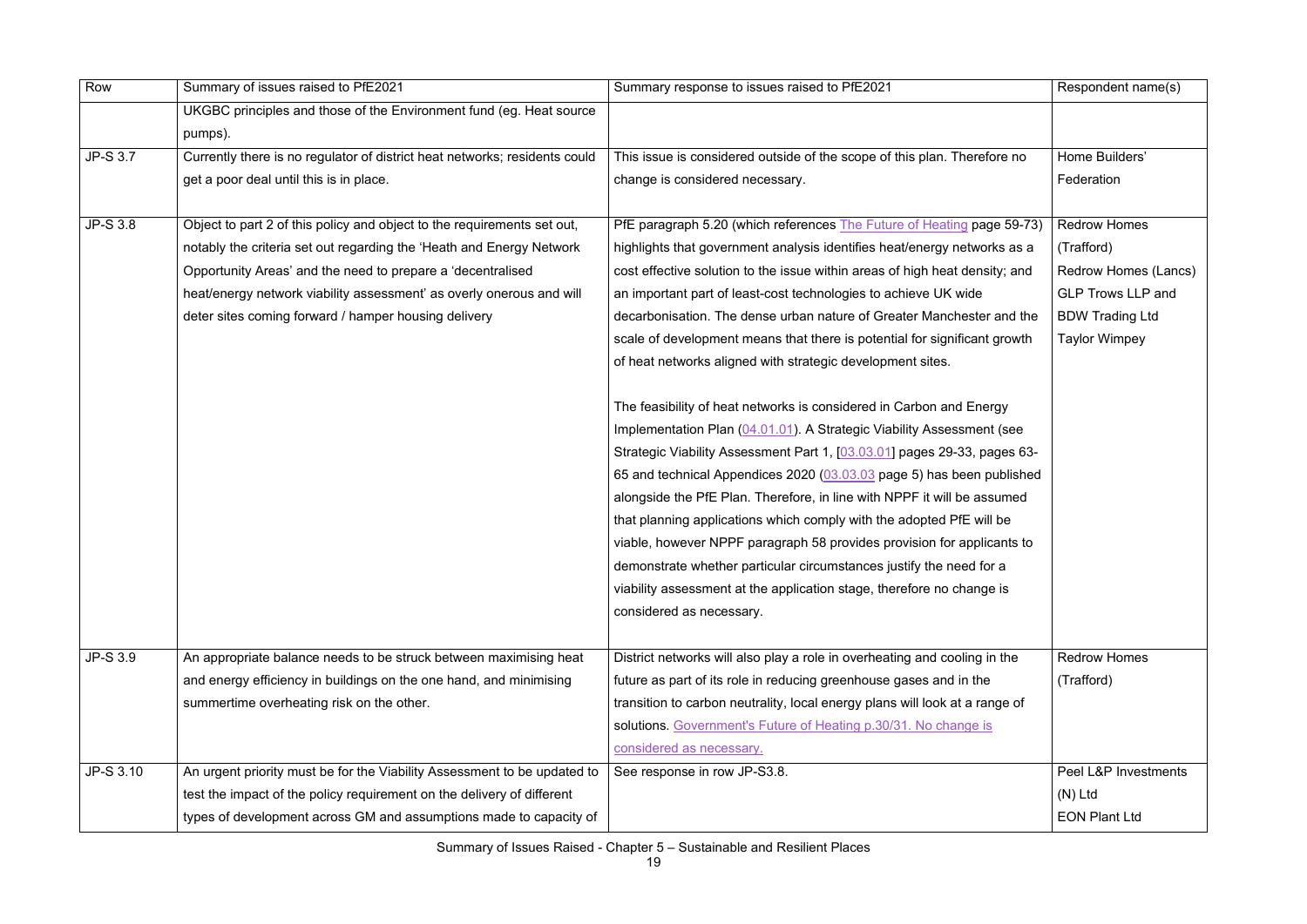| Row       | Summary of issues raised to PfE2021                                             | Summary response to issues raised to PfE2021                                | Respondent name(s)         |
|-----------|---------------------------------------------------------------------------------|-----------------------------------------------------------------------------|----------------------------|
|           | sites to deliver this infrastructure; particularly in relation to smaller urban |                                                                             | <b>Highgrove Strategic</b> |
|           | sites. The onus should not be on the developer to demonstrate viability,        |                                                                             | <b>Land Ltd</b>            |
|           | but the LPA.                                                                    |                                                                             | <b>Rowland Homes Ltd</b>   |
|           |                                                                                 |                                                                             | <b>Redrow Homes</b>        |
|           |                                                                                 |                                                                             | (Trafford)                 |
|           |                                                                                 |                                                                             | <b>Kate Mullineux</b>      |
|           |                                                                                 |                                                                             | <b>PD Northern Steels</b>  |
|           |                                                                                 |                                                                             | <b>Taylor Wimpey</b>       |
|           |                                                                                 |                                                                             | Redrow/HIMOR               |
|           |                                                                                 |                                                                             | PD Northern Trust Asset    |
|           |                                                                                 |                                                                             | Management                 |
| JP-S 3.11 | Clarity required on Heat and Energy Network Opportunity Areas and               | No Change is considered necessary. The delivery of heat networks as         | Redrow Homes (Lancs)       |
|           | where they are located as not clear in the policy or accompanying               | part of PfE is critical to meeting low carbon objectives. Figure 5.1 of the | <b>Highgrove Strategic</b> |
|           | Carbon and Energy Topic Paper; also not viable in suburban housing              | PfE Plan shows the heat and energy network opportunity areas within the     | <b>Land Ltd</b>            |
|           | developments as there is little evidence of district heating systems            | PfE Plan area. Also, refer to evidence in The Carbon and Energy Topic       | <b>Rowland Homes Itd</b>   |
|           | working at scale in the UK.                                                     | Paper (04.01.05) pages 11, 25/26 and 31/32 (GM Carbon Implementation        | <b>Redrow Homes</b>        |
|           |                                                                                 | Plan) page 35 (and GM Spatial Energy Plan (page 58). Local Area             | (Trafford)                 |
|           |                                                                                 | Energy Planning provides a co-ordinated approach to identifying             | <b>EON Plant Ltd</b>       |
|           |                                                                                 | opportunities for laying new heat networks.                                 | <b>PD Northern Steels</b>  |
|           |                                                                                 |                                                                             | <b>Kate Mullineux</b>      |
|           |                                                                                 | Also see response in row JP-S3.8.                                           | The Wildlife Trust         |
|           |                                                                                 |                                                                             | Boys and Girls Club of     |
|           |                                                                                 |                                                                             | <b>GM</b>                  |
|           |                                                                                 |                                                                             | Peel L&P Investments       |
|           |                                                                                 |                                                                             | $(N)$ Ltd                  |
| JP-S 3.12 | Important to retrofit existing heat systems.                                    | PfE policy JP-S2 promotes the retrofitting of existing buildings with       | Simon Robertson            |
|           |                                                                                 | measures to improve energy efficiency and generate renewable and low        |                            |
|           |                                                                                 | carbon energy, heating and cooling. No change is therefore considered       |                            |
|           |                                                                                 | necessary.                                                                  |                            |
|           |                                                                                 |                                                                             |                            |
| JP-S 3.13 | Propose that 10-dwelling threshold is piloted and tested prior to               | As set out in JP-S2 Part a) major development of '10 dwellings or more' is  | <b>Greater Manchester</b>  |
|           | becoming a requirement.                                                         | considered to be an appropriate threshold in which introduce a              | <b>Housing Providers</b>   |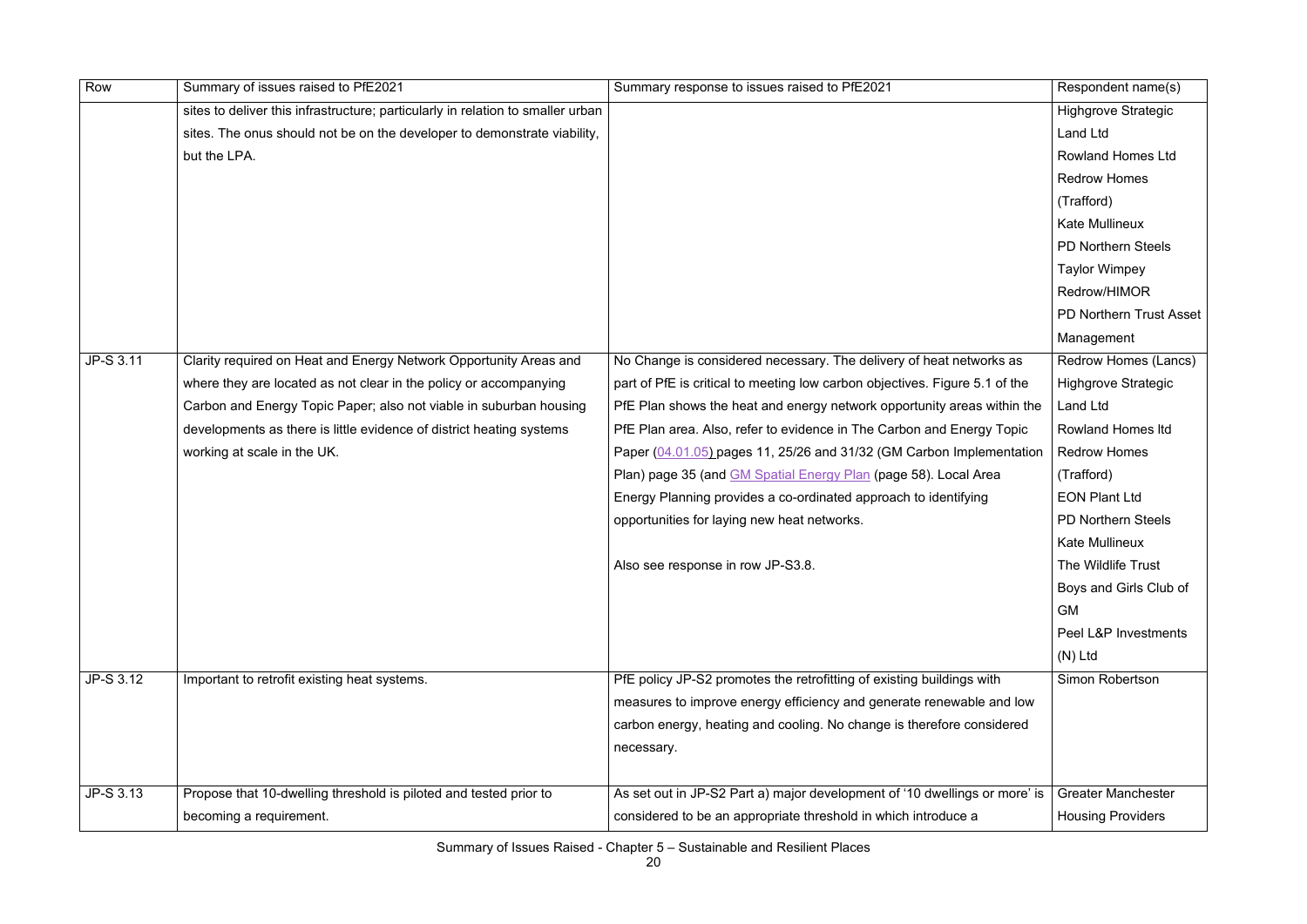| Row | Summary of issues raised to PfE2021 | Summary response to issues raised to PfE2021                          | Respondent name(s) |
|-----|-------------------------------------|-----------------------------------------------------------------------|--------------------|
|     |                                     | requirement around heat network opportunities. No change is therefore |                    |
|     |                                     | considered necessary.                                                 |                    |
|     |                                     |                                                                       |                    |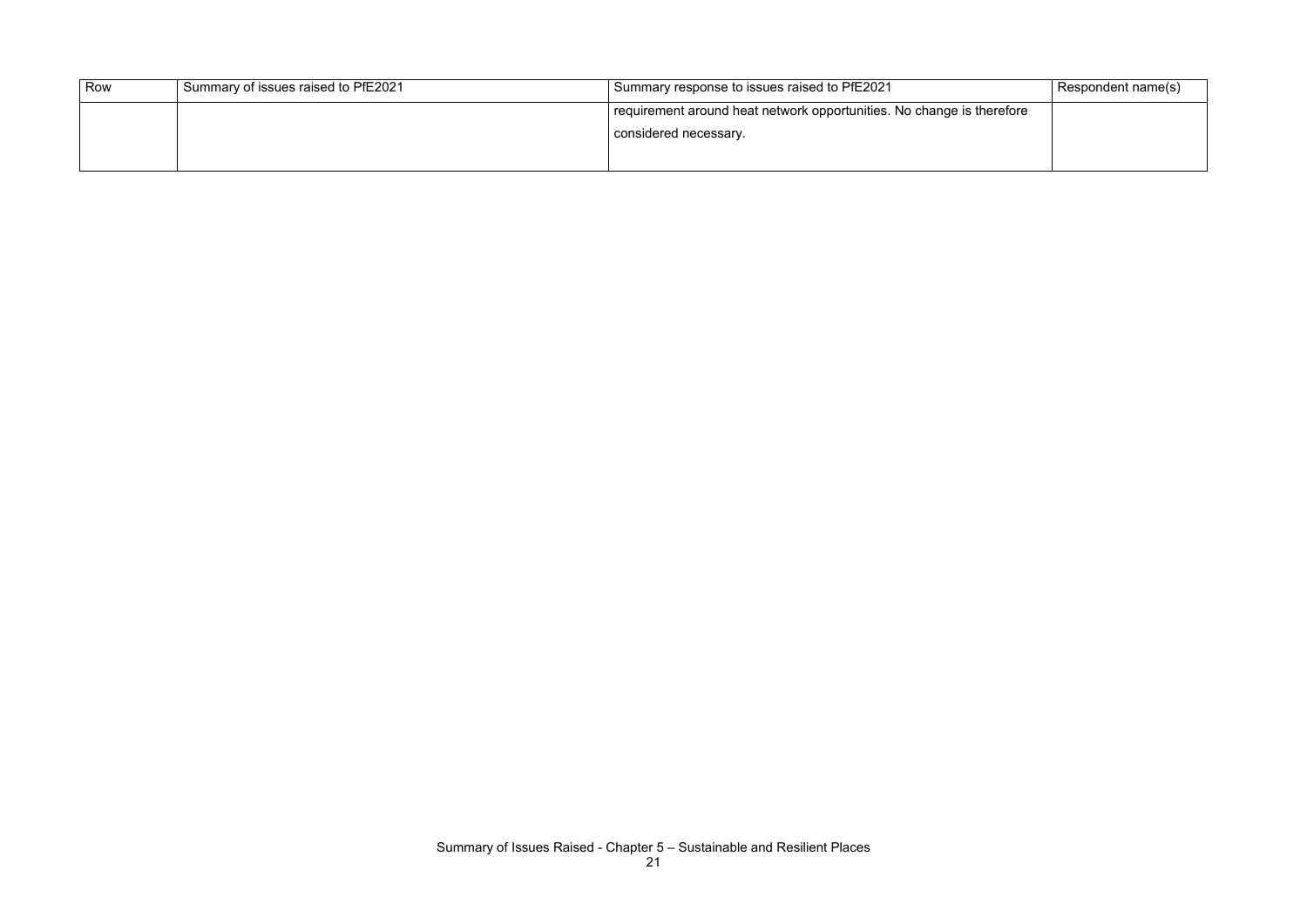### **PfE 2021 Policy JP-S 4 Resilience**

| Row            | Summary of issues raised to PfE2021                                      | Summary response to issues raised to PfE2021                                 | Respondent name(s)           |
|----------------|--------------------------------------------------------------------------|------------------------------------------------------------------------------|------------------------------|
|                | <b>Reasoned Justification</b>                                            |                                                                              |                              |
| <b>JP-S4.1</b> | The New Carrington Policy is not justified as it does not align with the | PfE allocation policies are considered to be in accordance with JP-S 4.      | <b>Friends of Carrington</b> |
|                | aims for resilience set out in Policy JP-S 4.                            | PfE JPA 33 New Carrington is considered to have a proportionate              | Moss                         |
|                |                                                                          | evidence base to support the allocation of the site, details of which can be |                              |
|                |                                                                          | found in the Site Allocation Topic Paper [10.09].                            |                              |
| <b>JP-S4.2</b> | Policy JP-S 4 does not explain how the policy will be met within the     | No change is considered necessary. PfE Policy JP-S 4 is a strategic          | Janine Lawford               |
|                | Reasoned Justification.                                                  | planning policy considered to reflect the government's requirement for       |                              |
|                |                                                                          | resilience in accordance with paragraphs 97, 130, 152 and 153 of the         |                              |
|                |                                                                          | NPPF.                                                                        |                              |
|                |                                                                          |                                                                              |                              |
|                |                                                                          | PfE paragraphs 5.26 to 5.28 of the Policy Reasoned Justification clearly     |                              |
|                |                                                                          | sets out Greater Manchester's commitment to resilience through its           |                              |
|                |                                                                          | membership within the Resilient Cities Network and the recent publication    |                              |
|                |                                                                          | of the Greater Manchester Resilience Strategy 2020-2030. Policy JP-S 4       |                              |
|                |                                                                          | is considered to align with the commitments and priorities of both the       |                              |
|                |                                                                          | Network and Strategy.                                                        |                              |
| JP-S4.3        | Plan is unsound. Site allocations are unable to meet tests of resilience | No change is considered necessary. PfE is considered to have been            | Save Manchester Green        |
|                | including flood risk and other environmental considerations.             | prepared in accordance with legal and procedural requirements set out in     | <b>Belt Group</b>            |
|                |                                                                          | NPPF paragraph 35 and is considered to be sound.                             | <b>Stephen Cluer</b>         |
|                |                                                                          |                                                                              | Peter Stanyer                |
|                |                                                                          | PfE allocation policies are considered to be in accordance with JP-S 4       | <b>Linus Mortock</b>         |
|                |                                                                          | and the Plan's commitment for a resilient Greater Manchester through         | <b>Andrew Mair</b>           |
|                |                                                                          | their contribution toward the delivery of new affordable homes and/or        | Valerie Dixon                |
|                |                                                                          | employment opportunities, provide and contribute towards education and       | E Bowles                     |
|                |                                                                          | health facilities, protect and enhance green infrastructure and the natural  | Samantha Dugmore             |
|                |                                                                          | environment and mitigate against the impacts of climate change including     | Kim Scragg                   |
|                |                                                                          | flood risk as well as incorporating mitigation measures as appropriate.      | <b>Martin Rigby</b>          |
|                |                                                                          |                                                                              | <b>Northern Gateway</b>      |
|                |                                                                          |                                                                              | <b>Development Vehicle</b>   |
|                |                                                                          |                                                                              | <b>LLP</b>                   |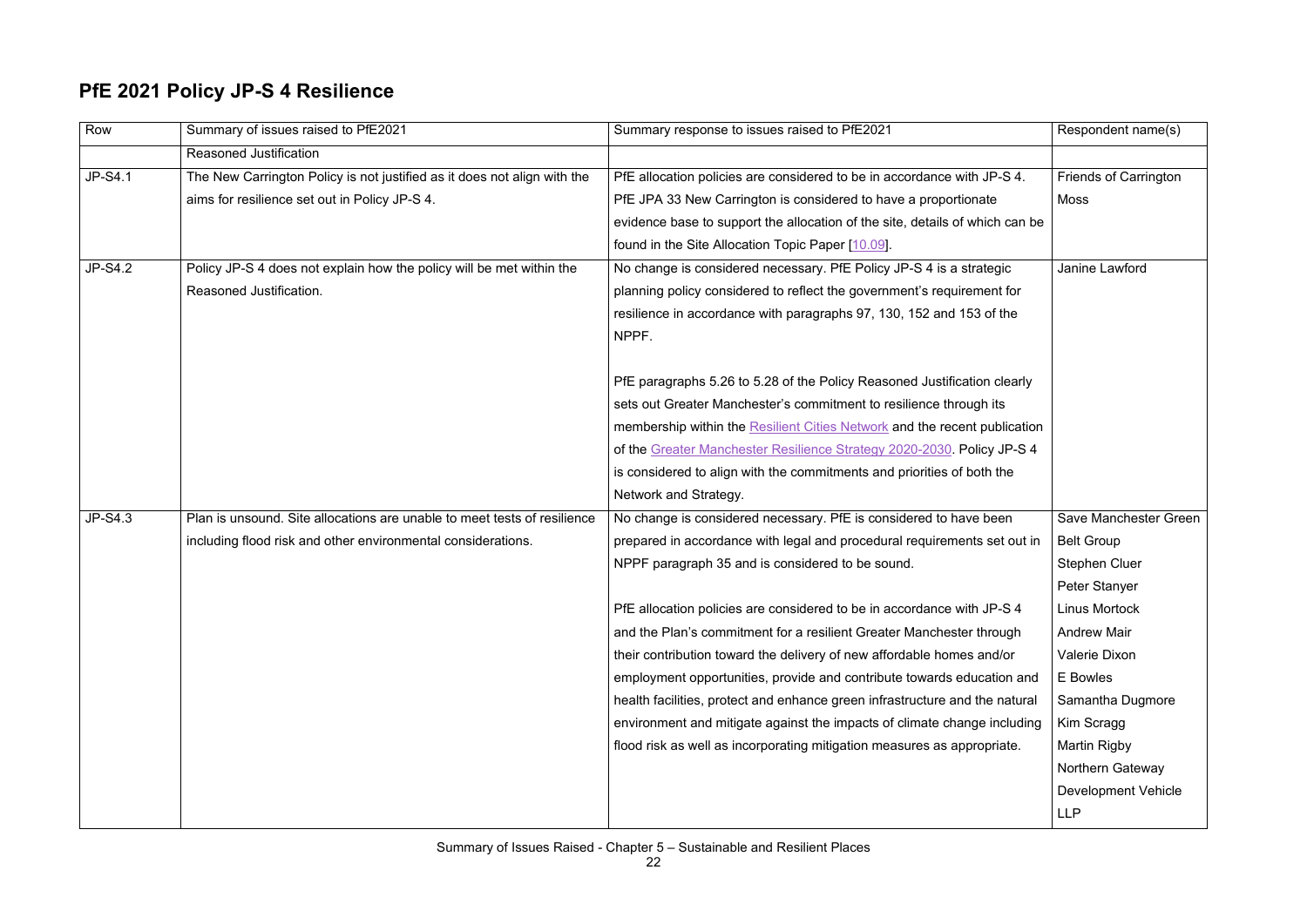| Row            | Summary of issues raised to PfE2021                                     | Summary response to issues raised to PfE2021                               | Respondent name(s)         |
|----------------|-------------------------------------------------------------------------|----------------------------------------------------------------------------|----------------------------|
|                |                                                                         |                                                                            | <b>Carol Lee</b>           |
|                |                                                                         |                                                                            | Sheila Tod                 |
|                |                                                                         |                                                                            | Jamie Bentham              |
|                |                                                                         |                                                                            | David McLaughlin           |
|                |                                                                         |                                                                            | <b>Wolstenholme Fold</b>   |
|                |                                                                         |                                                                            | Farm                       |
|                |                                                                         |                                                                            | Mark Brodigan              |
|                |                                                                         |                                                                            | C Smith                    |
|                |                                                                         |                                                                            | <b>Glenn Dillon</b>        |
|                |                                                                         |                                                                            | Elizabeth Hogan            |
|                |                                                                         |                                                                            | <b>Chris Green</b>         |
|                |                                                                         |                                                                            | Raymond Chamberlain        |
|                |                                                                         |                                                                            | <b>Katherine Grant</b>     |
|                |                                                                         |                                                                            | <b>Marie Holder</b>        |
|                |                                                                         |                                                                            | Janet Taylor               |
| JP-S4.4        | Policy wording could be improved by increasing the ambition for new     | PfE Policy JP-S 4 contributes towards the Plan's aim for Greater           | Peel L&P Investments       |
|                | development to further enhance resilience measures and that policy      | Manchester to be one of the most resilient places in the world (paragraph  | (North) Ltd                |
|                | requirements are clear, unambiguous, deliverable and avoid              | 5.24) and is in accordance with paragraphs 97, 130, 152 and 153 of the     |                            |
|                | duplication.                                                            | National Planning Policy Framework. Whilst amending the policy wording     |                            |
|                |                                                                         | could further enhance and clarify resilience measures it is not considered |                            |
|                |                                                                         | to be a soundness issue, therefore no change is proposed.                  |                            |
| <b>JP-S4.5</b> | The proposed policy covers a wide range of issues identified within     | No change is considered necessary. PfE Policy JP-S 4 contributes           | <b>Highgrove Strategic</b> |
|                | NPPF and comes across as a list of objectives rather than a clear       | towards the Plan's aim for Greater Manchester to be one of the most        | <b>Land Ltd</b>            |
|                | planning policy requirement and it is unclear which policy points are   | resilient places in the world (PfE paragraph 5.24) and is considered to be | <b>Rowland Homes Ltd</b>   |
|                | development requirements.                                               | in accordance with NPPF paragraphs 97, 130, 152 and 153. JP-S 4 also       | <b>EON Plant Ltd</b>       |
|                |                                                                         | aligns with the Greater Manchester Resilience Strategy 2020-30 by          | <b>PD Northern Steels</b>  |
|                |                                                                         | positively seeking to ensure that Greater Manchester is able to reduce     | Boys and Girls Club of     |
|                |                                                                         | chronic stress and shocks by planning to prevent physical, social,         | <b>Greater Manchester</b>  |
|                |                                                                         | economic and environmental challenges.                                     | Peter and Diane Martin     |
| JP-S4.6        | Supports the policy in terms of its approach to mitigation measures for | No change is considered necessary. Support welcomed.                       | <b>Greater Manchester</b>  |
|                | climate change, adaptation and flood risk and community resilience      |                                                                            | <b>Housing Providers</b>   |
|                | such as the contribution towards the delivery of affordable homes.      |                                                                            | Friends of the Earth       |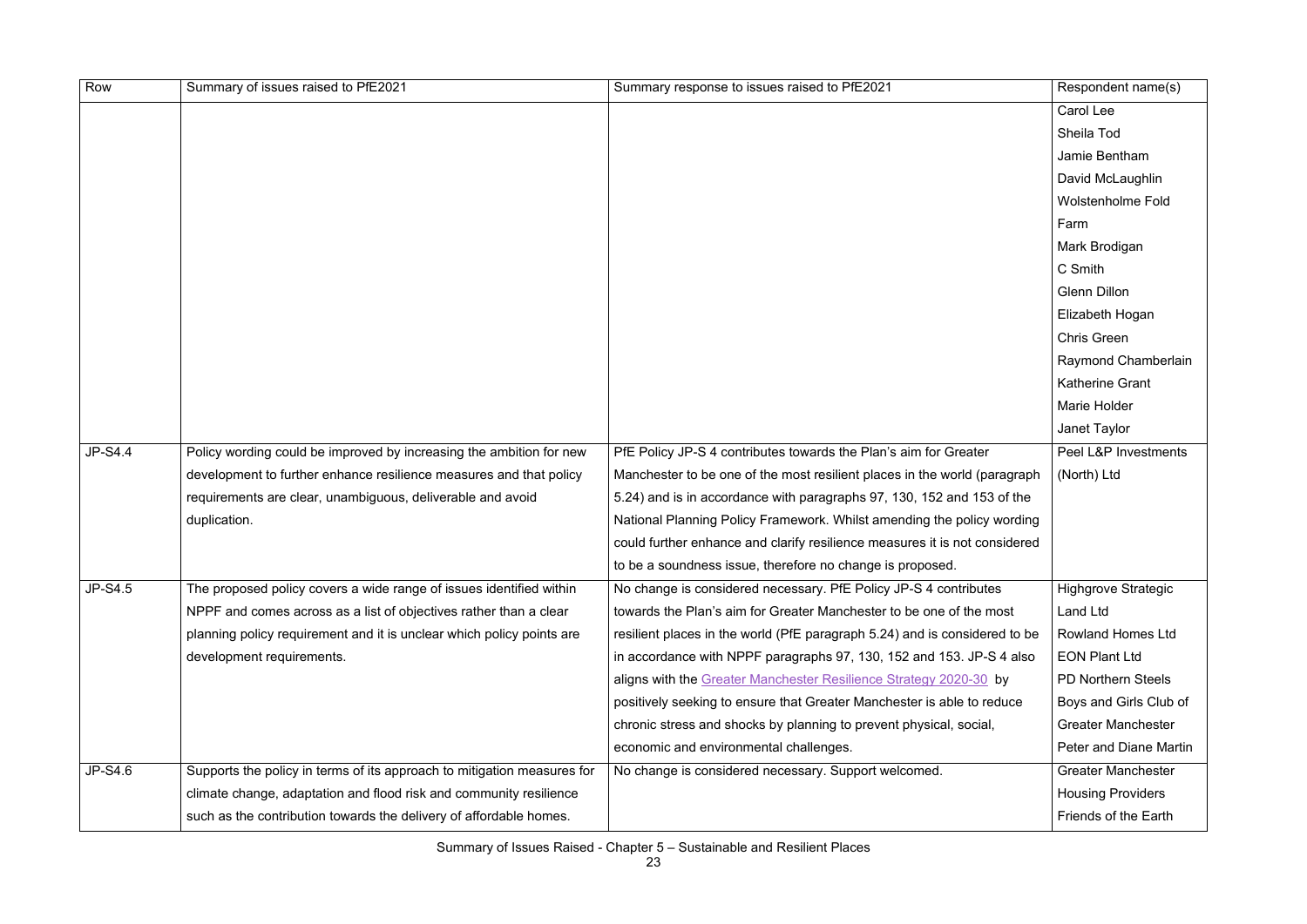| Row            | Summary of issues raised to PfE2021                                       | Summary response to issues raised to PfE2021                               | Respondent name(s)      |
|----------------|---------------------------------------------------------------------------|----------------------------------------------------------------------------|-------------------------|
| <b>JP-S4.7</b> | Many of the proposals within the Plan will undermine the aims of this     | No change is considered necessary. The PfE Plan sets out a very clear      | Gillian Boyle           |
|                | policy particularly the proposals for Green Belt release.                 | preference of using previously developed (brownfield) land and vacant      |                         |
|                |                                                                           | buildings to meet development needs in line with NPPF. However, given      |                         |
|                |                                                                           | the scale of development required to meet the objectives of the Plan, a    |                         |
|                |                                                                           | limited amount of development is identified on land outside of the urban   |                         |
|                |                                                                           | area on greenfield and/or Green Belt land.                                 |                         |
|                |                                                                           |                                                                            |                         |
|                |                                                                           | The details of the employment land needs and supply can be found in the    |                         |
|                |                                                                           | Employment Topic Paper [05.01.04], the details of the housing land         |                         |
|                |                                                                           | needs and supply can be found in the Housing Topic Paper [06.01.03].       |                         |
|                |                                                                           | Further details in relation to the strategic case for releasing Green Belt |                         |
|                |                                                                           | can be found in the Green Belt Topic Paper [07.01.25]                      |                         |
| Part 2         | <b>Retrofitting Buildings</b>                                             |                                                                            |                         |
| <b>JP-S4.7</b> | Support for this policy as a priority.                                    | Support welcomed.                                                          | Joanne Koffman          |
|                |                                                                           |                                                                            | <b>Maureen Buttle</b>   |
| <b>JP-S4.8</b> | Careful design and appropriate measures required when retrofitting        | No change is considered necessary. PfE is a strategic planning document    | <b>Historic England</b> |
|                | historic buildings; this should be referenced in the policy to avoid harm | and should be read as a whole. The plan is considered to be consistent     |                         |
|                | to heritage assets.                                                       | with paragraph 190 of the NPPF in relation to the historic environment.    |                         |
|                |                                                                           | The protection and enhancement of the historic environment has been        |                         |
|                |                                                                           | enshrined throughout PfE and more specifically within Policy JP-P 2        |                         |
|                |                                                                           | Heritage and Site Allocations where appropriate.                           |                         |
|                |                                                                           |                                                                            |                         |
|                |                                                                           | The importance of the historic environment in Greater Manchester and       |                         |
|                |                                                                           | the positive impact it has on the social, economic and built/natural       |                         |
|                |                                                                           | environment has been assessed in detail within The Historic Environment    |                         |
|                |                                                                           | Background Paper [08.01.12] and individual site allocation historic        |                         |
|                |                                                                           | environment assessments [08.01.01 - 08.01.11] in order to set out a        |                         |
|                |                                                                           | positive strategy and inform policy and allocations within PfE.            |                         |
| JP-S4.9        | Amendment to policy required to give greater resilience to a climate      | No change is considered necessary. PfE Plan sets out a very clear          | <b>Julie Halliwell</b>  |
|                | change agenda including development of brownfield sites and review        | preference of using previously developed (brownfield) land (Objectives 2   | <b>Gillian Boyle</b>    |
|                | of empty housing/ under-used buildings and sites.                         | and 3) and vacant buildings to meet development needs in line with         |                         |
|                |                                                                           | paragraphs 119 to 120 of the NPPF. Previously developed sites are          |                         |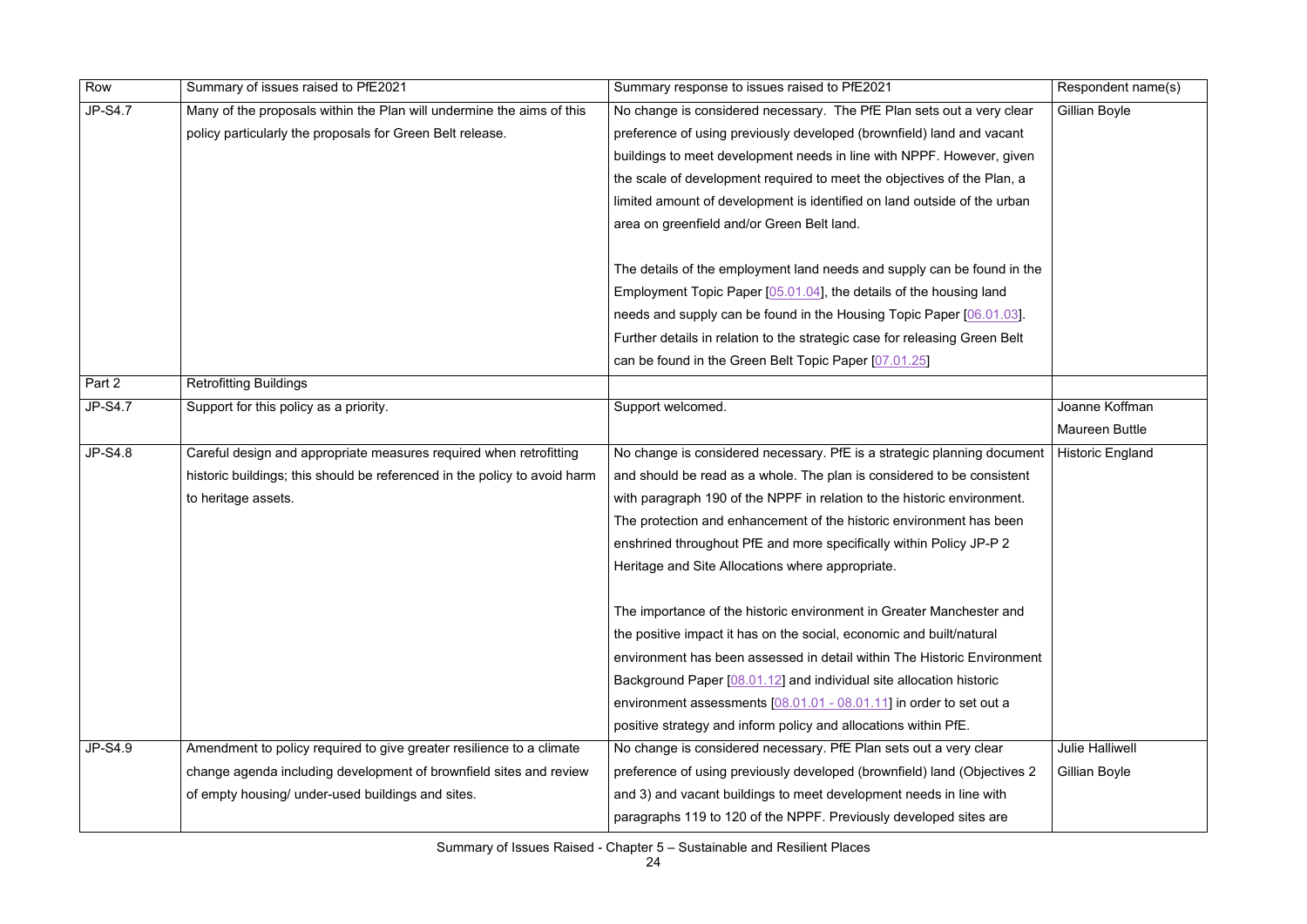| Row      | Summary of issues raised to PfE2021                                   | Summary response to issues raised to PfE2021                                | Respondent name(s)           |
|----------|-----------------------------------------------------------------------|-----------------------------------------------------------------------------|------------------------------|
|          |                                                                       | included within the PfE baseline land supply have been identified within    |                              |
|          |                                                                       | district Brownfield Land Registers (BLR) and Strategic Housing Land         |                              |
|          |                                                                       | Availability Assessments (SHLAA) in line with paragraphs 68 and 69 of       |                              |
|          |                                                                       | the NPPF and guidance.                                                      |                              |
| Part 4   | Providing adaptable buildings and places                              |                                                                             |                              |
| JP-S4.10 | Pro-environmental investment required to stop impacts of climate      | No change is considered necessary. PfE is considered to reflect the         | Simon Robertson              |
|          | change.                                                               | government's requirement for resilience in accordance with paragraph        |                              |
|          |                                                                       | 153 of the NPPF which states that Plans should take a proactive             |                              |
|          |                                                                       | approach to mitigating and adapting to climate change.                      |                              |
|          |                                                                       |                                                                             |                              |
|          |                                                                       | PfE paragraphs 5.5 to 5.7 highlight the vision set out within Our People.   |                              |
|          |                                                                       | Our Place The Greater Manchester Strategy to be at the forefront of         |                              |
|          |                                                                       | action on climate change and to make its fair contribution to international |                              |
|          |                                                                       | commitments. In order to achieve this vision the 5-Year Environment Plan    |                              |
|          |                                                                       | for Greater Manchester 2019-2024 sets out its aims to ameliorate/           |                              |
|          |                                                                       | mitigate against future impact of climate change within the city region.    |                              |
|          |                                                                       | Such mitigation measures have been incorporated into PfE and are set        |                              |
|          |                                                                       | out in objectives 7 and 8 and Policy JP-S 4 Resilience of the Plan.         |                              |
| Part 6   | Designing indoor and outdoor environments                             |                                                                             |                              |
| JP-S4.11 | Development will impact on global warming, pollution/ climate change, | No change is considered necessary. PfE is considered to reflect the         | Margaret Fulham              |
|          | increase in carbon and natural habitats.                              | government's requirement for resilience in accordance with paragraphs       | <b>Colin Williams</b>        |
|          |                                                                       | 97, 130 and 152 and 153 of the NPPF. Policy JP-S 4 also explains that       | <b>Kate Tod</b>              |
|          |                                                                       | development will be managed so as to increase considerably the capacity     | Mark Brodigan                |
|          |                                                                       | of its citizens, communities, businesses and infrastructure to survive,     | C Smith                      |
|          |                                                                       | adapt and grow in the face of physical, social, economic and                | Jeremy Williams              |
|          |                                                                       | environmental challenges, including climate change.                         | <b>Chris Green</b>           |
|          |                                                                       |                                                                             | <b>Stephen Cluer</b>         |
|          |                                                                       | PfE paragraphs 5.5-5.7 highlights that Our People, Our Place The            | <b>Christopher Russell</b>   |
|          |                                                                       | Greater Manchester Strategy vision for Greater Manchester is to be at the   | Lucy Marsden                 |
|          |                                                                       | forefront of action on climate change and to make its fair contribution to  | <b>Philip Smith-Lawrence</b> |
|          |                                                                       | international commitments. To support the Vision in the Strategy the 5-     | <b>Trevor Widdop</b>         |
|          |                                                                       | Year Environment Plan for Greater Manchester 2019-2024 was published        |                              |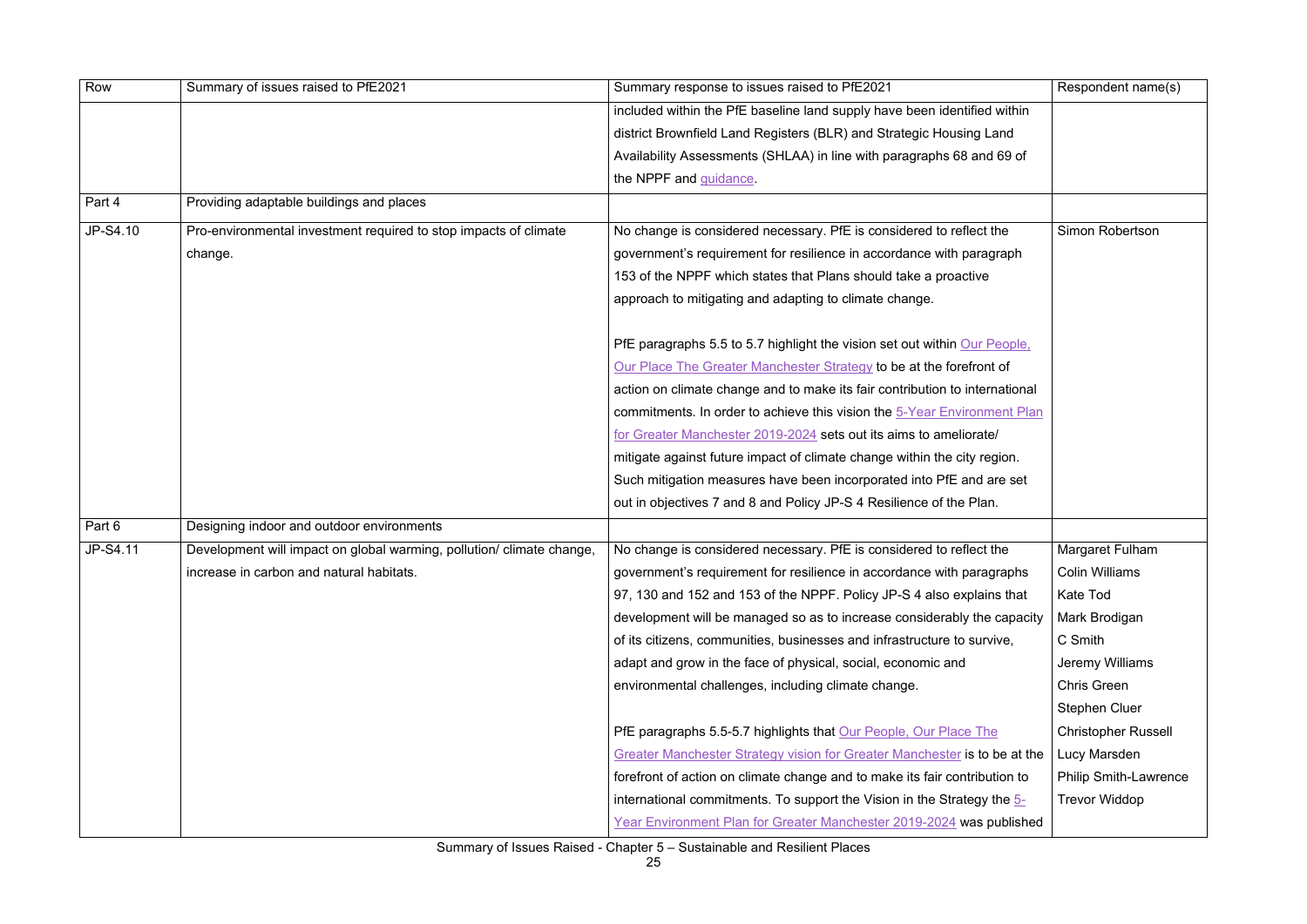| Row        | Summary of issues raised to PfE2021                                      | Summary response to issues raised to PfE2021                                  | Respondent name(s)         |
|------------|--------------------------------------------------------------------------|-------------------------------------------------------------------------------|----------------------------|
|            |                                                                          | setting out its aims to ameliorate/ mitigate against future impact of climate |                            |
|            |                                                                          | change within the city region. The evidence, aims and objectives of both      |                            |
|            |                                                                          | the Strategy and 5-Year Plan have informed policy on climate change           |                            |
|            |                                                                          | throughout PfE.                                                               |                            |
|            |                                                                          |                                                                               |                            |
|            |                                                                          | PfE Section 5 Sustainable and Resilient Places and Section 7 Greener          |                            |
|            |                                                                          | Places aims to mitigate impacts on climate change, carbon, air quality        |                            |
|            |                                                                          | and natural habitats by incorporating measures, recommendations and           |                            |
|            |                                                                          | targets set out in the 5-Year Environment Plan for Greater Manchester         |                            |
|            |                                                                          | 2019-2024 into PfE.                                                           |                            |
| Part 7     | Green Infrastructure                                                     |                                                                               |                            |
| JP-S4.12   | Concern about the implementation of this policy and how it will be paid  | No change is considered necessary. The GMCA is committed to the               | <b>Edward Beckmann</b>     |
|            | for; large scale projects should be supported by the GMCA.               | Government's approach to deliver a better natural environment ensuring        | Paul Roebuck               |
|            |                                                                          | that it is accessible for everyone to connect to in line with A Green Future: | <b>Northern Gateway</b>    |
|            |                                                                          | Our 25 Year Plan to Improve the Environment. In addition the Greater          | <b>Development Vehicle</b> |
|            |                                                                          | Manchester Landscape Character and Sensitivity Assessment (07.01.06),         | <b>LLP</b>                 |
|            |                                                                          | 5-Year Environment Plan and the Natural Capital Investment Plan (PfE)         | <b>Heather Bebbington</b>  |
|            |                                                                          | paragraphs 8.1 and 12.2) further support the role of natural assets and       | Pugh                       |
|            |                                                                          | green infrastructure.                                                         | Roy Chapman                |
|            |                                                                          | PfE Section 12 Delivering the Plan also provides the Reasoned                 |                            |
|            |                                                                          | Justification and Policies to guide delivery of the plan as a whole and       |                            |
|            |                                                                          |                                                                               |                            |
|            |                                                                          | highlights the importance of working in partnership with delivery agencies    |                            |
|            |                                                                          | and organisations, landowners and developers, the development                 |                            |
|            |                                                                          | management process and other regulatory functions, grants and funding         |                            |
|            |                                                                          | and the use of section 106 agreements in order to implement policies and      |                            |
| $JP-S4.13$ |                                                                          | proposals within PfE (PfE paragraph 12.3).                                    | <b>Edward Beckmann</b>     |
|            | This policy needs to be extended to 'retrofit' existing areas, with maps | No change is considered necessary. PfE Section 8 Greener Places               |                            |
|            | indicating important potential links. These could be created at some     | recognises the importance and benefits of the green infrastructure            |                            |
|            | point in future, when land is available.                                 | network within Greater Manchester. Policy JP-G 2 Green Infrastructure         |                            |
|            |                                                                          | Network sets out the strategic approach to the protection, management         |                            |
|            |                                                                          | and enhancement of our Green Infrastructure in order to protect and           |                            |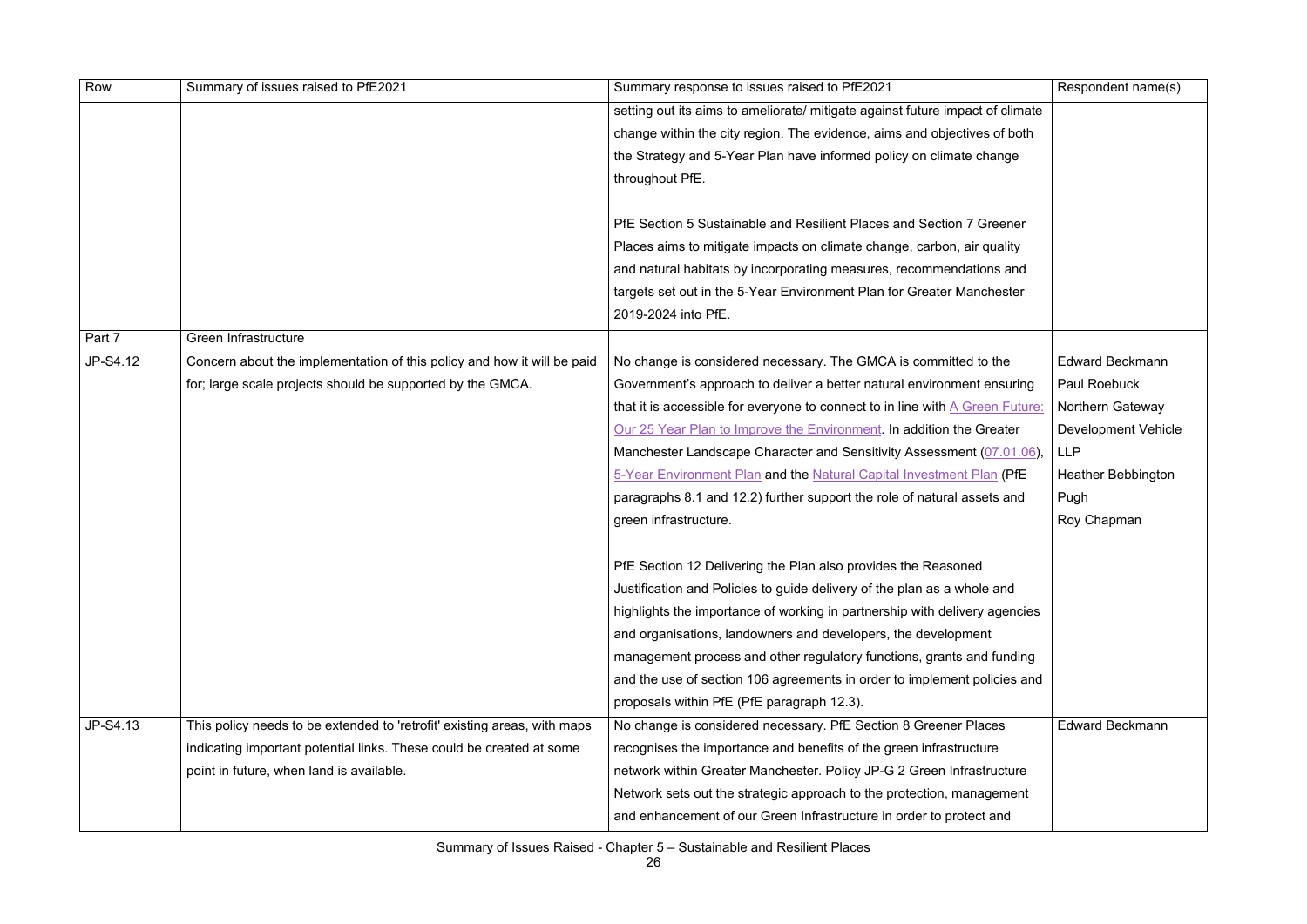| Row            | Summary of issues raised to PfE2021                                      | Summary response to issues raised to PfE2021                               | Respondent name(s)           |
|----------------|--------------------------------------------------------------------------|----------------------------------------------------------------------------|------------------------------|
|                |                                                                          | enhance the ecosystem services and how this will contribute the delivery   |                              |
|                |                                                                          | of the GMCA Local Nature Recovery Strategy (LNRS) and the                  |                              |
|                |                                                                          | development of a Nature Recovery Network for GM (NRN). A map               |                              |
|                |                                                                          | identifying biodiversity strategic priorities and opportunities which will |                              |
|                |                                                                          | underpin the Greater Manchester LNRS and the NRN will be developed         |                              |
|                |                                                                          | as a first iteration, prior to engaging wider stakeholders in its further  |                              |
|                |                                                                          | development. In addition PfE paragraph 10.1 states that 'one of the        |                              |
|                |                                                                          | Greater Manchester Strategy's ten priorities is to deliver an integrated   |                              |
|                |                                                                          | network with world-class connectivity that keeps Greater Manchester        |                              |
|                |                                                                          | moving and that drives prosperity whilst protecting the environment,       |                              |
|                |                                                                          | improving air quality and transitioning to a zero carbon future'.          |                              |
| <b>JPS4.14</b> | Focus of the policy should be on resilience to climate change.           | No change is considered necessary. PfE Sustainable and Resilient           | <b>Friends of Carrington</b> |
|                |                                                                          | Places Chapter 5 contains strategic policies consistent with the NPPF in   | <b>Moss</b>                  |
|                |                                                                          | relation to climate change. The policies are supported by a proportionate  | Jamie Bentham                |
|                |                                                                          | evidence base: further details can be found in Carbon and Energy Topic     | Friends of the Earth         |
|                |                                                                          | Paper [04.01.05], Carbon and Energy Implementation Plan                    | John Dawson                  |
|                |                                                                          | [04.01.01]. The effects of climate change is a key issue against which the | <b>Julie Halliwell</b>       |
|                |                                                                          | plan is assessed within the Integrated Assessment (IA) of GMSF Scoping     | <b>Simon Robertson</b>       |
|                |                                                                          | Report 2021 [02.01.01] Section 5.14, page 208 and IA GMSF Main             | Ann Guilfoyle                |
|                |                                                                          | Report 2020 [02.01.02] page 2 and IA GMSF Addendum [02.01.05] pages        |                              |
|                |                                                                          | 3 and 4. No change is considered necessary as this policy approach is      |                              |
|                |                                                                          | consistent with the NPPF as a whole, national climate change policy and    |                              |
|                |                                                                          | legislation.                                                               |                              |
| JP-S4.15       | Additional evidence is required to justify policy; including alternative | No change is considered necessary. It is considered that an appropriate    | <b>Friends of Carrington</b> |
|                | options.                                                                 | and proportionate evidence base has been developed to justify the policy   | Moss                         |
|                |                                                                          | and detailed within which Policy JP-S 4 Resilience Reasoned Justification  | <b>Andrew Scanlon</b>        |
|                |                                                                          | (PfE paragraphs 5.24 to 5.28).                                             |                              |
| JP-S4.16       | Achievement of resilience goals must be monitored through KPIs.          | The monitoring framework in Chapter 12 is considered to provide an         | <b>Friends of Carrington</b> |
|                |                                                                          | appropriate level of detail for a strategic plan. More detailed monitoring | Moss                         |
|                |                                                                          | will be incorporated as appropriate within district local plans.           |                              |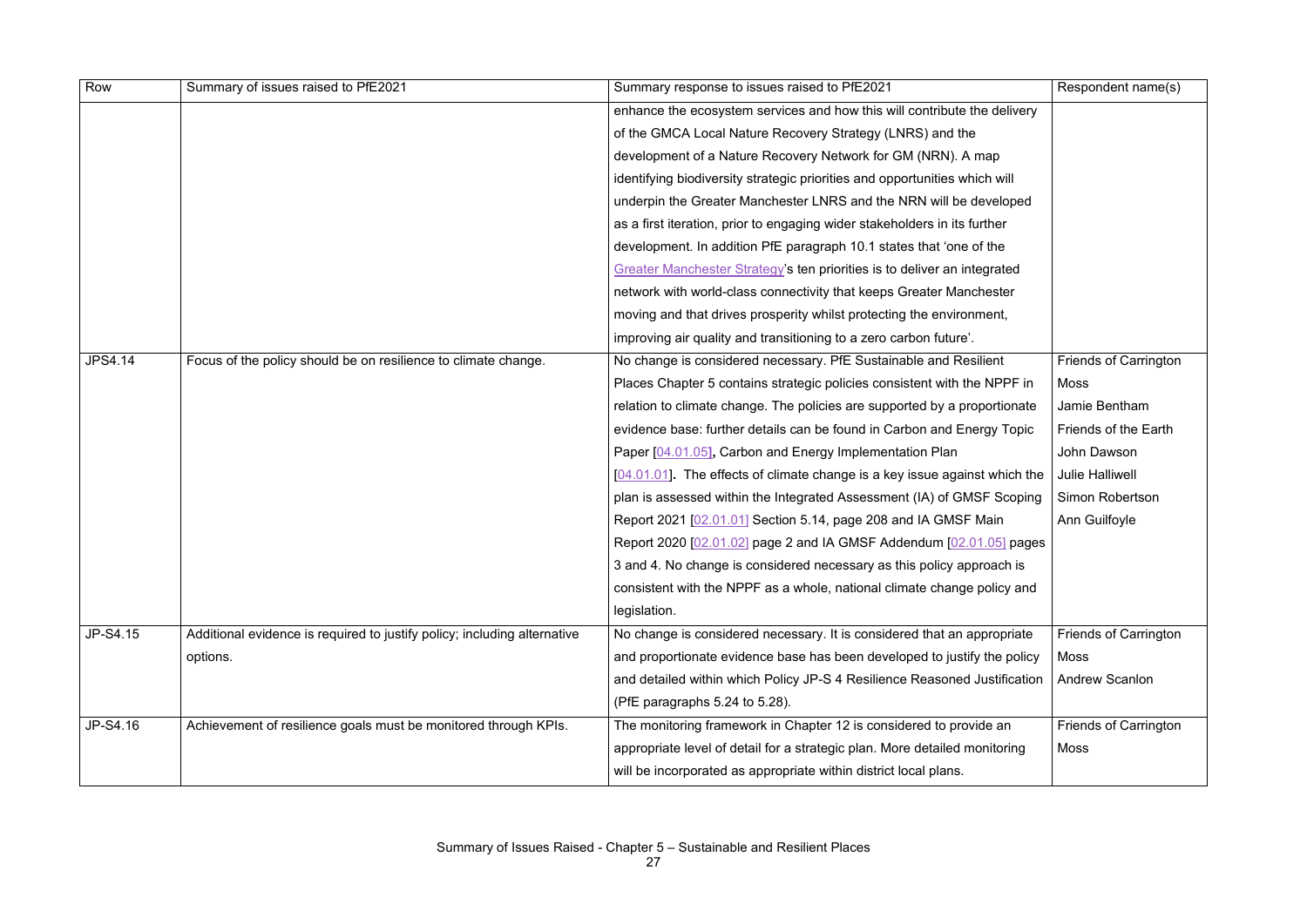| Row      | Summary of issues raised to PfE2021                                     | Summary response to issues raised to PfE2021                                | Respondent name(s)           |
|----------|-------------------------------------------------------------------------|-----------------------------------------------------------------------------|------------------------------|
| JP-S4.17 | Concern that the protection and restoration of GM's peatlands, which is | No change is considered necessary. PfE Policy JP-S 4 Resilience is          | <b>Friends of Carrington</b> |
|          | essential to supporting GM to achieve its resilience goals, is not a    | considered to meet the government's requirements for resilience in          | Moss                         |
|          | requirement of the Plan.                                                | accordance with paragraphs 97, 130 and 152 and 153 of the National          |                              |
|          |                                                                         | <b>Planning Policy Framework.</b>                                           |                              |
|          |                                                                         |                                                                             |                              |
|          |                                                                         | Whilst strategic policy to guide the retention, enhancement and             |                              |
|          |                                                                         | restoration of lowlands and wetlands is set out within Policy JP-G 4, PfE   |                              |
|          |                                                                         | paragraph 8.30 notes that some sections of undeveloped mossland are         |                              |
|          |                                                                         | considered appropriate for future development as they are well-located to   |                              |
|          |                                                                         | make a notable contribution to delivering more balanced and inclusive       |                              |
|          |                                                                         | growth. The site selection paper [03.04.01] sets out the process followed   |                              |
|          |                                                                         | to identify the allocations. The Green Belt Topic paper [07.01.25] sets out |                              |
|          |                                                                         | PfE case for exceptional circumstances to amend the Green Belt              |                              |
|          |                                                                         | boundary in order to meet the overall development needs.                    |                              |
| Part 8   | Taking an integrated catchment-based approach to managing flood         |                                                                             |                              |
|          | risk                                                                    |                                                                             |                              |
| JP-S4.18 | Flooding farmers' fields/ loss of agricultural land will impact on food | No change is considered necessary. PfE sets out a clear preference of       | Samantha Dugmore             |
|          | demand/ production                                                      | using previously developed (brownfield) land and vacant buildings to meet   | Jamie Bentham                |
|          |                                                                         | development needs (PfE paragraphs 1.41 to 1.46). However, given the         | <b>Chris Green</b>           |
|          |                                                                         | scale of development required to meet the needs of Greater Manchester       |                              |
|          |                                                                         | a limited amount of development is required on high grade agricultural      |                              |
|          |                                                                         | land is necessary as it is critical to the delivery of wider development    |                              |
|          |                                                                         | proposals (PfE paragraph 8.53).                                             |                              |
|          |                                                                         |                                                                             |                              |
|          |                                                                         | The release of greenfield and Green Belt land has, however been kept to     |                              |
|          |                                                                         | a minimum. The site selection paper [03.04.01] sets out the process         |                              |
|          |                                                                         | followed to identify the allocations in PfE, including consideration of     |                              |
|          |                                                                         | planning constraints, for example, but not limited to agricultural land     |                              |
|          |                                                                         | grades on site and flood risk (paragraph 6.44). Site allocations are        |                              |
|          |                                                                         | supported by Level 1 and Level 2 Strategic Flood Risk Assessment            |                              |
|          |                                                                         | $[04.02.18]$ and further details can be found in allocation topic papers    |                              |
|          |                                                                         | $[10.01$ to $10.10]$ where relevant.                                        |                              |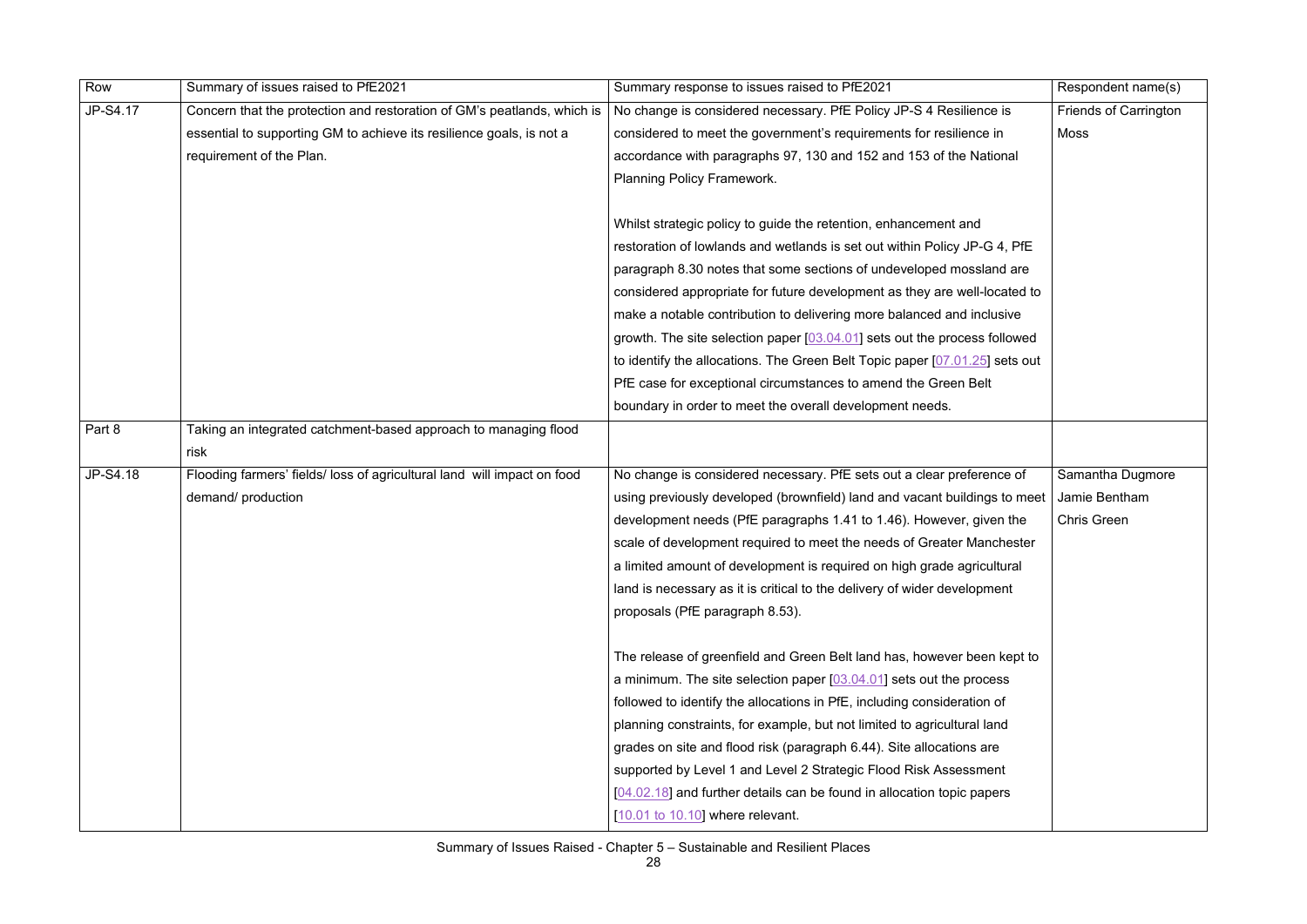| Row      | Summary of issues raised to PfE2021                                                                                                                                                                                                                                                              | Summary response to issues raised to PfE2021                                                                                                                                                                                                                                                                                                                                                                                                                                                                    | Respondent name(s)                                                                                                     |
|----------|--------------------------------------------------------------------------------------------------------------------------------------------------------------------------------------------------------------------------------------------------------------------------------------------------|-----------------------------------------------------------------------------------------------------------------------------------------------------------------------------------------------------------------------------------------------------------------------------------------------------------------------------------------------------------------------------------------------------------------------------------------------------------------------------------------------------------------|------------------------------------------------------------------------------------------------------------------------|
| Part 9   | Maintaining a very high level of economic diversity across Greater<br>Manchester;                                                                                                                                                                                                                |                                                                                                                                                                                                                                                                                                                                                                                                                                                                                                                 |                                                                                                                        |
| JP-S4.19 | Economic growth should not be at the expense of meeting the other<br>objectives in the plan.                                                                                                                                                                                                     | No change is considered necessary. PfE is a strategic development plan<br>which aims to address the social, economic and environmental objectives<br>of sustainable development outlined in paragraphs 8 and 11 of the NPPF<br>and should be read as a whole.                                                                                                                                                                                                                                                   | <b>Laura Ettrick</b>                                                                                                   |
| JP-S4.20 | GM's economy is diverse and therefore resilient against short term<br>shocks/ emergencies.                                                                                                                                                                                                       | No change is considered necessary. Support welcomed                                                                                                                                                                                                                                                                                                                                                                                                                                                             | Peel L&P Investments<br>(North) Ltd                                                                                    |
| JP-S4.21 | Recognises and supports the focus on the Core Growth Area of the<br>City Centre, the Quays, Central Park, the Etihad Campus and Trafford<br>Park, and their importance in driving the economic growth and<br>resilience of the whole city region.                                                | No change is considered necessary. Support welcomed.                                                                                                                                                                                                                                                                                                                                                                                                                                                            | <b>Greater Manchester</b><br><b>Housing Providers</b>                                                                  |
| JP-S4.22 | Understands the importance of ensuring that there is a sufficient and<br>suitable supply of employment land available to achieve this objective.<br>It is therefore concerned over the amount of employment land currently<br>being identified for residential development over the plan period. | No change is considered necessary. PfE is a strategic development plan<br>addressing the social, economic and environmental objectives of<br>sustainable development by meet the development needs of the Plan<br>area including housing and other uses (NPPF paragraphs 8 and 11). The<br>details of the employment land needs and supply can be found in the<br>Employment Topic Paper [05.01.04] and the details of the housing land<br>needs and supply can be found in the Housing Topic Paper [06.01.03]. | <b>Taylor Wimpey</b>                                                                                                   |
| Part 10  | Delivery of affordable homes                                                                                                                                                                                                                                                                     |                                                                                                                                                                                                                                                                                                                                                                                                                                                                                                                 |                                                                                                                        |
| JP-S4.23 | Policy is not ambitious enough as there many on housing waiting lists<br>and this will not meet GM's need for affordable housing and no<br>mention of homes for older persons.                                                                                                                   | No change is considered necessary. PfE is considered to reflect the<br>government's objective to significantly boost the supply of homes, for<br>strategic policies to be informed by a local housing need assessment and<br>that the housing needed for different groups in the community should be<br>assessed and reflected in planning policies as set out in paragraphs 60,<br>61 and 62 of the National Planning Policy Framework.                                                                        | Save Manchester Green<br><b>Belt Group</b><br><b>Stephen Cluer</b><br><b>Home Builders</b><br>Federation<br>Sheila Tod |
|          |                                                                                                                                                                                                                                                                                                  | The Greater Manchester Strategic Housing Market Assessment Chapter<br>7 Affordable Housing Need Assessment [06.01.02], pages 207 to 228,<br>provides a detailed analysis on the affordable housing requirement in<br>Greater Manchester.                                                                                                                                                                                                                                                                        |                                                                                                                        |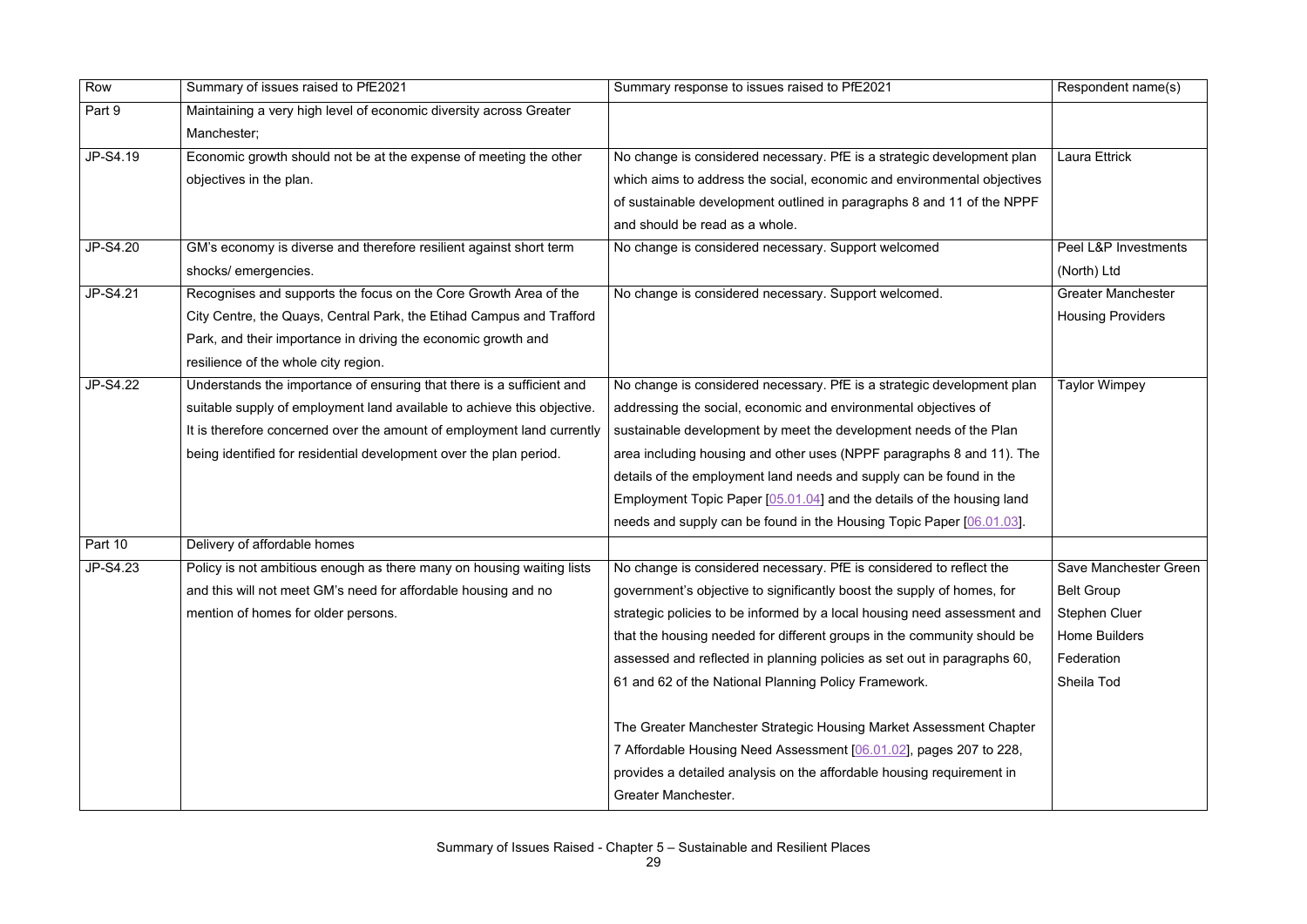| Row      | Summary of issues raised to PfE2021                                        | Summary response to issues raised to PfE2021                                 | Respondent name(s)      |
|----------|----------------------------------------------------------------------------|------------------------------------------------------------------------------|-------------------------|
| JP-S4.24 | Considers the delivery of 'at least 50,000 new affordable homes' to be     | No change is considered necessary. PfE aims to support the                   | <b>Taylor Wimpey</b>    |
|          | a very ambitious target. Concern that the Plan seeks to direct a           | Government's objective of significantly boosting the supply of homes, for    | Kate Tod                |
|          | significant proportion of growth towards previously developed sites        | strategic policies to be informed by a local housing need assessment and     |                         |
|          | within the urban areas of Manchester, Salford and Trafford, on the         | that the housing needed for different groups in the community should be      |                         |
|          | premise that it will address existing dereliction and poorly used sites as | assessed; as reflected in planning policies as set out in paragraphs 60,     |                         |
|          | well as reduce the need to release greenfield and Green Belt land.         | 61, 62 and 119 of the National Planning Policy Framework. In order to        |                         |
|          |                                                                            | meet this requirement the Greater Manchester Strategic Housing Market        |                         |
|          |                                                                            | Assessment [06.01.02], (Chapter 7 Affordable Housing Need Assessment         |                         |
|          |                                                                            | pages 207 to 228) provides an analysis of the affordable housing             |                         |
|          |                                                                            | requirement in Greater Manchester.                                           |                         |
|          |                                                                            |                                                                              |                         |
|          |                                                                            | In line with NPPF paragraphs 119 and 121, the Plan also seeks to             |                         |
|          |                                                                            | promote the development of brownfield land within the urban area and to      |                         |
|          |                                                                            | use land efficiently. Chapter 4 (paragraphs 4.1 to 4.23) summarises the      |                         |
|          |                                                                            | PfE Spatial Strategy which seeks to deliver significant development in the   |                         |
|          |                                                                            | core growth area, boost the competitiveness of the Northern Areas and        |                         |
|          |                                                                            | sustain the competitiveness of the Southern Areas. The approach to           |                         |
|          |                                                                            | growth and spatial distribution is set out in the Growth and Spatial Options |                         |
|          |                                                                            | Paper [02.01.10].                                                            |                         |
| Part 12  | Supporting healthier lifestyles                                            |                                                                              |                         |
| JP-S4.25 | Concern over loss of greenspace and Green Belt to development on           | No change is considered necessary. The Plan, in line with NPPF               | Mark Brodigan           |
|          | residents' physical and mental health and air quality.                     | paragraphs 119 and 121, seeks to promote the development of brownfield       | Jamie Bentham           |
|          |                                                                            | land within the urban area and to use land efficiently. By working together  | <b>Julie Halliwell</b>  |
|          |                                                                            | the nine districts have been able to maximise the supply of the brownfield   | David Hawes             |
|          |                                                                            | land at the core of the conurbation and limit the extent of Green Belt       | David McLaughlin        |
|          |                                                                            | release. The approach to growth and spatial distribution is set out in the   | <b>Chris Waterfield</b> |
|          |                                                                            | Growth and Spatial Options Paper [02.01.10].                                 |                         |
|          |                                                                            | PfE is also considered to be in line with paragraph 92(c) of the NPPF        |                         |
|          |                                                                            | which requires planning policies should enable and support healthy           |                         |
|          |                                                                            | lifestyles, especially where this would address identified local health and  |                         |
|          |                                                                            | well-being needs. The Natural Environment Topic Paper [07.01.26]             |                         |
|          |                                                                            |                                                                              |                         |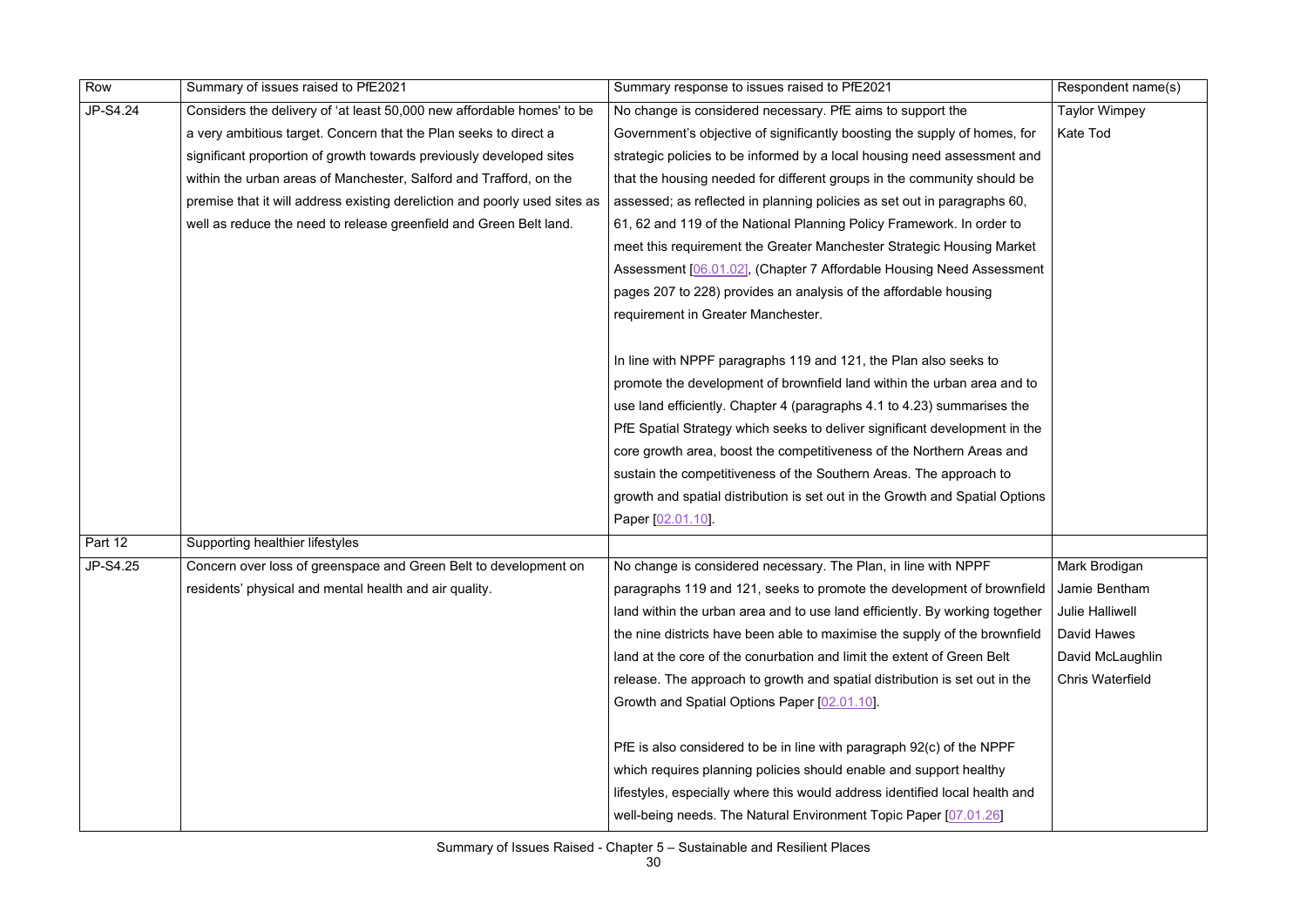| Row      | Summary of issues raised to PfE2021                                      | Summary response to issues raised to PfE2021                                 | Respondent name(s)      |
|----------|--------------------------------------------------------------------------|------------------------------------------------------------------------------|-------------------------|
|          |                                                                          | addresses identified local health and well-being needs through the           |                         |
|          |                                                                          | provision of safe and accessible green infrastructure, sports facilities,    |                         |
|          |                                                                          | local shops, access to healthier food, allotments and layouts that           |                         |
|          |                                                                          | encourage walking and cycling and allocations are supported by local         |                         |
|          |                                                                          | evidence as appropriate.                                                     |                         |
|          |                                                                          |                                                                              |                         |
|          |                                                                          | Policy JP-S6 Clean Air is a strategic planning policy. Consistent with the   |                         |
|          |                                                                          | NPPF and sets out an appropriate policy framework for Clean Air and          |                         |
|          |                                                                          | supports the ambition to reduce air pollution. No change considered          |                         |
|          |                                                                          | necessary.                                                                   |                         |
| Part 13  | <b>Hazardous Installations</b>                                           |                                                                              |                         |
| JP-S4.26 | Potential issues with building on greenspaces and contaminated land      | No change is considered necessary. PfE sets out strategic planning           | <b>Linus Mortlock</b>   |
|          |                                                                          | policies for the overall development strategy of the nine districts and      | <b>Save Greater</b>     |
|          |                                                                          | should be read as a whole. The Plan, in line with paragraphs 119 and 121     | Manchester's Green      |
|          |                                                                          | of the NPPF, seeks to promote the development of brownfield land within      | Belt                    |
|          |                                                                          | the urban area and to use land efficiently. By working together the nine     | <b>Peter Stratton</b>   |
|          |                                                                          | districts have been able to maximise the supply of the brownfield land at    | <b>Janet Millett</b>    |
|          |                                                                          | the core of the conurbation and limit the extent of Green Belt release. The  |                         |
|          |                                                                          | requirement to secure the remediation of contaminated land and stability     |                         |
|          |                                                                          | issues are dealt with within PfE Policies JP-S 1 and JP-S 5 point 6.         |                         |
| JP-S4.27 | How environmental objectives must be balanced to ensure that mutual      | No change is considered necessary. This is a strategic policy and along      | <b>Historic England</b> |
|          | benefits are achieved for the historic environment with areas such as    | with other policies relating to historic environment including Policy JP-P 2 |                         |
|          | climate change, resilience, or flood risk.                               | Heritage is considered to deliver a positive approach to heritage, in line   |                         |
|          |                                                                          | with NPPF paragraph 190. Evidence of this is found in the Historic           |                         |
|          |                                                                          | Environment Background Paper [08.01.12] and individual site allocation       |                         |
|          |                                                                          | historic environment assessments [08.01.01 to 08.01.11].                     |                         |
| JP-S4.28 | The carbon, flood risk and resilience policies need to be worded more    | No change is considered necessary. PfE sets out strategic planning           | <b>Historic England</b> |
|          | carefully so it is compatible with the objective of the conservation and | policies for the overall development strategy of the nine districts and      |                         |
|          | enhancement of the historic environment.                                 | should be read as a whole. The importance of the historic environment in     |                         |
|          |                                                                          | Greater Manchester is detailed within The Historic Environment               |                         |
|          |                                                                          | Background Paper [08.01.12]. Policy JP-P 2 Heritage and individual site      |                         |
|          |                                                                          | allocation historic environment assessments [08.01.01 to 08.01.11].          |                         |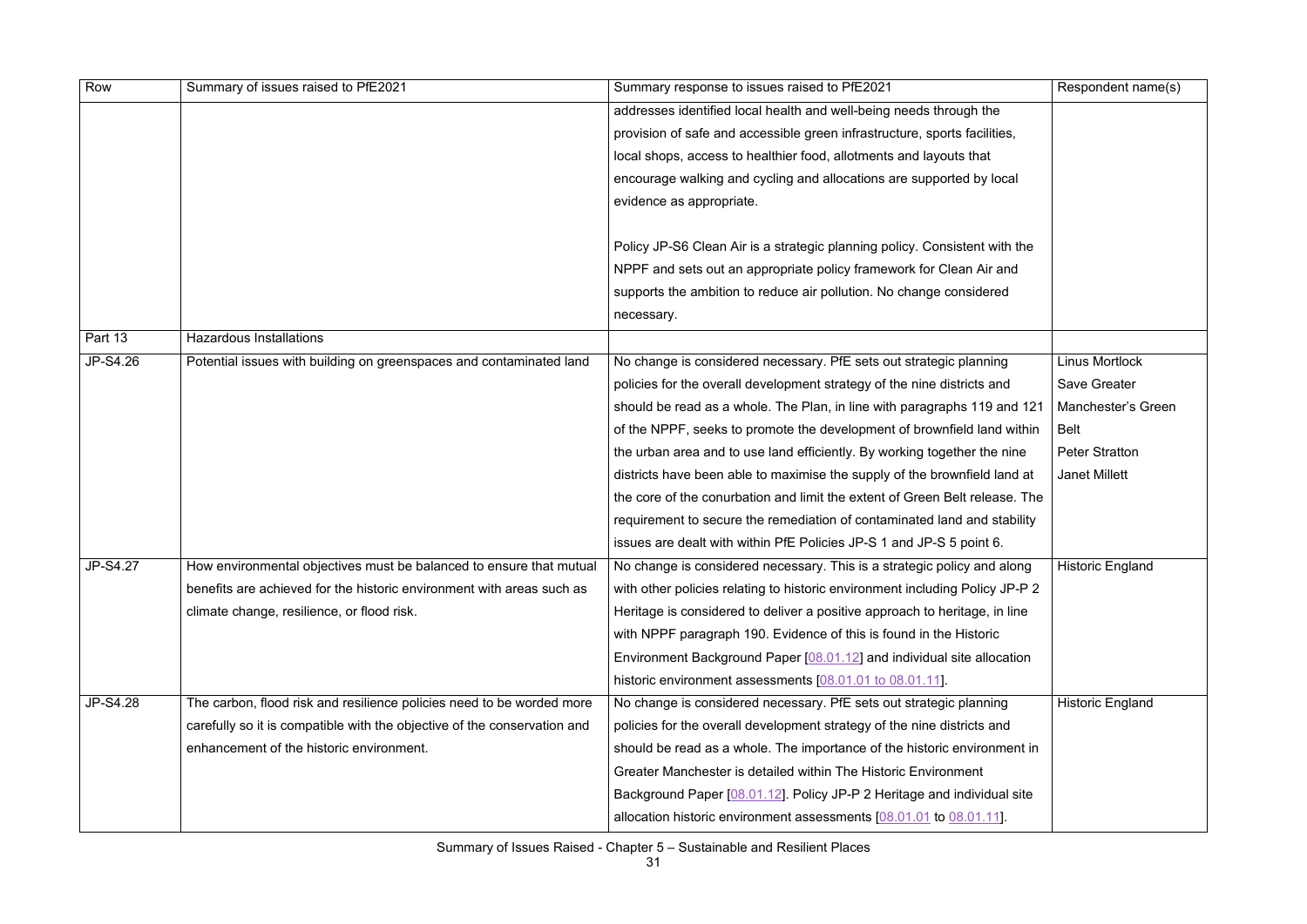| Row      | Summary of issues raised to PfE2021                                    | Summary response to issues raised to PfE2021                              | Respondent name(s)           |
|----------|------------------------------------------------------------------------|---------------------------------------------------------------------------|------------------------------|
| JP-S4.29 | Concerned about the impact on character and appearance and historic    | See response in row JP-S4.28                                              | <b>Historic England</b>      |
|          | fabric including ground (street) surfaces and underground archaeology. |                                                                           |                              |
| JP-S4.30 | New housing requires new supporting healthcare, education and          | No change is considered necessary. PfE sets out strategic planning        | <b>Paul Roebuck</b>          |
|          | emergency services, and transport infrastructure.                      | policies for the overall development strategy of the nine districts and   | <b>Frances Davidson</b>      |
|          |                                                                        | should be read as a whole. A number of policies in the Plan provide a     | <b>Andrew Mair</b>           |
|          |                                                                        | sufficient policy framework to address this matter, such as Policies, JP- | <b>Save Greater</b>          |
|          |                                                                        | G6, JP-P1, JP-P5, JP-P6 and JP- D2 which state that new development       | Manchester's Green           |
|          |                                                                        | must be supported by the necessary infrastructure, including where        | Belt                         |
|          |                                                                        | appropriate green spaces, schools and medical facilities.                 | <b>Gary West</b>             |
|          |                                                                        |                                                                           | Janine Lawford               |
|          |                                                                        |                                                                           | Sheila Tod                   |
|          |                                                                        |                                                                           | David McLaughlin             |
|          |                                                                        |                                                                           | Kate Tod                     |
|          |                                                                        |                                                                           | Mark Brodigan                |
|          |                                                                        |                                                                           | <b>Alison Doherty</b>        |
|          |                                                                        |                                                                           | C Smith                      |
|          |                                                                        |                                                                           | Jeremy Williams              |
|          |                                                                        |                                                                           | Patricia Hay                 |
|          |                                                                        |                                                                           | <b>Stephen Cluer</b>         |
|          |                                                                        |                                                                           | <b>Christopher Russell</b>   |
|          |                                                                        |                                                                           | Lucy Marsden                 |
|          |                                                                        |                                                                           | <b>Philip Smith-Lawrence</b> |
|          |                                                                        |                                                                           | Jamie Bentham                |
| JP-S4.31 | There was a concern at extent of GM's reliance on imported food, and   | This is not a matter considered by the plan. No change is considered      | Paul Roebuck                 |
|          | lack of (local) facilities to deal with war, famine or major disease   | necessary.                                                                | <b>Peter Christie</b>        |
|          | outbreak.                                                              |                                                                           |                              |
|          |                                                                        |                                                                           |                              |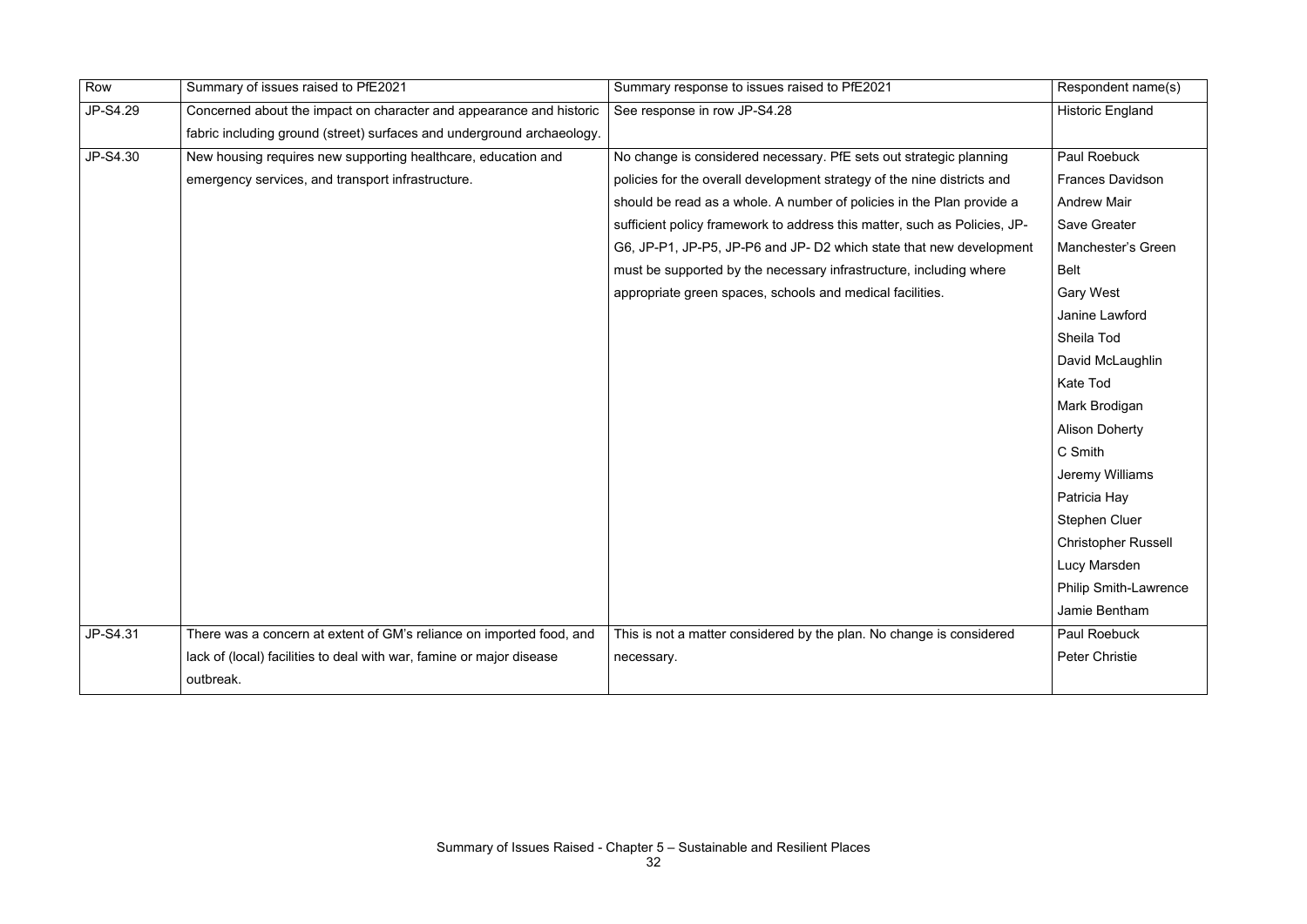#### **PfE 2021 Policy JP-S 5 Flood Risk and the Water Environment**

|                | Summary of issues raised to PfE2021                                     | Summary response to issues raised to PfE2021                                 | Respondent name(s)           |
|----------------|-------------------------------------------------------------------------|------------------------------------------------------------------------------|------------------------------|
| Paragraph 1    | An integrated catchment based approach to managing flood risk           |                                                                              |                              |
| <b>JP-S5.1</b> | Agrees overall with Policy JP-S 5 and its aims                          | Support welcomed.                                                            | Royal London Asset           |
|                |                                                                         |                                                                              | <b>Management RLAM</b>       |
|                |                                                                         |                                                                              | Peel L&P Investments         |
| JP-S5.2        | The policy would be more effective if it provided greater clarity as to | Amendment of the policy to make it clear that future local plans will set    | <b>Highgrove Strategic</b>   |
|                | how each of the components will be assessed in decision making          | more detailed policies is not considered to be a soundness issue and         | <b>Land Ltd</b>              |
|                | and/or the policy is adjusted to make it clear future Local Plan's will | therefore no change is considered as necessary. Policy JP-S 5 is             | <b>Rowland Homes Ltd</b>     |
|                | set more detailed policies.                                             | considered to provide an appropriate strategic policy framework to           | <b>EON Plant Ltd</b>         |
|                |                                                                         | manage flood risk having been informed by a Level 1 and Level 2              | <b>PD Northern Steels</b>    |
|                |                                                                         | Strategic Flood Risk Assessments. A summary of this evidence base            | <b>PD Northern Trust</b>     |
|                |                                                                         | used to inform policy and site allocations is provided within the Flood Risk | Asset Management             |
|                |                                                                         | Sequential Test and Exception Test Evidence Paper [04.02.20]. Both the       | Boys and Girls Club of       |
|                |                                                                         | Sequential and Exception Test have been satisfied in accordance with the     | <b>Greater Manchester</b>    |
|                |                                                                         | NPPF.                                                                        | <b>Wolstenholme Fold</b>     |
|                |                                                                         |                                                                              | Farm                         |
| JP-S5.3        | Recommends that the issues of flood risk and surface water              | Separating the issues of flood risk and surface water into two separate      | <b>United Utilities</b>      |
|                | management are dealt with as two separate policies.                     | policies is not considered to be a soundness issue and therefore no          |                              |
|                |                                                                         | change is considered necessary. Policy JP-S 5 is considered to provide       |                              |
|                |                                                                         | an appropriate strategic policy framework to manage flood risk having        |                              |
|                |                                                                         | been informed by a Level 1 and Level 2 Strategic Flood Risk                  |                              |
|                |                                                                         | Assessments. A summary of this evidence base used to inform policy and       |                              |
|                |                                                                         | site allocations is provided within the Flood Risk Sequential Test and       |                              |
|                |                                                                         | Exception Test Evidence Paper [04.02.20].                                    |                              |
| JP-S5.4        | Strongly supports the measures proposed in JP-S 4, 5 & 6 to support     | Support welcomed.                                                            | <b>Greater Manchester</b>    |
|                | individual and community resilience.                                    |                                                                              | <b>Housing Providers</b>     |
| JP-S5.5        | The policy on flood risk and the water environment lacks detail in      | No change is considered as necessary. Policy JP-S 5 is considered to         | <b>United Utilities</b>      |
|                | order to ensure that Greater Manchester is fully responsive to the      | provide an appropriate strategic policy framework to manage flood risk       | <b>Alison Doherty</b>        |
|                | challenge of climate change, flooding, surface water management         | having been informed by a Level 1 and Level 2 Strategic Flood Risk           | <b>Woodford Neighborhood</b> |
|                |                                                                         | Assessments, which include modelling and recommending mitigation             | Forum                        |
|                |                                                                         |                                                                              |                              |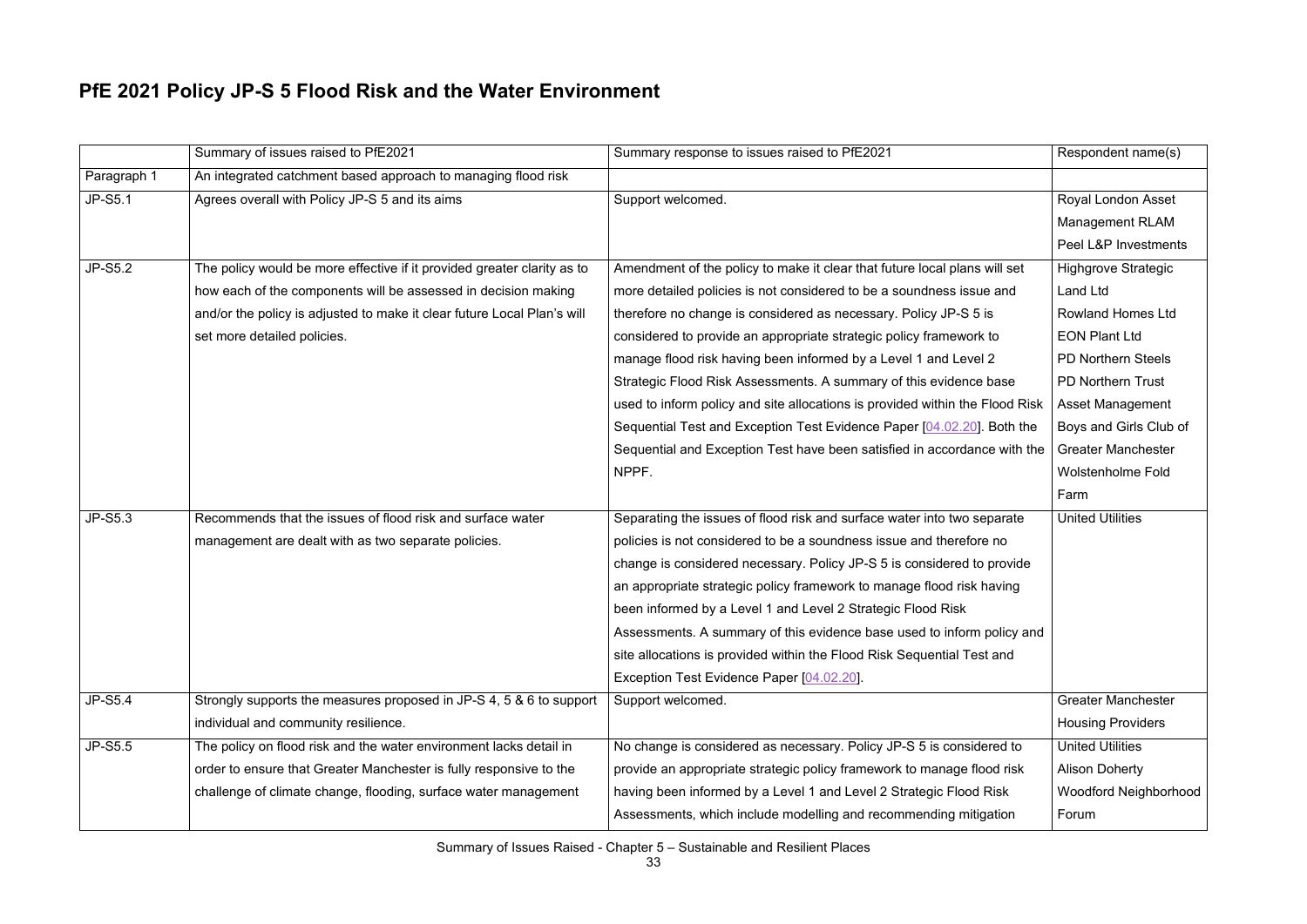|                | Summary of issues raised to PfE2021                                    | Summary response to issues raised to PfE2021                                 | Respondent name(s)           |
|----------------|------------------------------------------------------------------------|------------------------------------------------------------------------------|------------------------------|
|                | and water management including for example on greenfield/ Green        | measures to alleviate flood risk due to the potential effects of climate     | Raymond Chamberlain          |
|                | Belt sites and those rich in biodiversity.                             | change. A summary of the evidence base used to inform policy and site        | Janet Brooks                 |
|                |                                                                        | allocations is provided within the Flood Risk Sequential Test and            | <b>Chris Green</b>           |
|                |                                                                        | Exception Test Evidence Paper [04.02.20].                                    | <b>Friends of Carrington</b> |
|                |                                                                        |                                                                              | Moss                         |
| Part 1         | Returning rivers to a more natural state, where practicable, in line   |                                                                              |                              |
|                | with the North West River Basin Management Plan;                       |                                                                              |                              |
| JP-S5.6        | Concern that development in areas where there are natural and          | No change is considered necessary. JP-S 5 is considered to provide an        | Valerie Dixon                |
|                | manmade waterways will impact on drainage and increase flood risk      | appropriate strategic policy to manage flood risk. The PfE site selection    |                              |
|                | to properties within the local area.                                   | process [03.04.01] (paragraph 6.44) included the consideration of flood      |                              |
|                |                                                                        | risk. An initial Level 1 Strategic Flood Risk Assessment [04.02.01] was      |                              |
|                |                                                                        | undertaken, followed by a more detailed Level 2 Flood Risk Assessment        |                              |
|                |                                                                        | $[04.02.19]$ where necessary, a summary of which is provided within the      |                              |
|                |                                                                        | Flood Risk Sequential Test and Exception Test Evidence Paper                 |                              |
|                |                                                                        | [04.02.20]                                                                   |                              |
| <b>JP-S5.7</b> | Supports the approach to SUDs, rejuvenating river quality, sensibly    | Support welcomed.                                                            | Friends of the Earth         |
|                | placed developments and increasing flood resilience.                   |                                                                              |                              |
| <b>JP-S5.8</b> | The alteration of the physical characteristics of a water system could | No change is considered necessary. PfE sets out strategic planning           | <b>Historic England</b>      |
|                | potentially harm archaeological and palaeo-environmental remains.      | policies for the overall development strategy of the nine districts and      |                              |
|                |                                                                        | should be read as a whole. PfE Policy JP-S 5 is in accordance with NPPF      |                              |
|                |                                                                        | Section 14 (paragraphs 159 to169) and provides an appropriate strategy       |                              |
|                |                                                                        | to manage flood risk.                                                        |                              |
|                |                                                                        |                                                                              |                              |
|                |                                                                        | The importance of the historic environment in Greater Manchester has         |                              |
|                |                                                                        | been assessed in detail within the Historic Environment Background           |                              |
|                |                                                                        | Paper [08.01.12] which has informed Plan policy including JP-P 2             |                              |
|                |                                                                        | Heritage. Individual site allocation historic environment assessments        |                              |
|                |                                                                        | [08.01.01 to 08.01.11] have informed the development of allocation           |                              |
|                |                                                                        | policies where relevant. Specifically in respect of assets of archaeological |                              |
|                |                                                                        | interest, policy JP-P2 directs development proposals should identify any     |                              |
|                |                                                                        | such assets and use this information to avoid harm or minimise it through    |                              |
|                |                                                                        | design and appropriate mitigation.                                           |                              |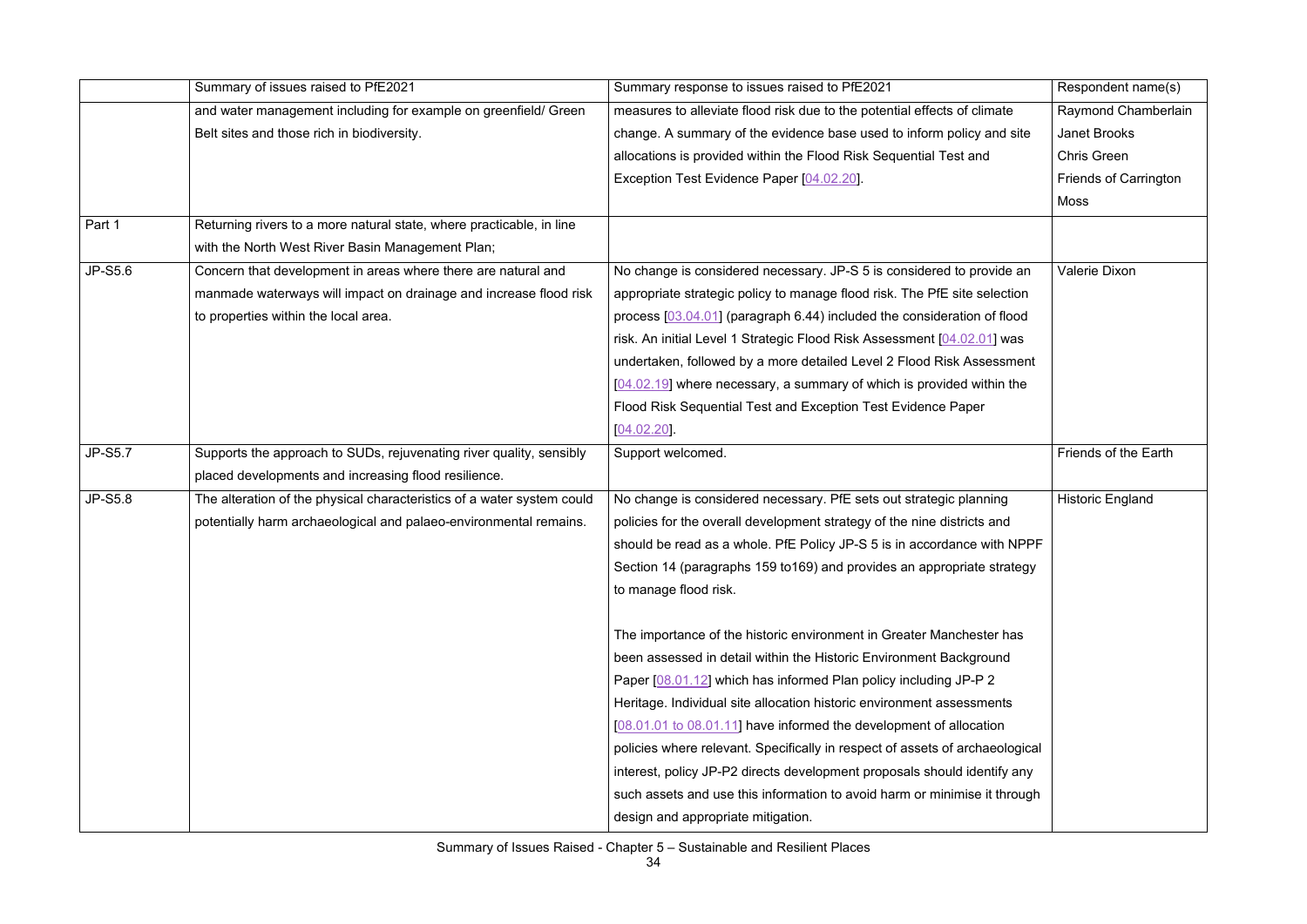|          | Summary of issues raised to PfE2021                                     | Summary response to issues raised to PfE2021                               | Respondent name(s)             |
|----------|-------------------------------------------------------------------------|----------------------------------------------------------------------------|--------------------------------|
|          |                                                                         |                                                                            |                                |
|          |                                                                         | Detailed matters relating to applications that are considered to have an   |                                |
|          |                                                                         | impact on the significance of heritage assets will be assessed as part of  |                                |
|          |                                                                         | the development management process in line with NPPF paragraphs 28,        |                                |
|          |                                                                         | 194-197.                                                                   |                                |
| JP-S5.9  | This policy whereby these rivers and areas are restored to their        | No change is considered necessary. PfE sets out strategic planning         | The National Farmers'          |
|          | natural condition could, in some cases, have serious implications food  | policies for the overall development strategy of the nine districts and    | Union                          |
|          | production and agriculture.                                             | should be read as a whole.                                                 |                                |
|          |                                                                         | PfE Policy JP-S 5 is considered to provide an appropriate strategic        |                                |
|          |                                                                         | framework to manage flood risk. Policy JP-S 5 explains that rivers would   |                                |
|          |                                                                         | be returned to a natural state, where practicable in line with the North   |                                |
|          |                                                                         | <b>West River Basin Management Plan</b>                                    |                                |
|          |                                                                         |                                                                            |                                |
|          |                                                                         | The Plan also accords with NPPF paragraph 174 which requires planning      |                                |
|          |                                                                         | policies to contribute to and enhance the natural and local environment    |                                |
|          |                                                                         | and that development should, wherever possible, help to improve local      |                                |
|          |                                                                         | environmental conditions such as water quality, take into account relevant |                                |
|          |                                                                         | information such as river basin management plans. The summary of the       |                                |
|          |                                                                         | evidence base to support strategic Policy JP-G 3 River Valleys and         |                                |
|          |                                                                         | Waterways is set out in the Natural Environment Topic Paper [07.01.26].    |                                |
| Part 2   | Working with natural processes to manage flood risk                     |                                                                            |                                |
| JP-S5.10 | Support for measures to address the current and likely future           | Support welcomed.                                                          | Woodford                       |
|          | increases in river and surface flooding.                                |                                                                            | Neighbourhood Forum            |
| JP-S5.11 | Development impinging into areas of basin peat will inevitably reduce   | No change is considered necessary. The PfE site selection process          | <b>Edward Beckmann</b>         |
|          | the size of the basin, thereby increasing the amount of water held in   | [03.04.01] (paragraph 6.44) included the consideration of flood risk and   |                                |
|          | the remaining basin and increasing the likelihood of flooding events in | has also been informed by a Level 1 and Level 2 Flood Risk Assessments     |                                |
|          | that area and possibly adjacent areas.                                  | [04.02.01 and 04.02.19]. The Flood Risk Sequential Test and Exception      |                                |
|          |                                                                         | Test Evidence Paper [04.02.20] provides a concise summary of the           |                                |
|          |                                                                         | evidence base to support the development of PfE and site allocation        |                                |
|          |                                                                         | policies.                                                                  |                                |
| JP-S5.12 | Climate change (severe weather events) and development is putting       | The PfE site selection process $[03.04.01]$ (paragraph 6.44) included the  | <b>National Farmers' Union</b> |
|          | pressure is on the drainage of agricultural land. However, many         | consideration of flood risk. An initial Level 1 Strategic Flood Risk       |                                |
|          |                                                                         |                                                                            |                                |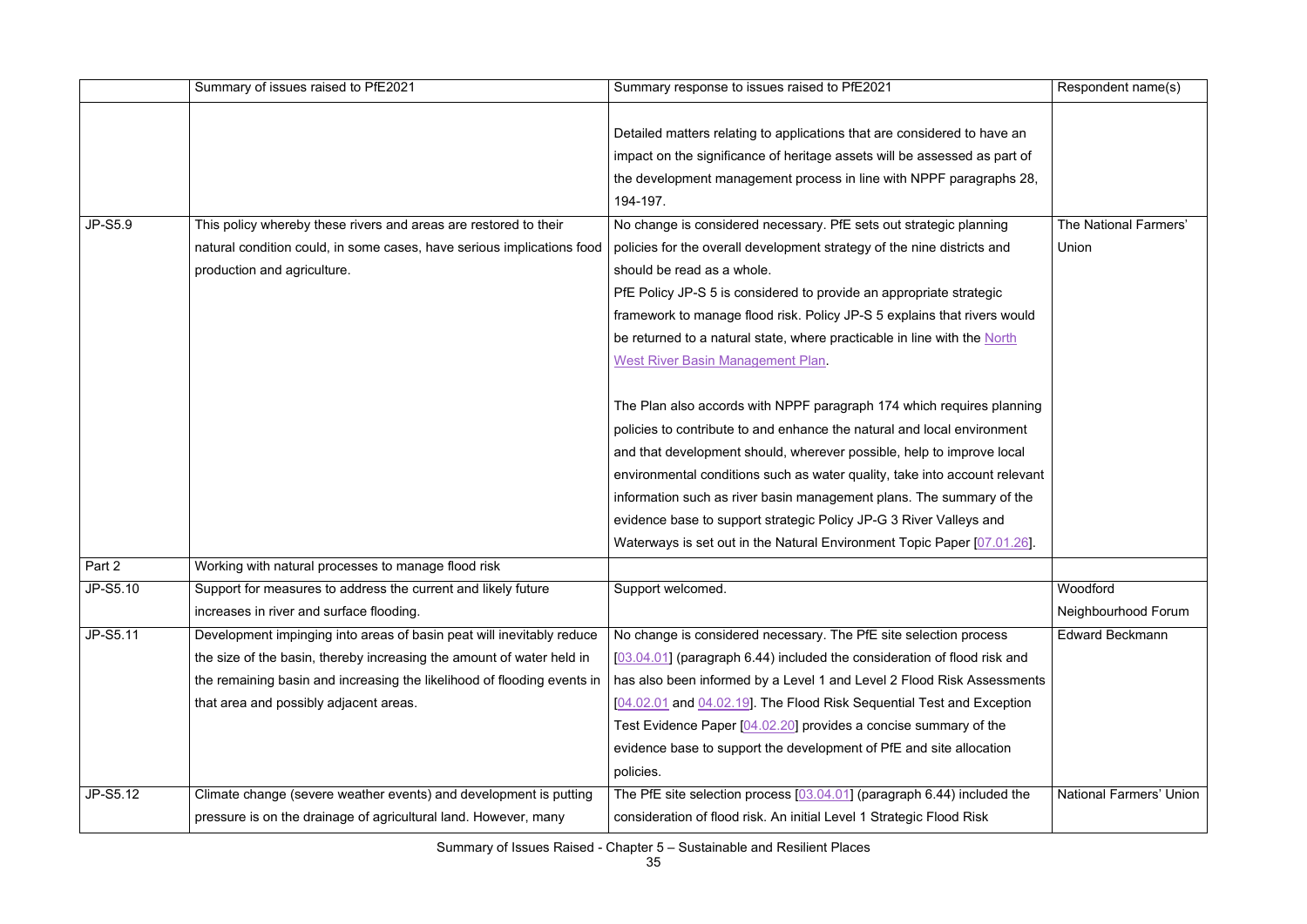|          | Summary of issues raised to PfE2021                                     | Summary response to issues raised to PfE2021                               | Respondent name(s)           |
|----------|-------------------------------------------------------------------------|----------------------------------------------------------------------------|------------------------------|
|          | activities on agricultural land can help to alleviate flooding          | Assessment [04.02.01] was completed to support the development of the      |                              |
|          | downstream such as reducing soil compaction, tree planting and          | Plan (Policy JP-S 5) followed by a more detailed Level 2 Flood Risk        |                              |
|          | increasing soil permeability; schemes should be developed in            | Assessment [04.02.19] where necessary, undertaken in accordance with       |                              |
|          | partnership with farmers and should also be properly funded.            | the NPPF and Planning Practice Guidance. A summary of the evidence         |                              |
|          |                                                                         | informing Policy JP-S 5 and site allocations is contained within the Flood |                              |
|          |                                                                         | Risk Sequential Test and Exception Test Evidence Paper [04.02.20].         |                              |
|          |                                                                         |                                                                            |                              |
|          |                                                                         | Policy JP-G2 recognises that the green infrastructure network has a        |                              |
|          |                                                                         | range of functions including flood management and the policy explains      |                              |
|          |                                                                         | that wherever practicable, opportunities to integrate new and existing     |                              |
|          |                                                                         | green infrastructure into new development will be taken to protect,        |                              |
|          |                                                                         | enhance and expand the green infrastructure network. Policy JP-G7 also     |                              |
|          |                                                                         | aims to significantly increase tree cover through a range of measures.     |                              |
|          |                                                                         |                                                                            |                              |
|          |                                                                         | In order to implement the Plan PfE Policy JP-D 1.2 also 'promotes          |                              |
|          |                                                                         | collaboration and synchronisation of investment plans between ourselves    |                              |
|          |                                                                         | and the main infrastructure providers'. For example the government         |                              |
|          |                                                                         | Environmental Land Management Scheme aims to support farmers to            |                              |
|          |                                                                         | manage their land in an environmentally sustainable way                    |                              |
|          |                                                                         | (https://www.gov.uk/government/publications/environmental-land-            |                              |
|          |                                                                         | management-schemes-overview/environmental-land-management-                 |                              |
|          |                                                                         | scheme-overview).                                                          |                              |
| JP-S5.13 | Examples of techniques which could be used to "flood-proof" homes       | No change is considered necessary. PfE paragraph 5.36 and Policy JP-S      | <b>Friends of Carrington</b> |
|          | include planting trees and creating wetland habitats; the very features | 5 point 2 supports the use of natural processes and adopting a natural     | <b>Moss</b>                  |
|          | that are currently preventing flooding will be lost as a result of      | flood management approach as measures to assist in managing flood          |                              |
|          | development.                                                            | risk. Policy JP-G 2 recognises that the green infrastructure network has a |                              |
|          |                                                                         | range of functions including flood management and the policy explains      |                              |
|          |                                                                         | that wherever practicable, opportunities to integrate new and existing     |                              |
|          |                                                                         | green infrastructure into new development will be taken to protect,        |                              |
|          |                                                                         | enhance and expand the green infrastructure network. Policy JP-G 7 also    |                              |
|          |                                                                         | aims to significantly increase tree cover through a range of measures.     |                              |
|          |                                                                         |                                                                            |                              |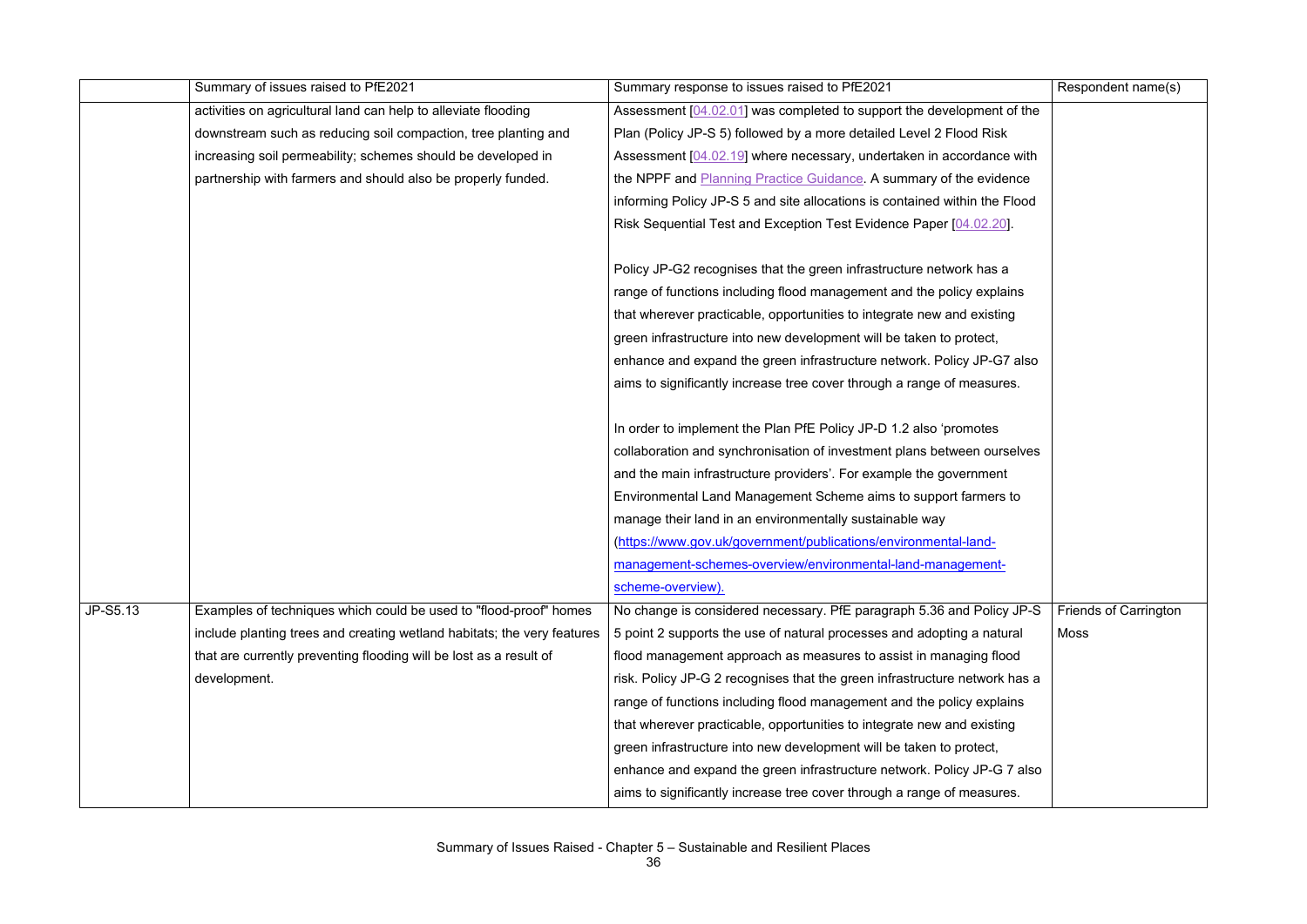|          | Summary of issues raised to PfE2021                                     | Summary response to issues raised to PfE2021                                                     | Respondent name(s)           |
|----------|-------------------------------------------------------------------------|--------------------------------------------------------------------------------------------------|------------------------------|
|          |                                                                         | However, when determining planning applications, the local planning                              |                              |
|          |                                                                         | authority will, where appropriate, require applications to be supported by a                     |                              |
|          |                                                                         | site specific flood risk assessment in line with NPPF paragraph 167.                             |                              |
| JP-S5.14 | Concern over the loss of peatlands and wetlands which have the          | No change is considered necessary. PfE sets out a clear preference of                            | <b>Friends of Carrington</b> |
|          | ability to reduce flooding, carbon sequestration and clean water        | using previously developed (brownfield) land and vacant buildings to meet   Moss                 |                              |
|          | strategies.                                                             | development needs (PfE paragraphs 1.41 to 1.46). However, given the                              |                              |
|          |                                                                         | scale of development required to meet the needs of Greater Manchester                            |                              |
|          |                                                                         | some sections of undeveloped mossland, will be considered appropriate                            |                              |
|          |                                                                         | for future development as they are well located to make a notable                                |                              |
|          |                                                                         | contribution to delivering more balanced and inclusive growth (PfE                               |                              |
|          |                                                                         | paragraph 8.30).                                                                                 |                              |
| Part 3   | Locating/ designing development to minimise the flood risk.             |                                                                                                  |                              |
| JP-S5.15 | Support for policy.                                                     | Support welcomed                                                                                 | Friends of the Earth         |
| JP-S5.16 | Measures should be put in place within new developments that would      | No change is considered necessary. Measures to prevent flooding                                  | Save GM Green Belt           |
|          | prevent flooding elsewhere.                                             | elsewhere are set out within JP-S 5 policy point 3 which states that 'An                         | <b>Alison Doherty</b>        |
|          |                                                                         | integrated catchment based approach will be taken to protect the quantity                        |                              |
|          |                                                                         | and quality of water bodies and managing flood risk, by: Locating and                            |                              |
|          |                                                                         | designing development so as to minimise the impacts of current and                               |                              |
|          |                                                                         | future flood risk, including retrofitting or relocating existing developments,                   |                              |
|          |                                                                         | infrastructure and places to increase resilience to flooding'.                                   |                              |
| JP-S5.17 | Concern that large scale new development will increase flood risk       | No change is considered necessary. PfE is considered to be supported by $\vert$ David McLaughlin |                              |
|          | issues, such as surface water, for existing local residents and housing | a proportionate and appropriate evidence base which includes the site                            | C Smith                      |
|          | areas. Therefore, developments should be suitably mitigated and         | selection process [03.04.01] (paragraph 6.44) and the Level 1 Strategic                          | <b>Stephen Cluer</b>         |
|          | safely assessed and egressed without creating flooding elsewhere.       | Flood Risk Assessment [04.02.01] followed by Level 2 Flood Risk                                  | Simister Village             |
|          | Any sites without these measures should be deleted from PfE.            | Assessment [04.02.19]. The Flood Risk Sequential Test and Exception                              | <b>Community Association</b> |
|          |                                                                         | Test Evidence Paper [04.02.20] provides a concise summary of the                                 | <b>Philip Smith-Lawrence</b> |
|          |                                                                         | evidence base to support the development of PfE and site allocations.                            | <b>Juliet Eastham</b>        |
|          |                                                                         |                                                                                                  | June Clough                  |
|          |                                                                         |                                                                                                  | Valerie Dixon                |
|          |                                                                         |                                                                                                  | <b>Rachel Mellish</b>        |
|          |                                                                         |                                                                                                  | <b>Andrew Scanlon</b>        |
|          |                                                                         |                                                                                                  | Save GM Green Belt           |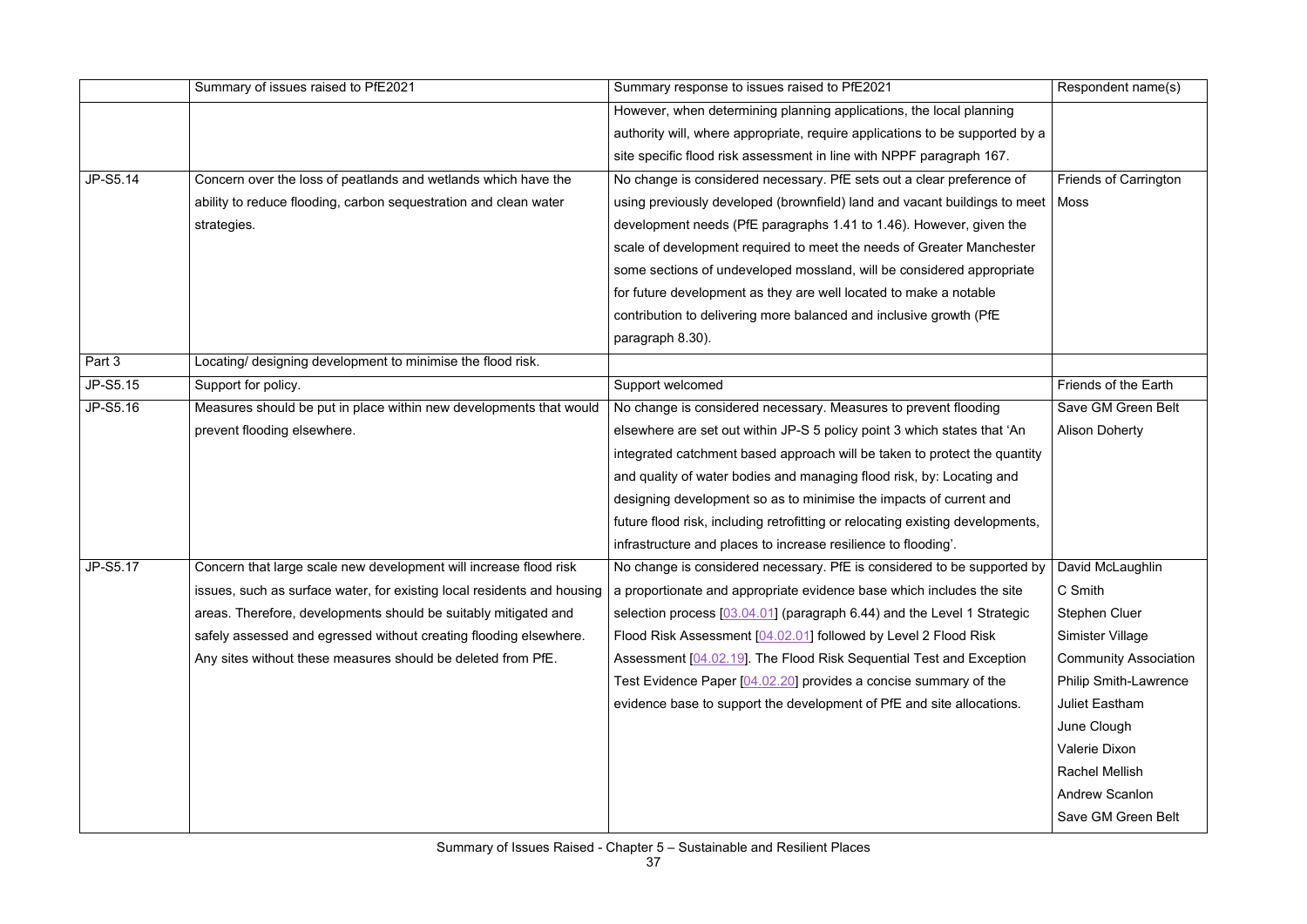|          | Summary of issues raised to PfE2021                                      | Summary response to issues raised to PfE2021                              | Respondent name(s)           |
|----------|--------------------------------------------------------------------------|---------------------------------------------------------------------------|------------------------------|
|          |                                                                          |                                                                           | <b>Christopher Russell</b>   |
|          |                                                                          |                                                                           | Ann Guilfoyle                |
|          |                                                                          |                                                                           |                              |
|          |                                                                          |                                                                           |                              |
| JP-S5.18 | Greater consideration of flood risk should be given at this stage of the | No change is considered necessary. PfE is considered to be supported by   | David McLaughlin             |
|          | Plan process, prior to adoption, to ensure that the allocations are      | a proportionate and appropriate evidence base which includes the site     | C Smith                      |
|          | appropriate and deliverable. Leaving these issues to the design stage    | selection process [03.04.01] (paragraph 6.44), which gave a               | <b>Stephen Cluer</b>         |
|          | is simply inappropriate as they fall to the principle of development.    | consideration of flood risk and the Level 1 Strategic Flood Risk          | <b>Simister Village</b>      |
|          |                                                                          | Assessment [04.02.01] followed by Level 2 Flood Risk Assessment           | <b>Community Association</b> |
|          |                                                                          | [04.02.19]. The Flood Risk Sequential Test and Exception Test Evidence    | <b>Philip Smith-Lawrence</b> |
|          |                                                                          | Paper [04.02.20] provides a concise summary of the evidence base to       | <b>Juliet Eastham</b>        |
|          |                                                                          | support the development of PfE and site allocations.                      | <b>Christopher Russell</b>   |
| JP-S5.19 | Concern that continued development will increase surface water           | No change is considered as necessary. PfE Policy JP-S 5 points 4 and 5    | Linus Mortlock               |
|          | discharge in to local water courses.                                     | are considered to satisfy this concern at a strategic level.              |                              |
| Part 4   | Expecting developments to manage surface water runoff                    |                                                                           |                              |
| JP-S5.20 | Policy wording is not considered to be clear.                            | JP-S 5 is a strategic policy which is considered to be consistent with    | <b>Emery Planning</b>        |
|          |                                                                          | NPPF and provide an appropriate strategy to manage flood risk. Whilst an  |                              |
|          |                                                                          | amendment to wording may improve the clarity of the policy point 4, it is |                              |
|          |                                                                          | not considered to be a soundness issue, therefore no change is            |                              |
|          |                                                                          | proposed.                                                                 |                              |
| JP-S5.21 | Prioritise green SuDs over grey infrastructure.                          | No change is necessary. PfE policy JP-S 5 is considered to be consistent  | Pete Stringer                |
|          |                                                                          | with the NPPF and provide an appropriate strategy to manage flood risk.   |                              |
|          |                                                                          | Policy points 4 and 5 have been written in line with mitigation measures  |                              |
|          |                                                                          | recommended in the Level 1 Strategic Flood Risk Assessment [04.02.01]     |                              |
|          |                                                                          | (paragraph 7.6.6).                                                        |                              |
| JP-5.22  | The need for SuDS and other types of sustainable drainage solutions      | PfE is considered to provide an appropriate strategy to protect the       | <b>Redrow Homes</b>          |
|          | should be established through flood risk and drainage technical work     | quantity and quality of water bodies and to manage flood risk at the      | (Trafford)                   |
|          | and assessments. Wording should be amended to reflect                    | strategic level by incorporating the outcomes and recommendations of the  | <b>Home Builders</b>         |
|          | requirements for development.                                            | Level 1 and Level 2 Strategic Flood Risk Assessments [04.02.01 and        | Federation                   |
|          |                                                                          | 04.02.18]. Policy JP-S 5 identifies a wide range of measures at the       | <b>Royal London Asset</b>    |
|          |                                                                          | strategic level to manage flood risk including Sustainable Drainage       | <b>Management RLAM</b>       |
|          |                                                                          | System (SuDS) schemes as detailed in policy points 4 and 5. PfE           |                              |
|          |                                                                          |                                                                           |                              |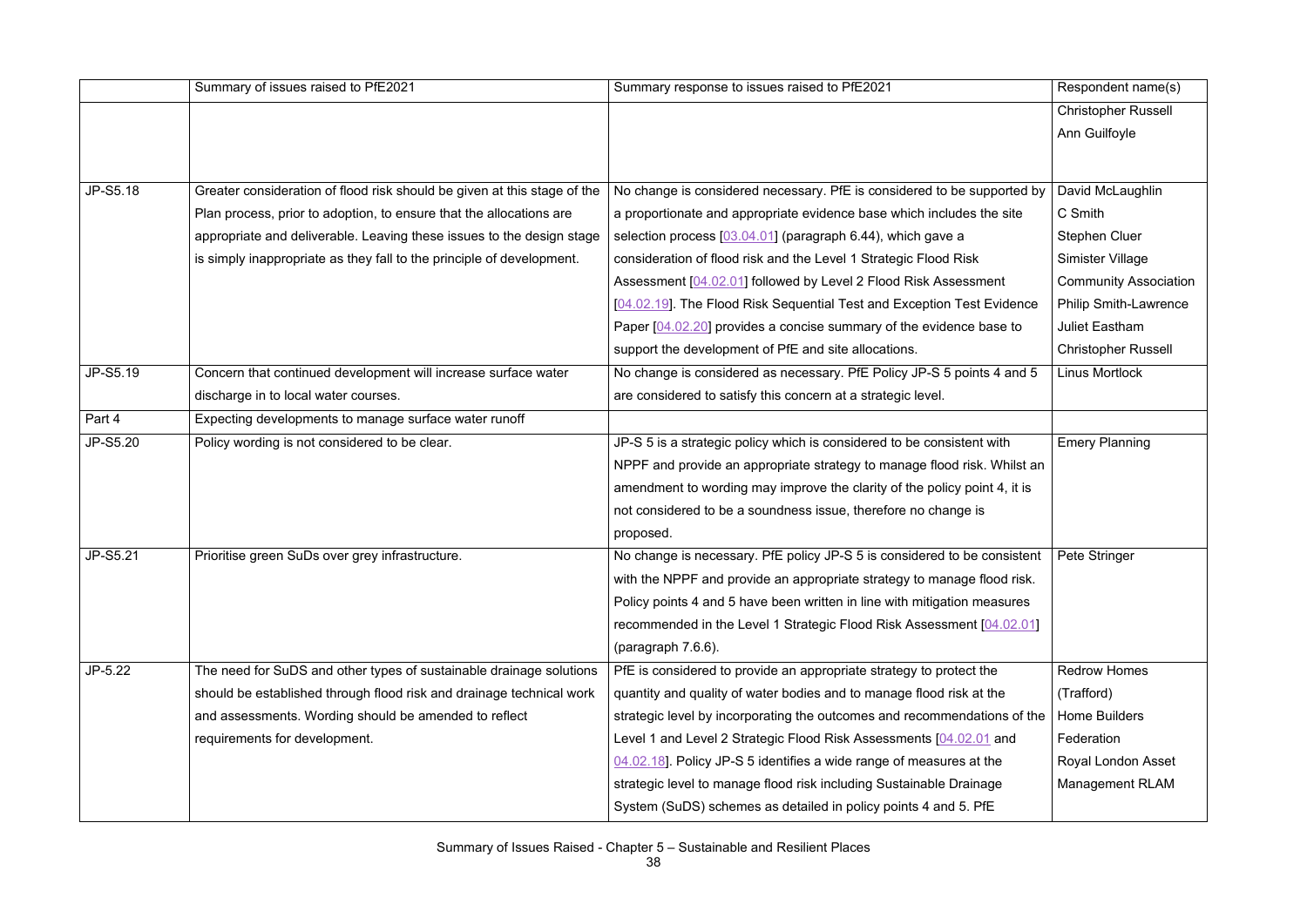|          | Summary of issues raised to PfE2021                                     | Summary response to issues raised to PfE2021                                | Respondent name(s)         |
|----------|-------------------------------------------------------------------------|-----------------------------------------------------------------------------|----------------------------|
|          |                                                                         | paragraph 5.36 also states that SuDs are mandatory for major                |                            |
|          |                                                                         | development unless clear evidence indicates that they would be              |                            |
|          |                                                                         | inappropriate.                                                              |                            |
|          |                                                                         |                                                                             |                            |
|          |                                                                         | Where appropriate, applications should be supported by a site-specific      |                            |
|          |                                                                         | flood-risk assessment (FRA) in line with NPPF paragraph 167                 |                            |
|          |                                                                         | and planning <i>guidance</i> . The FRA should identify site specific flood  |                            |
|          |                                                                         | mitigation measures, including but not limited to SuDS, necessary in        |                            |
|          |                                                                         | relation to the proposed development including its design and layout.       |                            |
|          |                                                                         | Therefore no change is considered as necessary.                             |                            |
| JP-S5.23 | Emerging policy should set an expectation that all applications will be | No changes are required as Policy JP-S 5 is considered to be consistent     | <b>United Utilities</b>    |
|          | required to submit clear evidence that the hierarchy for surface water  | with national policy and provide an appropriate strategy to manage flood    |                            |
|          | management has been fully investigated to ensure that flood risk is     | risk.                                                                       |                            |
|          | not increased elsewhere and foul drainage strategy forms a part of      |                                                                             |                            |
|          | this. Also that water efficiency measures are considered.               |                                                                             |                            |
| Part 5   | Design and Management of SuDs                                           |                                                                             |                            |
| JP-S5.24 | Supports the approach to SUDs, rejuvenating river quality, sensibly     | <b>Support Welcomed</b>                                                     | Friends of the Earth       |
|          | placed developments and increasing flood resilience (as well as other   |                                                                             |                            |
|          | measures).                                                              |                                                                             |                            |
| JP-S5.25 | Policy sets out a positive and pragmatic approach.                      | Support welcomed                                                            | Peel L&P Investments       |
|          |                                                                         |                                                                             | (North) Ltd                |
| Part 6   | Securing the remediation of contaminated land                           |                                                                             |                            |
| JP-S5.26 | Policy should be mindful that not all brownfield land is suitable for   | No change is considered necessary. PfE sets out strategic planning          | <b>Highgrove Strategic</b> |
|          | development, due to flooding and contamination.                         | policies for the overall development strategy of the nine districts and     | <b>Land Ltd</b>            |
|          |                                                                         | should be read as a whole. The Plan, in line with paragraphs 119 and 121    | <b>Rowland Homes Ltd</b>   |
|          |                                                                         | of the NPPF, seeks to promote the development of brownfield land within     | <b>PD Northern Steels</b>  |
|          |                                                                         | the urban area and to use land efficiently. By working together the nine    | <b>PD Northern Trust</b>   |
|          |                                                                         | districts have been able to maximise the supply of the brownfield land at   | Asset Management           |
|          |                                                                         | the core of the conurbation and limit the extent of Green Belt release. The |                            |
|          |                                                                         | requirement to secure the remediation of contaminated land and stability    |                            |
|          |                                                                         | issues are dealt with within PfE Policies JPS 1 and JP-S 5 point 6.         |                            |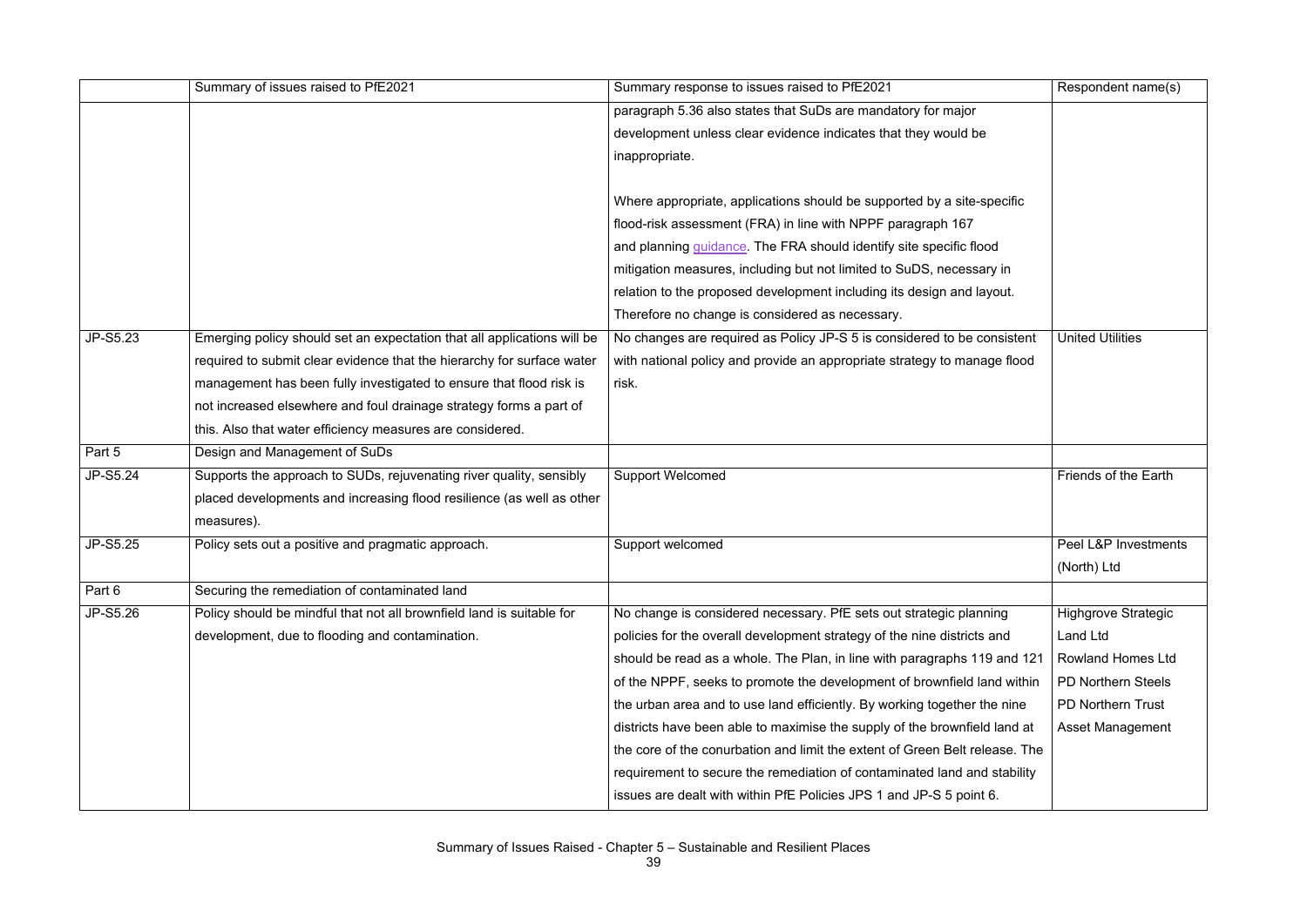|          | Summary of issues raised to PfE2021                                        | Summary response to issues raised to PfE2021                                    | Respondent name(s)           |
|----------|----------------------------------------------------------------------------|---------------------------------------------------------------------------------|------------------------------|
| JP-S5.27 | Opportunity to improve existing flood storage capacity for the benefit     | No change is considered as necessary. PfE Policy JP- S 5 point 3 states         | <b>Morland Capital</b>       |
|          | of other areas downstream.                                                 | that 'An integrated catchment based approach will be taken to protect the       | Partners No.1 Ltd            |
|          |                                                                            | quantity and quality of water bodies and managing flood risk, by: Locating      |                              |
|          |                                                                            | and designing development so as to minimise the impacts of current and          |                              |
|          |                                                                            | future flood risk, including retrofitting or relocating existing developments,  |                              |
|          |                                                                            | infrastructure and places to increase resilience to flooding'.                  |                              |
| Part 8   | Conserving water and maximising water efficiency in new                    |                                                                                 |                              |
|          | development.                                                               |                                                                                 |                              |
| JP-S5.28 | More detail is required in this policy as to how this will be achieved; in | Policy JP-S 5 is considered to be consistent with the NPPF and provides         | <b>United Utilities</b>      |
|          | line with optional water efficiency standard set out in Building           | an appropriate strategic strategy to manage flood risk. The detailed            |                              |
|          | Regulations.                                                               | matter of water efficiency measures in new developments detailed in             |                              |
|          |                                                                            | policy point 8 will be a matter for district local plans or further guidance to |                              |
|          |                                                                            | determine. Therefore no change is considered as necessary.                      |                              |
| JP-S5.29 | This policy can be strengthened and made sound by including the            | PfE Policy JP-S 5 is consistent with NPPF Section 14 paragraphs 159             | Friends of Carrington        |
|          | following commitments:                                                     | to 169 and provides an appropriate strategy to manage flood risk which is       | Moss                         |
|          | • a commitment to confirmation that development will only take place       | a key objective of PfE (page 41, Objective 8) by setting out the integrated     |                              |
|          | in areas that are subject to the lowest risk of flooding                   | catchment based approach to protect the quantity and quality of water           |                              |
|          | • the words "wherever possible" should be removed from the Policy          | bodies and managing flood risk at a strategic level.                            |                              |
|          | (page 96, (paragraph 5.33??)).                                             |                                                                                 |                              |
|          | • the KPIs should be updated to cover all aspects of this Policy.          | Whilst it is considered that this proposed wording could improve the clarity    |                              |
|          | <b>Standard KPI wording</b>                                                | of the policy, it is not considered to be a soundness issue, therefore no       |                              |
|          |                                                                            | change is proposed.                                                             |                              |
|          |                                                                            |                                                                                 |                              |
|          |                                                                            | The site selection process $[03.04.01]$ for PfE included the consideration of   |                              |
|          |                                                                            | flood risk (paragraph 6.44). The Flood Risk Sequential Test and                 |                              |
|          |                                                                            | Exception Test Evidence Paper [04.02.20] provides a concise summary of          |                              |
|          |                                                                            | the evidence and where necessary allocations have been informed by the          |                              |
|          |                                                                            | Level 2 Strategic Flood Risk Assessment [04.02.18]. Further details of          |                              |
|          |                                                                            | which can be found in the relevant allocation topic papers $[10.01]$ to         |                              |
|          |                                                                            | 10.10                                                                           |                              |
| JP-S5.30 | The policy could be strengthened and made sound by including the           | No change is considered necessary. PfE Policy JP-S 5 is considered to           | <b>Friends of Carrington</b> |
|          | following commitments:                                                     | be consistent with NPPF Section 14 and provides an appropriate strategy         | Moss                         |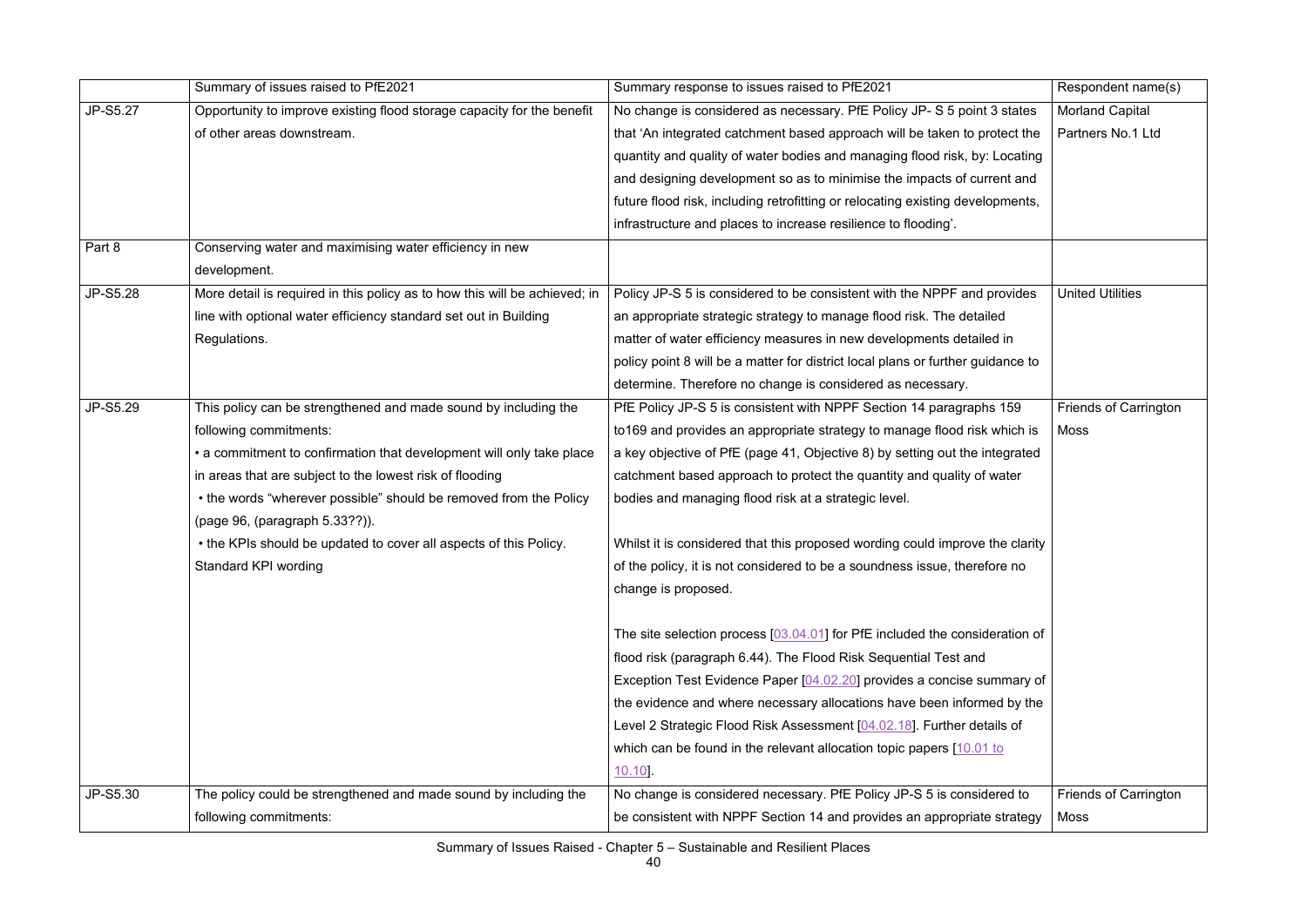|          | Summary of issues raised to PfE2021                                     | Summary response to issues raised to PfE2021                                   | Respondent name(s)           |
|----------|-------------------------------------------------------------------------|--------------------------------------------------------------------------------|------------------------------|
|          | • a commitment to confirmation that development will only take place    | to manage flood risk by setting out the integrated catchment based             |                              |
|          | in areas that are subject to the lowest risk of flooding                | approach to protect the quantity and quality of water bodies and               |                              |
|          | • the words "wherever possible" should be removed from the Policy       | managing flood risk at the strategic level. The Plan is supported by a         |                              |
|          | (page 96, (paragraph 5.33??)).                                          | proportionate and appropriate evidence base including the PfE site             |                              |
|          | • the KPIs should be updated to cover all aspects of this Policy.       | selection process [03.04.01] (paragraph 6.44) and the Level 1 and Level 2      |                              |
|          |                                                                         | Strategic Flood Risk Assessments as summarised in the Flood Risk               |                              |
|          |                                                                         | Sequential Test and Exception Test Evidence Paper [04.02.20].                  |                              |
|          |                                                                         | The monitoring framework in Chapter 12 provides an appropriate level of        |                              |
|          |                                                                         | detail for a strategic plan. More detailed monitoring will be incorporated as  |                              |
|          |                                                                         | appropriate within district local plans.                                       |                              |
| JP-S5.31 | Concern that there is flooding in all boroughs.                         | The Policy is considered to be supported by an appropriate and                 | <b>Tracy Owen</b>            |
|          |                                                                         | proportionate evidence base. A summary of which can be found within the        | Janine Lawford               |
|          |                                                                         | Flood Risk Sequential Test and Exception Test Evidence Paper                   |                              |
|          |                                                                         | [04.02.20]. This includes a Level 1 Strategic Flood Risk Assessment            |                              |
|          |                                                                         | [04.02.01] and where appropriate a Level 2 Flood Risk Assessment               |                              |
|          |                                                                         | [04.02.18]                                                                     |                              |
|          |                                                                         |                                                                                |                              |
|          |                                                                         |                                                                                |                              |
| JP-S5.32 | Concern that building on open fields/ floodplains/ river valleys/ areas | PfE Policy JP-S 5 is considered to be consistent with NPPF and provide         | <b>Peter Stratton</b>        |
|          | of flood risk will lead to flooding in other areas.                     | an appropriate strategy to manage flood risk by setting out an integrated      | <b>Trevor Widdop</b>         |
|          |                                                                         | catchment based approach to protect the quantity and quality of water          | <b>Colin Williams</b>        |
|          |                                                                         | bodies and managing flood risk at a strategic level. This includes the         | <b>Rachel Mellish</b>        |
|          |                                                                         | requirement to locate and design development so as to minimise the             | <b>Janet Brooks</b>          |
|          |                                                                         | impacts of current and future flood risk, including retrofitting or relocating | <b>Susan Southward</b>       |
|          |                                                                         | existing developments, infrastructure and places to increase resilience to     | Raymond Chamberlain          |
|          |                                                                         | flooding (policy point 3). NPPF Para 167 also explicitly requires that when    | <b>Friends of Carrington</b> |
|          |                                                                         | determining planning applications, Local Planning Authorities should           | <b>Moss</b>                  |
|          |                                                                         | ensure flood risk is not increased elsewhere.                                  | <b>Gary Taylor</b>           |
|          |                                                                         |                                                                                | June Clough                  |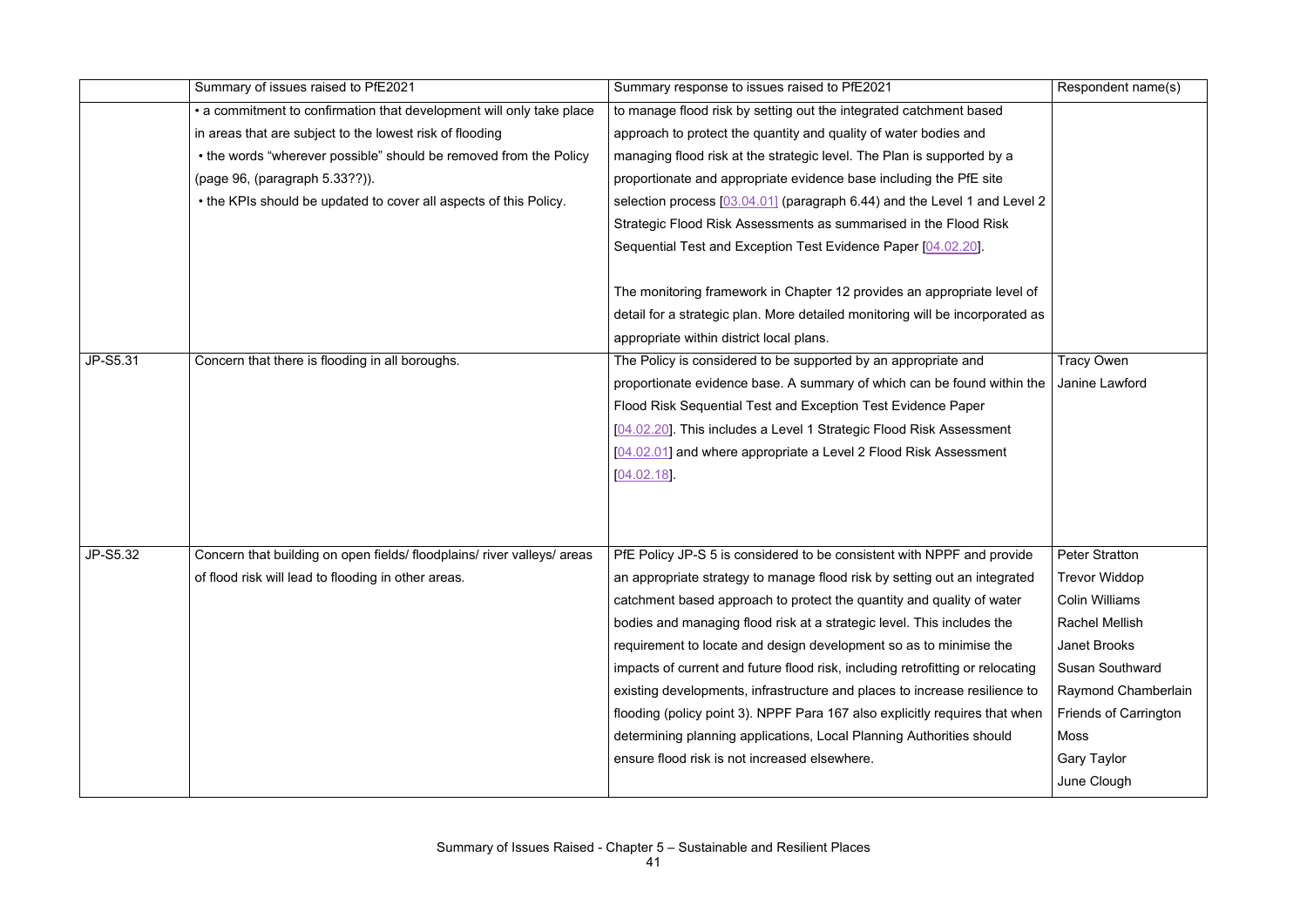|          | Summary of issues raised to PfE2021                                  | Summary response to issues raised to PfE2021                                | Respondent name(s)      |
|----------|----------------------------------------------------------------------|-----------------------------------------------------------------------------|-------------------------|
|          |                                                                      | The site selection process $[03.04.01]$ , (paragraph 6.44) included the     | Save Greater            |
|          |                                                                      | consideration of flood risk and PfE is supported by a Level 1 Strategic     | Manchester Green Belt   |
|          |                                                                      | Flood Risk Assessment [04.02.01] and where necessary a Level 2              | <b>Stephen Cluer</b>    |
|          |                                                                      | Strategic Flood Risk Assessment [04.02.18]. As summarised in the Flood      | <b>Warburton Parish</b> |
|          |                                                                      | Risk Sequential Test and Exception Test Evidence Paper [04.02.20] and       | Council                 |
|          |                                                                      | allocation topic papers [10.01 to 10.10].                                   | Elizabeth Hogan         |
|          |                                                                      |                                                                             | <b>Colin Walters</b>    |
| JP-S5.33 | Development should only be located on sites that are at low risk of  | The site selection process $[03.04.01]$ included the consideration of flood | Save Greater            |
|          | flooding                                                             | risk (paragraph 6.44) and is supported by both Level 1 Strategic Flood      | Manchester Green Belt   |
|          |                                                                      | Risk Assessment [04.02.01] and where necessary, Level 2 Strategic           | <b>Stephen Cluer</b>    |
|          |                                                                      | Flood Risk Assessment [04.02.18]. The Flood Risk Sequential Test and        |                         |
|          |                                                                      | Exception Test Evidence Paper [04.02.20] provides a concise summary of      |                         |
|          |                                                                      | the evidence base to support the development of PfE and further details     |                         |
|          |                                                                      | relevant to allocations can be found within topic papers [10.01 to 10.10].  |                         |
|          | Other                                                                |                                                                             |                         |
| JP-S5.34 | Water UK have issued a ten point plan for "21st century rivers, from | PfE Policy JP-S 5 is considered to be consistent with NPPF Section 14       | <b>Katherine Grant</b>  |
|          | recovery to renewal" and this policy does not match these ten points | paragraphs 159 to 169 and provides an appropriate strategy to manage        |                         |
|          |                                                                      | flood by setting out the integrated catchment based approach to protect     |                         |
|          |                                                                      | the quantity and quality of water bodies and managing flood risk at a       |                         |
|          |                                                                      | strategic level.                                                            |                         |
|          |                                                                      | It is considered that an appropriate and proportionate evidence base has    |                         |
|          |                                                                      | been prepared to support the policy, including the Greater Manchester       |                         |
|          |                                                                      | Strategic Flood Risk Assessment Level 1 [04.02.01], Greater Manchester      |                         |
|          |                                                                      | Strategic Flood Risk Assessment Level 2 [04.02.18], Greater Manchester      |                         |
|          |                                                                      | Flood Risk Management Framework [04.02.17] and Flood Risk                   |                         |
|          |                                                                      | Sequential Test and Exception Test Evidence Paper [04.02.20]. The           |                         |
|          |                                                                      | Flood Risk Sequential Test and Exception Test Evidence Paper                |                         |
|          |                                                                      | $[04.02.20]$ provides a concise summary of the evidence base to support     |                         |
|          |                                                                      | the development of PfE and site allocations. Therefore no change is         |                         |
|          |                                                                      | considered necessary.                                                       |                         |
|          |                                                                      |                                                                             |                         |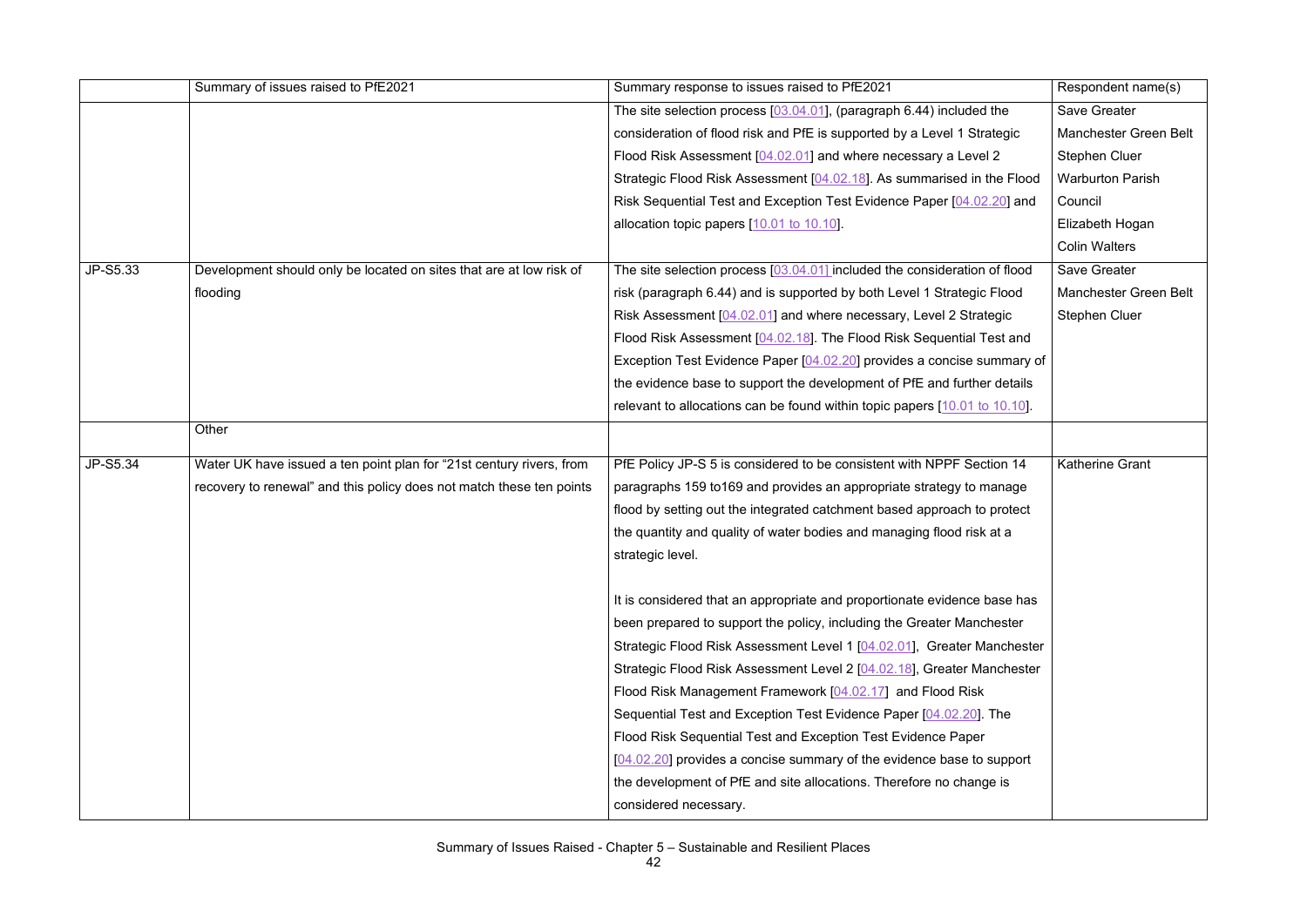|          | Summary of issues raised to PfE2021                                   | Summary response to issues raised to PfE2021                                  | Respondent name(s)           |
|----------|-----------------------------------------------------------------------|-------------------------------------------------------------------------------|------------------------------|
| JP-S5.35 | Concern that the current drainage network is already over capacity    | No change is considered necessary. It is considered that an appropriate       | Paul Roebuck                 |
|          | and that infrastructure providers should be consulted on site         | and propionate evidence base has been prepared for the policy. PfE            | <b>Andrew Scanlon</b>        |
|          | allocations.                                                          | paragraph 12.4 states that 'we will work in a collaborative way with          |                              |
|          |                                                                       | infrastructure providers, national government, regulators and others          |                              |
|          |                                                                       | involved in infrastructure planning and funding, to ensure the effective      |                              |
|          |                                                                       | development and implementation of the infrastructure needed to support        |                              |
|          |                                                                       | the delivery of the vision and objectives set out in this Framework'.         |                              |
|          |                                                                       | PfE Policy JP-D 1 point 7 also states that 'Ensure that development does      |                              |
|          |                                                                       | not lead to capacity or reliability problems in the surrounding area by       |                              |
|          |                                                                       | requiring applicants to demonstrate that there will be adequate utility       |                              |
|          |                                                                       | infrastructure capacity, from first occupation until development              |                              |
|          |                                                                       | completion' for example 'Where potential capacity problems are identified     |                              |
|          |                                                                       | and no improvements are programmed by the relevant infrastructure             |                              |
|          |                                                                       | provider, we will require the developer to contribute to and/or facilitate    |                              |
|          |                                                                       | necessary improvements'.                                                      |                              |
|          |                                                                       | Infrastructure and utility providers have been given the opportunity to       |                              |
|          |                                                                       | respond to the 2021 Publication Stage PfE and its associated evidence         |                              |
|          |                                                                       | base in addition to previous iterations of the plan.                          |                              |
| JP-S5.36 | The carbon, flood risk and resilience policies need to be worded more | No change is considered necessary as policy JP-S 5 is a strategic policy,     | Historic England             |
|          | carefully so that the achievement of certain environmental objectives | consistent with the NPPF. The protection and enhancement of the historic      |                              |
|          | is compatible with others objectives such as the conservation and     | environment and its assets is enshrined throughout PfE and more               |                              |
|          | enhancement of the historic environment                               | specifically Section 8 Places for People Policy JP-P 2 Heritage and Policy    |                              |
|          |                                                                       | JP-P 3 Cultural Facilities and consistent with paragraph 190 of the NPPF.     |                              |
|          |                                                                       | Evidenced to support the plan is available within the Historic Environment    |                              |
|          |                                                                       | Background Paper 2020 [08.01.12] and individual site allocation historic      |                              |
|          |                                                                       | environment assessments [08.01.01-08.01.11].                                  |                              |
| JP-S5.37 | It is clear that flooding not only damages property, it impacts the   | No change is considered necessary. The Plan, in line with NPPF                | <b>Friends of Carrington</b> |
|          | mental and physical health of both human and wildlife populations.    | paragraphs 119 and 121, seeks to promote the development of brownfield   Moss |                              |
|          |                                                                       | land within the urban area and to use land efficiently. By working together   |                              |
|          |                                                                       | the nine districts have been able to maximise the supply of the brownfield    |                              |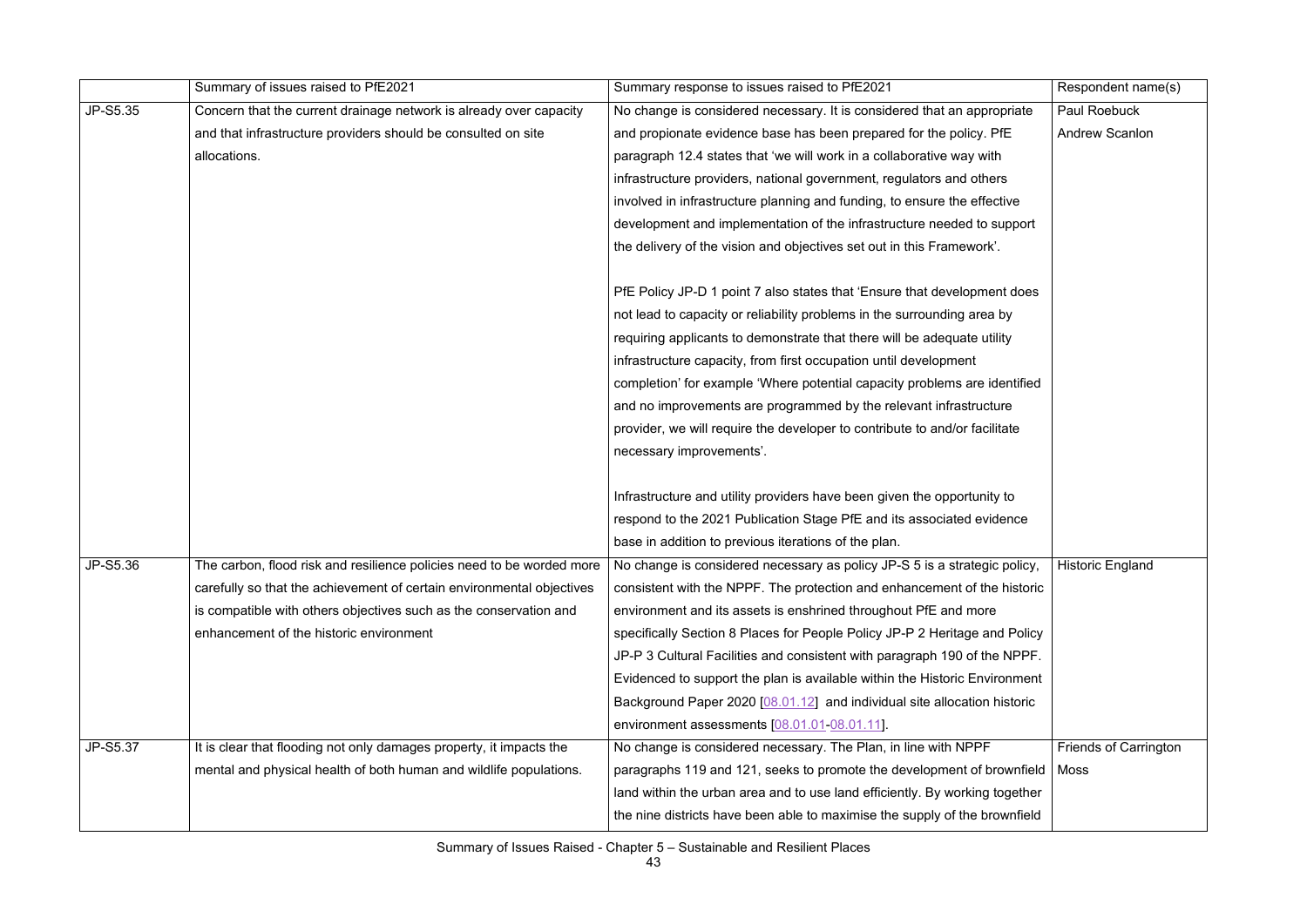|          | Summary of issues raised to PfE2021                                  | Summary response to issues raised to PfE2021                                | Respondent name(s)   |
|----------|----------------------------------------------------------------------|-----------------------------------------------------------------------------|----------------------|
|          |                                                                      | land at the core of the conurbation and limit the extent of Green Belt      |                      |
|          |                                                                      | release. The approach to growth and spatial distribution is set out in the  |                      |
|          |                                                                      | Growth and Spatial Options Paper [02.01.10].                                |                      |
|          |                                                                      |                                                                             |                      |
|          |                                                                      | PfE is also considered to be in line with paragraph 92(c) of the NPPF       |                      |
|          |                                                                      | which requires that planning policies should enable and support healthy     |                      |
|          |                                                                      | lifestyles, especially where this would address identified local health and |                      |
|          |                                                                      | well-being needs. Policy JP-P 6 seeks to tackle health inequality within    |                      |
|          |                                                                      | new developments by, for example, including the use of active design        |                      |
|          |                                                                      | principles and Health Impact Assessments.                                   |                      |
| JP-S5.38 | No plans to mitigate flood risk on Green Belt sites that flood every | No change is considered necessary. PfE sets out strategic planning          |                      |
|          | year.                                                                | policies for the overall development strategy of the nine districts and     |                      |
|          |                                                                      | should be read as a whole.                                                  |                      |
|          |                                                                      | PfE Policy JP-S 5 is considered to provide an appropriate strategic         |                      |
|          |                                                                      | framework to manage flood risk. The Level 1 Strategic Flood Risk            |                      |
|          |                                                                      | Assessment [04.02.01] published as part of the evidence base to support     |                      |
|          |                                                                      | the Plan includes both an assessment of flood risk across Greater           |                      |
|          |                                                                      | Manchester and identifies strategic mitigation measures for management      |                      |
|          |                                                                      | flood risk.                                                                 |                      |
|          |                                                                      |                                                                             |                      |
|          |                                                                      | The Plan also accords with NPPF paragraph 174 which requires planning       |                      |
|          |                                                                      | policies to contribute to and enhance the natural and local environment     |                      |
|          |                                                                      | and that development should, wherever possible, help to improve local       |                      |
|          |                                                                      | environmental conditions such as water quality, take into account relevant  |                      |
|          |                                                                      | information such as river basin management plans. The summary of the        |                      |
|          |                                                                      | evidence base to support strategic Policy JP-G 3 River Valleys and          |                      |
|          |                                                                      | Waterways is set out in the Natural Environment Topic Paper [07.01.26].     |                      |
| JP-S5.39 | Concern over impact from development and the loss of green fields    | No change is necessary. PfE sets out a clear preference of using            | <b>Paul Roebuck</b>  |
|          | and the Green Belt on flooding, air quality and climate change.      | previously developed (brownfield) land and vacant buildings to meet         | <b>Janet Millett</b> |
|          |                                                                      | development needs (PfE paragraphs 1.41 to 1.46). However, given the         | <b>Andrew Mair</b>   |
|          |                                                                      | scale of development required to meet the needs of Greater Manchester       | Kim Scragg           |
|          |                                                                      | a limited amount of development is required on high grade agricultural      | Janet Taylor         |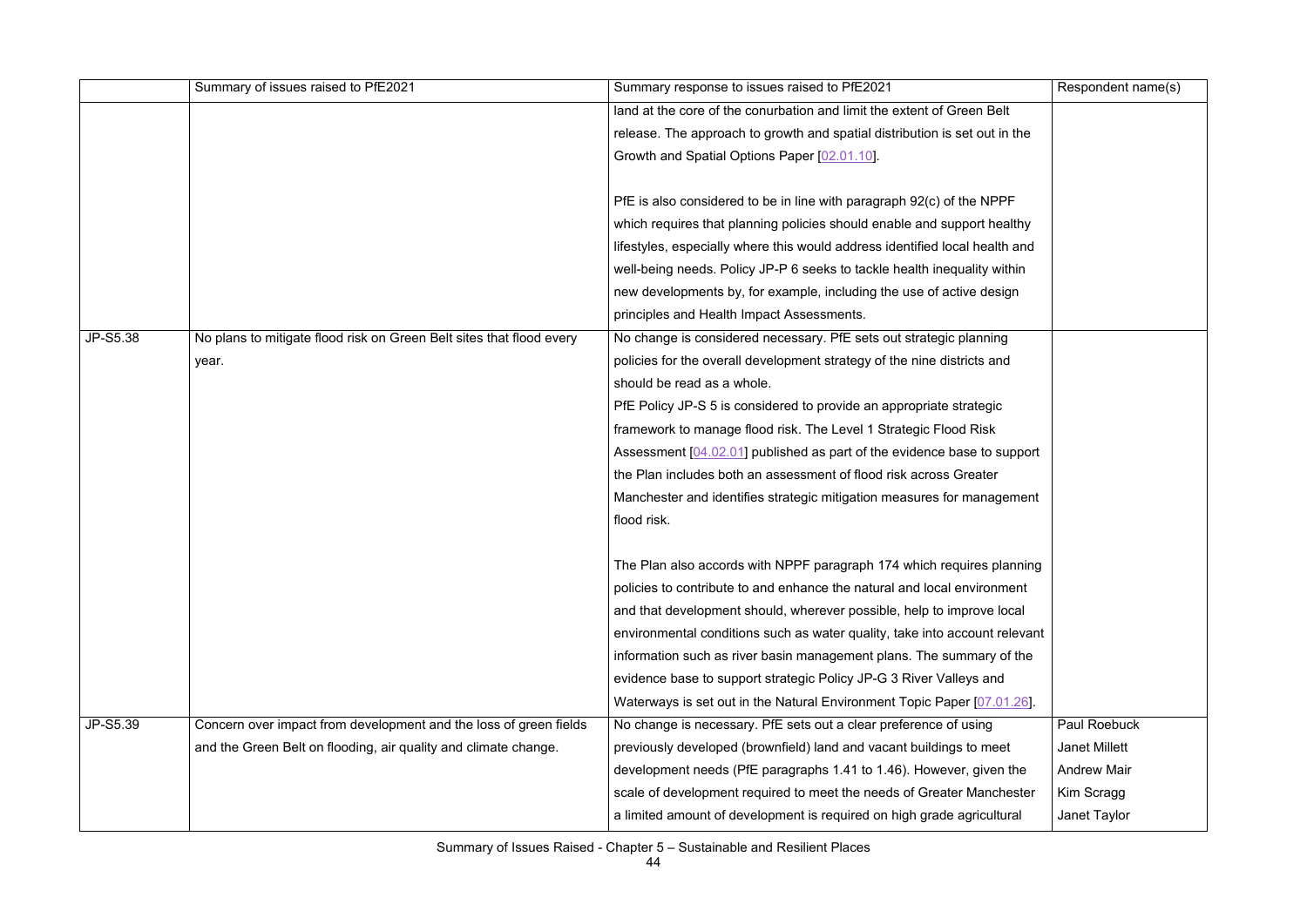|          | Summary of issues raised to PfE2021                                  | Summary response to issues raised to PfE2021                                 | Respondent name(s)         |
|----------|----------------------------------------------------------------------|------------------------------------------------------------------------------|----------------------------|
|          |                                                                      | land is necessary as it is critical to the delivery of wider development     | <b>Carol Lee</b>           |
|          |                                                                      | proposals (PfE paragraph 8.53). The release of greenfield and Green Belt     | <b>Ann Nutt</b>            |
|          |                                                                      | land has, however been kept to a minimum. The site selection process         | Laura Charlotte            |
|          |                                                                      | [03.04.01] included an assessment of constraints including flood risk        | <b>Alison Doherty</b>      |
|          |                                                                      | (paragraph 6.44) and allocations have been informed by both Level 1 and      | John Dawson                |
|          |                                                                      | Level 2 Strategic Flood Risk Assessment [04.02.18]. Further details of       | <b>Janet Brooks</b>        |
|          |                                                                      | which can be found in the relevant allocation topic papers $[10.01$ to       | <b>Chris Green</b>         |
|          |                                                                      | 10.10                                                                        | <b>Christopher Russell</b> |
|          |                                                                      |                                                                              | Woodford                   |
|          |                                                                      | PfE Chapter 5 contains strategic policies consistent with the NPPF in        | Neighbourhood Forum        |
|          |                                                                      | relation to climate change and are supported by a proportionate evidence     | <b>Greater Manchester</b>  |
|          |                                                                      | base: further details can be found in the Carbon and Energy Topic Paper      | <b>Housing Providers</b>   |
|          |                                                                      | [04.01.05] and Carbon and Energy Implementation Plan [04.01.01]. The         | Peter Stanyer              |
|          |                                                                      | effects of climate change is a key issue against which the plan is           | <b>Trevor Thomas</b>       |
|          |                                                                      | assessed within the Integrated Assessment; Integrated Assessment of          | <b>Caroline Grimshaw</b>   |
|          |                                                                      | GMSF Scoping Report 2021 [02.01.01] (Section 5.14, page 208),                | Ryan Beardwood             |
|          |                                                                      | Integrated Assessment GMSF Main Report 2020 [02.01.02] page 2 and            | Save GM Green Belt         |
|          |                                                                      | Integrated Assessment GMSF Addendum [02.01.05] pages 3 and 4.                | <b>Martin Rigby</b>        |
|          |                                                                      |                                                                              | Mark Brodigan              |
|          |                                                                      | PfE JP-S6 Clean Air is also a strategic planning policy which is             | Jennifer Simm              |
|          |                                                                      | considered to be consistent with the NPPF and supports the ambition to       | Stephen Cluer              |
|          |                                                                      | reduce air pollution. Paragraph 5.44-48 of PfE sets out that GM has          | <b>Marie Holder</b>        |
|          |                                                                      | signed up to achieve World Health Organization (WHO) 'BreatheLife City'      | Steven Higginbottom        |
|          |                                                                      | status by 2030, which means achieving WHO targets for particulate            | Gillian Boyle              |
|          |                                                                      | matter and other pollutants by this date. The plan should be read as a       |                            |
|          |                                                                      | whole, JP-S6 and other policies relating to sustainable transport (Chapter   |                            |
|          |                                                                      | 10) and policy JP-G2 relating to green infrastructure provide an             |                            |
|          |                                                                      | appropriate strategy for air quality to help meet climate change objectives, |                            |
|          |                                                                      | consistent with the NPPF.                                                    |                            |
| JP-S5.40 | The policy is considered to be vital, especially in light of climate | Support welcomed. The monitoring framework in Chapter 12 is                  | Laura Ettrick              |
|          | change but there is concern that any policy will not be enforced.    | considered to provide an appropriate level of detail for a strategic plan.   | <b>Andrew Scanlon</b>      |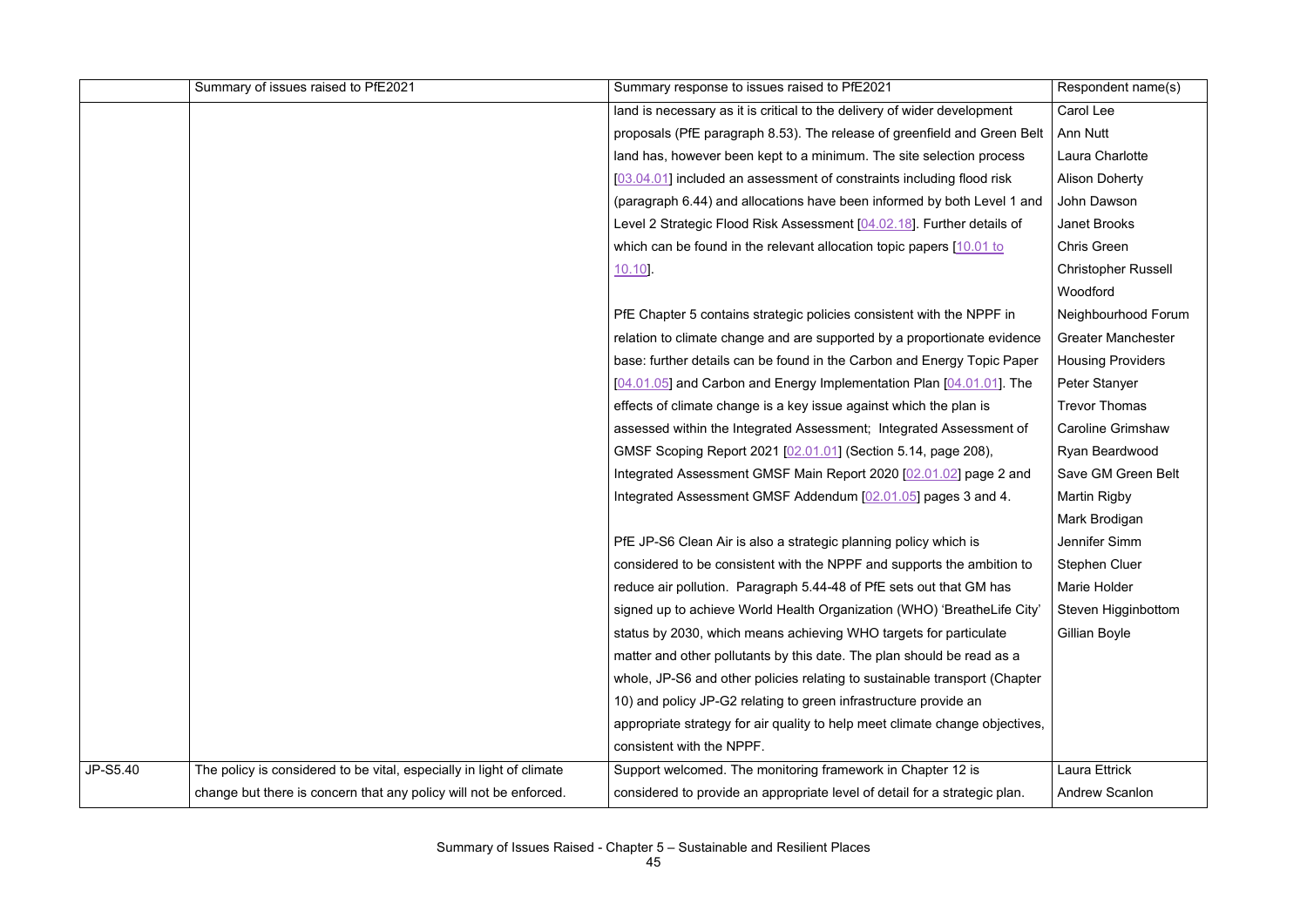| Summary of issues raised to PfE2021 | I Summary response to issues raised to PfE2021                               | Respondent name(s) |
|-------------------------------------|------------------------------------------------------------------------------|--------------------|
|                                     | More detailed monitoring will be incorporated as appropriate within district |                    |
|                                     | local plans.                                                                 |                    |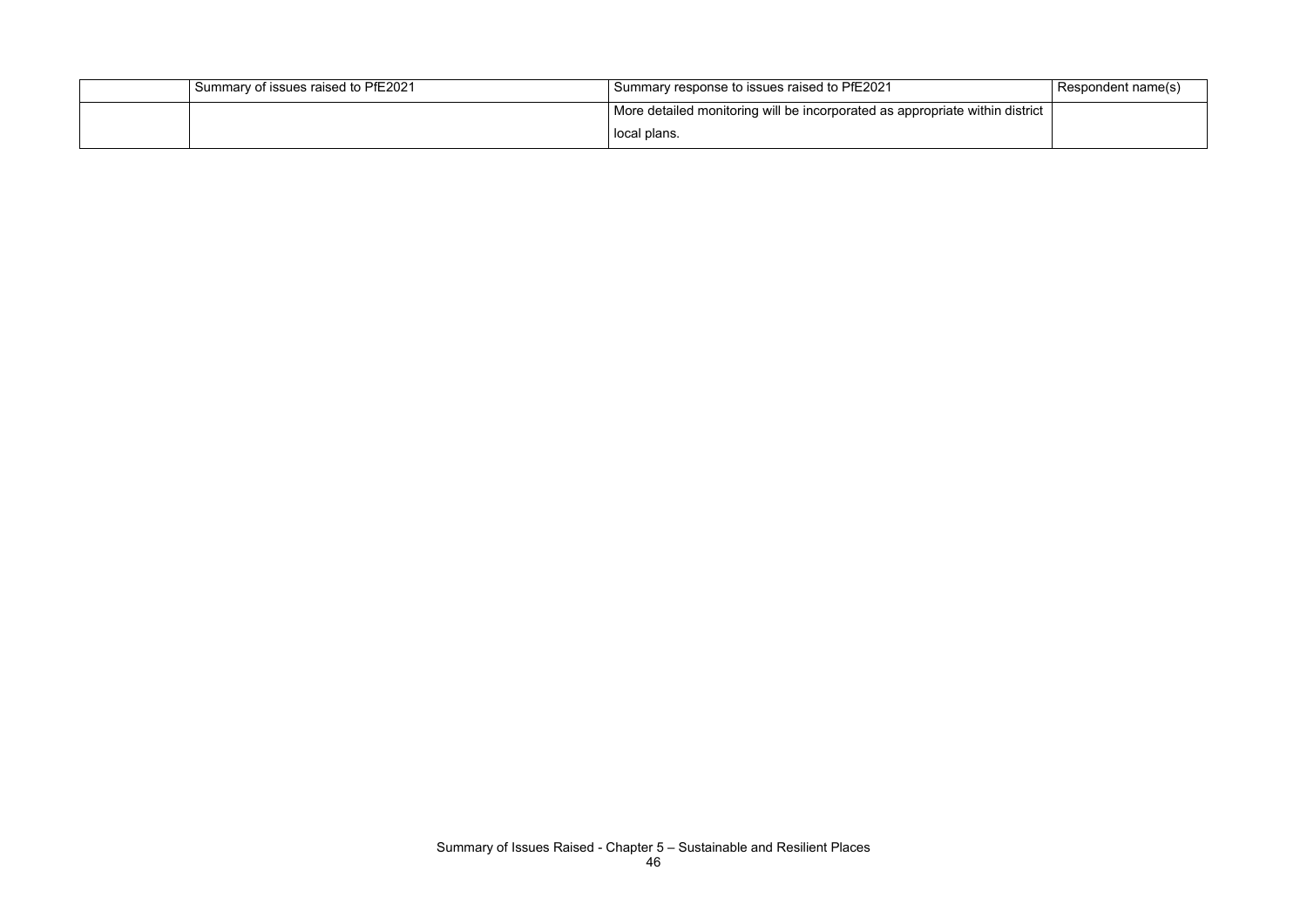### **PfE 2021 Policy JP-S6 Clean Air**

| Row       | Summary of issues raised to PfE2021                                         | Summary response to issues raised to PfE2021                                 | Respondent name(s)           |
|-----------|-----------------------------------------------------------------------------|------------------------------------------------------------------------------|------------------------------|
| Para 5.39 | Air pollution effect on public health                                       |                                                                              |                              |
| JP-S6.1   | Concern over existing poor levels of air quality in parts of GM are higher  | JP-S6 is a strategic planning policy. Consistent with the NPPF it sets out   | <b>Action Against Rural</b>  |
|           | than government objectives and there are problems with asthma and           | an appropriate policy framework for Clean Air and supports the ambition      | Development                  |
|           | breathing related ailments in areas of poor air quality. Increase pollution | to reduce air pollution. Paragraph 5.44-48 of PfE sets out that Greater      | <b>Anthony Dann</b>          |
|           | will impact on residents/walkers/ cyclists.                                 | Manchester has signed up to achieve World Health Organisation (WHO)          | <b>Janet Alldred</b>         |
|           |                                                                             | 'BreatheLife City' status by 2030, which means achieving WHO targets for     | Save GM's Green Belt         |
|           |                                                                             | Particulate Matter and other pollutants by this date. The policy will be     | David McLaughlin             |
|           |                                                                             | used to guide all development across the plan area, as appropriate. This     | C Smith                      |
|           |                                                                             | is evidenced in the Greater Manchester Transport Strategy 2040               | John Dawson                  |
|           |                                                                             | [09.01.01] pages 32-36 and Transport Delivery Plan 2021-26 [09.01.02]        | <b>Christopher Russell</b>   |
|           |                                                                             | paragraph 19, page 9; and Right Mix Technical Note [09.01.03] and the        | <b>Woodford Neighborhood</b> |
|           |                                                                             | Air Quality Habitat Regulations Assessment Study [02.02.02]. The Plan        | Forum                        |
|           |                                                                             | needs to be read as a whole, therefore no change is considered               | Simister Village             |
|           |                                                                             | necessary.                                                                   | Community                    |
|           |                                                                             |                                                                              | <b>Philip Smith-Lawrence</b> |
|           |                                                                             |                                                                              | <b>Action Against Rural</b>  |
|           |                                                                             |                                                                              | Development                  |
|           |                                                                             |                                                                              | <b>Friends of Carrington</b> |
|           |                                                                             |                                                                              | <b>Moss</b>                  |
| Para 5.41 | Impact on Environment                                                       |                                                                              |                              |
| JP-S6.2   | An increase in traffic due to proposed development in PfE will damage       | No change considered necessary. As set out in paragraph 5.49 of the          | Louise Lyne                  |
|           | the environment.                                                            | PfE, whilst a wide range of actions will be required to improve air quality, | <b>Woodford Neighborhood</b> |
|           |                                                                             | the primary focus is on transport given its primary contribution to air      | Forum                        |
|           |                                                                             | pollution. Regard should be had to transport policies elsewhere in the       | <b>Friends of Carrington</b> |
|           |                                                                             | plan. Local Authorities and TfGM have a clear policy direction and major     | <b>Moss</b>                  |
|           |                                                                             | programme of investment in sustainable transport which is expected to        | Save GM's Green Belt         |
|           |                                                                             | transform travel patterns in Greater Manchester and help achieve our         |                              |
|           |                                                                             | "Right Mix" vision of no net increase in motor-vehicle traffic by 2040. Our  |                              |
|           |                                                                             | transport strategy is set out in the Greater Manchester Transport Strategy   |                              |
|           |                                                                             | 2040 [09.01.01] pages 32-36, Transport Delivery Plan 2021-26 [09.01.02]      |                              |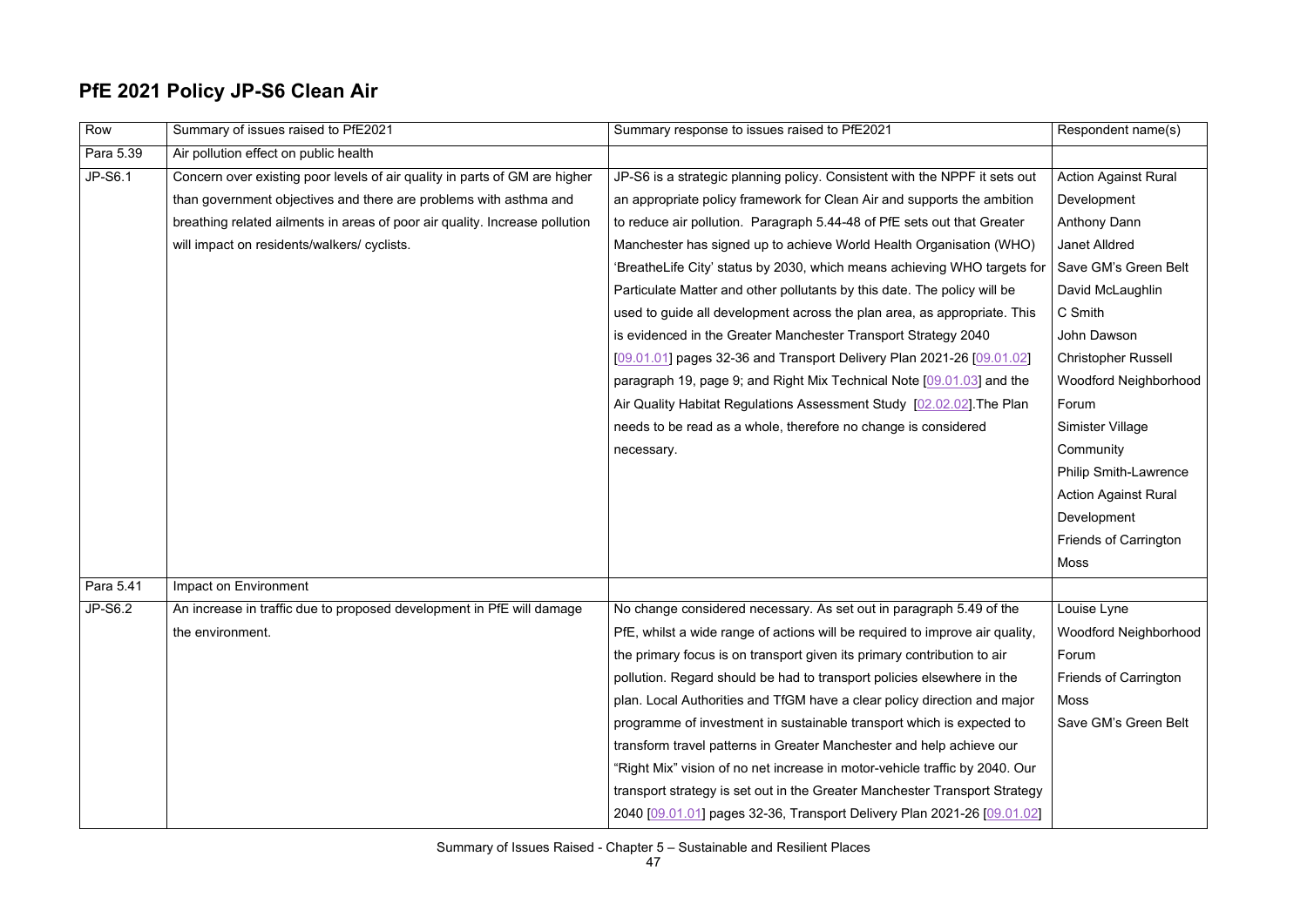| Row       | Summary of issues raised to PfE2021                                          | Summary response to issues raised to PfE2021                                 | Respondent name(s)          |
|-----------|------------------------------------------------------------------------------|------------------------------------------------------------------------------|-----------------------------|
|           |                                                                              | (paragraph 19, page 9; which focus on tackling climate change and clean      |                             |
|           |                                                                              | air commitments) and the Right Mix Technical Note [09.01.03] which sets      |                             |
|           |                                                                              | out a pathway towards a reduction in car use, alongside the proposed         |                             |
|           |                                                                              | development in the PfE.                                                      |                             |
|           |                                                                              |                                                                              |                             |
|           |                                                                              | The Integrated Assessment [02.01.04] specifically considers air quality as   |                             |
|           |                                                                              | an issue.                                                                    |                             |
|           |                                                                              |                                                                              |                             |
|           |                                                                              | A PfE Habitats Regulations Assessment- Air Quality [02.02.02] considers      |                             |
|           |                                                                              | the cumulative impacts of development on nationally designated nature        |                             |
|           |                                                                              | conservation sites and appropriate mitigation measures (Paragraph 5.51       |                             |
|           |                                                                              | of PfE). Therefore, the Plan as a whole is considered to provide an          |                             |
|           |                                                                              | appropriate policy framework to deal with this matter and is consistent      |                             |
|           |                                                                              | with the NPPF.                                                               |                             |
| JP-S 6.3  | Loss of Green Belt, greenspaces, trees and hedgerows will not help air       | No change considered necessary as the plan should be read as a whole         | <b>Colin Walters</b>        |
|           | quality; greenspace absorbs pollution.                                       | and this policy alongside Policy JP-G2, which aims to protect and            | Janet Taylor                |
|           |                                                                              | enhance green infrastructure as part of the Nature Recovery Network for      | Mark Brodigan               |
|           |                                                                              | GM are consistent with the NPPF and provide an appropriate strategy to       | <b>Katherine Grant</b>      |
|           |                                                                              | deal with this matter. Policy JP-G7 also aims to significantly increase tree | <b>Peter Christie</b>       |
|           |                                                                              | cover through a range of measures. Paragraph 5.51 of PfE sets out that       | Save GM's Green Belt        |
|           |                                                                              | the cumulative impacts of development on nationally designated nature        |                             |
|           |                                                                              | conservation sites have been considered within the Habitats Regulations      |                             |
|           |                                                                              | Assessments- Air Quality [02.02.02].                                         |                             |
| Para 5.45 |                                                                              |                                                                              |                             |
| JP-S 6.4  | Concern over the loss of agricultural land, this will lead to an increase in | See response in JP-S 6.2 and 6.3                                             | <b>Action Against Rural</b> |
|           | ill health, lung disease and death.                                          |                                                                              | Development                 |
|           | Cannot improve air quality in line with Policy if remove fresh air producing |                                                                              |                             |
|           | green belt/ farm land.                                                       |                                                                              |                             |
| Para 5.46 |                                                                              |                                                                              |                             |
|           |                                                                              |                                                                              |                             |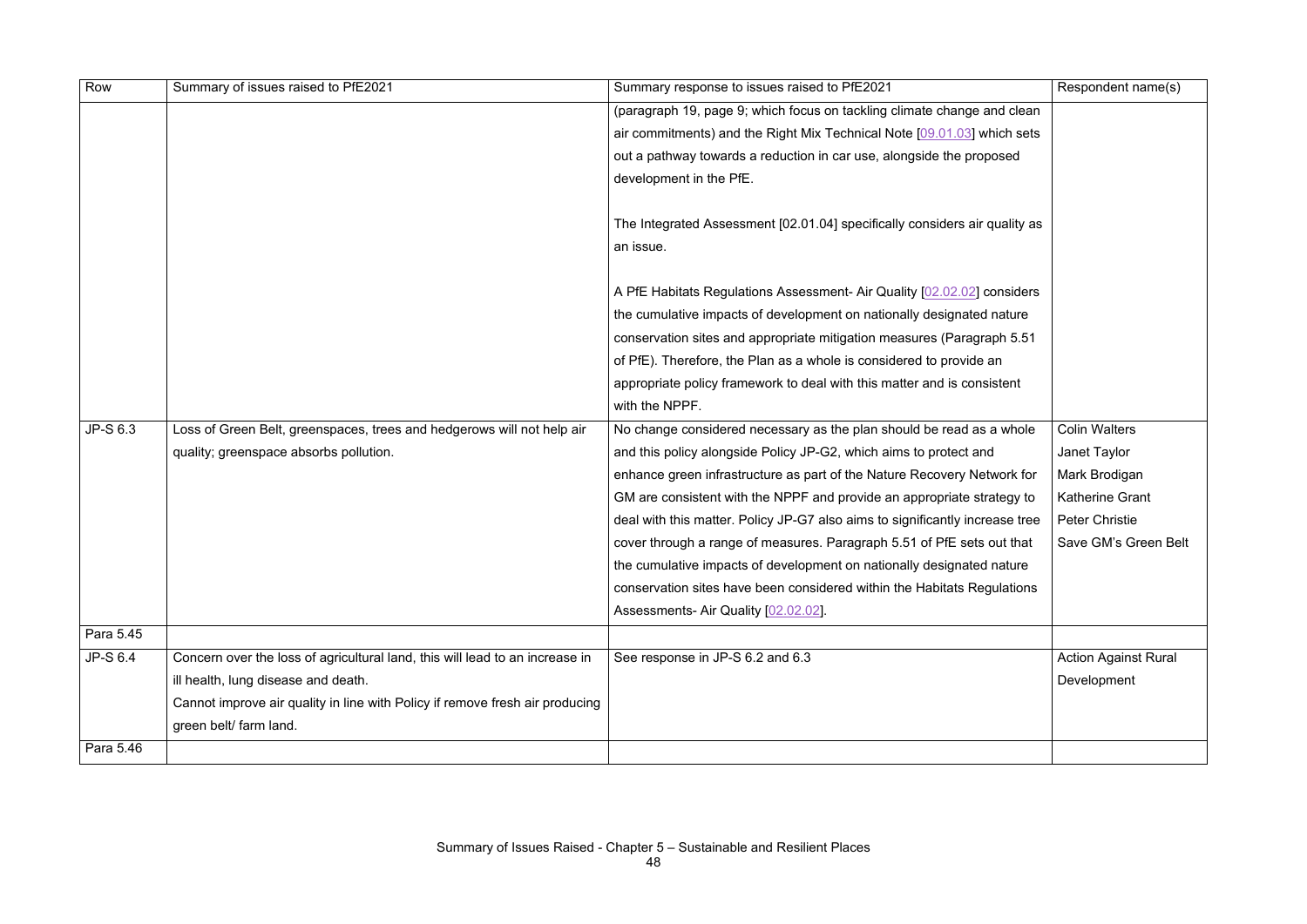| Row         | Summary of issues raised to PfE2021                                      | Summary response to issues raised to PfE2021                                | Respondent name(s)         |
|-------------|--------------------------------------------------------------------------|-----------------------------------------------------------------------------|----------------------------|
| JP-S 6.5    | Concern that the AQMA is difficult to achieve with Highways England      | The Local Authorities and TfGM have a clear policy direction and major      | Mr Martin Arthur           |
|             | having control over motorway network; which impacts on the planning of   | programme of investment in sustainable transport which is expected to       |                            |
|             | improvements, air quality and noise pollution.                           | transform travel patterns in Greater Manchester and help achieve our        |                            |
|             |                                                                          | "Right Mix" vision of no net increase in motor-vehicle traffic by 2040. Our |                            |
|             |                                                                          | transport strategy is set out in the Greater Manchester Transport Strategy  |                            |
|             |                                                                          | 2040 [09.01.01] and the Greater Manchester Transport Strategy Our Five      |                            |
|             |                                                                          | Year Delivery Plan 2021-2026 [09.01.02]. We are also working alongside      |                            |
|             |                                                                          | National Highways to prepare a further piece of work examining a "policy-   |                            |
|             |                                                                          | off/worst-case" impact on the Strategic Road Network to help address        |                            |
|             |                                                                          | National Highways remaining concerns.                                       |                            |
|             |                                                                          |                                                                             |                            |
|             |                                                                          |                                                                             |                            |
|             |                                                                          |                                                                             |                            |
|             |                                                                          |                                                                             |                            |
| Para 5.47/8 |                                                                          |                                                                             |                            |
| JP-S 6.6    | Support for measures/ strategy to improve air quality                    | Support welcomed.                                                           | Woodford                   |
|             |                                                                          |                                                                             | Neighbourhood Forum        |
|             |                                                                          |                                                                             | Friends of the Earth       |
|             |                                                                          |                                                                             | Royal London Asset         |
|             |                                                                          |                                                                             | Management                 |
|             |                                                                          |                                                                             | Peel L&P Investments       |
|             |                                                                          |                                                                             | $(N)$ Ltd                  |
| JP-S 6.7    | PfE does not comply with the aims of the Climate Change Act, the Clean   | No change considered necessary, as PfE Sustainable and Resilient            | <b>Climate Action Bury</b> |
|             | Air Act or the Planning and Compulsory Purchase Act 2004 (Section 19,    | Places Chapter 5 contains strategic policies consistent with the NPPF in    |                            |
|             | paragraph 1a). It conflicts with Greater Manchester Authorities' and the | relation to climate The policies are supported by a proportionate evidence  |                            |
|             | Mayor of Greater Manchester's commitment to becoming carbon neutral      | base: further details can be found in Carbon and Energy Topic Paper         |                            |
|             | by 2038 and with GM's Clean Air Plan.                                    | [04.01.05], Carbon and Energy Implementation Plan [04.01.01]. Air           |                            |
|             |                                                                          | Quality is a key issue against which the plan is assessed within the        |                            |
|             |                                                                          | Integrated Assessment; Integrated Assessment of GMSF Scoping Report         |                            |
|             |                                                                          | 2021 [02.01.01] (Page 206), Integrated Assessment GMSF Main Report          |                            |
|             |                                                                          | 2020 [02.01.02] (pages 15, 29, 30) and Integrated Assessment GMSF           |                            |
|             |                                                                          | Main Report Addendum 2021 [02.01.05] (page 12). Therefore, the Plan         |                            |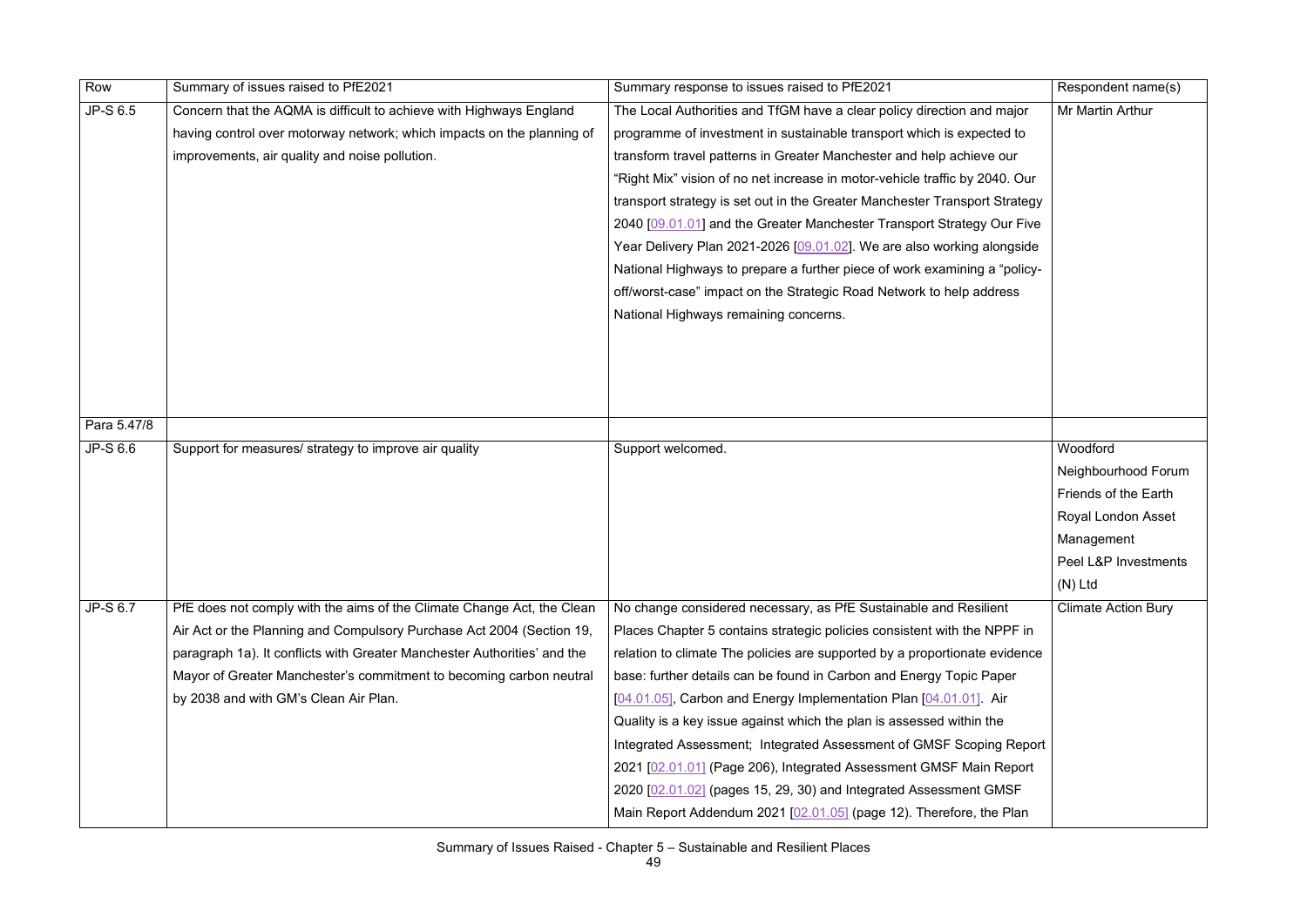| Row       | Summary of issues raised to PfE2021                                          | Summary response to issues raised to PfE2021                                | Respondent name(s)         |
|-----------|------------------------------------------------------------------------------|-----------------------------------------------------------------------------|----------------------------|
|           |                                                                              | as a whole, is considered to provide an appropriate policy framework to     |                            |
|           |                                                                              | deal with this matter.                                                      |                            |
| Para 5.50 | <b>Employment Sites</b>                                                      |                                                                             |                            |
| JP-S6.8   | Paragraph 5.50 accepts that few major employment sites can be served         | No change considered necessary. As paragraph 5.50 explains, there are       | <b>Martin Arthur</b>       |
|           | by rail and water, which seems inconsistent with national policy to reduce   | only a limited number of existing employment sites available within GM;     |                            |
|           | carbon emissions, as it would place a high reliance on development of        | these are not necessarily located adjacent to rail or water.                |                            |
|           | alternative zero emission fuels for HGVs.                                    | The PfE supports the location of new employment sites close to public       |                            |
|           |                                                                              | transport to encourage active travel; whilst the emphasis on the use of     |                            |
|           |                                                                              | low emission goods vehicles will help tackle the issue of air pollution and |                            |
|           |                                                                              | therefore meet the requirements of Policy JP-S 6. Paragraph 5.51 of PfE     |                            |
|           |                                                                              | sets out that the cumulative impacts of development on nationally           |                            |
|           |                                                                              | designated nature conservation sites have been considered within the        |                            |
|           |                                                                              | Habitats Regulations Assessments- Air Quality (02.02.02).                   |                            |
| Para 5.51 | <b>Clean Air Measures</b>                                                    |                                                                             |                            |
| JP-S 6.9  | Supports the measures identified in Policy JP-S 6 in regard to air quality,  | Support noted.                                                              | Royal London Asset         |
|           | particularly the intention to encourage the use of renewable energy,         |                                                                             | Management                 |
|           | promotion of development close to public transport, and the promotion of     |                                                                             | <b>Martin Arthur</b>       |
|           | sustainable travel to help reduce carbon emissions and thus improve air      |                                                                             | Peter Thompson             |
|           | quality                                                                      |                                                                             |                            |
| JP-S 6.10 | Its other aims of clean air, good quality and insulated buildings, green     | Support noted.                                                              | Peter Thompson             |
|           | infrastructure enhancement and more travel by public transport, walking      |                                                                             |                            |
|           | and cycling are all to be supported and encouraged;                          |                                                                             |                            |
| Part 11   | Locating Development to encourage sustainable travel                         |                                                                             |                            |
| JP-S 6.11 | Proposed development in PfE of new homes, employment uses and                | See response to JP-S 6.2 and 6.3.                                           | See Appendix               |
|           | infrastructure to support them will increase cars and traffic in GM and will |                                                                             |                            |
|           | impact on air quality/ increase pollution. This is at odds with the policy   |                                                                             |                            |
| JP-S 6.12 | Speed up introduction of Zero emissions transport                            | See response in row JP-S6.2                                                 | David Hawes                |
| Part 2    |                                                                              |                                                                             |                            |
| JP-S 6.13 | Part 2 of the policy proposes to attach development plan status to non-      | Policy JP-S6 is a strategic planning policy. Consistent with the NPPF it    | <b>Emery Planning</b>      |
|           | statutory guidance documents. This is not appropriate                        | sets out an appropriate policy framework for Clean Air and supports the     | <b>Highgrove Strategic</b> |
|           |                                                                              | ambition to reduce air pollution. No change considered necessary.           | Land Ltd                   |
|           |                                                                              |                                                                             | <b>Rowland Homes Ltd</b>   |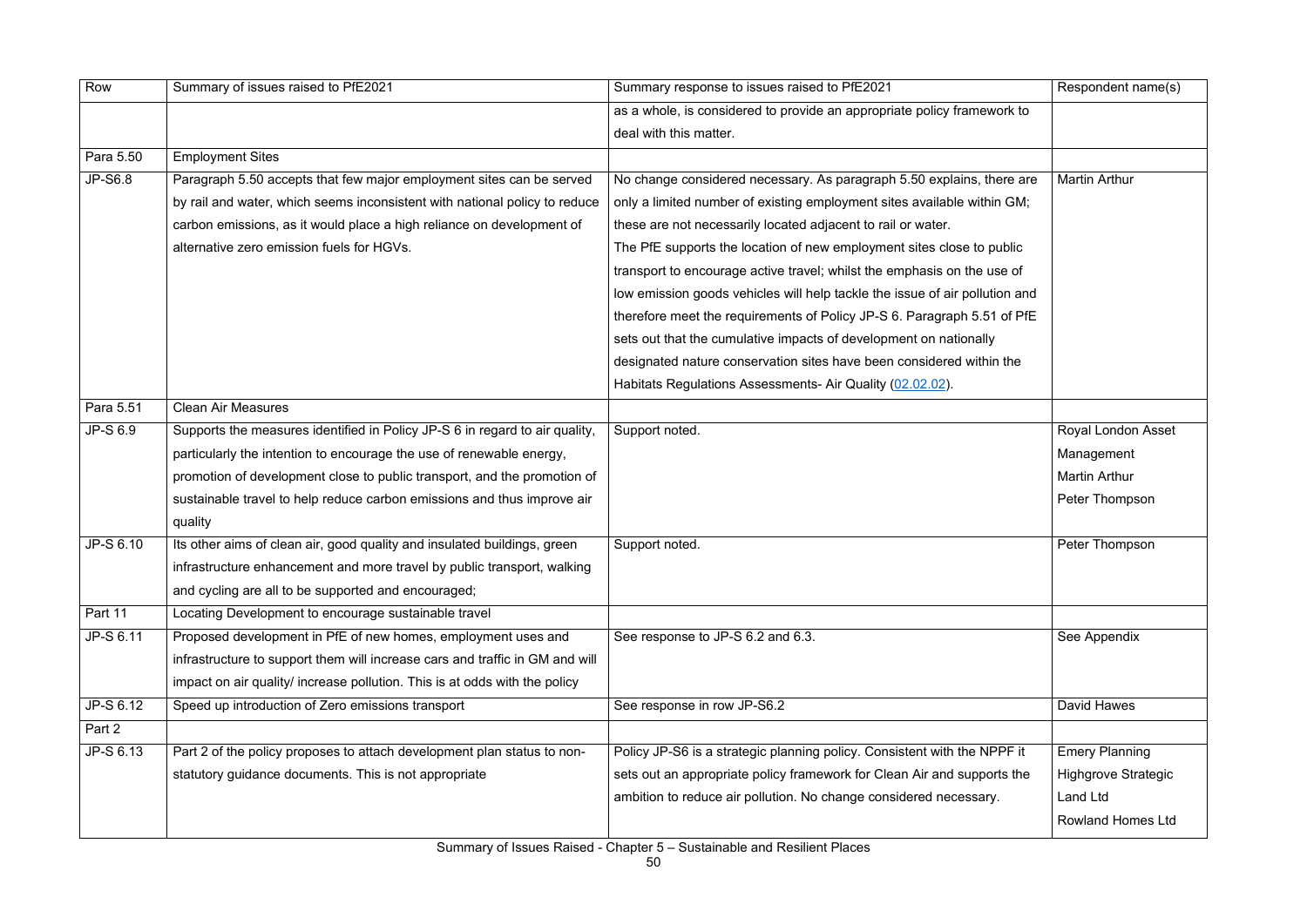| Row       | Summary of issues raised to PfE2021                                         | Summary response to issues raised to PfE2021                                  | Respondent name(s)            |
|-----------|-----------------------------------------------------------------------------|-------------------------------------------------------------------------------|-------------------------------|
| JP-S 6.14 | Provide additional evidence to support decision-making, particularly in     | It is considered that a proportionate evidence base has been provided to      | <b>Friends of Carrington</b>  |
|           | relation to the Allocations, such as the comparative values of the existing | support the policy, it can be found in Carbon and Energy Topic Paper          | <b>Moss</b>                   |
|           | natural capital/rural economy compared with the proposed developments,      | [,04.01.05], GMCA and TfGM GM Low Emissions Strategy Here. Page 9             | <b>Friends of the Earth</b>   |
|           | data about (for example) carbon emissions and the impact of air pollution   | and the HRA Air Quality [02.02.02] which assesses the potential impacts       | <b>Collette Gammond</b>       |
|           | that will accrue from the Allocations set out in the documentation          | of the PfE allocations on internationally designated sites within 10km of     | <b>Emery Planning</b>         |
|           |                                                                             | GMCA area and any necessary mitigation required due to potential              | <b>Save Greater</b>           |
|           |                                                                             | impacts from air pollution. In addition, the relevant allocation policies are | Manchester's Green            |
|           |                                                                             | supported by a proportionate evidence base. Further details of which can      | <b>Belt Group</b>             |
|           |                                                                             | be found in the relevant Allocation topic papers.                             | <b>Action Against Rural</b>   |
|           |                                                                             |                                                                               | Development                   |
|           |                                                                             |                                                                               | Woodford                      |
|           |                                                                             |                                                                               | Neighbourhood Forum           |
| Part 3    | Development requirements                                                    |                                                                               |                               |
| JP-S 6.15 | Air quality monitoring should be limited to where mitigation is required    | No change considered necessary, part 3 requires developments with             | <b>Emery Planning</b>         |
|           | due to an adverse impact.                                                   | potentially adverse impact on air quality to submit data on air quality and   |                               |
|           |                                                                             | make appropriate provision for monitoring.                                    |                               |
| JP-S 6.16 | Clean Air policy should be strengthened to call for major developments to   | No change considered necessary. The plan should be read as a whole            | Friends of the Earth          |
|           | be air quality neutral, mitigation measures are weak and will not be        | and this and other policies relating to sustainable transport (Chapter 10)    |                               |
|           | effective.                                                                  | and policy JP-G2 relating to green infrastructure provide an appropriate      |                               |
|           |                                                                             | strategy for air quality to help meet climate change objectives, consistent   |                               |
|           |                                                                             | with the NPPF. Carbon and Energy Topic Paper [04.01.05], TfGM GM              |                               |
|           |                                                                             | Low Emissions Strategy Here. Page 9 and the Air Quality Habitat               |                               |
|           |                                                                             | Regulations Assessment Study [02.02.02].                                      |                               |
|           |                                                                             |                                                                               |                               |
|           |                                                                             |                                                                               |                               |
|           |                                                                             |                                                                               |                               |
|           |                                                                             |                                                                               |                               |
|           |                                                                             |                                                                               |                               |
| Part 4    | Regulating some developments                                                |                                                                               |                               |
| JP-S 6.17 | Welcome the clean air policy, however the policy is too onerous on some     | No change considered necessary. A Strategic Viability Assessment (see         | <b>United Utilities Group</b> |
|           | businesses and facilities; such as waste water treatment works and          | Strategic Viability Assessment Technical Appendices 2020 (03.03.03            | <b>PLC</b>                    |
|           | farmers, who rely on HGVs/ farm vehicles. Mitigation measures should        | page 5) has been published alongside the PfE Plan. Therefore, in line         |                               |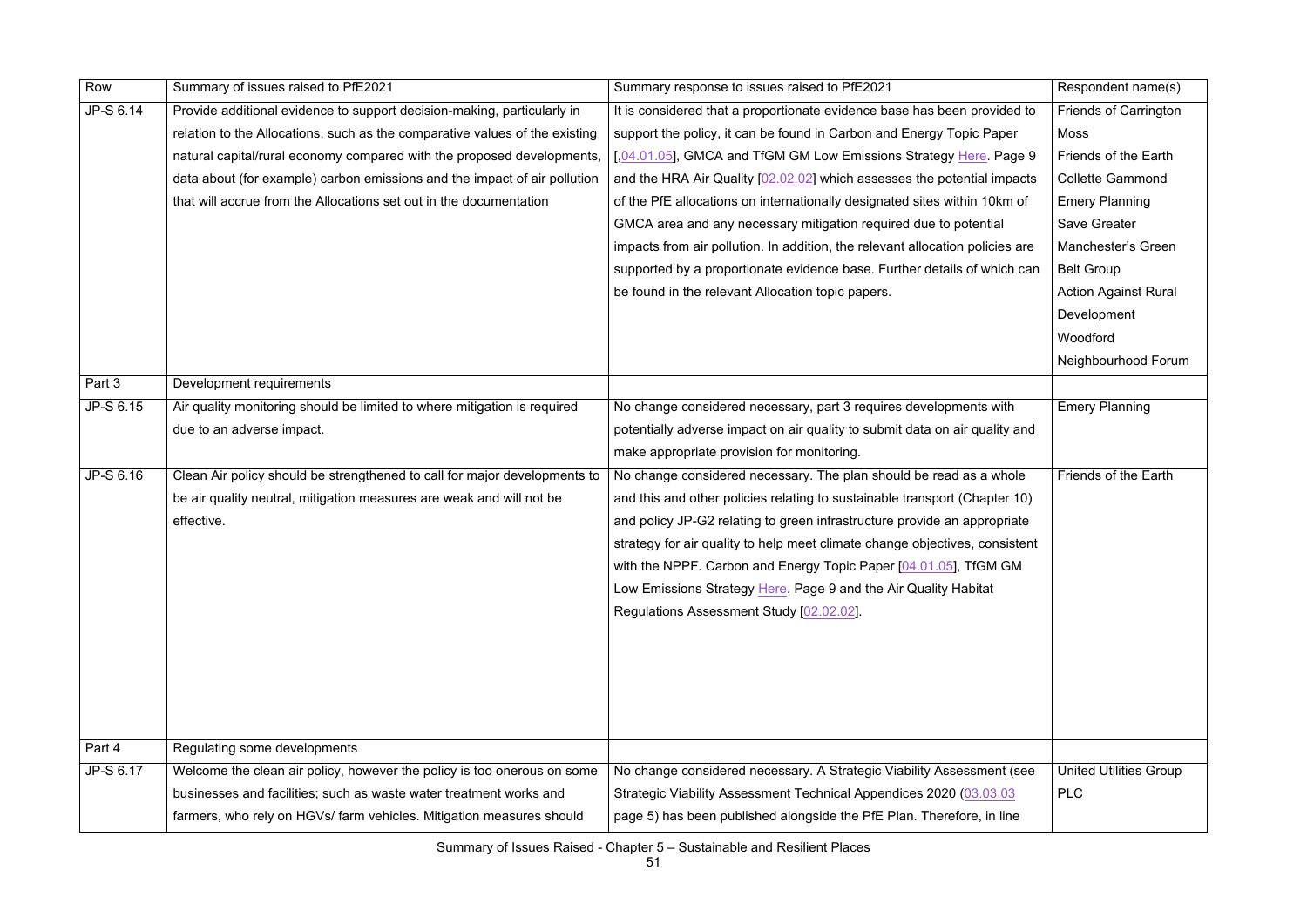| Row       | Summary of issues raised to PfE2021                                                                                                           | Summary response to issues raised to PfE2021                                  | Respondent name(s)          |
|-----------|-----------------------------------------------------------------------------------------------------------------------------------------------|-------------------------------------------------------------------------------|-----------------------------|
|           | not act as a barrier to agricultural developments.                                                                                            | with NPPF it will be assumed that planning applications which comply          | <b>The National Farmers</b> |
|           |                                                                                                                                               | with the adopted PfE will be viable, however NPPF 58 provides provision       | Union                       |
|           |                                                                                                                                               | for applicants to demonstrate whether particular circumstances justify the    |                             |
|           |                                                                                                                                               | need for a viability assessment at the application stage.                     |                             |
| JP-S6.18  | Concern over the noise, smell and air pollution associated with                                                                               | Part 4 of this policy sets out the requirement to regulate pollution from     | Woodford                    |
|           | Manchester Airport and its potential expansion; such allocations are not                                                                      | developments that generate significant pollution. The plan should be read     | Neighbourhood Forum         |
|           | consistent with this policy.                                                                                                                  | as a whole and this and other policies relating to sustainable transport      | <b>Climate Action Bury</b>  |
|           |                                                                                                                                               | (Chapter 10) and JP-S2 Carbon and Energy provide an appropriate               | Friends of the Earth        |
|           |                                                                                                                                               | strategy for air quality to help meet climate change objectives, consistent   |                             |
|           |                                                                                                                                               | with the NPPF.                                                                |                             |
| Part 5    | <b>Electric Charging Points</b>                                                                                                               |                                                                               |                             |
| JP-S 6.19 | Concern regarding clean air zone charges, the affordability of electric                                                                       | No change is considered necessary. Policy JP-S 2 Carbon and Energy            | Stephen Woolley             |
|           | vehicles and viability of the policy.                                                                                                         | takes a stepped approach to the reduction in carbon emissions to allow        | <b>Paul Roebuck</b>         |
|           |                                                                                                                                               | technology and developers time to adapt to policies and for the               | <b>Trevor Widdop</b>        |
|           |                                                                                                                                               | decarbonisation of energy; developments should be future-proofed              | Sheila Tod                  |
|           |                                                                                                                                               | through the provision of Electric Vehicle charging points in readiness for    | Peel L&P Investments        |
|           |                                                                                                                                               | this, evidence in Carbon and Energy Topic Paper [04.01.05] pages 31-33.       | $(N)$ Ltd                   |
|           |                                                                                                                                               |                                                                               | Ryan Beardwood              |
|           |                                                                                                                                               |                                                                               | <b>The National Farmers</b> |
|           |                                                                                                                                               |                                                                               | Union                       |
| JP-S 6.20 | Electric charging points are counterproductive to improvements in public   No change considered necessary. The expansion of infrastructure to |                                                                               | <b>Paul Roebuck</b>         |
|           | transport                                                                                                                                     | support more sustainable transport is an important part of the integrated     |                             |
|           |                                                                                                                                               | approach to climate change to help meet the aim of a carbon neutral           |                             |
|           |                                                                                                                                               | Greater Manchester no later than 2038. Evidence is set out in Carbon and      |                             |
|           |                                                                                                                                               | Energy Topic Paper [04.01.05] page 32.                                        |                             |
| JP-S6.21  | Clarity required on requirements at strategic level and local level in                                                                        | This policy is a strategic level policy and it is not considered necessary or | Peel L&P Investments        |
|           | relation to EV Charging Points and other requirements for new                                                                                 | appropriate to determine the scope of local plans in PfE Plan. This           | Ltd                         |
|           | development to ensure this is an effective policy.                                                                                            | approach is considered consistent with NPPF, particularly paragraph 28        | <b>Martin Arthur</b>        |
|           |                                                                                                                                               | which confirms that it is for local planning authorities 'to set out more     | <b>Highgrove Strategic</b>  |
|           |                                                                                                                                               | detailed policies for specific areas, neighborhoods or types of               | <b>Land Ltd</b>             |
|           |                                                                                                                                               | development'.                                                                 | <b>Rowland Homes Ltd</b>    |
|           |                                                                                                                                               |                                                                               | <b>EON Plant Ltd</b>        |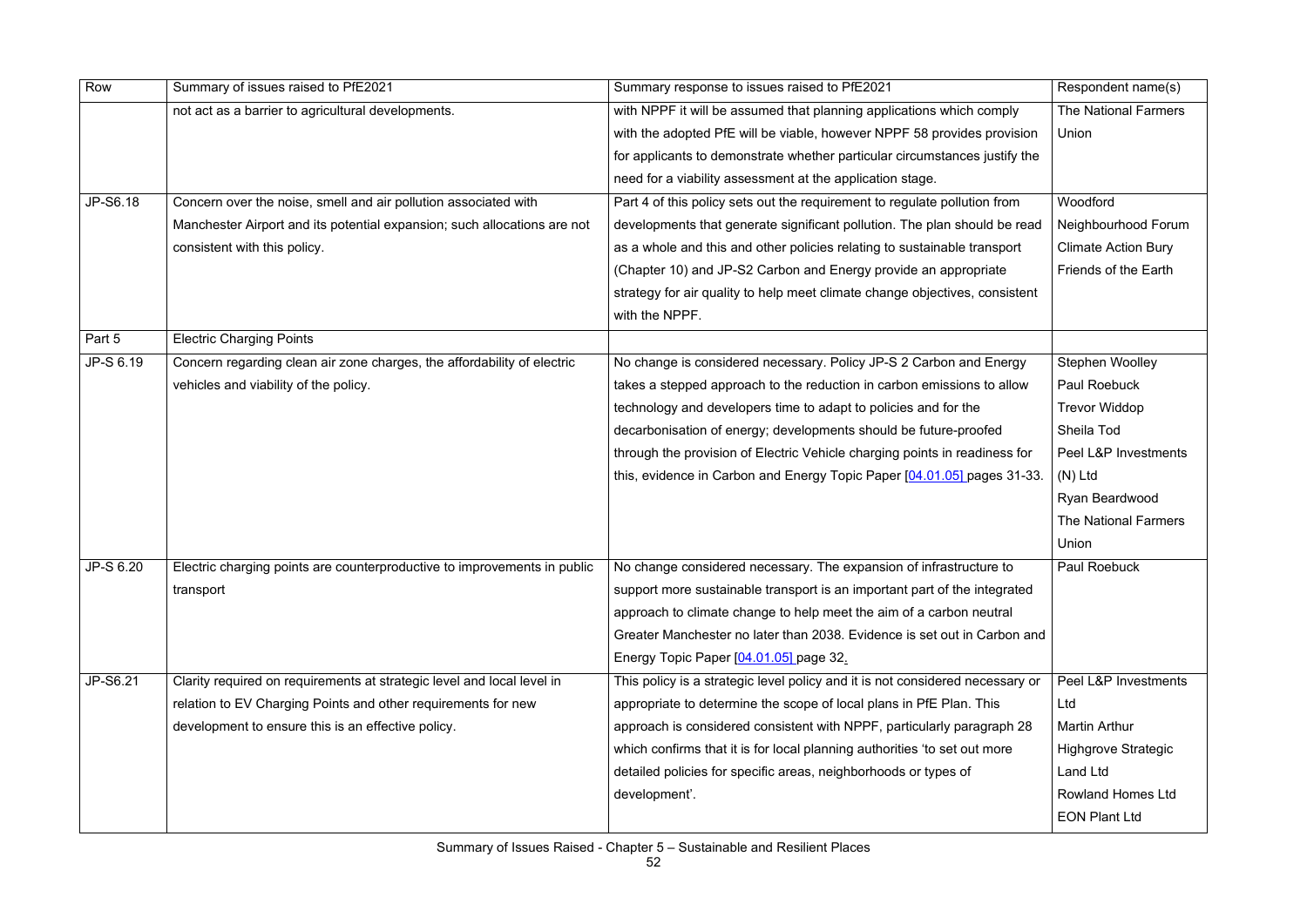| Row      | Summary of issues raised to PfE2021                                        | Summary response to issues raised to PfE2021                                | Respondent name(s)           |
|----------|----------------------------------------------------------------------------|-----------------------------------------------------------------------------|------------------------------|
|          |                                                                            |                                                                             | <b>PD Northern Steels</b>    |
|          |                                                                            |                                                                             | PD Northern Trust Asset      |
|          |                                                                            |                                                                             | Management                   |
|          |                                                                            |                                                                             | Boys & Girls Club of GM      |
|          |                                                                            |                                                                             |                              |
| Part 6   |                                                                            |                                                                             |                              |
| JP-S6.22 | Concern/ objection to Clean Air Zone. Plan should define the boundary of   | Policy JP-S6 is strategic policy. The plan should be read as a whole and    | Ryan Beardwood               |
|          | the Clean Air Zone on a proposals plan.                                    | this and other policies relating to sustainable transport (Chapter 10) and  | <b>Highgrove Strategic</b>   |
|          |                                                                            | JP-S2 Carbon and Energy provide an appropriate strategy for air quality     | <b>Land Ltd</b>              |
|          |                                                                            | to help meet climate change objectives, consistent with the NPPF.           |                              |
|          |                                                                            | The GM Mapping AQMA shows the location of the AQMA. No changes              |                              |
|          |                                                                            | are therefore necessary.                                                    |                              |
| Part 8   | <b>Street Design</b>                                                       |                                                                             |                              |
| JP-S6.23 | Support for tree planting, but concern about how this will be implemented. | PfE sets a strategic policy framework and the detail for how the measures   | <b>Paul Roebuck</b>          |
|          |                                                                            | will be implemented will be undertaken through the development of the       | Janet Taylor                 |
|          |                                                                            | Nature Recovery Network for GM, see Policy JP-G2 for more detail and        |                              |
|          |                                                                            | as individual applications come forward for planning permission they will   |                              |
|          |                                                                            | be required to meet policy requirements of PfE. Policy JP-G7 also aims to   |                              |
|          |                                                                            | significantly increase tree cover through a range of measures.              |                              |
| Part 9   | Traffic control in and around schools                                      |                                                                             |                              |
| JP-S6.24 | Concern regarding traffic levels, pollution and safety around schools      | See response in row JP-S6.2 of this table.                                  | <b>Friends of the Earth</b>  |
|          | resulting from development.                                                |                                                                             |                              |
| Part 10  | Promoting Actions to reduce air pollution                                  |                                                                             |                              |
| JP-S6.25 | Actions that promote removal of pollutants/CO2 should include ideas        | No modification necessary as this policy and a number of other policies in  | Friends of the Earth         |
|          | such as mass tree planting and the protection and enhancement of the       | the Plan provide a sufficient policy framework to address this matter, such | <b>City of Trees</b>         |
|          | Strategic Green Infrastructure network would be relevant here also.        | as Policies, JP-G6, G7 and G8 which states that new development must        | <b>Friends of Carrington</b> |
|          |                                                                            | be supported by the necessary green infrastructure, including where         | Moss                         |
|          |                                                                            | appropriate green spaces, trees and woodland. The Plan needs to be          | <b>Greater Manchester</b>    |
|          |                                                                            | read as a whole, therefore no change is considered necessary.               | <b>Housing Providers</b>     |
| JP-S6.26 | Opportunities to encourage active travel will impact on air quality        | See response to row JP-S6.2.                                                | Gillian Boyle                |
|          |                                                                            |                                                                             | <b>Stephen Cluer</b>         |
| Point 11 | Development located in sustainable locations                               |                                                                             |                              |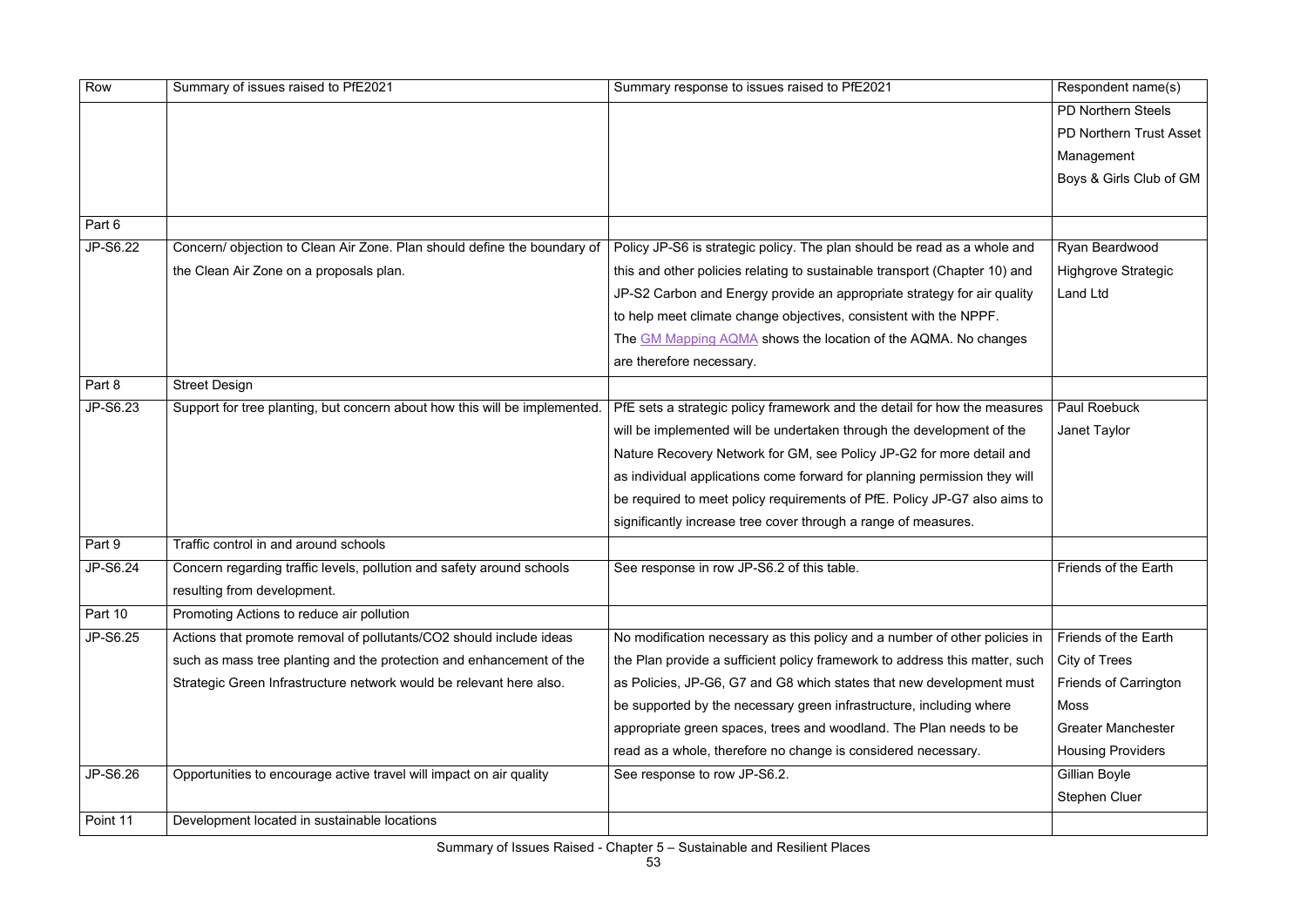| Row      | Summary of issues raised to PfE2021                                            | Summary response to issues raised to PfE2021                                | Respondent name(s)             |
|----------|--------------------------------------------------------------------------------|-----------------------------------------------------------------------------|--------------------------------|
| JP-S6.27 | Concern about development in suburban / not sustainable locations and          | See response to row JP-S6.2.                                                | Peel L&P Investments           |
|          | on Green Belt will lead to an increase traffic and congestion/ commuter        |                                                                             | $(N)$ Ltd                      |
|          | pollution.                                                                     |                                                                             | <b>Linus Mortlock</b>          |
|          |                                                                                |                                                                             | <b>Trevor Thomas</b>           |
|          |                                                                                |                                                                             | <b>Martin Rigby</b>            |
|          |                                                                                |                                                                             | Carol Lee                      |
|          |                                                                                |                                                                             | Jamie Bentham                  |
|          |                                                                                |                                                                             | <b>Maureen Buttle</b>          |
|          |                                                                                |                                                                             | Peel L&P Investments           |
|          |                                                                                |                                                                             | $(N)$ Ltd                      |
|          |                                                                                |                                                                             | <b>Save Greater</b>            |
|          |                                                                                |                                                                             | <b>Manchester's Green</b>      |
|          |                                                                                |                                                                             | <b>Belt</b>                    |
| JP-S6.28 | Point 11 is a duplication of point 1. Ultimately, such objectives will need to | This modification is not considered necessary. A strategic viability        | <b>Highgrove Strategic</b>     |
|          | be quantified, costed and re-tested as part of any viability appraisal         | assessment (see Strategic Viability Assessment Technical Appendices         | <b>Land Ltd</b>                |
|          | particularly if such details are to be provided through Local Plan policies.   | 2020 [03.03.03] page 5) has been published alongside the PfE Plan.          | <b>Rowland Homes Ltd</b>       |
|          |                                                                                |                                                                             | <b>EON Plant Ltd</b>           |
|          |                                                                                |                                                                             | <b>PD Northern Steels</b>      |
|          |                                                                                |                                                                             | <b>PD Northern Trust Asset</b> |
|          |                                                                                |                                                                             | Management                     |
|          |                                                                                |                                                                             | Boys & Girls Club of GM        |
| JP-S6.29 | Public transport improvements appear to be a long term aspiration - there      | See response in row JP-S 6.2 and transport policies of the PfE Plan         | <b>Friends of Carrington</b>   |
|          | is no reference to the potential for other options, such as community          | contained in Chapter 10 which encourage sustainable transport. No           | Moss                           |
|          | transport and electric buses, to play a transitional role in creating the      | change is considered necessary.                                             | <b>Simon Robertson</b>         |
|          | demand for bus services.                                                       |                                                                             |                                |
| JP-S6.30 | Believe the restoration of our peat mosses will provide a strong nature-       | No change considered necessary. The plan should be read as a whole          | <b>Friends of Carrington</b>   |
|          | based solution to significantly support air quality improvements,              | and this and other policies relating to nature based solutions to carbon    | Moss                           |
|          | particularly the removal of pollutants from the air.                           | sequestration (JP-S2) and retention of green infrastructure (JP G2)         |                                |
|          |                                                                                | provide an appropriate strategy for air quality to help meet climate change |                                |
|          |                                                                                | objectives, consistent with the NPPF.                                       |                                |
|          |                                                                                | Further evidence relating to Carbon Offsetting, paragraphs 3.46-48 pages    |                                |
|          |                                                                                | 52-55 of Carbon and Energy Topic Paper [04.01.05].                          |                                |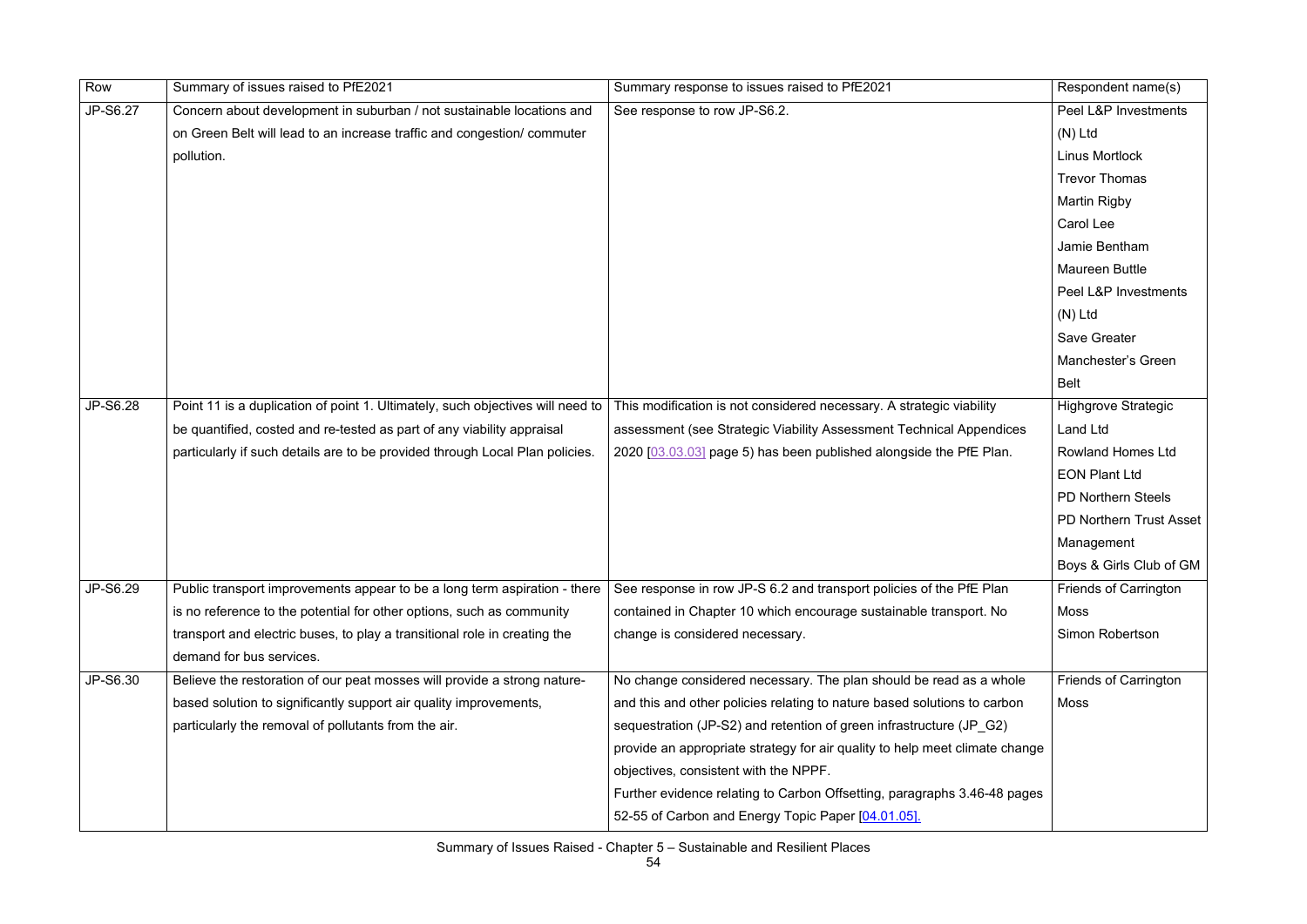| Row | PfE2021<br>$-$<br><b>ISSUES</b><br>to<br><b>Summary</b><br>ິດ ∩<br>- OT<br>Taiscu | s raised to PfE2021<br>.sponse to issues $^{\prime}$ | name |
|-----|-----------------------------------------------------------------------------------|------------------------------------------------------|------|
|     |                                                                                   |                                                      |      |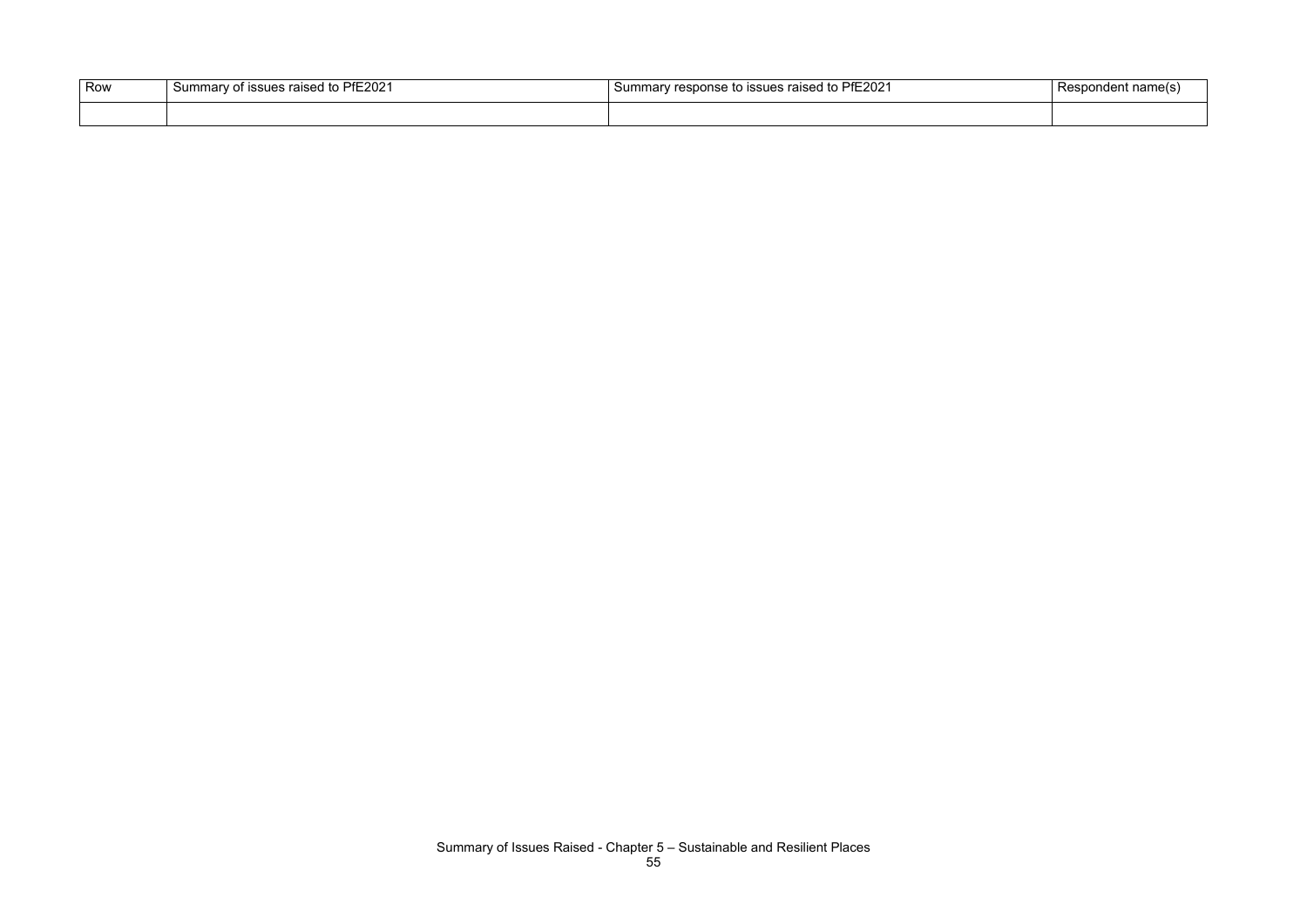### **PfE 2021 Policy JP-S7 Resource Efficiency**

| Row             | Summary of issues raised to PfE2021                                      | Summary response to issues raised to PfE2021                                  | Respondent name(s)         |
|-----------------|--------------------------------------------------------------------------|-------------------------------------------------------------------------------|----------------------------|
| Part 1          |                                                                          |                                                                               |                            |
| <b>JP-S 7.1</b> | Welcome the development of GM Resource Strategy; however status          | The status of the GM Resource Strategy will be determined at a later date     | <b>EON Plant Ltd</b>       |
|                 | will the Resource Strategy have?                                         | through appropriate decision making processes. No change is therefore         | <b>Rowland Homes Ltd</b>   |
|                 |                                                                          | considered necessary.                                                         | <b>Highgrove Strategic</b> |
|                 |                                                                          |                                                                               | <b>Land Ltd</b>            |
| <b>JP-S 7.2</b> | The aims of this plan undermine this policy; particularly use of the     | The PfE Plan sets out a very clear preference of using previously             | <b>Colin Williams</b>      |
|                 | Green Belt. Look to use under-used undeveloped land instead; such as     | developed (brownfield) land and vacant buildings to meet development          | Gillian Boyle              |
|                 | retail car parks and offices.                                            | needs in line with NPPF. However, given the scale of development              | <b>Martin Rigby</b>        |
|                 |                                                                          | required to meet the objectives of the Plan, a limited amount of              | Carol Lee                  |
|                 |                                                                          | development is identified on land outside of the urban area on greenfield     | <b>Stephen Cluer</b>       |
|                 |                                                                          | and/or Green Belt land. The details of the employment land needs and          |                            |
|                 |                                                                          | supply can be found in the Employment Topic Paper [05.01.04], the             |                            |
|                 |                                                                          | details of the housing land needs and supply can be found in the Housing      |                            |
|                 |                                                                          | Topic Paper [06.01.03]. Further details in relation to the strategic case for |                            |
|                 |                                                                          | releasing Green Belt can be found in the Green Belt Topic Paper               |                            |
|                 |                                                                          | [07.01.25]. Therefore no change is considered necessary.                      |                            |
| Part 2          |                                                                          |                                                                               |                            |
| JP-S 7.3        | Support for policy however, the requirement for new developments to      | Support is noted and clarity is provided in paragraphs 5.53-5.56; waste       | Peel L & P Investments     |
|                 | "incorporate storage space" and facilities for the "processing of waste" | planning will continue to be undertaken through GM Joint Waste Strategy       | $(N)$ Ltd                  |
|                 | need further clarity. How will this be measured? This needs further      | 2012 and GM Zero Waste Strategy. Therefore no change is considered            | <b>EON Plant Ltd</b>       |
|                 | justification considering the LPAs role to provide waste storage         | as necessary.                                                                 | <b>Rowland Homes Ltd</b>   |
|                 | facilities.                                                              |                                                                               | <b>Highgrove Strategic</b> |
|                 |                                                                          |                                                                               | <b>Land Ltd</b>            |
|                 |                                                                          |                                                                               | PD Northern Trust          |
|                 |                                                                          |                                                                               | Management                 |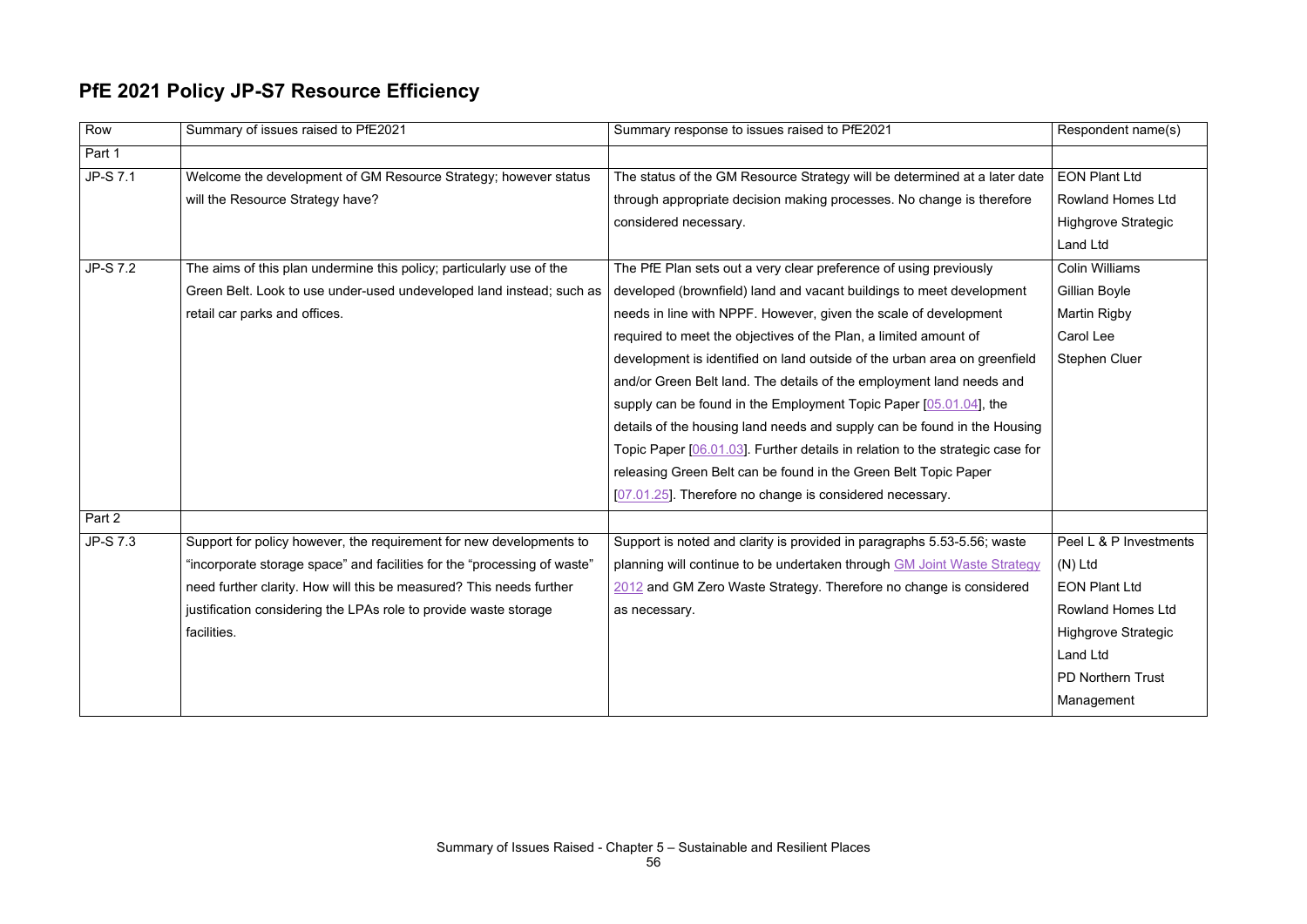| <b>JP-S 7.4</b><br>No change is considered necessary. A Strategic Viability Assessment<br><b>Redrow Homes</b><br>Objection to requirement to have facilities to process waste on site; a<br>balanced approach should be taken design, viability alongside<br>(see Strategic Viability Assessment Technical Appendices 2020<br>(Trafford)<br>deliverability<br>[03.03.03] page 5) has been published alongside the PfE Plan. Therefore,<br>in line with NPPF it will be assumed that planning applications which<br>comply with the adopted PfE will be viable, however NPPF 58 provides<br>provision for applicants to demonstrate whether particular circumstances<br>justify the need for a viability assessment at the application stage.<br>Part 3<br>JP-S 7.5<br>Will waste infrastructure requirements be identified in Local Plans or<br><b>EON Plant Ltd</b><br><b>GM Joint Waste Strategy 2012 contains policies to guide waste</b><br><b>Waste Resource Strategy?</b><br><b>Rowland Homes Ltd</b><br>management requirements and potential new locations for potential waste<br>management facilities. Annual monitoring of waste facility capacity will<br><b>Highgrove Strategic</b><br><b>Land Ltd</b><br>inform whether and when an update of the joint waste plan is required,<br>including a result of the growth in development set out in the plan, see<br>PfE paragraph 5.56.<br>Part 4<br>JP-S 7.6<br>Will this be through Local Plans or planning applications and how will it<br>Policy JP-S7 is a strategic policy and part 4 is considered to be robust<br><b>EON Plant Ltd</b><br>and provides the necessary detail in relation to sustainable design and<br><b>Rowland Homes Ltd</b><br>be measured?<br>construction and should be read alongside policy JP-S2 on Carbon and<br><b>Highgrove Strategic</b><br>Land Ltd<br>Energy with evidence set out in the Carbon and Energy Topic Paper<br><b>PD Northern Trust</b><br>[04.01.05] and JP-P1 Sustainable Places.<br>In terms of how it will be measured; the monitoring framework for the plan<br>Management<br>is set out in Chapter 12 and is considered to provide an appropriate level<br>of detail for a strategic plan. More detailed monitoring will be incorporated<br>as appropriate within district local plans.<br>The plan should be read as a whole so no changes are considered<br>necessary.<br><b>JP-S 7.7</b><br>Lack of evidence in relation to Minerals and Waste. GM Minerals Plan<br>The Greater Manchester Joint Minerals Development Plan (GMJMDP) is<br>Peter Nicholas Horsk<br>is out of date and it is clear from local aggregate assessment that there<br>not being amended as part of PfE. Mineral Safeguarding Areas, and the<br>Catherine Morgetroy<br>are insufficient resources available.<br>policies which cover them, are identified within the GMJMDP and will | Row | Summary of issues raised to PfE2021 | Summary response to issues raised to PfE2021 | Respondent name(s) |
|---------------------------------------------------------------------------------------------------------------------------------------------------------------------------------------------------------------------------------------------------------------------------------------------------------------------------------------------------------------------------------------------------------------------------------------------------------------------------------------------------------------------------------------------------------------------------------------------------------------------------------------------------------------------------------------------------------------------------------------------------------------------------------------------------------------------------------------------------------------------------------------------------------------------------------------------------------------------------------------------------------------------------------------------------------------------------------------------------------------------------------------------------------------------------------------------------------------------------------------------------------------------------------------------------------------------------------------------------------------------------------------------------------------------------------------------------------------------------------------------------------------------------------------------------------------------------------------------------------------------------------------------------------------------------------------------------------------------------------------------------------------------------------------------------------------------------------------------------------------------------------------------------------------------------------------------------------------------------------------------------------------------------------------------------------------------------------------------------------------------------------------------------------------------------------------------------------------------------------------------------------------------------------------------------------------------------------------------------------------------------------------------------------------------------------------------------------------------------------------------------------------------------------------------------------------------------------------------------------------------------------------------------------------------------------------------------------------------------------------------------------------------------------------------------------------------------------------------------------------------------------|-----|-------------------------------------|----------------------------------------------|--------------------|
|                                                                                                                                                                                                                                                                                                                                                                                                                                                                                                                                                                                                                                                                                                                                                                                                                                                                                                                                                                                                                                                                                                                                                                                                                                                                                                                                                                                                                                                                                                                                                                                                                                                                                                                                                                                                                                                                                                                                                                                                                                                                                                                                                                                                                                                                                                                                                                                                                                                                                                                                                                                                                                                                                                                                                                                                                                                                                 |     |                                     |                                              |                    |
|                                                                                                                                                                                                                                                                                                                                                                                                                                                                                                                                                                                                                                                                                                                                                                                                                                                                                                                                                                                                                                                                                                                                                                                                                                                                                                                                                                                                                                                                                                                                                                                                                                                                                                                                                                                                                                                                                                                                                                                                                                                                                                                                                                                                                                                                                                                                                                                                                                                                                                                                                                                                                                                                                                                                                                                                                                                                                 |     |                                     |                                              |                    |
|                                                                                                                                                                                                                                                                                                                                                                                                                                                                                                                                                                                                                                                                                                                                                                                                                                                                                                                                                                                                                                                                                                                                                                                                                                                                                                                                                                                                                                                                                                                                                                                                                                                                                                                                                                                                                                                                                                                                                                                                                                                                                                                                                                                                                                                                                                                                                                                                                                                                                                                                                                                                                                                                                                                                                                                                                                                                                 |     |                                     |                                              |                    |
|                                                                                                                                                                                                                                                                                                                                                                                                                                                                                                                                                                                                                                                                                                                                                                                                                                                                                                                                                                                                                                                                                                                                                                                                                                                                                                                                                                                                                                                                                                                                                                                                                                                                                                                                                                                                                                                                                                                                                                                                                                                                                                                                                                                                                                                                                                                                                                                                                                                                                                                                                                                                                                                                                                                                                                                                                                                                                 |     |                                     |                                              |                    |
|                                                                                                                                                                                                                                                                                                                                                                                                                                                                                                                                                                                                                                                                                                                                                                                                                                                                                                                                                                                                                                                                                                                                                                                                                                                                                                                                                                                                                                                                                                                                                                                                                                                                                                                                                                                                                                                                                                                                                                                                                                                                                                                                                                                                                                                                                                                                                                                                                                                                                                                                                                                                                                                                                                                                                                                                                                                                                 |     |                                     |                                              |                    |
|                                                                                                                                                                                                                                                                                                                                                                                                                                                                                                                                                                                                                                                                                                                                                                                                                                                                                                                                                                                                                                                                                                                                                                                                                                                                                                                                                                                                                                                                                                                                                                                                                                                                                                                                                                                                                                                                                                                                                                                                                                                                                                                                                                                                                                                                                                                                                                                                                                                                                                                                                                                                                                                                                                                                                                                                                                                                                 |     |                                     |                                              |                    |
|                                                                                                                                                                                                                                                                                                                                                                                                                                                                                                                                                                                                                                                                                                                                                                                                                                                                                                                                                                                                                                                                                                                                                                                                                                                                                                                                                                                                                                                                                                                                                                                                                                                                                                                                                                                                                                                                                                                                                                                                                                                                                                                                                                                                                                                                                                                                                                                                                                                                                                                                                                                                                                                                                                                                                                                                                                                                                 |     |                                     |                                              |                    |
|                                                                                                                                                                                                                                                                                                                                                                                                                                                                                                                                                                                                                                                                                                                                                                                                                                                                                                                                                                                                                                                                                                                                                                                                                                                                                                                                                                                                                                                                                                                                                                                                                                                                                                                                                                                                                                                                                                                                                                                                                                                                                                                                                                                                                                                                                                                                                                                                                                                                                                                                                                                                                                                                                                                                                                                                                                                                                 |     |                                     |                                              |                    |
|                                                                                                                                                                                                                                                                                                                                                                                                                                                                                                                                                                                                                                                                                                                                                                                                                                                                                                                                                                                                                                                                                                                                                                                                                                                                                                                                                                                                                                                                                                                                                                                                                                                                                                                                                                                                                                                                                                                                                                                                                                                                                                                                                                                                                                                                                                                                                                                                                                                                                                                                                                                                                                                                                                                                                                                                                                                                                 |     |                                     |                                              |                    |
|                                                                                                                                                                                                                                                                                                                                                                                                                                                                                                                                                                                                                                                                                                                                                                                                                                                                                                                                                                                                                                                                                                                                                                                                                                                                                                                                                                                                                                                                                                                                                                                                                                                                                                                                                                                                                                                                                                                                                                                                                                                                                                                                                                                                                                                                                                                                                                                                                                                                                                                                                                                                                                                                                                                                                                                                                                                                                 |     |                                     |                                              |                    |
|                                                                                                                                                                                                                                                                                                                                                                                                                                                                                                                                                                                                                                                                                                                                                                                                                                                                                                                                                                                                                                                                                                                                                                                                                                                                                                                                                                                                                                                                                                                                                                                                                                                                                                                                                                                                                                                                                                                                                                                                                                                                                                                                                                                                                                                                                                                                                                                                                                                                                                                                                                                                                                                                                                                                                                                                                                                                                 |     |                                     |                                              |                    |
|                                                                                                                                                                                                                                                                                                                                                                                                                                                                                                                                                                                                                                                                                                                                                                                                                                                                                                                                                                                                                                                                                                                                                                                                                                                                                                                                                                                                                                                                                                                                                                                                                                                                                                                                                                                                                                                                                                                                                                                                                                                                                                                                                                                                                                                                                                                                                                                                                                                                                                                                                                                                                                                                                                                                                                                                                                                                                 |     |                                     |                                              |                    |
|                                                                                                                                                                                                                                                                                                                                                                                                                                                                                                                                                                                                                                                                                                                                                                                                                                                                                                                                                                                                                                                                                                                                                                                                                                                                                                                                                                                                                                                                                                                                                                                                                                                                                                                                                                                                                                                                                                                                                                                                                                                                                                                                                                                                                                                                                                                                                                                                                                                                                                                                                                                                                                                                                                                                                                                                                                                                                 |     |                                     |                                              |                    |
|                                                                                                                                                                                                                                                                                                                                                                                                                                                                                                                                                                                                                                                                                                                                                                                                                                                                                                                                                                                                                                                                                                                                                                                                                                                                                                                                                                                                                                                                                                                                                                                                                                                                                                                                                                                                                                                                                                                                                                                                                                                                                                                                                                                                                                                                                                                                                                                                                                                                                                                                                                                                                                                                                                                                                                                                                                                                                 |     |                                     |                                              |                    |
|                                                                                                                                                                                                                                                                                                                                                                                                                                                                                                                                                                                                                                                                                                                                                                                                                                                                                                                                                                                                                                                                                                                                                                                                                                                                                                                                                                                                                                                                                                                                                                                                                                                                                                                                                                                                                                                                                                                                                                                                                                                                                                                                                                                                                                                                                                                                                                                                                                                                                                                                                                                                                                                                                                                                                                                                                                                                                 |     |                                     |                                              |                    |
|                                                                                                                                                                                                                                                                                                                                                                                                                                                                                                                                                                                                                                                                                                                                                                                                                                                                                                                                                                                                                                                                                                                                                                                                                                                                                                                                                                                                                                                                                                                                                                                                                                                                                                                                                                                                                                                                                                                                                                                                                                                                                                                                                                                                                                                                                                                                                                                                                                                                                                                                                                                                                                                                                                                                                                                                                                                                                 |     |                                     |                                              |                    |
|                                                                                                                                                                                                                                                                                                                                                                                                                                                                                                                                                                                                                                                                                                                                                                                                                                                                                                                                                                                                                                                                                                                                                                                                                                                                                                                                                                                                                                                                                                                                                                                                                                                                                                                                                                                                                                                                                                                                                                                                                                                                                                                                                                                                                                                                                                                                                                                                                                                                                                                                                                                                                                                                                                                                                                                                                                                                                 |     |                                     |                                              |                    |
|                                                                                                                                                                                                                                                                                                                                                                                                                                                                                                                                                                                                                                                                                                                                                                                                                                                                                                                                                                                                                                                                                                                                                                                                                                                                                                                                                                                                                                                                                                                                                                                                                                                                                                                                                                                                                                                                                                                                                                                                                                                                                                                                                                                                                                                                                                                                                                                                                                                                                                                                                                                                                                                                                                                                                                                                                                                                                 |     |                                     |                                              |                    |
|                                                                                                                                                                                                                                                                                                                                                                                                                                                                                                                                                                                                                                                                                                                                                                                                                                                                                                                                                                                                                                                                                                                                                                                                                                                                                                                                                                                                                                                                                                                                                                                                                                                                                                                                                                                                                                                                                                                                                                                                                                                                                                                                                                                                                                                                                                                                                                                                                                                                                                                                                                                                                                                                                                                                                                                                                                                                                 |     |                                     |                                              |                    |
|                                                                                                                                                                                                                                                                                                                                                                                                                                                                                                                                                                                                                                                                                                                                                                                                                                                                                                                                                                                                                                                                                                                                                                                                                                                                                                                                                                                                                                                                                                                                                                                                                                                                                                                                                                                                                                                                                                                                                                                                                                                                                                                                                                                                                                                                                                                                                                                                                                                                                                                                                                                                                                                                                                                                                                                                                                                                                 |     |                                     |                                              |                    |
|                                                                                                                                                                                                                                                                                                                                                                                                                                                                                                                                                                                                                                                                                                                                                                                                                                                                                                                                                                                                                                                                                                                                                                                                                                                                                                                                                                                                                                                                                                                                                                                                                                                                                                                                                                                                                                                                                                                                                                                                                                                                                                                                                                                                                                                                                                                                                                                                                                                                                                                                                                                                                                                                                                                                                                                                                                                                                 |     |                                     |                                              |                    |
|                                                                                                                                                                                                                                                                                                                                                                                                                                                                                                                                                                                                                                                                                                                                                                                                                                                                                                                                                                                                                                                                                                                                                                                                                                                                                                                                                                                                                                                                                                                                                                                                                                                                                                                                                                                                                                                                                                                                                                                                                                                                                                                                                                                                                                                                                                                                                                                                                                                                                                                                                                                                                                                                                                                                                                                                                                                                                 |     |                                     |                                              |                    |
|                                                                                                                                                                                                                                                                                                                                                                                                                                                                                                                                                                                                                                                                                                                                                                                                                                                                                                                                                                                                                                                                                                                                                                                                                                                                                                                                                                                                                                                                                                                                                                                                                                                                                                                                                                                                                                                                                                                                                                                                                                                                                                                                                                                                                                                                                                                                                                                                                                                                                                                                                                                                                                                                                                                                                                                                                                                                                 |     |                                     |                                              |                    |
|                                                                                                                                                                                                                                                                                                                                                                                                                                                                                                                                                                                                                                                                                                                                                                                                                                                                                                                                                                                                                                                                                                                                                                                                                                                                                                                                                                                                                                                                                                                                                                                                                                                                                                                                                                                                                                                                                                                                                                                                                                                                                                                                                                                                                                                                                                                                                                                                                                                                                                                                                                                                                                                                                                                                                                                                                                                                                 |     |                                     |                                              |                    |
|                                                                                                                                                                                                                                                                                                                                                                                                                                                                                                                                                                                                                                                                                                                                                                                                                                                                                                                                                                                                                                                                                                                                                                                                                                                                                                                                                                                                                                                                                                                                                                                                                                                                                                                                                                                                                                                                                                                                                                                                                                                                                                                                                                                                                                                                                                                                                                                                                                                                                                                                                                                                                                                                                                                                                                                                                                                                                 |     |                                     |                                              |                    |
|                                                                                                                                                                                                                                                                                                                                                                                                                                                                                                                                                                                                                                                                                                                                                                                                                                                                                                                                                                                                                                                                                                                                                                                                                                                                                                                                                                                                                                                                                                                                                                                                                                                                                                                                                                                                                                                                                                                                                                                                                                                                                                                                                                                                                                                                                                                                                                                                                                                                                                                                                                                                                                                                                                                                                                                                                                                                                 |     |                                     |                                              |                    |
|                                                                                                                                                                                                                                                                                                                                                                                                                                                                                                                                                                                                                                                                                                                                                                                                                                                                                                                                                                                                                                                                                                                                                                                                                                                                                                                                                                                                                                                                                                                                                                                                                                                                                                                                                                                                                                                                                                                                                                                                                                                                                                                                                                                                                                                                                                                                                                                                                                                                                                                                                                                                                                                                                                                                                                                                                                                                                 |     |                                     |                                              |                    |
|                                                                                                                                                                                                                                                                                                                                                                                                                                                                                                                                                                                                                                                                                                                                                                                                                                                                                                                                                                                                                                                                                                                                                                                                                                                                                                                                                                                                                                                                                                                                                                                                                                                                                                                                                                                                                                                                                                                                                                                                                                                                                                                                                                                                                                                                                                                                                                                                                                                                                                                                                                                                                                                                                                                                                                                                                                                                                 |     |                                     |                                              |                    |
|                                                                                                                                                                                                                                                                                                                                                                                                                                                                                                                                                                                                                                                                                                                                                                                                                                                                                                                                                                                                                                                                                                                                                                                                                                                                                                                                                                                                                                                                                                                                                                                                                                                                                                                                                                                                                                                                                                                                                                                                                                                                                                                                                                                                                                                                                                                                                                                                                                                                                                                                                                                                                                                                                                                                                                                                                                                                                 |     |                                     |                                              |                    |
|                                                                                                                                                                                                                                                                                                                                                                                                                                                                                                                                                                                                                                                                                                                                                                                                                                                                                                                                                                                                                                                                                                                                                                                                                                                                                                                                                                                                                                                                                                                                                                                                                                                                                                                                                                                                                                                                                                                                                                                                                                                                                                                                                                                                                                                                                                                                                                                                                                                                                                                                                                                                                                                                                                                                                                                                                                                                                 |     |                                     |                                              |                    |
|                                                                                                                                                                                                                                                                                                                                                                                                                                                                                                                                                                                                                                                                                                                                                                                                                                                                                                                                                                                                                                                                                                                                                                                                                                                                                                                                                                                                                                                                                                                                                                                                                                                                                                                                                                                                                                                                                                                                                                                                                                                                                                                                                                                                                                                                                                                                                                                                                                                                                                                                                                                                                                                                                                                                                                                                                                                                                 |     |                                     |                                              |                    |
|                                                                                                                                                                                                                                                                                                                                                                                                                                                                                                                                                                                                                                                                                                                                                                                                                                                                                                                                                                                                                                                                                                                                                                                                                                                                                                                                                                                                                                                                                                                                                                                                                                                                                                                                                                                                                                                                                                                                                                                                                                                                                                                                                                                                                                                                                                                                                                                                                                                                                                                                                                                                                                                                                                                                                                                                                                                                                 |     |                                     |                                              |                    |

|             | Respondent name(s)         |
|-------------|----------------------------|
| ment        | Redrow Homes               |
|             | (Trafford)                 |
| Therefore,  |                            |
| hich        |                            |
| ovides      |                            |
| าstances    |                            |
| э.          |                            |
|             |                            |
|             |                            |
|             |                            |
|             | <b>EON Plant Ltd</b>       |
| itial waste | <b>Rowland Homes Ltd</b>   |
| ity will    | <b>Highgrove Strategic</b> |
| quired,     | <b>Land Ltd</b>            |
| n, see      |                            |
|             |                            |
|             |                            |
|             |                            |
| obust       | <b>EON Plant Ltd</b>       |
| yn and      | <b>Rowland Homes Ltd</b>   |
| ∘on and     | Highgrove Strategic        |
| aper        | <b>Land Ltd</b>            |
|             | <b>PD Northern Trust</b>   |
| r the plan  | Management                 |
| ate level   |                            |
| prporated   |                            |
|             |                            |
| ed          |                            |
|             |                            |
| JMDP) is    | Peter Nicholas Horsley     |
| and the     | Catherine Morgetroyd       |
| lliw t      |                            |
|             |                            |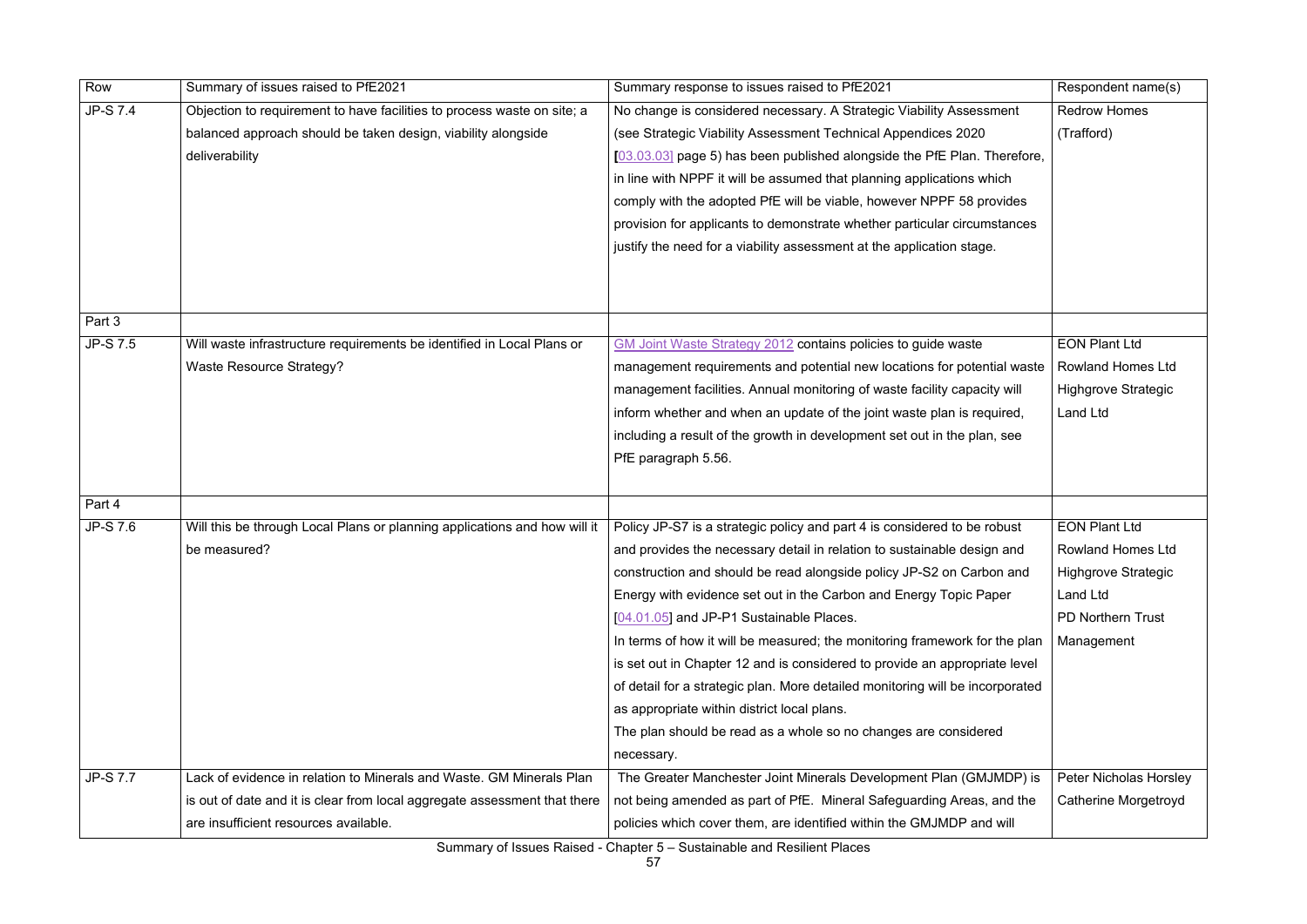| Row             | Summary of issues raised to PfE2021                                 | Summary response to issues raised to PfE2021                                | Respondent name(s)           |
|-----------------|---------------------------------------------------------------------|-----------------------------------------------------------------------------|------------------------------|
|                 |                                                                     | remain unchanged and will continue to be applicable once PfE is adopted.    |                              |
|                 |                                                                     | Paragraph 5.52 of PfE states that annual monitoring of mineral extraction   |                              |
|                 |                                                                     | and changes in likely future needs will inform whether and when an          |                              |
|                 |                                                                     | update of the joint minerals plan is required, including as a result of the |                              |
|                 |                                                                     | growth in development set out in this plan. Therefore no change is          |                              |
|                 |                                                                     | necessary.                                                                  |                              |
|                 |                                                                     |                                                                             |                              |
| <b>JP-S 7.8</b> | Concern that new development will result in greater need for waste  | See response in row JP-S7.5                                                 | David McLaughlin             |
|                 | disposal; lead to more inefficient use of resources.                |                                                                             | <b>Maureen Buttle</b>        |
|                 |                                                                     |                                                                             | Jennifer Simm                |
|                 |                                                                     |                                                                             | <b>Linus Mortlock</b>        |
|                 |                                                                     |                                                                             | Paul Roebuck                 |
| <b>JP-S7.9</b>  | Support for full recycling in a consistent way across GM, including | Support for this part of the policy noted.                                  | Woodford                     |
|                 | circular economy and zero-waste economy. Discussions across         | GM Zero Waste Strategy will set out how we will move towards a circular     | Neighbourhood Forum          |
|                 | strategic allocations to explore opportunities for this should be   | and zero-waste economy (paragraph 5.54 of PfE). No change is                | <b>Katherine Grant</b>       |
|                 | explored.                                                           | considered necessary.                                                       | Roy Chapman                  |
|                 |                                                                     |                                                                             | <b>Simon Robertson</b>       |
|                 |                                                                     |                                                                             | <b>NGDV</b>                  |
|                 |                                                                     |                                                                             |                              |
|                 |                                                                     |                                                                             |                              |
|                 |                                                                     |                                                                             |                              |
| JP-S7.10        | The KPIs need to be updated to ensure they measure all aspects of   | The monitoring framework in Chapter 12 is considered to provide an          | <b>Friends of Carrington</b> |
|                 | this Policy.                                                        | appropriate level of detail for a strategic plan. More detailed monitoring  | Moss                         |
|                 |                                                                     | will be incorporated as appropriate within district local plans. Therefore  |                              |
|                 |                                                                     | no change is considered necessary.                                          |                              |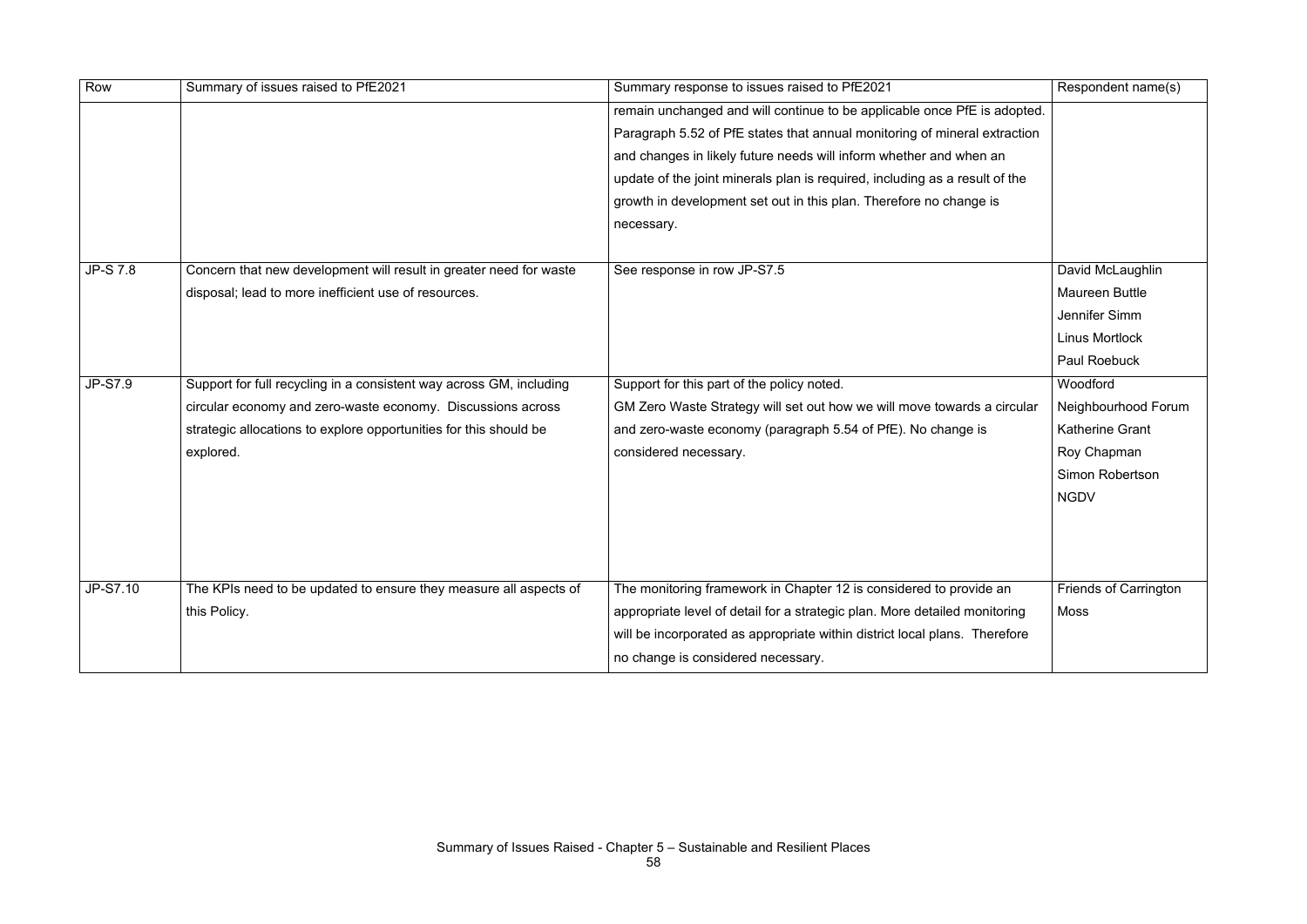#### **Appendix**

### **Respondents to PfE 2021 Policy JP-S1 – Sustainable Development**

#### **Table 1. Row JP-S1.1**

| <b>Given Name</b>        | <b>Family Name</b> | On behalf of company/organisation or        |
|--------------------------|--------------------|---------------------------------------------|
|                          |                    | individual                                  |
|                          |                    |                                             |
| Greater                  |                    | <b>Greater Manchester Housing Providers</b> |
| Manchester               |                    |                                             |
| <b>Housing Providers</b> |                    |                                             |
|                          |                    | <b>The Coal Authority</b>                   |
|                          |                    |                                             |
|                          |                    | <b>Gladman Developments</b>                 |
| <b>Redrow Homes</b>      |                    | Redrow Homes (Lancashire)                   |
| (Lancashire)             |                    |                                             |
|                          |                    | Friends of the Earth                        |
| Royal London             |                    | Royal London Asset Management               |
| <b>Asset Management</b>  |                    |                                             |
|                          |                    | Peel L&P Investments (N) Ltd                |
| <b>Murphy Group</b>      |                    | <b>Murphy Group</b>                         |
| <b>Redrow Homes</b>      |                    | Redrow Homes (Trafford)                     |
| (Trafford)               |                    |                                             |
|                          |                    | <b>Miller Homes</b>                         |
| Prospect GB and          |                    | <b>Prospect GB and Dobinetts Regen</b>      |
| <b>Dobinetts Regen</b>   |                    |                                             |
| Seddon Homes Ltd         |                    | Seddon Homes Ltd                            |
| <b>HBF</b>               |                    | <b>Home Builder's Federation</b>            |
| <b>PD Northern Trust</b> |                    | PD Northern Trust Asset Mgt                 |
| <b>Asset Mgt</b>         |                    |                                             |
| <b>Russell LDP</b>       |                    | <b>Russell LDP</b>                          |
| <b>Taylor Wimpey</b>     |                    | <b>Taylor Wimpey</b>                        |
| <b>SGMGB</b>             |                    | Save Greater Manchester's Green Belt        |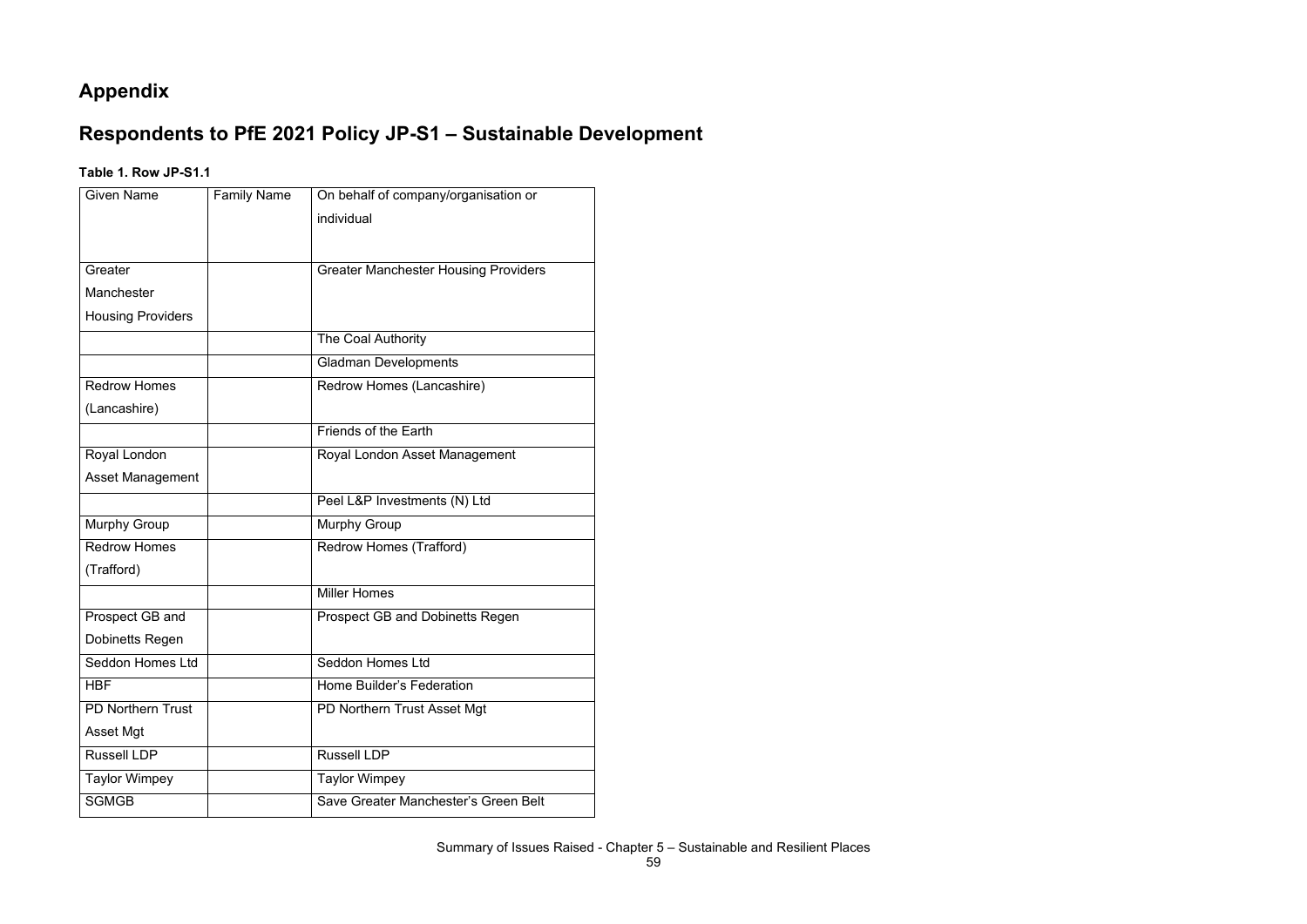#### **Table 2. Row JP-S1.10**

| <b>Given Name</b>    | <b>Family Name</b> | On behalf of company/organisation or   |
|----------------------|--------------------|----------------------------------------|
|                      |                    | individual                             |
|                      |                    |                                        |
| Royal London         |                    | Royal London Asset Management          |
| Asset                |                    |                                        |
| Management           |                    |                                        |
| <b>Murphy Group</b>  |                    | <b>Murphy Group</b>                    |
| Rowland              |                    | <b>Rowland Homes Ltd</b>               |
| <b>Homes Ltd</b>     |                    |                                        |
| <b>Redrow Homes</b>  |                    | Redrow Homes (Trafford)                |
| (Trafford)           |                    |                                        |
| <b>GLP Trows</b>     |                    | <b>GLP Trows LLP / BDW Trading Ltd</b> |
| LLP/BDW              |                    |                                        |
| <b>Trading Ltd</b>   |                    |                                        |
|                      |                    | <b>HIMOR Group</b>                     |
| <b>PD Northern</b>   |                    | PD Northern Trust Asset Mgt            |
| <b>Trust Asset</b>   |                    |                                        |
| Mgt                  |                    |                                        |
|                      |                    | <b>Bellway Homes Ltd</b>               |
|                      |                    | <b>Miller Homes</b>                    |
| <b>EON Plant Ltd</b> |                    | <b>EON Plant Ltd</b>                   |
| Seddon               |                    | <b>Seddon Homes Ltd</b>                |
| <b>Homes Ltd</b>     |                    |                                        |
| Kim                  | Scragg             | <b>NA</b>                              |
| Janet                | <b>Taylor</b>      | <b>NA</b>                              |
| Martin               | <b>Rigby</b>       | <b>NA</b>                              |
| Jennifer             | Simm               | <b>NA</b>                              |
| Elizabeth            | Hogan              | <b>NA</b>                              |
| Chris                | Waterfield         | <b>NA</b>                              |
| Jacqueline           | Charnock           | <b>NA</b>                              |
|                      |                    |                                        |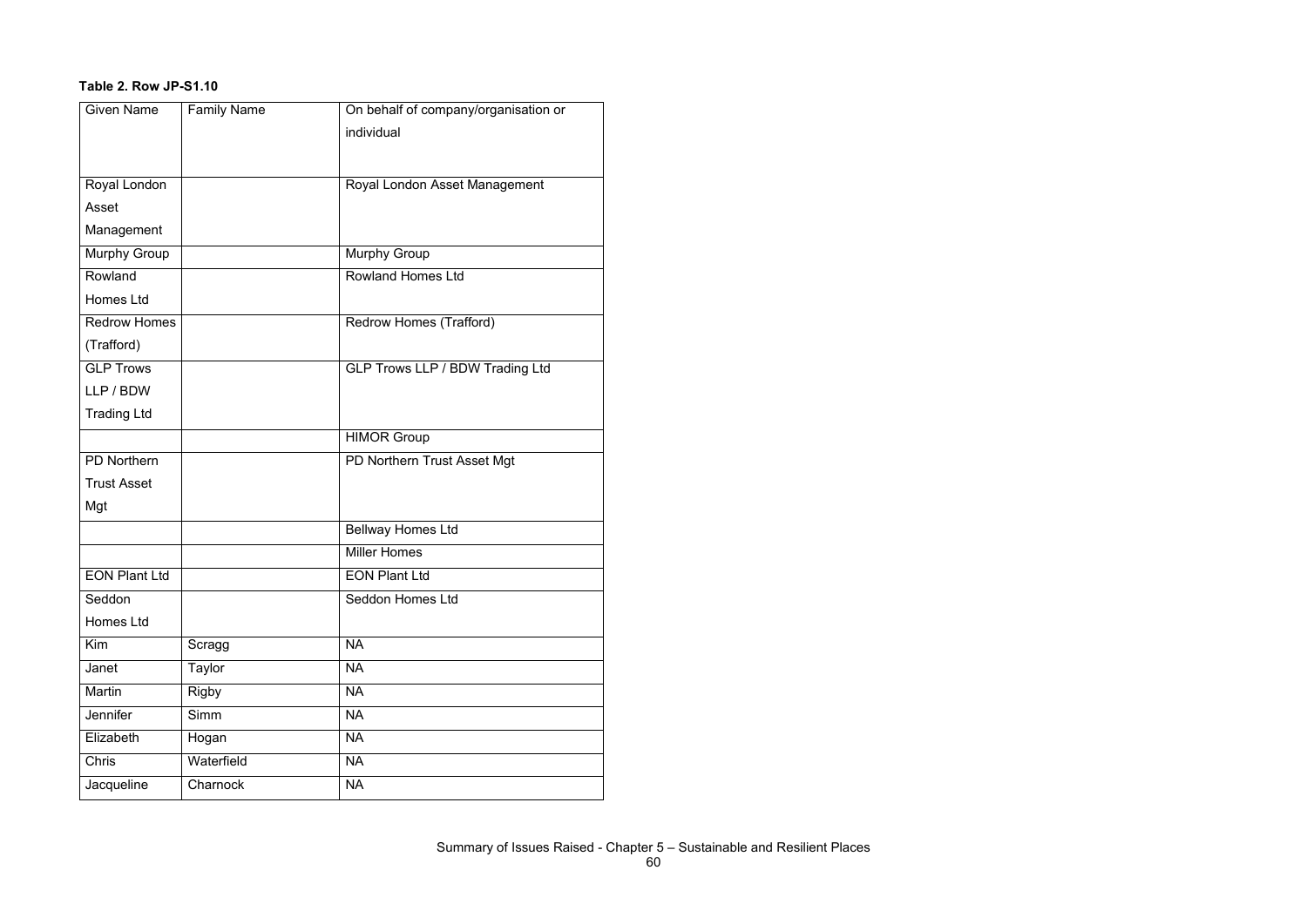| <b>Given Name</b>     | <b>Family Name</b> | On behalf of company/organisation or   |
|-----------------------|--------------------|----------------------------------------|
|                       |                    | individual                             |
|                       |                    |                                        |
| Woodford              |                    | Woodford Neighbourhood Forum           |
|                       |                    |                                        |
| Neighbourhood         |                    |                                        |
| Forum                 |                    |                                        |
| Warburton             |                    | <b>Warburton Parish Council</b>        |
| <b>Parish Council</b> |                    |                                        |
|                       |                    | <b>Gladman Developments</b>            |
|                       |                    | Peel L&P Investments (N) Ltd           |
| <b>Hollins</b>        |                    | <b>Hollins Strategic Land</b>          |
| <b>Strategic Land</b> |                    |                                        |
| <b>Boys and Girls</b> |                    | Boys and Girls Clubs of GM             |
| Clubs of GM           |                    |                                        |
| Home Builder's        |                    | <b>Home Builder's Federation</b>       |
| Federation            |                    |                                        |
| <b>Taylor Wimpey</b>  |                    | <b>Taylor Wimpey</b>                   |
| Church                |                    | <b>Church Commissioners of England</b> |
| Commissioners         |                    |                                        |
| of England            |                    |                                        |

#### **Table 3. Row JP-S1.14**

| <b>Given Name</b> | <b>Family Name</b> | On behalf of company/organisation or |
|-------------------|--------------------|--------------------------------------|
|                   |                    | individual                           |
|                   |                    |                                      |
| Mr J              | Downs              | <b>NA</b>                            |
|                   |                    | <b>Quantum Star Ltd</b>              |
| Mr I              | Corbett            | <b>NA</b>                            |
| <b>Mrs</b>        | Hind               | <b>NA</b>                            |
| Mr BH             | Tomlinson          | <b>NA</b>                            |
|                   |                    | The Trustees of SummerShades Trust   |
| Mrs K             | Welton             | <b>NA</b>                            |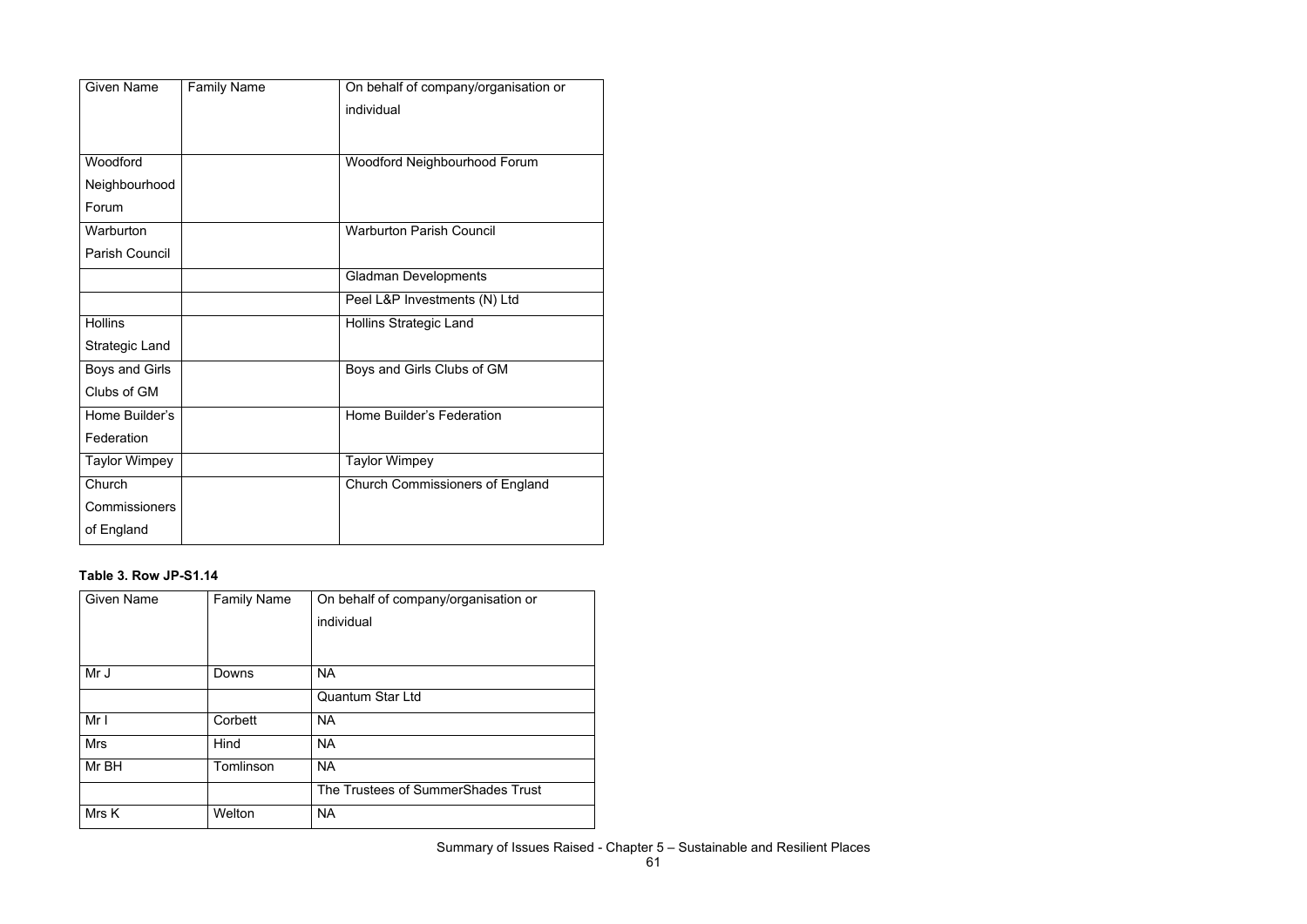| <b>Given Name</b> | <b>Family Name</b> | On behalf of company/organisation or |
|-------------------|--------------------|--------------------------------------|
|                   |                    | individual                           |
|                   |                    |                                      |
| Mr and Mrs        | Hegab              | <b>NA</b>                            |
| Mr K              | Henthorn           | <b>NA</b>                            |
| Mr and Mrs A      | Lord               | <b>NA</b>                            |
| Mr S              | Ingram             | <b>NA</b>                            |
| Ms K              | McAvoy             | <b>NA</b>                            |
| Mr D              | Winterbottom       | <b>NA</b>                            |
| Mr W              | Clarke             | <b>NA</b>                            |
| Mr Z              | Iqbal              | <b>NA</b>                            |
| Ms D              | <b>Vick</b>        | <b>NA</b>                            |
|                   |                    | <b>The Connell Group</b>             |
|                   |                    | <b>Tanner Bros Ltd</b>               |
| Mr E              | Connell            | <b>NA</b>                            |
| Gillian           | <b>Boyle</b>       | <b>NA</b>                            |

#### **Table 4. Row JP-S1.15**

| <b>Given Name</b> | <b>Family Name</b> | On behalf of company/organisation or |
|-------------------|--------------------|--------------------------------------|
|                   |                    | individual                           |
|                   |                    |                                      |
|                   |                    | <b>Bowden Rugby Club</b>             |
| Miri              | Roshni             | <b>NA</b>                            |
| Mr J              | Gibney             | <b>NA</b>                            |
| <b>WR</b>         | Halman             | <b>NA</b>                            |
| <b>CL</b>         | Halman             | <b>NA</b>                            |
| FI                | Carless            | <b>NA</b>                            |
|                   |                    | <b>Bluemantle</b>                    |
|                   |                    | <b>Gladman Developments</b>          |
|                   |                    | Royal London Asset Management        |
|                   |                    | Redrow Homes (Trafford)              |
|                   |                    | <b>Miller Homes</b>                  |
|                   |                    | Seddon Homes Ltd                     |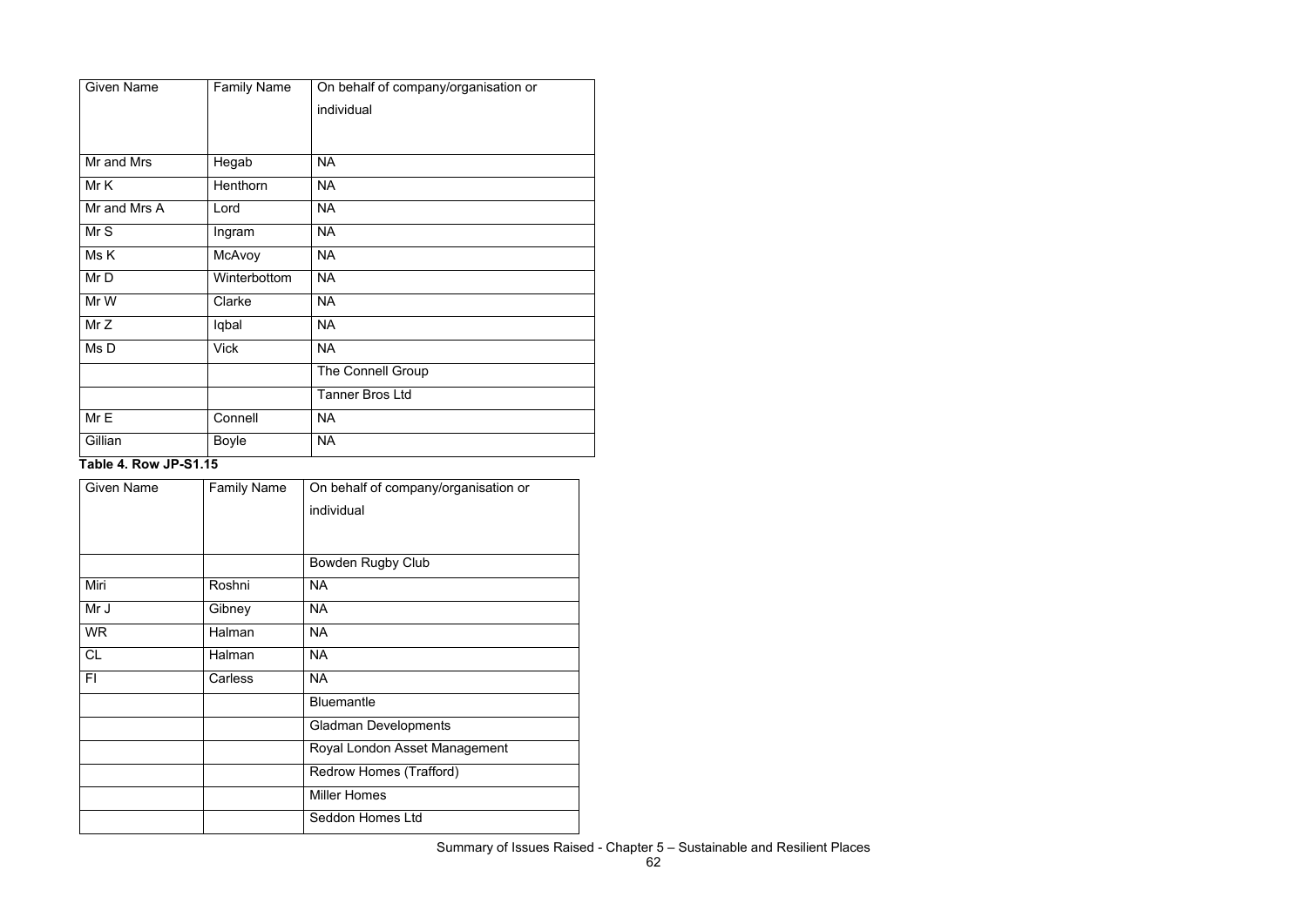| <b>Given Name</b>    | <b>Family Name</b> | On behalf of company/organisation or |
|----------------------|--------------------|--------------------------------------|
|                      |                    | individual                           |
|                      |                    |                                      |
|                      |                    |                                      |
| <b>Murphy Group</b>  |                    | <b>Murphy Group</b>                  |
|                      |                    | <b>Highgrove Strategic Land Ltd</b>  |
|                      |                    | <b>Bellway Homes Ltd</b>             |
| <b>EON Plant Ltd</b> |                    | <b>EON Plant Ltd</b>                 |
| CCW&G                |                    | CCW&G                                |
|                      |                    | <b>HIMOR Group</b>                   |
|                      |                    | <b>Hollins Strategic Land</b>        |
|                      |                    | Home Builder's Federation            |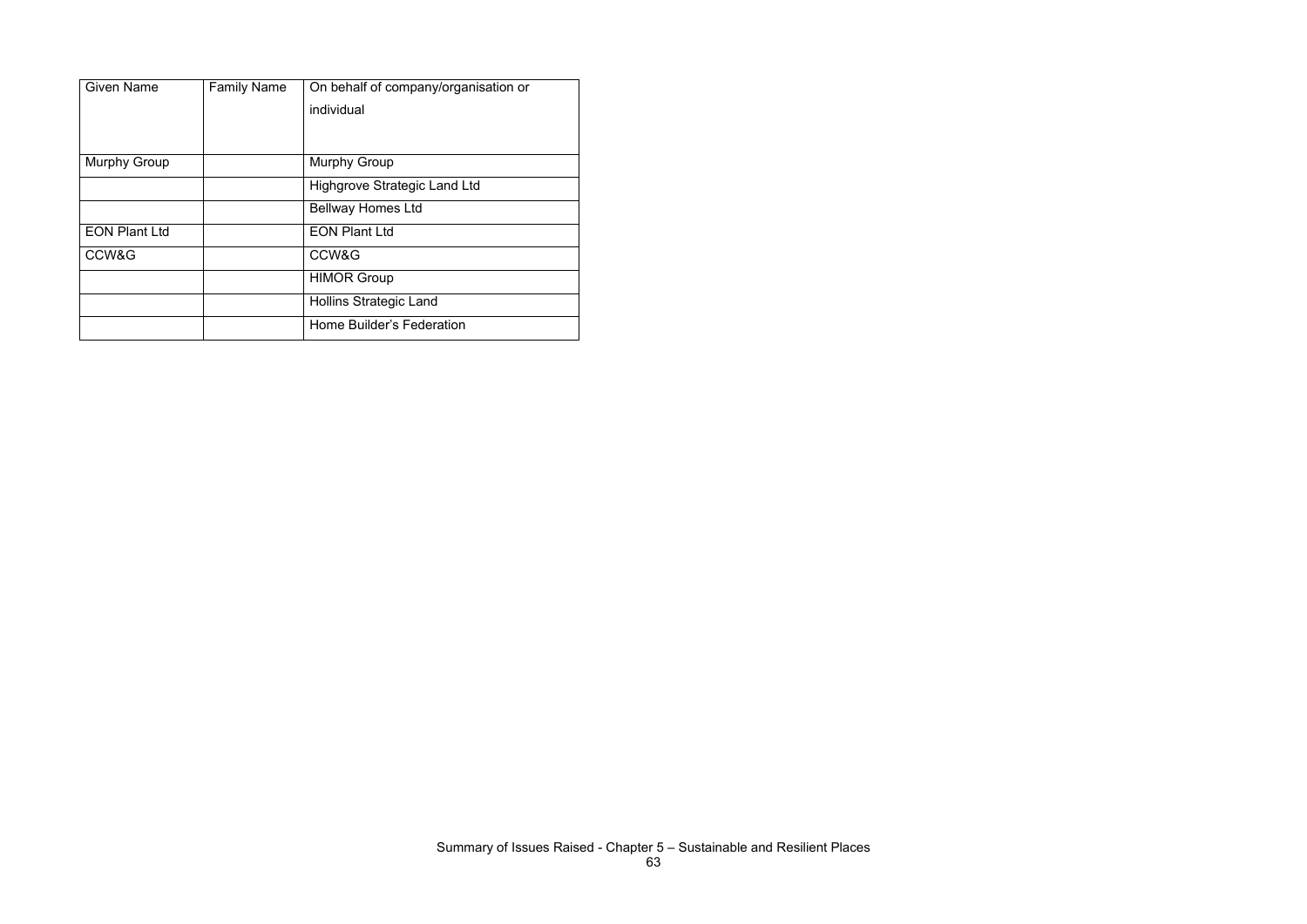### **Respondents to PfE 2021 Policy JP-S2 – Carbon and Energy**

#### **Table 5. Row JP-S2.5**

| <b>Given Name</b> | <b>Family Name</b> | On behalf of company/organisation or |
|-------------------|--------------------|--------------------------------------|
|                   |                    | individual                           |
|                   |                    |                                      |
|                   |                    |                                      |
| Janet             | <b>Millett</b>     | <b>NA</b>                            |
| Colin             | <b>Walters</b>     | <b>NA</b>                            |
| Trevor            | Widdop             | <b>NA</b>                            |
| <b>Frances</b>    | Davidson           | <b>NA</b>                            |
| Andrew            | Mair               | <b>NA</b>                            |
| Gillian           | <b>Boyle</b>       | <b>NA</b>                            |
| Janine            | Lawford            | <b>NA</b>                            |
| <b>Mark</b>       | <b>Brodigan</b>    | <b>NA</b>                            |
| Alan              | Heald              | <b>NA</b>                            |
| John              | Dawson             | <b>NA</b>                            |
| Christopher       | <b>Russell</b>     | <b>NA</b>                            |
| Marie             | Holder             | <b>NA</b>                            |
| Roy               | Chapman            | <b>NA</b>                            |
| <b>Steven</b>     | Higginbottom       | <b>NA</b>                            |
| Susan             | Sollazzi           | <b>NA</b>                            |
| Pete              | Abel               | Friends of the Earth                 |

#### **Table 6. Row JP-S2.19**

| <b>Given Name</b>      | <b>Family Name</b> | On behalf of company/organisation or |
|------------------------|--------------------|--------------------------------------|
|                        |                    | individual                           |
|                        |                    |                                      |
|                        |                    |                                      |
| <b>Sheila Fisher</b>   | Fisher             | <b>NA</b>                            |
| <b>Deborah Foulkes</b> | <b>Foulkes</b>     | <b>NA</b>                            |
| E.                     | <b>Bowles</b>      | <b>NA</b>                            |
|                        |                    | <b>Natural England</b>               |
| <b>Barbara</b>         | Keeley             | <b>NA</b>                            |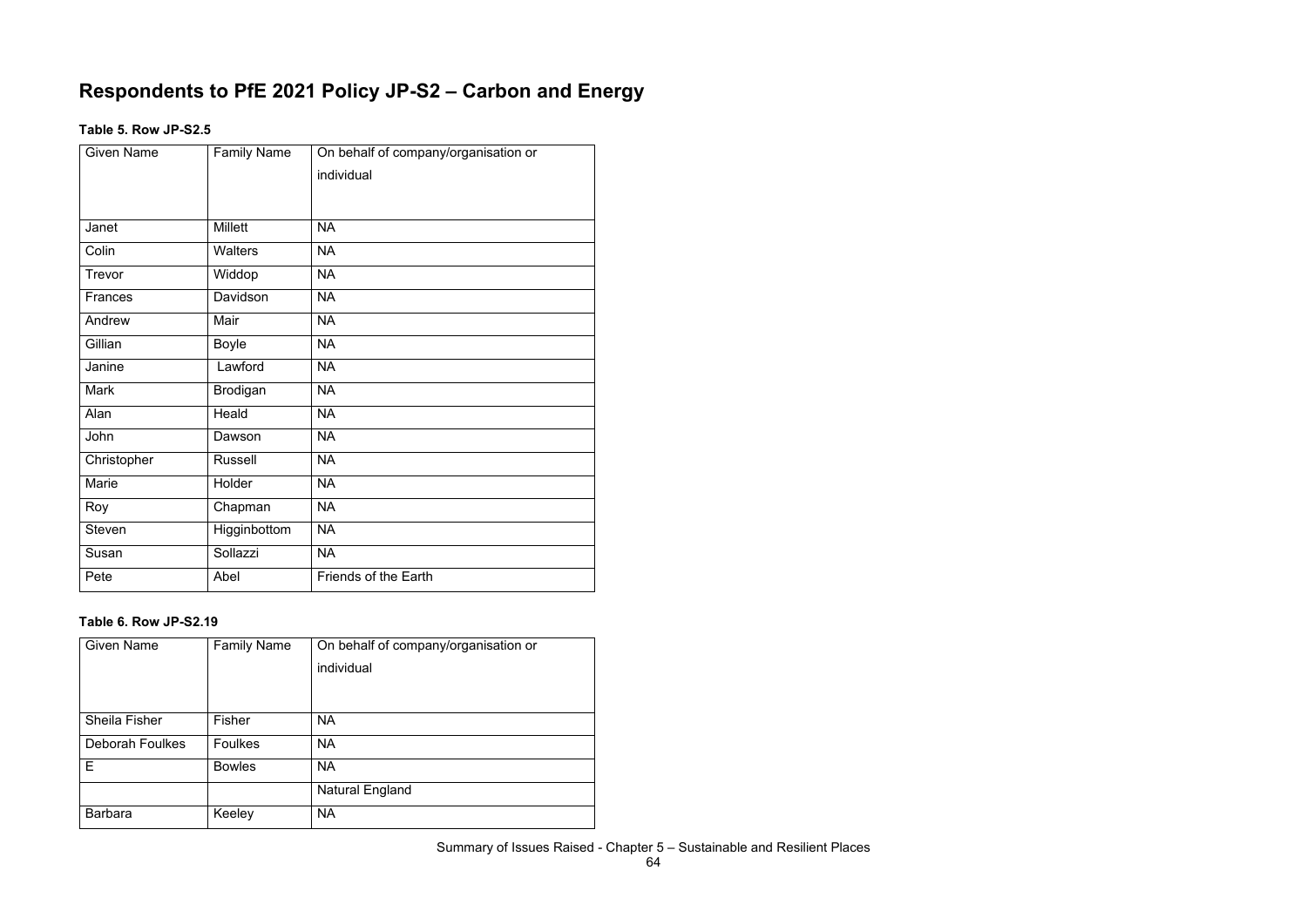| <b>Given Name</b> | <b>Family Name</b> | On behalf of company/organisation or<br>individual |
|-------------------|--------------------|----------------------------------------------------|
|                   |                    |                                                    |
| Edward            | <b>Beckmann</b>    | <b>NA</b>                                          |
| David             | McLaughlin         | <b>NA</b>                                          |
|                   |                    | <b>Warburton Parish Council</b>                    |
|                   |                    | <b>AARD - Action Against Rural Devt</b>            |
| Mr Mark H         | <b>Burton</b>      | <b>NA</b>                                          |
| <b>WR</b>         | Halman             | <b>NA</b>                                          |
| Susan             | Sollazzi           | <b>NA</b>                                          |
| Pete              | Abel               | Friends of the Earth                               |
|                   |                    | <b>CPRE</b>                                        |
|                   |                    | <b>Friends of Carrington Moss</b>                  |
|                   |                    | The Wildlife Trusts                                |

#### **Table 7. Row JP-S2.28**

| <b>Given Name</b> | <b>Family Name</b> | On behalf of company/organisation or |
|-------------------|--------------------|--------------------------------------|
|                   |                    | individual                           |
|                   |                    |                                      |
|                   |                    |                                      |
|                   |                    | <b>Emery Planning</b>                |
|                   |                    | <b>Bowden Rugby Club</b>             |
| Miri Roshni       |                    | <b>NA</b>                            |
| W R Halman        |                    | <b>NA</b>                            |
| C L Halman        |                    | <b>NA</b>                            |
| F I Carless       |                    | <b>NA</b>                            |
| J M Gibney        |                    | <b>NA</b>                            |
|                   |                    | <b>Highgrove Strategic Land Ltd</b>  |
|                   |                    | <b>Bluemantle</b>                    |
|                   |                    | Peel L &P Investments (N)Ltd         |
|                   |                    | Redrow Homes (Trafford)              |
|                   |                    | <b>Rowland Homes Ltd</b>             |
|                   |                    | <b>EON Plant Ltd</b>                 |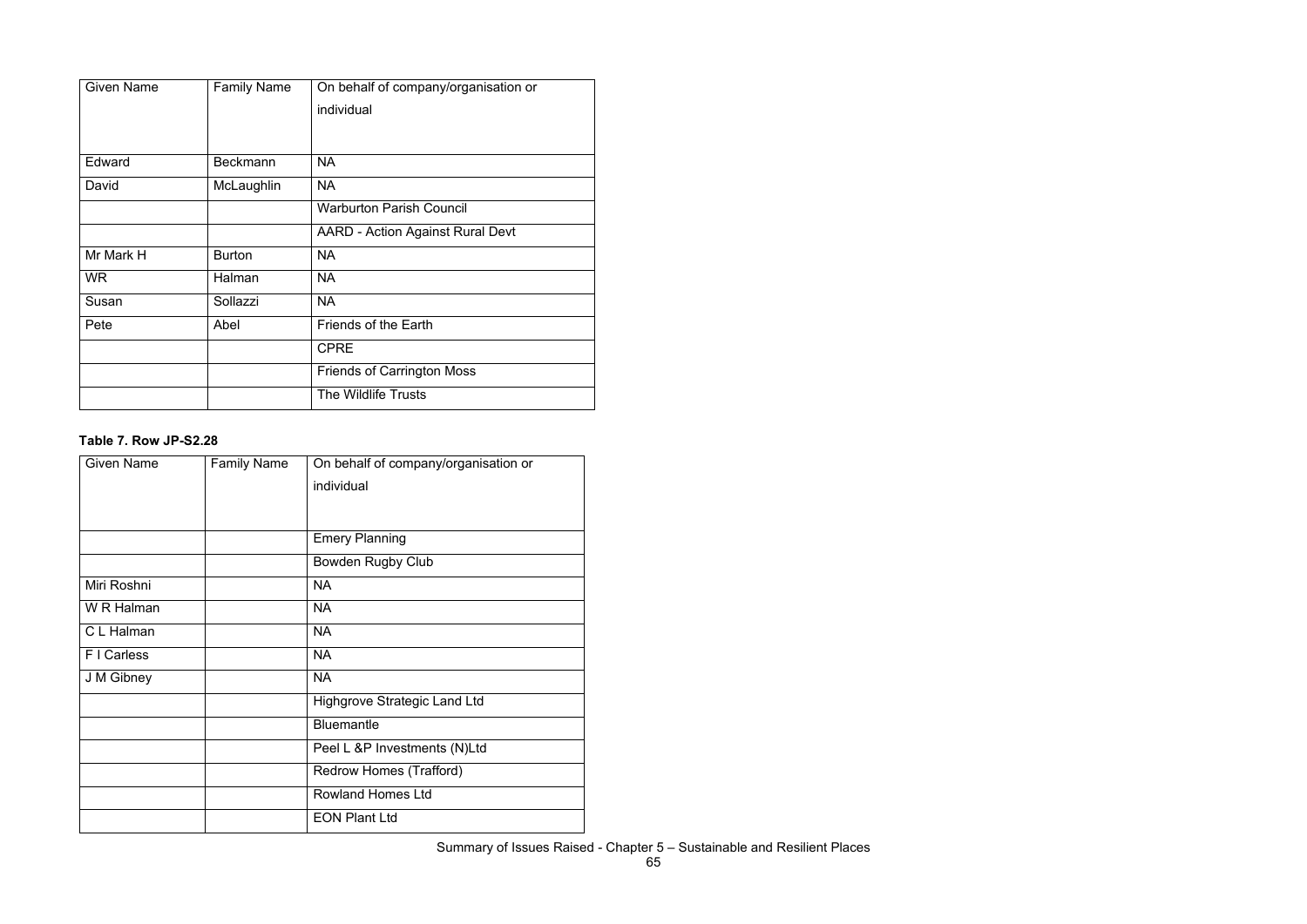| <b>Given Name</b> | <b>Family Name</b> | On behalf of company/organisation or<br>individual |
|-------------------|--------------------|----------------------------------------------------|
|                   |                    | <b>Emery Planning</b>                              |
| Peter             | Thompson           | <b>NA</b>                                          |
|                   |                    | <b>PD Northern Steels</b>                          |
|                   |                    | <b>Seddon Homes Ltd</b>                            |
|                   |                    | Boys and Girls Club of GM                          |
|                   |                    | CCW&G                                              |
|                   |                    | J & B Fitton                                       |
|                   |                    | <b>GLP Trows LLP and BDW Trading Ltd</b>           |
|                   |                    | PD Northern Trust Asset Mgt                        |
|                   |                    | <b>GLP Ltd</b>                                     |
|                   |                    | <b>Russell LDP</b>                                 |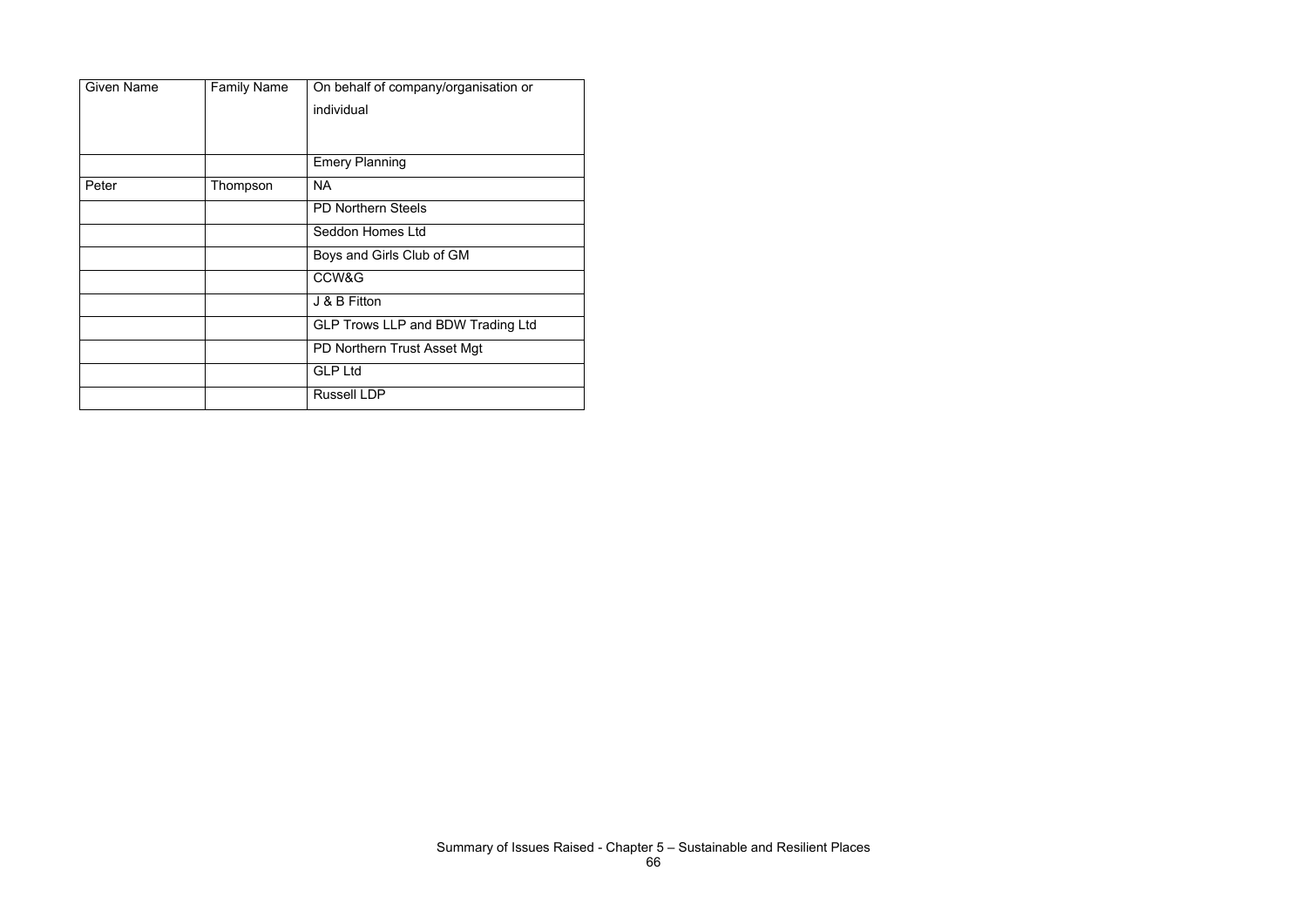### **Respondents to PfE 2021 Policy JP-S6 Clean Air**

Table 8. Row JP-S6.11

| <b>Given Name</b> | Family Name     | On behalf of company/organisation or           |
|-------------------|-----------------|------------------------------------------------|
|                   |                 | individual                                     |
|                   |                 |                                                |
| Peter             | <b>Stratton</b> | <b>NA</b>                                      |
| Samantha          | Dugmore         | <b>NA</b>                                      |
| Caroline          | Grimshaw        | <b>NA</b>                                      |
| Colin             | Williams        | <b>NA</b>                                      |
| Edward            | <b>Beckmann</b> | <b>NA</b>                                      |
| Janine            | Lawford         | <b>NA</b>                                      |
| Jamie             | <b>Bentham</b>  | <b>NA</b>                                      |
| David             | McLaughlin      | <b>NA</b>                                      |
| Maureen           | <b>Buttle</b>   | <b>NA</b>                                      |
| Jennifer          | Simm            | <b>NA</b>                                      |
| Alison            | Doherty         | <b>NA</b>                                      |
| Andrew            | Richardson      | <b>NA</b>                                      |
| <b>Chris</b>      | Waterfield      | <b>NA</b>                                      |
| Chris             | Green           | <b>NA</b>                                      |
| Susan             | Southward       | <b>NA</b>                                      |
| Christopher       | <b>Russell</b>  | <b>NA</b>                                      |
| Raymond           | Chamberlain     | <b>NA</b>                                      |
| Marie             | Holder          | <b>NA</b>                                      |
| Mrs June          | Clough          | <b>NA</b>                                      |
|                   |                 | <b>AARD - Action Against Rural Development</b> |
| Collette          | Gammond         | <b>NA</b>                                      |
| Sheila            | Fisher          | <b>NA</b>                                      |
| Linus             | <b>Mortlock</b> | <b>NA</b>                                      |
| Frances           | Davidson        | <b>NA</b>                                      |
| Andrew            | Mair            | <b>NA</b>                                      |
| Peter             | Christie        | <b>NA</b>                                      |